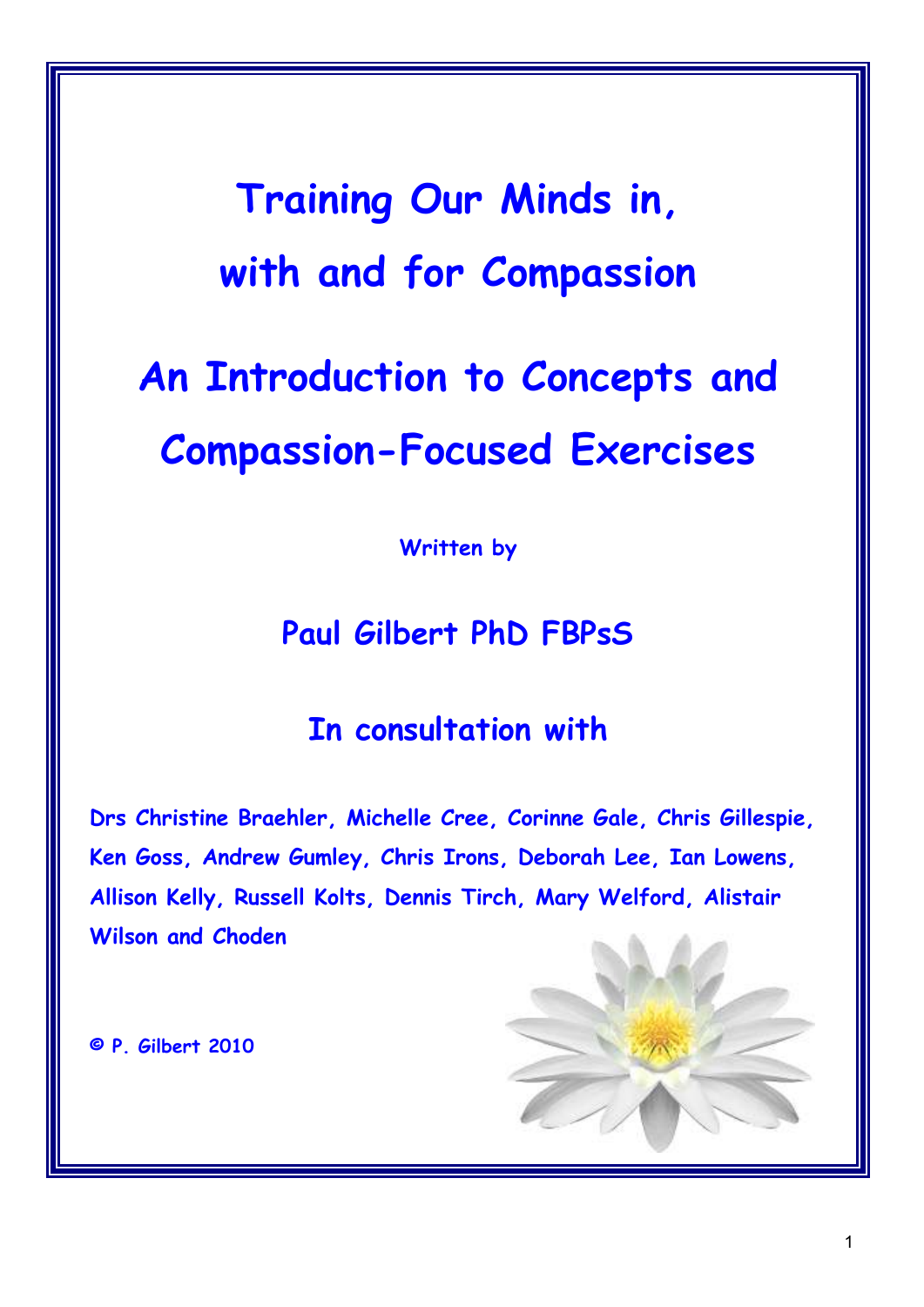## **Contents**

### Section One

| Training Our Minds in Compassion: The Basic Model and Principles4               |  |
|---------------------------------------------------------------------------------|--|
|                                                                                 |  |
|                                                                                 |  |
|                                                                                 |  |
|                                                                                 |  |
|                                                                                 |  |
|                                                                                 |  |
|                                                                                 |  |
|                                                                                 |  |
| The Three Circles Model: The Interactions between Different Types of Emotion 16 |  |
|                                                                                 |  |
|                                                                                 |  |
|                                                                                 |  |
|                                                                                 |  |
|                                                                                 |  |
|                                                                                 |  |
|                                                                                 |  |
|                                                                                 |  |
|                                                                                 |  |
|                                                                                 |  |
|                                                                                 |  |
|                                                                                 |  |
|                                                                                 |  |
|                                                                                 |  |
|                                                                                 |  |
|                                                                                 |  |
|                                                                                 |  |
|                                                                                 |  |

## Section Two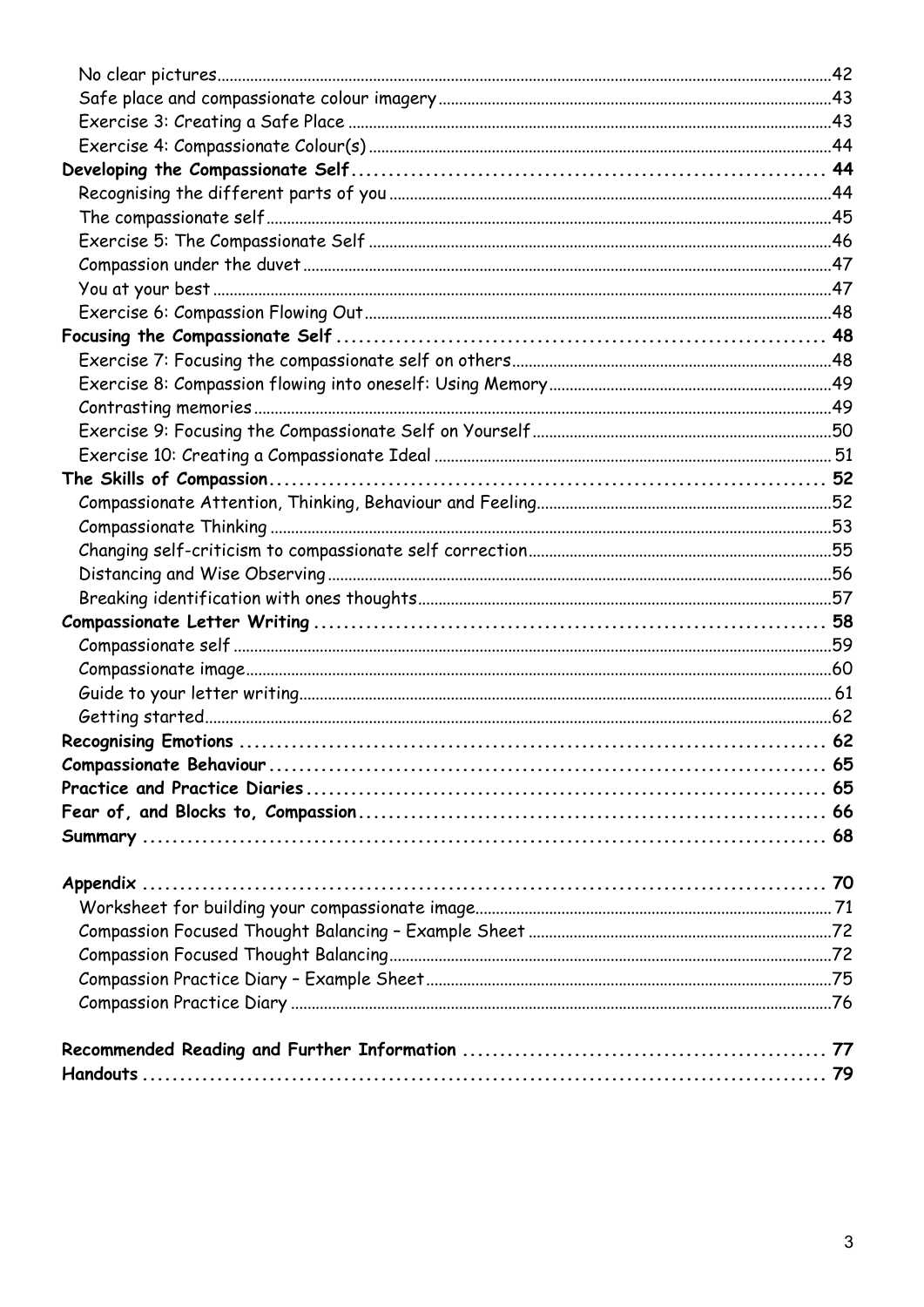## **Section One**

**Training Our Minds in Compassion: The Basic Model and Principles** 

#### **Introduction**

This booklet has been written for those who may be working individually with a compassion focused therapist or in a group. It can also be used by people who want to know more about the compassion focused approach for helping with difficult emotions and tendencies to be self-critical. More detailed writing on the compassion focused approach can be found in Paul Gilbert's book 'The Compassionate Mind'. This booklet is split into two sections. The first section offers an outline of a basic approach to thinking about the nature of, and value of, developing compassion in our lives. The second section explores some exercises that you can practise to try to stimulate your own compassionate mind.

First we will outline the basic model and approach to compassion that we will be following. This will explore how our brains work and what we mean by compassion. Now, of course, compassion training has been around for a long time, especially in Buddhist traditions, but here it is linked to some new ideas about how our brains work. We are going to start by looking at a couple of challenges that life presents us with and that we all experience.

#### **Challenge number 1 - Dealing with our complex brains**

I think many of us 'sort of realise' that we have a very *complex and difficult brain to deal with*. For example, we know that many of our difficult emotions and much of our suffering occurs because of how we *feel* in our bodies and in our minds. Most of us would rather feel happy than suffer and yet, even though we know it's our emotions and moods that are a source of our suffering, we can find it very difficult to steer our emotions and moods to feeling happier.

Now, there are many ways we can deal with this problem. One is just to carry on and hope that things improve. Another is to try to understand our minds better and see if we can train them and cultivate them so that our unpleasant emotions are easier to regulate, and our positive and pleasant emotions are easier to generate. A first step on this journey is to understand why our emotions can be so difficult and why this is not our fault. So let's begin to explore these questions. Now, one of the main reasons that we have a difficult and complex brain with a range of powerful emotions and urges is because of the way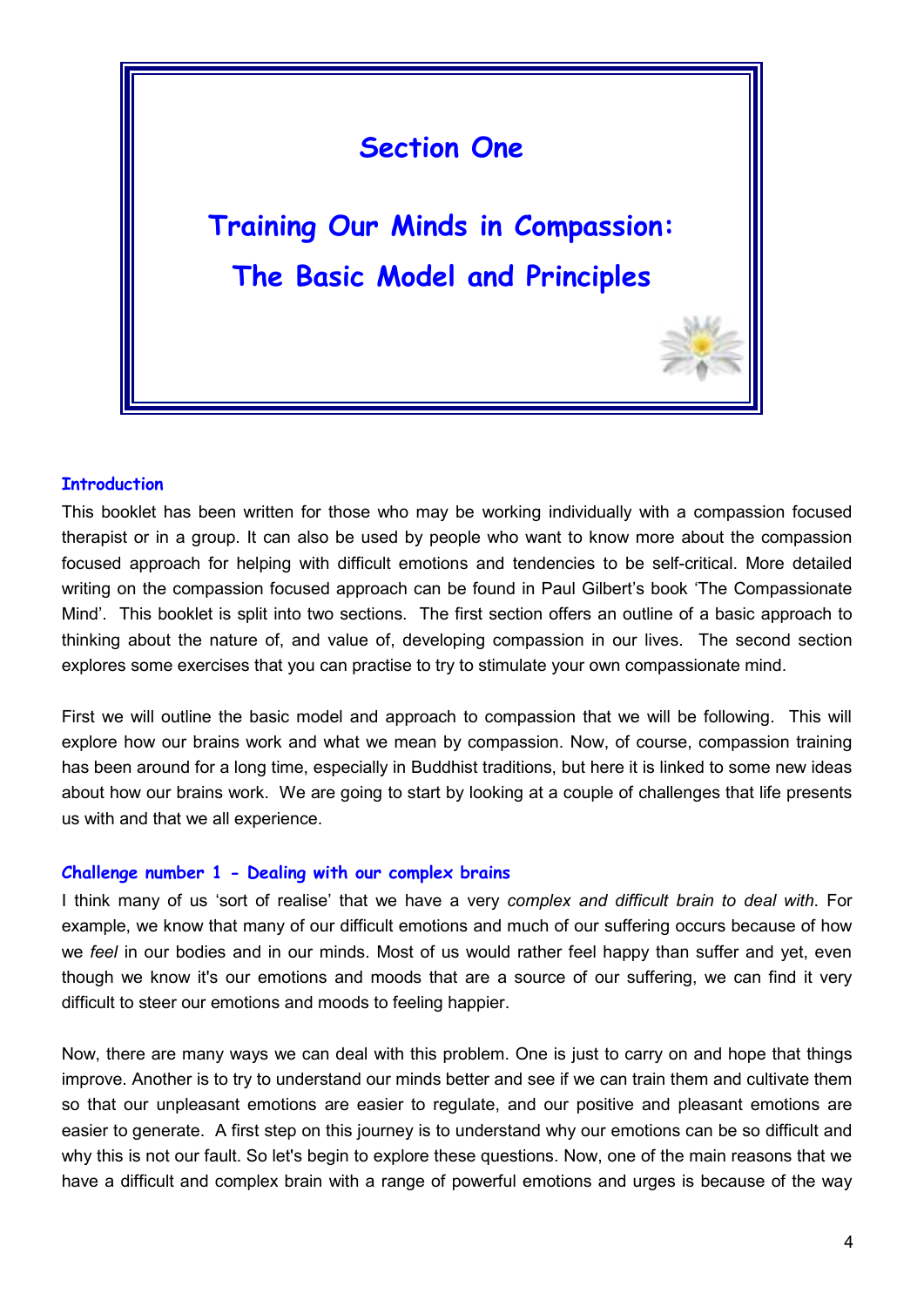our bodies and brains have *evolved over many millions of years*. For example, think about physical pain. We can experience pain if we get a headache, break a leg, or suffer from some major illness. Pain is part of our body's *natural* defence systems – it is there to alert us to things that might be wrong in the body that we need to pay attention to. Our capacity to feel pain is part of our evolved bodies and we share this with many other animals – even though at times it can be severe, excruciating and cause us major difficulties in life. As we have come to understand how pain was 'designed', what it is for, and how it works in us, we have learned how better to regulate it. The same is true with difficult emotions such anxiety, anger or depression. This means that first we need to understand them, how they were designed by nature, for what purpose, and how they now work in us. This gives us an opportunity to then stand back from our motives and desires and recognise that these along with various emotions can flow through us, and affect how our body feels, in part because nature has designed them in a certain way. Let us more look more deeply into why we are motivated to do certain things and why we can feel certain emotions. Understanding ourselves better is the first step on the journey to being compassionate with ourselves.

We start with something that is not commonly recognised. That is the fact that we actually have two *different types of brain* in our head (some researchers even suggest we have three or four different types of brain!). How is that? Well we have an *old* brain that evolved many millions of years ago that does very similar things to other animals' brains. Indeed, for a moment, consider other animals and our relationship and connections to them. We have all emerged as part of the *flow of life* on this planet - we come from the same 'roots and stock' as it were. If we look at other animals such as rats and monkeys, and even some of those who live in the sea, such as dolphins, we can see they are *motivated* to achieve similar things as we are. First there are various *physical* things such as trying to keep safe and out of harm's way, finding enough food, not getting too hot or too cold. Many animals will, just like us, build places to live in – okay, there is a big difference between building a nest in a tree and building a four bed-roomed house! But being motivated to create a shelter and live in it is something that we share with many other animals. Second, many of our *social* behaviours and desires also have similarities with other animals. For example, we can observe them fighting and challenging each other for status and social position, having conflicts and making enemies, having sexual relationships, forming close friendships and bonds, caring for their children, answering distress calls, and clinging to each other when frightened. Sadly, chimpanzees have even been seen to engage in war like behaviour where one group attacks and kills other groups. Taken together, these are what we call *archetypal life patterns* - and they work in us too. If you read novels or go to the movies you'll see that most of what goes on is related to these social patterns - you will see heroes and villains, conflicts and people fighting with their enemies, sexual politics, family dramas, lusts and deceptions but also heroism, kindness caring and compassion.

In addition to these basic physical and social desires and motives that had been built into us by nature, we also have a range of *emotions* for dealing with successes and setbacks in our plans, goals and desires. As we will note in a moment – when we are threatened, anxiety can flush through our bodies; if we are thwarted, we can feel frustration and anger; and if we experience a loss of things or people we value, we can be plunged into sadness. Everyone who has pets will be in no doubt that your animals can feel these things too - to different degrees of course, and in different ways, but a key point is that, like them, we have brains have that have been built to experience these emotions.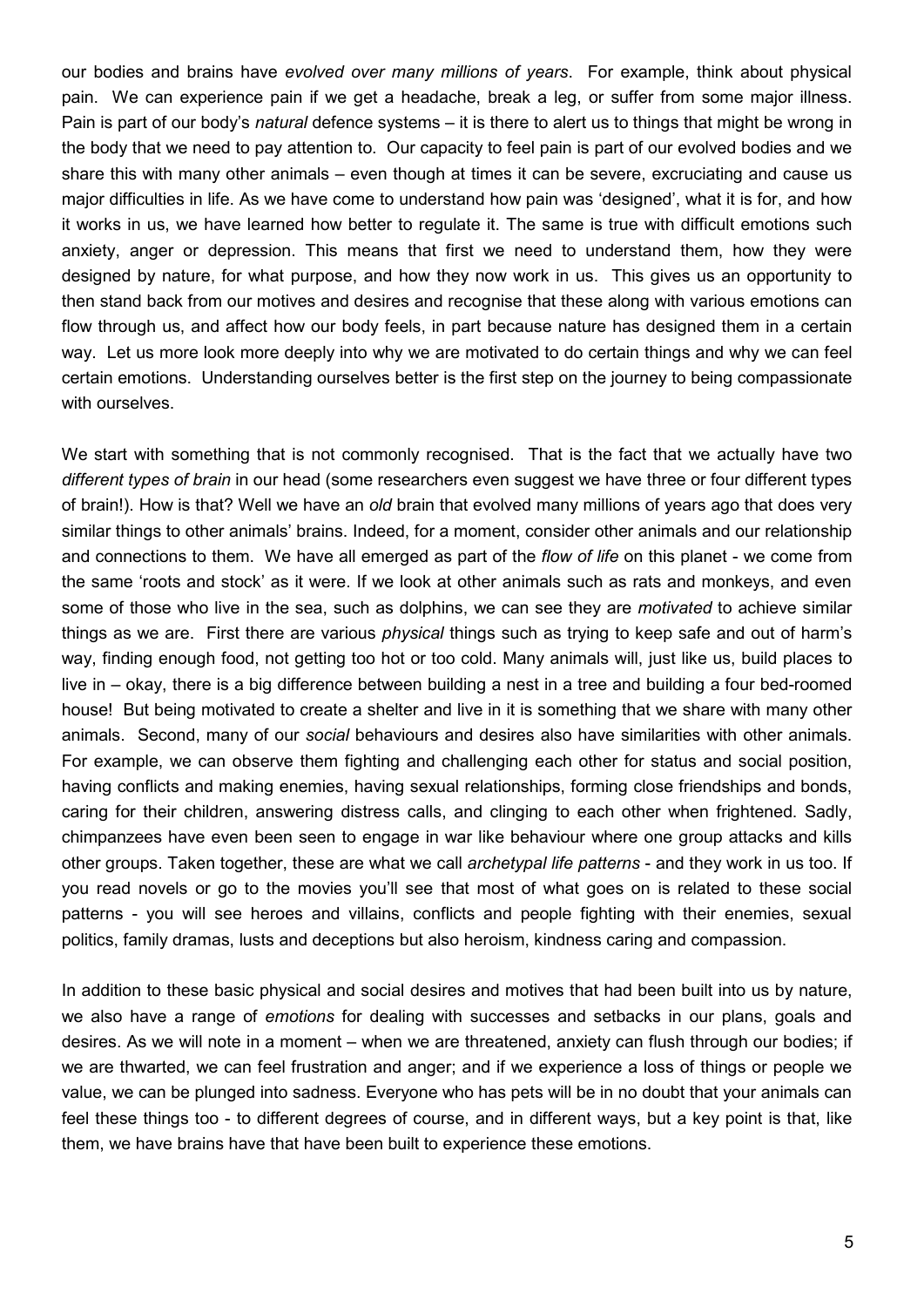So our first key idea then is that we did not design our brains nor the desires and motives nor the capacity for certain emotions. Therefore much of what goes on in our mind is linked to its design and is not our fault. The fact is that many of our emotions, our tendencies for anger and anxiety, our desires to be loved, cared for and respected, or trying hard to avoid being rejected and criticised, are built into our old brains.

However, we do differ from other animals, of course, because of how we can think and having a sense of self. How did that come about? And what does it mean to be able to think and have a sense of self? Well it turns out that around two million years ago the human brain evolved a number of abilities for thinking in new ways. We became able to *imagine* and fantasise things; to think, reason and plan in ways that other animals cannot. We have a type of consciousness and sense of self that other animals do not have. We can think about the future and the kind of self we want to be, how we want to feel, the life we want, or we can look back with regret and ruminate about happy or unhappy things, whereas other animals live primarily day to day.

We can refer to these new abilities as being part of our *new brain and mind*. These new brain abilities use our attention, imagination and ability to fantasise, think and reason. Our new brain abilities have made the world what it is today with cultures, science, cars, TV's, mobile phones and medicine, but, and this is a *big but,* these new brain abilities can also cause us serious problems and distress. For example, we can reason about conflicts and plan revenge, we can use our intelligence to work out how to build horrible weapons. We can ruminate on how unhappy we are, or we can create in our heads a sense of self as inferior and unloved. We can develop a self-identity that focuses on winning or proving our strength, or always being submissive.

Basically, our new brain capacities can be hijacked and directed by old brain passions, desires, threats and fears. Our planning, reasoning, imagining, and ruminating can be directed by the emotions and motives of the old brain. Rather then using our thinking and attention to control unpleasant emotions or help us stimulate positive emotions, the old brain pulls us in the direction of threat-based anxiety and anger, and this becomes the focus of our thinking, feeling and imagining. Diagram 1 below uses a hand drawn brain to outline this in a straightforward way.



Diagram 1: Interactions between the old and new brains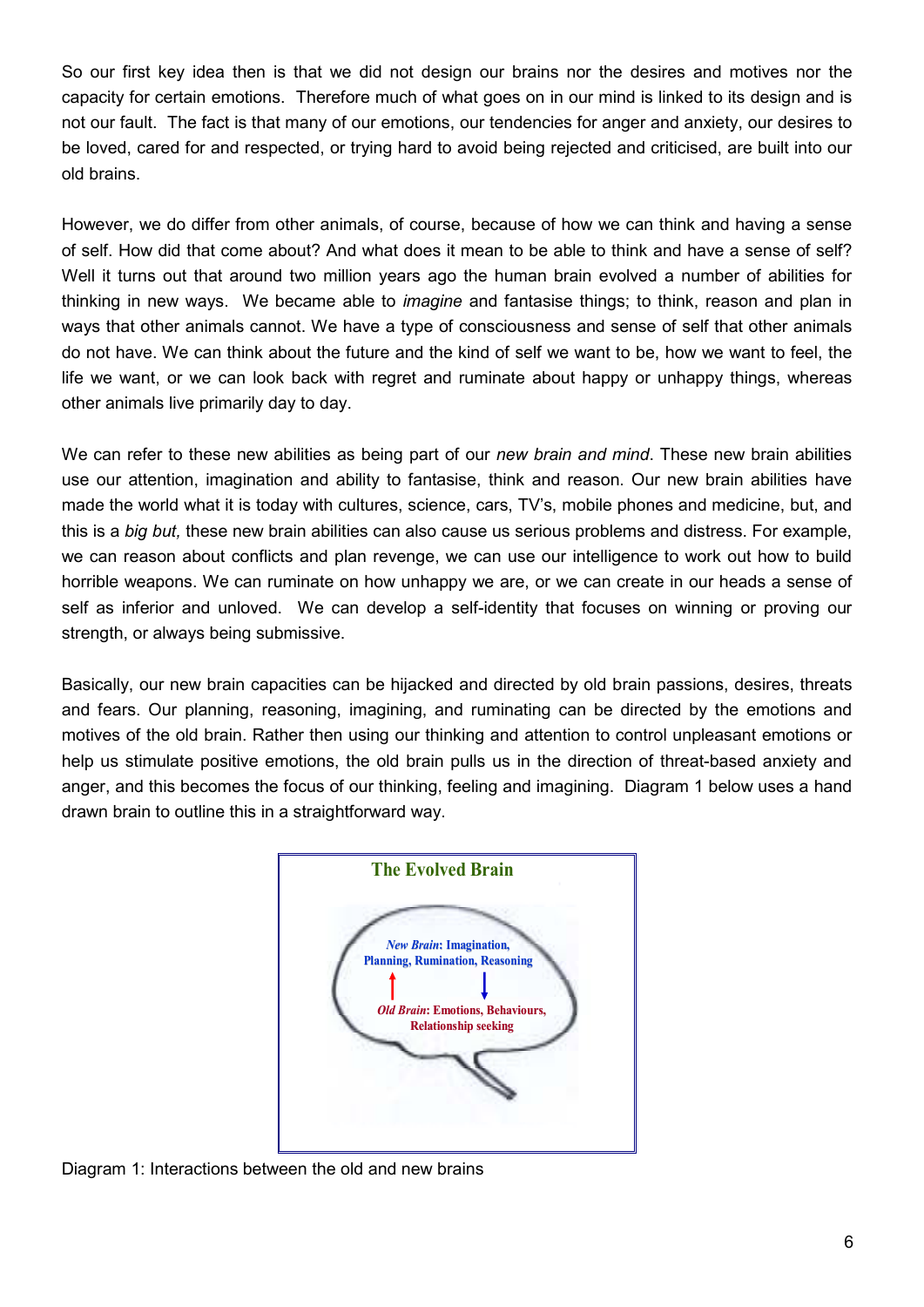You will see that the arrows go in both directions. Let's consider some examples to see this more clearly. Imagine that somebody at work really annoys you, maybe you don't like them that much – what happens in your mind? Your old brain systems which create anger that flows through your body and directs your thoughts actions and urges might be activated. Then you may find your mind *thinking* about them and wondering how to get your own back? Your mind, with its complex capacities for thinking, planning and reasoning, has been 'pulled in to service' the desire for revenge! You will also know that the more you ruminate about your anger, the more angry you may become. Or to put this another way our capacities and feelings for vengeance have taken over our thinking abilities and urges. Here's another example. Imagine that tomorrow you have an important interview or examination. The chances are the anxiety of either of those could take a hold of your thinking and attention and you'll find your mind keep coming back to what you have to do tomorrow. Will you be okay? Will you succeed or make mistakes? And so on. So you see that some of our motivations and emotions (e.g. anger or desire to do well) fire up our body with feelings, fill us with urges for action, and *direct* our attention, reasoning and thinking. We sometimes feel we can't control these things, so we just go with the flow don't we. It's like finding ourselves in a canoe on a fast moving river. The more you ruminate about your anxiety and dwell on your fears and how terrible it will be if you fail, the more anxious you will become.

The good news is that we can learn to stop and notice this process by which our emotions and motivations have taken hold of our thinking. We can learn to stand back and become more observant of our brains built in desires and emotions that flow through us, and then make a decision as to whether we want to go with that flow or maybe change the direction of our thinking or attention. This is called becoming 'mindful', as we will explore in Section Two. In compassion focused work the idea is to notice how our minds can be taken over by emotions that are not always very helpful to us and can make us feel bad. We can feel held there, as if by powerful magnets, but we can also learn to notice this and deliberately refocus our thoughts and attention on things *that are helpful* to us. We find ourselves in that canoe on a fast moving river but now we have a paddle. So we can also try to generate helpful emotions, such as compassion, that will help us with our feelings of anger or anxiety. Now these are not new ideas, and in fact we can trace them back to Buddhist concepts over 2,500 years ago. However, as we learn to be more compassionate with ourselves and others, it's very helpful to stand back from what goes on in our minds and recognise one key element in all this – something we have mentioned before.

*We did not choose to have a brain like this* – we did not choose to have the capacities for anger or anxiety – we did not choose to have a brain where it is so easy for anger and anxiety to take hold of our thinking. We will look at this in the section on 'understanding emotions'. One thing is clear - *much of what goes on in our minds is not our fault*. It is not our fault because our capacities for powerful desires (like love, sex, status and belonging) and our emotions (such as anger, revenge, anxiety and depression) were built by evolution over millions of years. *We* didn't choose to build them like this! So a key issue is how we can learn to stop blaming ourselves for what we feel or how we're reacting, become aware that this is the working of a brain that's been designed *for us,* but that we can take more responsibility for our minds so that we don't just end up in that canoe being rushed along on rivers of desires, disappointments, passions or emotions.

However, we mustn't be too one sided here, and only focus on unpleasant emotions, because our brains have also evolved great capacities for enjoyment and happiness, for caring and peacefulness. These are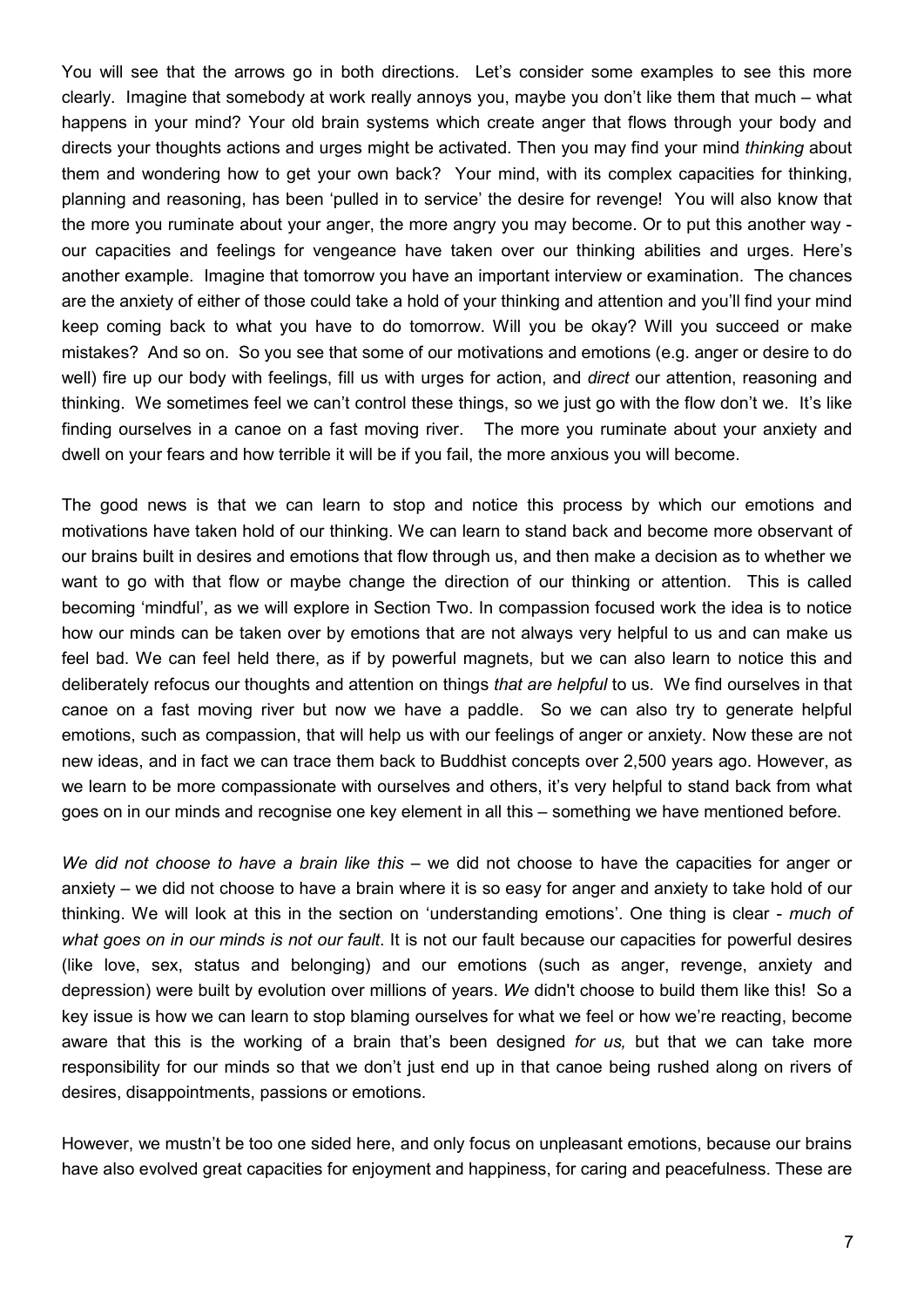as much part of how our brains are designed as are anger and anxiety. In fact, if you look around the world you'll see many animals caring for their babies and each other. There is a lovely video showing playful, affectionate interactions between a dog and a orang-utan – helping us see that these capabilities and enjoyments have also evolved and operate in the brains of animals:

http://www.huffingtonpost.com/2009/09/26/orangutan-and-hound-dog-b\_n\_299010.html

Kindness has evolved to be especially important for humans because from the day we are born to the day that we die the kindness of others will have a big impact on us - as will our own kindness for ourselves. Most of us also like to be helpful to people - particularly if they appreciate us. In today's world that seems so full of tension, anxiety and anger, it's so easy to forget that within our brains are mechanisms which motivate us, and enable us, to be kind and helpful to others and kind to ourselves. If we find that difficult than we have to learn how to use our new brain abilities (for thinking and so on) to tune into our innate capacity for caring kindness and compassion and organise our minds in new ways. As we will see later, these parts of our brain can help was to feel better in ourselves and more at peace and content and this, of course, is the point of Compassionate Mind Training.

When we look at our minds and brains in this way we can see that a lot of what goes on in them has actually been designed *for us,* not *by us.* This leads us to our second challenge - the challenge of how we all *just find ourselves here* with this difficult and, at times, emotionally overwhelming brain to have to deal with.

#### **Challenge number 2 - Just finding ourselves here**

We start with the reality that is true for all of us, which is that we all just 'find ourselves here'. We did not choose to be born, nor the genes that made us, nor the kinds of emotions and desires that often operate within us. We did not choose our basic temperaments – some of us are born more shy and anxious, active or passive than others. Some of us will be bright and discover we have talents in sport or music, others of us less so. We did not choose to be born into a loving, neglectful or abusive family; into a Christian, Muslim or Atheist family; into a rich or poor family. We did not choose to be born in our particular town, in this time in history. Yet, all of these will have a profound effect on how we come to experience and feel about ourselves and our core values. We all just 'find ourselves here'. We are all in the same boat.

We become aware of 'being here', that we exist as a 'feeling self' when we are around two to three years old. As we grow up our brains mature quickly and we become capable of understanding new things thanks to the brain changes. As we enter adolescence we discover hormones are changing our bodies, desires and interests. We choose none of this, it just happens inside of us. Emotions seem to intensify; we become more easily shamed and sensitive, especially about our bodies; we become more interested in winning the approval and acceptance of our peers and develop specific interests, such as types of music, clothes or style. I wanted to be a rock star (well, still do actually). Later we want to find partners with whom we can have long-term relationships with, the possibility of sharing our genes and having children. All of us want to be valued and appreciated and accepted, rather than devalued, criticised, taken for granted or rejected. However, we choose none of these desires or emotions, they are simply part of our makeup, how our brains evolved.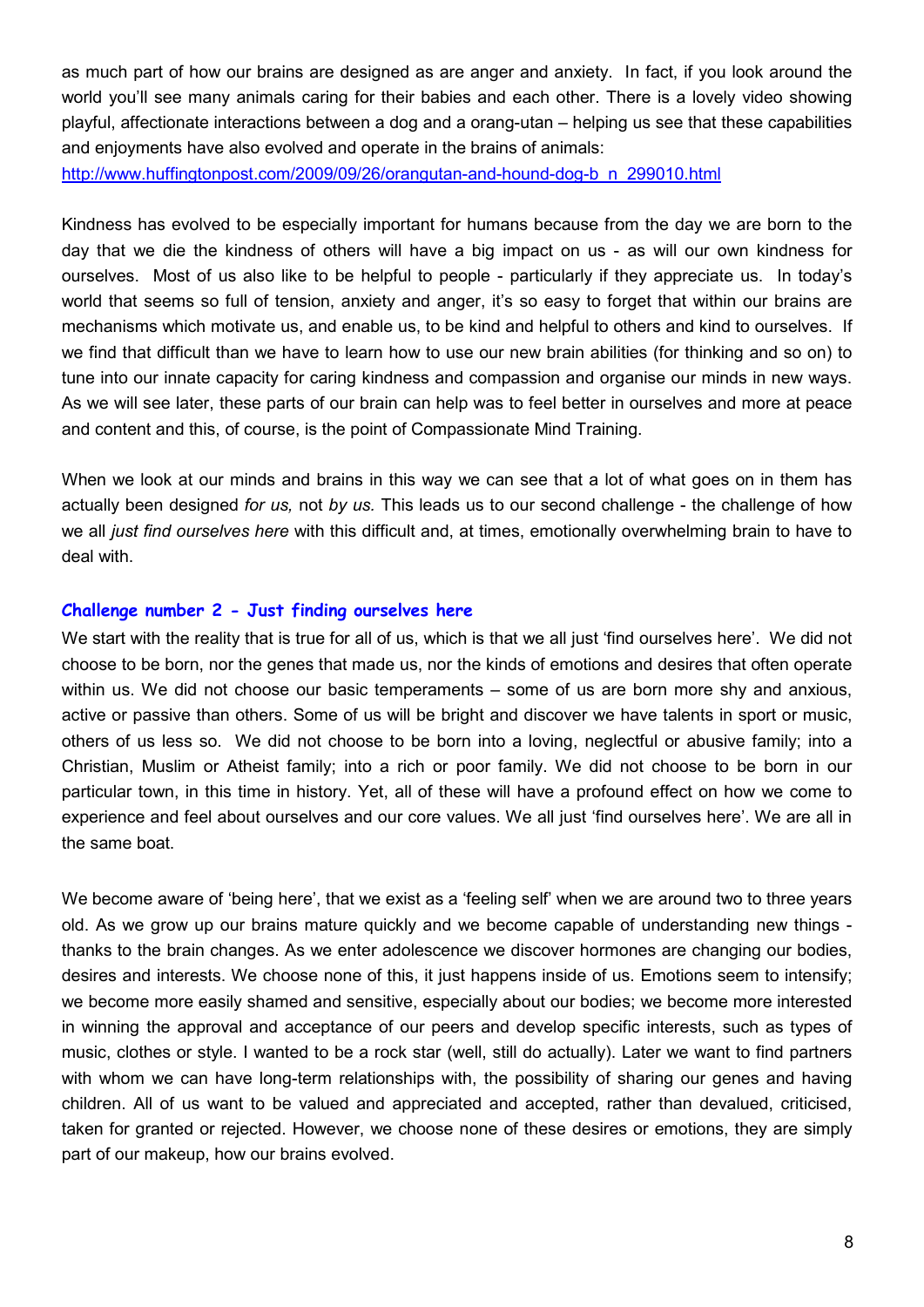How others treat us and care for us, and how we learn to deal with these unfolding experiences, can make a big difference as to how our brain grows and how we learn to cope with this *difficult brain* that evolution has given us, and our vulnerabilities to things like anger, anxieties or depression. As we grow up then, we are gradually discovering that our minds have all kinds of feelings and passions which sometimes take control over us. We act according to how our feelings direct us. If we're angry we may say or do hurtful things; if we're anxious we may try to avoid things or behave very submissively, thus not learning how to cope with the things that frighten us. The fact that we have a brain that has these capacities is *absolutely not our fault*.

The point is that if we inherit a range of difficult emotions and desires, and our brains and minds are shaped by those around us (none of our choosing), it may help us if we can learn about our brains and minds then the greater our chances are of learning how to direct or calm these feelings rather than them directing us. We can then learn how to *train* our minds in order to maximise the chances of understanding and coping with unpleasant emotions, and increase helpful and pleasant ones. This will help us to create a sense of well-being and to flourish. . If you want to play a musical instrument you need to learn about your instrument, what notes are, what the scales are, and then practice. If you want to be good at sports you need to understand the rules of the game, the key moves and tactics and then practice. It is absolutely no different with our minds and our brains, practice is the key. As we will see, developing compassion is one road to this. Compassion for ourselves and others helps us deal with many of our more unpleasant feelings such as anxiety, anger, and even despair.

## **Understanding Motives and Emotions**

Now as you are recognizing our basic *old brain* emotions can cause us real difficulties, as they are designed to be very powerful and can be very tricky to handle. Our emotions were probably slightly easier to deal with when we lived in close, small communities and villages because we felt more secure in our relationships than we can do today. Emotions often give us intermediate feedback on how our motives of doing. For example, as we'll see shortly, we have emotions that are focused on threats to ourselves and goals and efforts for self-protective behaviours. Generally these emotions feel *unpleasant* to us because they're directing us towards threats and the need to do something. However, we also experience emotions that are positive and pleasant. These are emotions that are linked to feeling successful and achieving our goals, or feeling content. How we attend to our emotions, and our thoughts and reasoning about our emotions, and the situations that might stir them up, can do much to calm us down or make things worse for us. We will be looking at this later.

Our emotions evolved to help us spot things, particularly things that are threatening, and do something about them. Generally, if things are going well, we feel positive emotions but if they are not then we can feel unpleasant emotions. To help us understand this we can look at the types of the emotions we have and what they are designed to help us think and do. For example:

**Anger** is an old, defensive emotion. Anger and frustration can arise from many sources, such as feeling thwarted and blocked (losing one's car keys just before one has to dash off to an important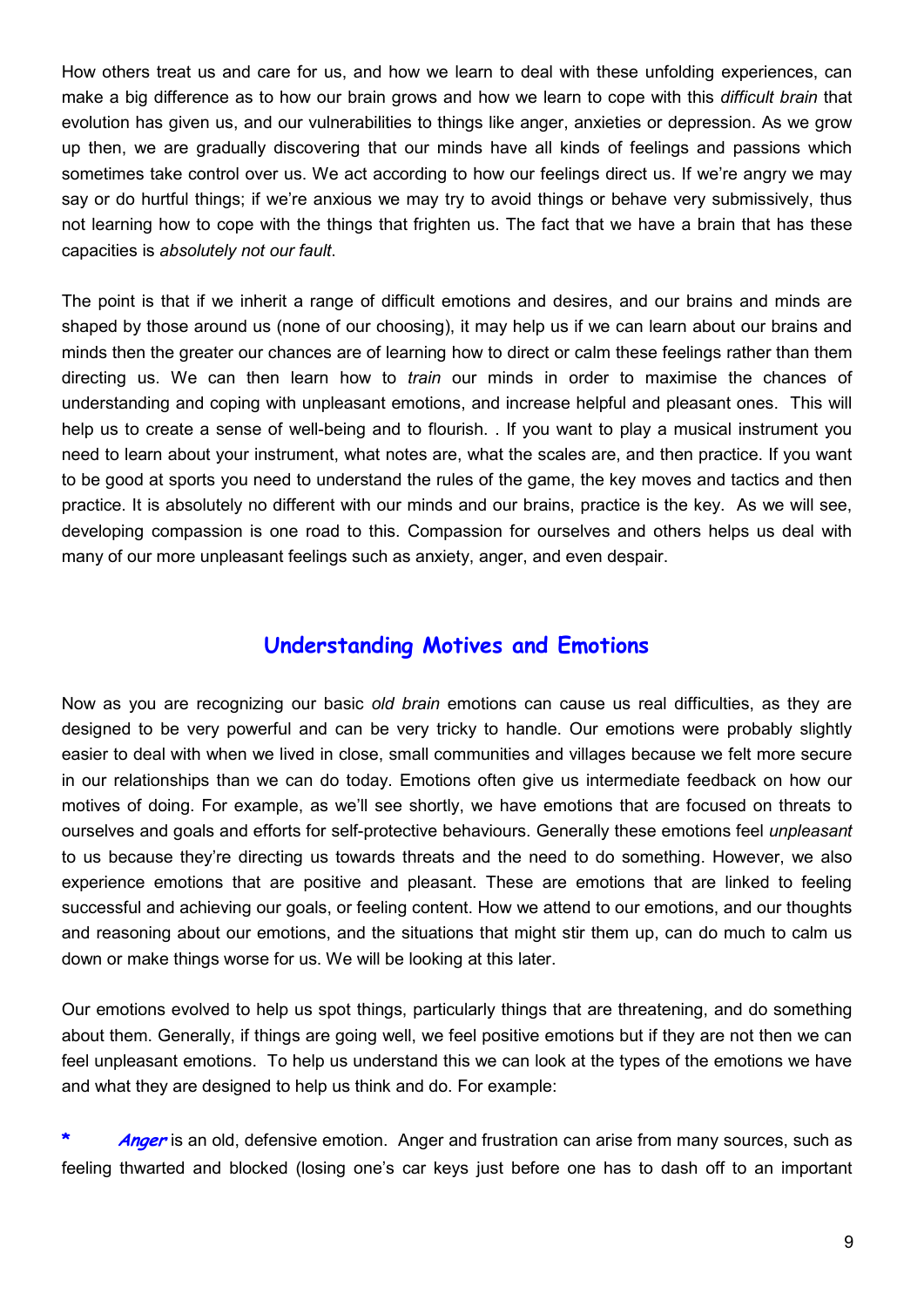meeting!), or it can arise from a sense of injustice or feeling criticized and put down by other people. Anger makes us want to approach the problem, do something about it, 'sort it out'. Anger can also make us want to retaliate against another person if he or she has upset us or upset someone we love. When anger gets going our bodies *feel* a certain kind of way; our minds focus on and *attend* to things that annoy us. We have certain types of *thoughts* that go with anger. Spend a moment considering your own thoughts when you become angry with someone ('how could they …how dare they… how bad they are….'). It will also make us want *to behave* and do things in certain kinds of way ('I'll show them…..'). Maybe we want to shout, swear, be aggressive, try to get our own back or withdraw. So we see that this important emotion of anger can direct our bodily feelings and emotions, our attention, our thoughts (and the things we dwell on and go over and over in our minds) and urge us to behave in certain kinds of ways. Consider the particular things in your life that trigger anger for you; we all have our buttons that can be pushed. Notice how anger pulls on all those aspects in you in certain ways - almost like a whirlpool.

**\* Anxiety** is another very important and basic defensive emotion which is focused on threats; it gives us a sense of urgency, prompting us to do something. Anxiety can make us want to run away and keep ourselves safe and out of harm's way. When anxiety gets going it pulls our thinking to focus on dangers and threats. Again we see that this important emotion of anxiety can direct our bodily feelings and emotions, our attention, our thoughts and behaviour. Like anger, there will probably be certain things in your life that tend to make you anxious. As with all emotions, we need to stop and think if we want to be dominated by these primitive emotions, to recognise them for what they are – basic brain programmes – and learn to ride them in different ways.

**\* Disgust** feels different from anxiety and anger. It makes us want to expel noxious substances or turn away from them. Our facial expressions, when we experience disgust, differ from anger and anxiety. Disgust was originally designed to keep us away from toxic substances, and is commonly linked to bodily reactions to things. When disgust blends with anger we can have contempt. So again we see that this important emotion can direct our bodily feelings and emotions, our attention, our thoughts, and can urge us to behave in certain kinds of ways.

*Shame* is usually a blend of other emotions, such as anger, anxiety, and disgust. It is an emotion that is specifically linked to a sense of ourselves. Typically, shame makes us want to run away, or close down and be submissive in order to avoid rejection. We can have a sense of shame if we think others look down on us or see us as inferior in some way. Sometimes we express shame with anger and criticism of others. For example, Sue makes a critical comment about John eating too many chips and putting on weight. He has a flush of anger and says, "Well given your cooking, can you blame me!" This automatic response is linked to an underlying emotional sensitivity about his weight because he himself feels bad about his weight. He shames Sue because he has been shamed. Our minds do this very easily and without a lot of thought, it is part of our brain quickly shifting to self-defence. Shame is also linked to how we think and feel about ourselves. John could have responded differently. He might have gone quiet, or felt a little depressed and ruminated on the fact that his weight is unattractive, and he's struggling to control his eating. And, of course, both the angry/defensive and the depressive responses are possible. So, again we see that shame can direct our bodily feelings and emotions, our attention, our thoughts and urge us to behave in certain kinds of ways.

**\* Guilt** makes us wary of exploiting or harming others, and prompts us to try and repair the relationship if we do. People often confuse shame with quilt, but quilt is much more about wanting to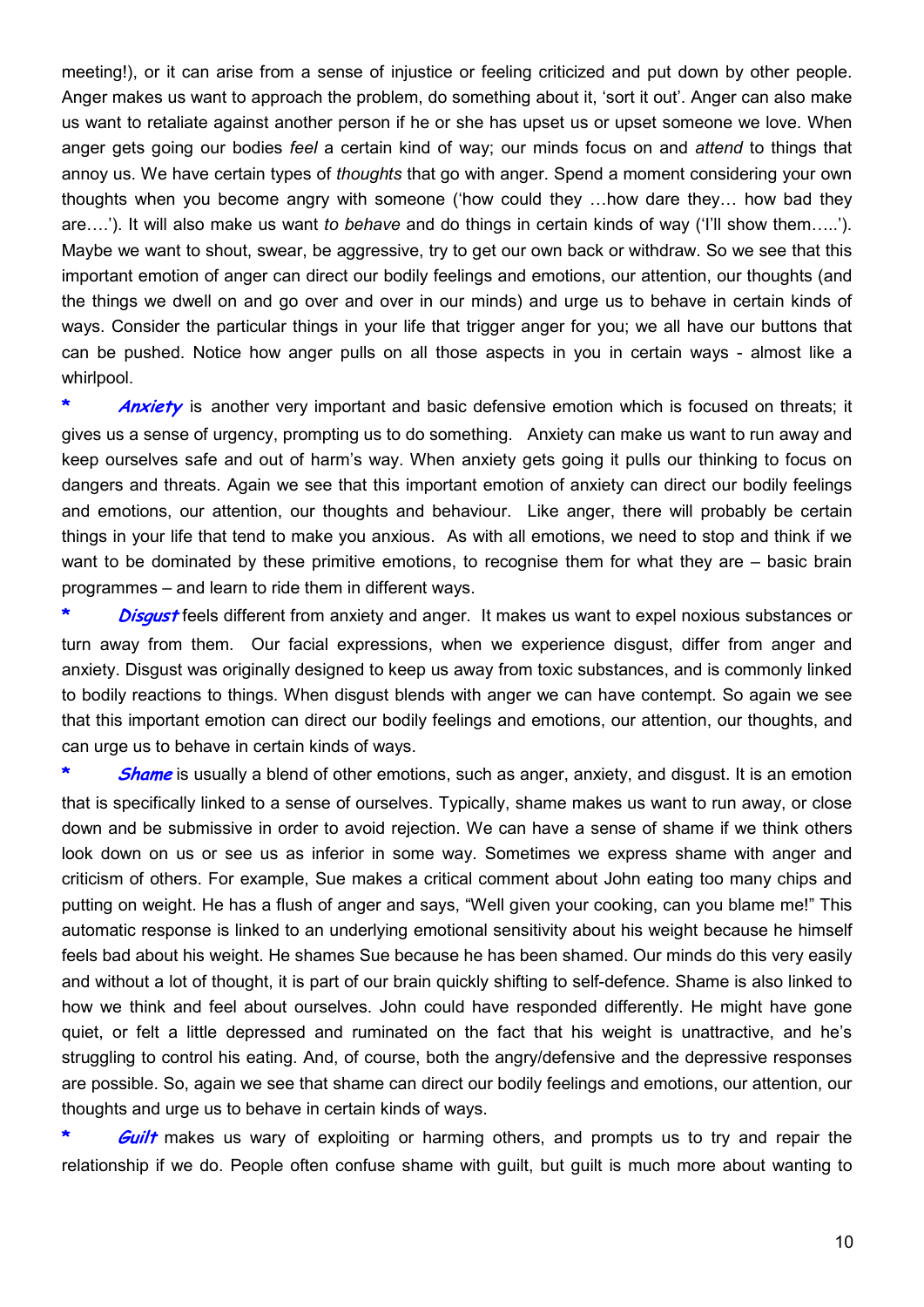avoid hurting others and being prepared to make amends if we do. So, for example, Sue might reflect that John was hurt by her comment and John might reflect that he had been unkind to Sue. These are guilt responses. Both might then apologise, acknowledging that their comments were in the heat of the moment. Ideally they might then think about how to tackle the problem together. In shame the focus of our attention is on ourselves (as a bad, unattractive or flawed person) and what other people think about us, whereas in guilt it's about our behaviour/actions and how we can repair any hurt we might have caused - we do not necessarily see ourselves as bad but we want to make amends for our behaviours. In guilt we reach out with our hearts and feel sorrow; in shame we withdraw and feel fear, disgust or anger. The key point is that, again, we see that guilt can direct our bodily feelings and emotions, our attention, our thoughts and behaviour.

#### **What about positive emotions? What functions do they have?**

While we have focused on negative emotions, which focus of threats and self-protection, there are also a range of positive emotions which direct us towards things that are helpful to us.

**\*Excitement:** This is an emotion that is energising and directs us towards certain things. We generally feel excited about something we want to do or achieve. We can also have a buzz of pleasure when we do achieve it. If something major happens, such as winning a lottery and become a millionaire, the system can go into overdrive. You might have racing thoughts; your body may feel accelerated; you're very excited and you might have trouble sleeping. Such amazing things don't often happen, of course, but smaller things do. Small buzzes of pleasure can come from small achievements, you may be invited to a party with your friends, or you get offered a job, or someone you have wanted to date accepts your invitation. We can even get these feelings if (say) our child does well or our beloved football team wins the championship. The downside, however, is that if we constantly seek excitement, or become dependent on the feelings linked to achieving or praise to feel good, this can lead us to wanting more and more. We find that our pleasant feelings may evaporate if we are not achieving, succeeding or feeling praised and valued. We find the goalposts for pleasure keep moving, and what satisfied us years ago may no longer do so.

**\*Contentment:** This is a very different positive emotion to that of excitement. It gives us a sense of being at peace and of well-being. Contentment helps us stop driving ourselves and wanting to achieve all the time. This allows us to rest. Interestingly, it's not an emotion that Western societies focus on very much, but as we'll see shortly it's key to well-being. Learning to be content, learning to focus on the things that you like, and are happy with, in the here and now, can be very important and counteract the tendency to always think of how you want more or to do better.

**\*Love and affection:** These are emotions that indicate positive relationships between people and tell our brain that we are safe. When we feel safe with other people and know we can turn to them for help this tones down the threat system. These feelings help us build bonds, and think about each other when we are not currently in sight. When we feel cared about, this can help us experience the important positive feelings of safeness and openness to those around us. Leaning to be sensitive and caring of ourselves can also help us feel more positive in the world.

Now, these positive emotions ideally work best when they are in balance as we will see. Also, each of them operates in the way that can direct our bodily feelings and emotions, our attention, our thoughts and behaviour. Again, like anger or anxiety, there will probably be certain things in your life that tend to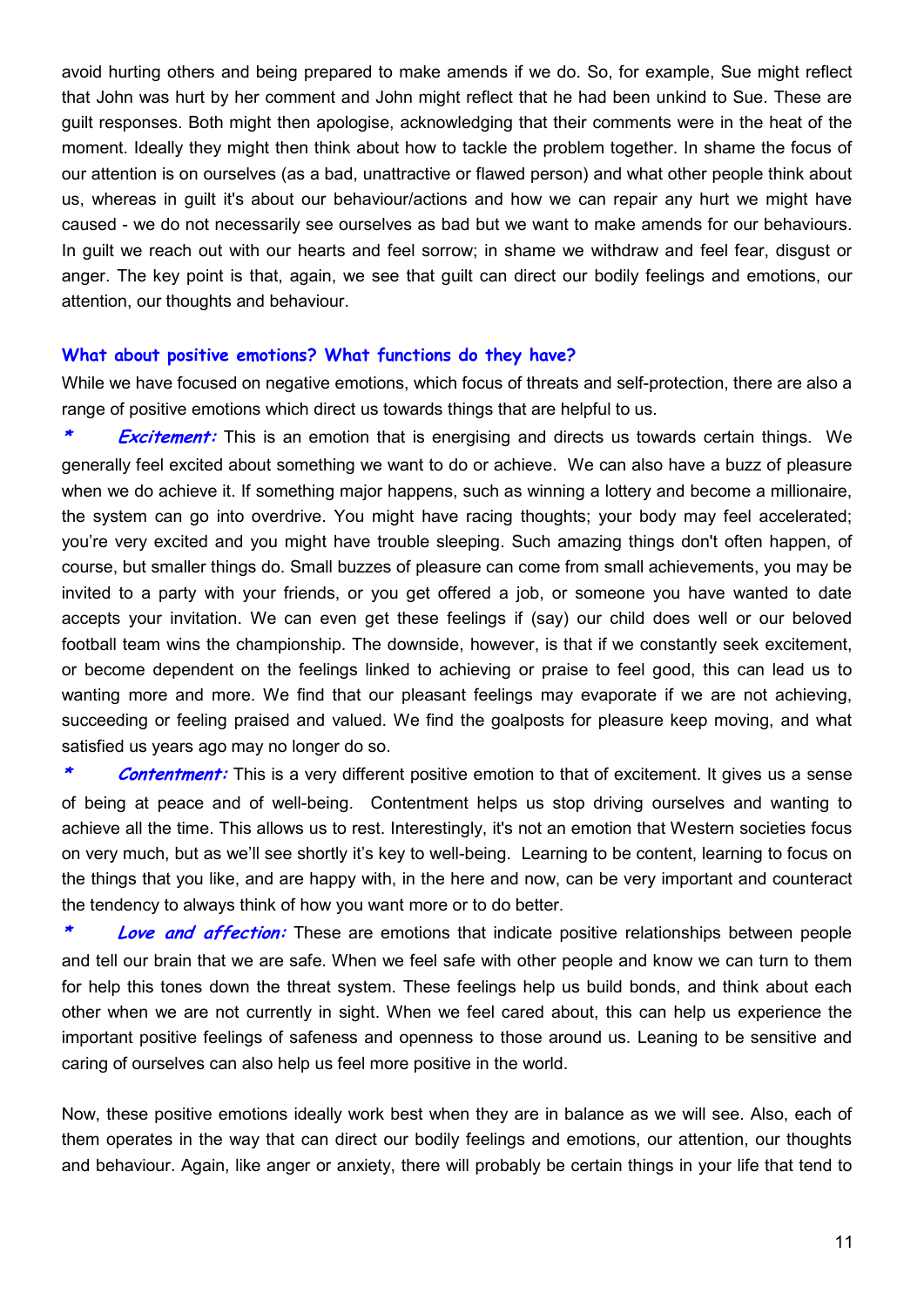trigger positive emotions in you.

#### **Some key questions for us to ponder**

Now look at the list of emotions, think of each emotion and ask yourself: "What does your body want to do if this emotion is aroused in you? How does this emotion direct your attention, the things that come up from your memory, what is the train of your thinking? How does your thinking differ if you are angry, anxious, or in love?" Now, the \$64,000 question here is: Are you thinking for yourself or are your emotions thinking for you? If we are honest we often get caught up in an emotion and the emotion directs our thinking. Sometimes we haven't learnt how to stand back and not get caught up in the whirlpool and dragged into the emotion. The emotion says 'think this', 'dwell on this', 'fret about that' and we simply do, but of course it is also a two-way street. How we think about things, the interpretations and meanings we put on to things that happened to us, can also stir and inflame our emotions. But we might also choose to use our new brain abilities, which allow us to stand back, think and reflect, to help us calm down - by shifting our attention and re-focusing on things that are helpful.

Emotions, then, have *certain functions*, even if they are unpleasant and painful to us. We sometimes call threat-focused *self-protective* emotions (such as anxiety or anger) negative or bad. However, this puts us in the wrong frame of mind for dealing with them. These are not negative emotions simply because they feel bad, they are part of our self-protection system. Once we start to befriend them, we will find they are easier to deal with. Also, there are many good reasons for feeling bad. Imagine what a person would be like who did not have the capacity to feel anger, fear, disgust, shame or guilt. These emotions are part of our being; they have evolved as part of our human nature. *But remember we did not choose to have these emotions; they have been building and evolving over many millions of years.*

We live in a world which stresses the importance of happiness and feeling good. The problem is that you can be led astray by some of these claims because they don't also tell you that feeling bad is, at times, a normal, important, part of life, and in the long term can be good for you. Anxiety about failing your exam may make you study hard, or anxiety about certain areas of the town will keep you away from them. It is learning to balance our emotions that is important.

Consider too that if someone we love dies; we can find ourselves in a deep state of grief, which is naturally very unpleasant, with its associated sleep problems, crying, pining, anger and feelings of emptiness. We might have learned to share these feelings or to keep a stiff upper lip, but there is, in most of us, a potential grief state of mind. As another example, we all have the potential for aggressive, vengeful fantasies and attitudes: if someone harmed your child, your inner desire for revenge could be intense, and, of course, we all have the potential for feeling anxious. All these possible emotions are in our genetic blueprint, and there are genetic and developmental differences among us that affect just how easily or intensely these emotions can be triggered in each one of us.

#### **The importance of thinking**

Buddhists for over 2,500 years, and more recently psychotherapists (especially cognitive therapists), have drawn attention to the way we think and mull over things in our mind. It's very common for us to all have immediate reactions to certain things. The question is how we then respond to those reactions in our bodies. For example, supposing you're in a rush and you get in your car and the car won't start.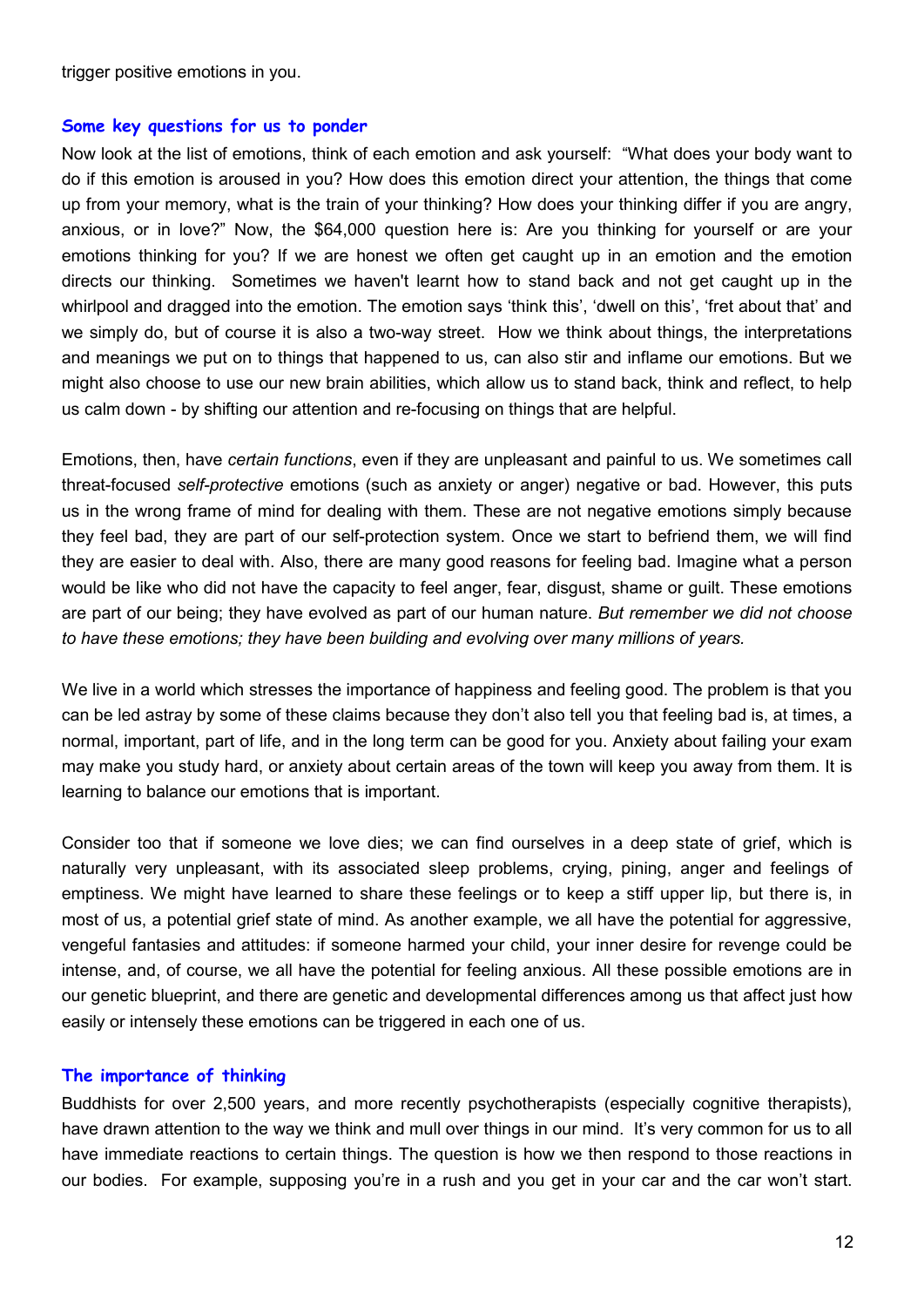There is a wonderful episode in a programme called Fawlty Towers where John Cleese is trying to get somewhere urgently and the car breaks down. He becomes very angry, takes it personally ("how could you (the car) do this to me now") swears at the car ("you bastard!") and even hits it with a branch. We love these programmes because we can see this in ourselves to some degree or other! So our anger can be understandable but we can get carried away with it. Of course the thing to do is to recognise one's anger is understandable, be kind to it, but then as quickly as possible switch one's thinking to the best coping option. For example, getting a taxi or phoning a friend or car breakdown etc. People who struggle to cope tend to get so caught up with their anger and are not very good at generating helpful coping options - and so can feel defeated, hopeless, depressed and that the world's against them.

Another problem with that thinking is called *rumination* where we find it difficult to refocus our minds on things that are helpful to us. For example, if someone has upset you, you might ruminate on that for days, going over in your mind about how unfair it was and whether you should have been more assertive. Chances are you'll go over the same territory again, and again, and again, and again, and…... It's the same with many problems in our lives if we're honest – we can live in places in our minds which are not helpful because we keep thinking about unpleasant things. Think about what's happening in your brain when you're ruminating on things that are unpleasant to you. You will be stimulating areas of the brain that are not helpful to you. In a little while we're going to look at how to be mindful and recognise when we are ruminating, how to make choices about whether to engage with it or not, and how to refocus in a compassionate way.

## **Emotional Learning and Body Memories**

Our brains and bodies are set up to learn how to respond emotionally to things. We call it conditioning. When my daughter was young she was interested in dogs. Then one day one jumped up at her, frightening her. After that she was more anxious about dogs. If large dogs approached she'd have an automatic anxious feeling (keep in mind this did not happen until after the experience of the dog jumping up at her), so it was a *learned anxiety* and operated by flushing anxiety rapidly through her body. Imagine that you enjoy your beer or wine, and then one day at a party you have a drink and you are very ill. After a week or two, you are feeling better and get invited to another party. As you enter the room someone puts a pint of beer in your hands and you smell the hops. What do you think happens in your body? Just the sight or smell of it can stimulate the same feelings and that sense of nausea. Your face shimmers with disgust and you say 'no thanks, the smell makes me feel sick'. *Your body remembers* and flushes you with the same feelings you had, as if to say 'don't drink – remember this sick feeling'. We can call this *body memory* because it's so automatic. Body memories can give rise to what we call our 'gut reactions' to things with little thought.

The way our bodies learn to react quickly and emotionally to things is of course complex but, once again, we can see that *emotional learning is not our fault*. It is not our fault that our body experiences nausea at the sight or the smell of beer a few days after we felt sick from drinking some. Even if our logical minds tell us that we were just unlucky to have drunk a bad pint previously, we can still have the feelings again. Similarly, feeling anxious or angry can flush though us before we have had a chance to think much about what is happening to us.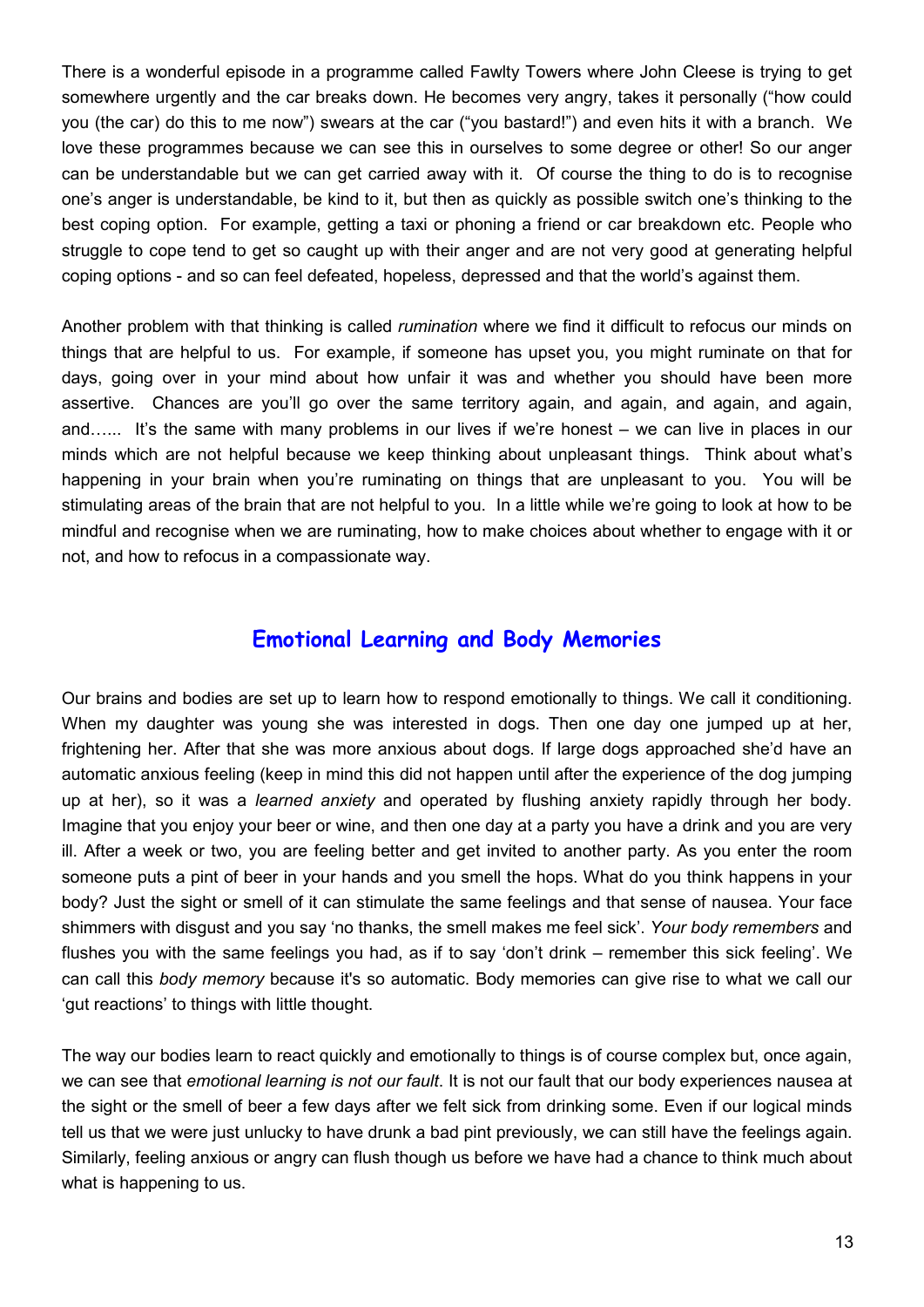Also, when we do start thinking, sometimes our thoughts and feelings don't always agree. Indeed this is very common. Many of the things that make us anxious we may know in our hearts are not that frightening. We can be frightened at the movies even if we 'know' they are just acting; we can be frightened of spiders even if we 'know' they are not dangerous. If we learn to be compassionate and recognise that our feelings are coming from our emotional brains, we can treat them with compassion, and act against them sometimes, this can move us forward and we can retrain ourselves. As we will see, we have to make the decision to do that though.

We can also develop fears in situations that *are* dangerous or hurtful and harmful. For example, imagine a child's parent is often angry and calls them stupid. The child experiences the parent as threatening and dangerous, there will be arousal of panic/fearful emotions within the child, and these emotions will be associated with the words the parent uses (e.g. 'stupid'). Note too that the child cannot just run away or escape, so in that moment the child may *feel trapped and that no one will rescue them*. Another key emotion that follows on from the sense of 'no rescue' is feeling very alone. Fear, a sense of entrapment *and* aloneness are all emotional experiences being programmed into the child's brain. If this happens repeatedly that programming will become more fixed. So what do you think happens later in life when the child, who is now an adult, is criticised? They may well have a flush of these difficult emotions – that sense of shame, feelings of entrapment and aloneness/no rescue. These feelings may be overwhelming and complex. These are like body memories with feelings flushing through the person because of their original experiences. To cope with these complex feelings the person might react in an angry way or withdraw, or even self-harm, but we can see that that is not their fault. It is tragic and sad, but not their fault. Our emotions can be overwhelming at times because of things in the past.

So there can be many areas in our lives where we have learnt to be frightened, ashamed or distrusting because of the way people have treated us or reacted to us. Note too that we can also learn to treat ourselves unkindly. A child who is often told off for making mistakes and called stupid may well, over time, develop *that reaction to themselves* if they make mistakes. That is, they have a flush of feeling stupid and tell themselves they are stupid. This is also a type of emotional learning. They may even 'know' in their heads that they are not stupid but still *feel it* because of the emotional memories. The child wasn't born like that; his or her brain is simply repeating feelings from memory and adopting the attitudes of others.

## **The Problems with Protection and Safety Strategies**

Although we can see difficult emotions as problems and things to be got rid of, they were actually designed by evolution to defend us and help us – especially when we are threatened. As we go through life we actually develop all kinds of ways of picking up on, and responding to, threats that can be linked to our early experiences and ways in which we learnt to try to protect ourselves. For example, children who have aggressive, competitive or dominant parents may become very submissive. In conflict situations they back down because the body remembers how they used to be overwhelmed by the parent if they tried to fight back in the past. Or they may ruminate on feelings of resentment. They may even become aggressive themselves. We call these *protective* or *safety behaviours and strategies*. They are very understandable and often rapidly activated. They are the way the body has learnt to try to protect itself. That is absolutely not our fault because usually they just developed in us without much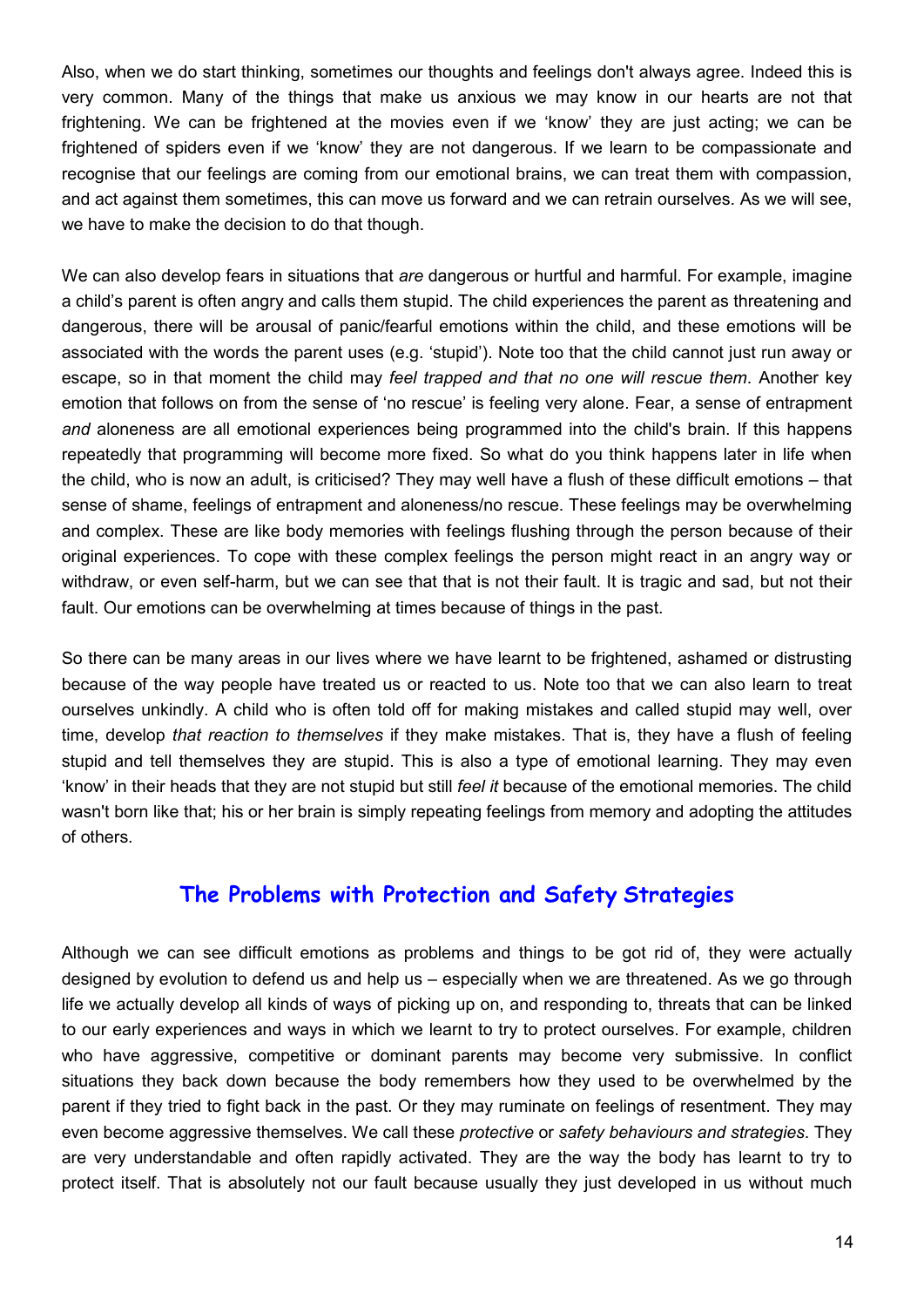thought on our part. However, they have a huge disadvantage – they can have unforeseen and undesired consequences. For example, they may stop us learning new ways of dealing with difficult situations. This is because safety learning tends to use the same strategies in a variety of situations. As a result, because of our tendencies to be submissive, self-blaming or aggressive, we cut ourselves off from possible sources of good things. Again, this is not our fault. Let's look at some examples of how we can develop safety and defensive strategies and behaviours for very good reasons, but that these often then cause problems (see Table 1).

| <b>Background</b>                                                                                                                                                                                                              | <b>Key fears</b>                                                                                                                    | Safety/defensive                                                                                                                                                                                                                                                                                                                                                               | Unintended and unhelpful                                                                                                                                                                                                                                                                                                                                                                                     |
|--------------------------------------------------------------------------------------------------------------------------------------------------------------------------------------------------------------------------------|-------------------------------------------------------------------------------------------------------------------------------------|--------------------------------------------------------------------------------------------------------------------------------------------------------------------------------------------------------------------------------------------------------------------------------------------------------------------------------------------------------------------------------|--------------------------------------------------------------------------------------------------------------------------------------------------------------------------------------------------------------------------------------------------------------------------------------------------------------------------------------------------------------------------------------------------------------|
| experiences                                                                                                                                                                                                                    |                                                                                                                                     | strategies                                                                                                                                                                                                                                                                                                                                                                     | consequences                                                                                                                                                                                                                                                                                                                                                                                                 |
| The Case of Kim:<br>Mother was critical<br>father<br>and<br>was<br>absent                                                                                                                                                      | Being criticised by<br>others.<br>feeling<br>inadequate. Fear of<br>others getting too<br>close to me in case<br>they don't like me | Try to please people, work<br>out what they want; hide<br>feelings that could upset<br>people                                                                                                                                                                                                                                                                                  | Keep distance, don't share<br>thoughts and feelings,<br><b>So</b><br>don't realise other people can<br>feel the same way I do. Stay<br>lonely and not able to learn<br>from others. Become self-<br>critical very easily upset                                                                                                                                                                               |
| The case of John:<br>Loving parents but<br>they were very busy<br>and rarely had time<br>for me. No-one to<br>emotions<br><b>discuss</b><br>with, no-one to show<br>an interest in me<br>Come<br>to<br>(e.g.,<br>school plays) | People will have<br>things they need or<br>want to do rather<br>be with me. Not<br>important enough.<br><b>Feeling lonely</b>       | make<br>to<br><b>Try</b><br>myself<br>important but aloof. Tend<br>overwork<br>and<br>to<br>over<br>commit myself - just like<br>my parents.<br>Creating<br>these demands on me<br>show I am wanted, needed<br>or worthy. Keep my own<br>at<br>minimum<br>needs<br>a<br>because they won't be<br>met. Keep busy then I<br>don't feel things too badly;<br>don't have to think. | Emotional<br>needs<br>stay<br>undeveloped. Get exhausted<br>and then irritable and then feel<br>worse. Don't work on intimate<br>relationships so loneliness is<br>not going improve. Often don't<br>know what would what make<br>me 'content' and at peace with<br>myself and life - because all I<br>know is work.                                                                                         |
| The case of Sara:<br>felt<br>Often<br>a<br>bit<br>different to<br>others<br>like I didn't fit in.<br><b>Experienced</b><br>bullying in schools<br>and<br>also<br>quite<br>controlling parents                                  | Being under other<br>people's<br>control.<br>Being vulnerable to<br>other<br>people's<br>criticism.                                 | Find things I can control<br>like my eating. The more I<br>control that and my urges<br>to eat the more in control I<br>feel. Prove I have a strong<br>will                                                                                                                                                                                                                    | <b>Distractions</b><br>from<br>the<br>real<br>emotional problems; feelings<br>of control are powerful but<br>illusory. Very easy to feel out<br>of control because I have not<br>learned how to be comfortable<br>with<br>emotions<br>my<br><b>or</b><br>productively assertive. Can't<br>develop and work on a sense<br>of myself (likes and dislikes)<br>because food is too much the<br>focus of my life. |

Table 1: Examples of safety and defensive strategies and behaviours and some unintended consequences

These examples show that we can find our minds reacting quickly to things because of our (early) fears, threat and ways we have learnt to protect ourselves - *and this is not our fault*. So what can we do? We can learn to step back from our first reactions and learn to think about them in different ways. We can develop the habit of learning to stop before acting on first reactions. Learning to stop and really notice and attend to what is going though our minds is a first step to having more control. Leaning how to be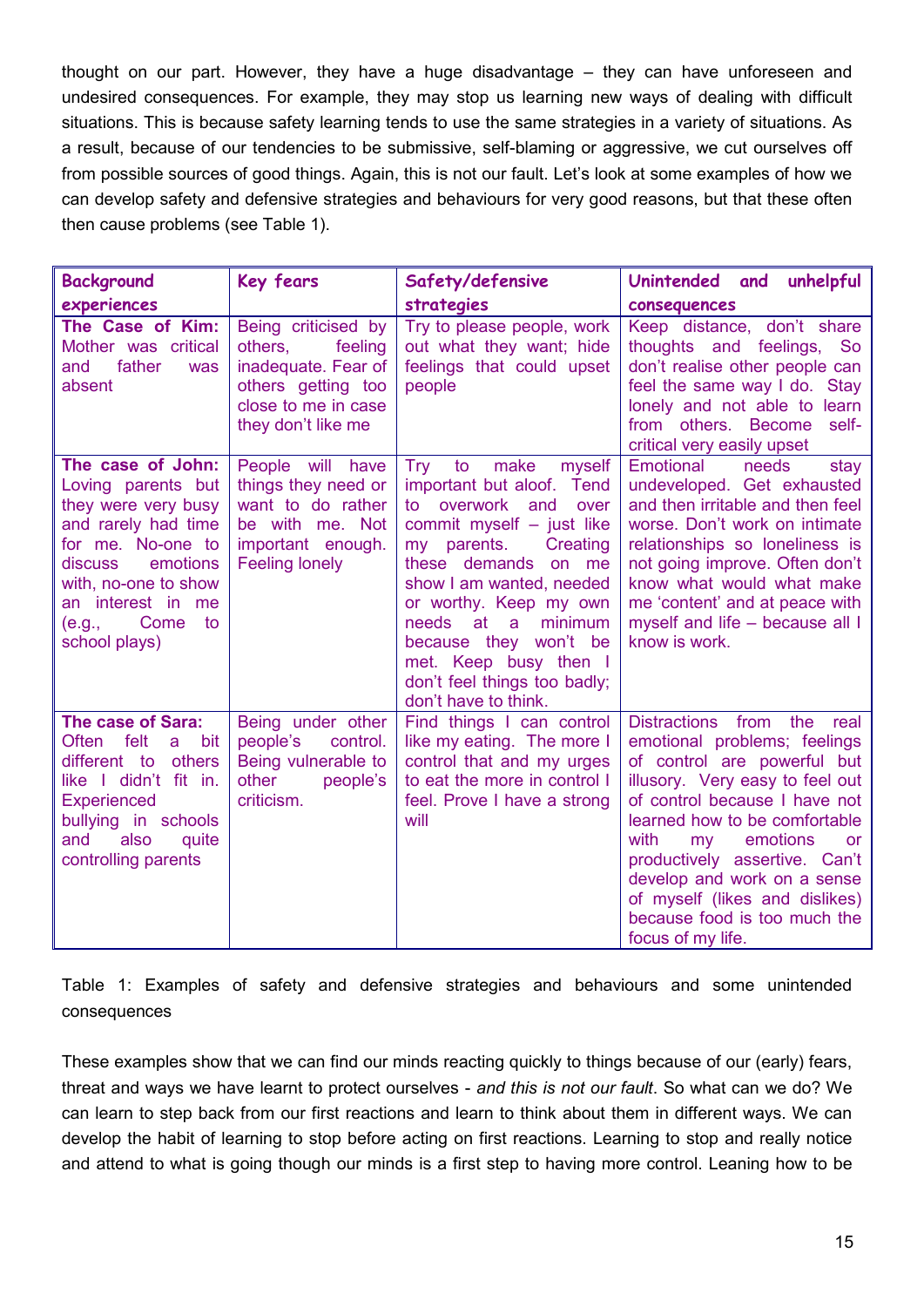compassionate to our feelings, rather than fighting with them or trying to avoid them, is the next step. This is what we will be exploring in the exercise section.

Before this, though, I'm going to show you how compassion may really help you deal with complex emotions and your sense of yourself. If we practice compassion we can even change our brains. It turns out that we have systems in our brain that make compassion possible and by developing compassion we can organise our minds in new ways. This is supported by important, recent and exciting research.

## **The Three Circles Model:**

## **The Interactions between Different Types of Emotion**

We have looked at the types of feelings we can have and what they were designed to do. We also looked at how different feelings direct our attention, thinking and behaviour in different ways. However, what we did not look at is how feelings *interact*. For example, if you are in a good mood you are more likely to cope with minor frustrations than if you are in a bad mood. Now, to help us think about how our emotions *interact* and why and how compassion can affect and balance other emotions I'm going to outline a model that admittedly is quite simplistic (and things are more complex of course) but this simplicity is actually very helpful.

Our *experiences* of emotions and desires emerge from *the patterns* they create in our brains and bodies. If you are having one type of thought or feeling, one pattern of 'an array of many millions of brain cells' will light up in your brain, but when you feel differently a different pattern and array will be activated. As we will see, when we work on the exercises in Section Two, we may be able to take more control over the 'brain patterns' that emerge in us. Below, Diagram 2 outlines three interacting systems.

This is a simplified view of what are, of course, multi-component and complex systems in our brains, but thinking in terms of these three systems can offer a helpful framework for exploring how our brain gives rise to different feelings, desires and urges such as anger, fear, excitement, various desires and lusts, and compassion. So, let us look briefly at each of these in turn.

**1. Threat and Self-protection System:** The function of this is to pick up on threats quickly and then give us bursts of feelings such as anxiety, anger or disgust. These feelings will ripple through our bodies alerting us and urging us to take action against the threat, to self-protect. Its effect will be to *activate* us to run or fight, or *inhibit* us so that we freeze or submit, or stop doing things. It will also be activated if there are threats to people we love, our friends or our family. Although it is a source of painful and difficult feelings (e.g. anxiety, anger, disgust) keep in mind that it evolved as a *protection* system. In fact, you might be surprised to learn that our brain gives *more* priority to dealing with threats than with pleasurable things. Your threat system is your basic 'fall back system' – *the easiest of all to feel and trigger*. There are many brain areas that make up our threat and protection system, but the main thing to be aware of is that it gives us *our bodily feelings*, i.e. the racing heart or stomach butterflies, or, if we feel disgust, the nausea that can sweep though us. Indeed, we might feel emotions in our bodies before we consciously realise we are having a feeling. If someone jumps in front of you when you are driving there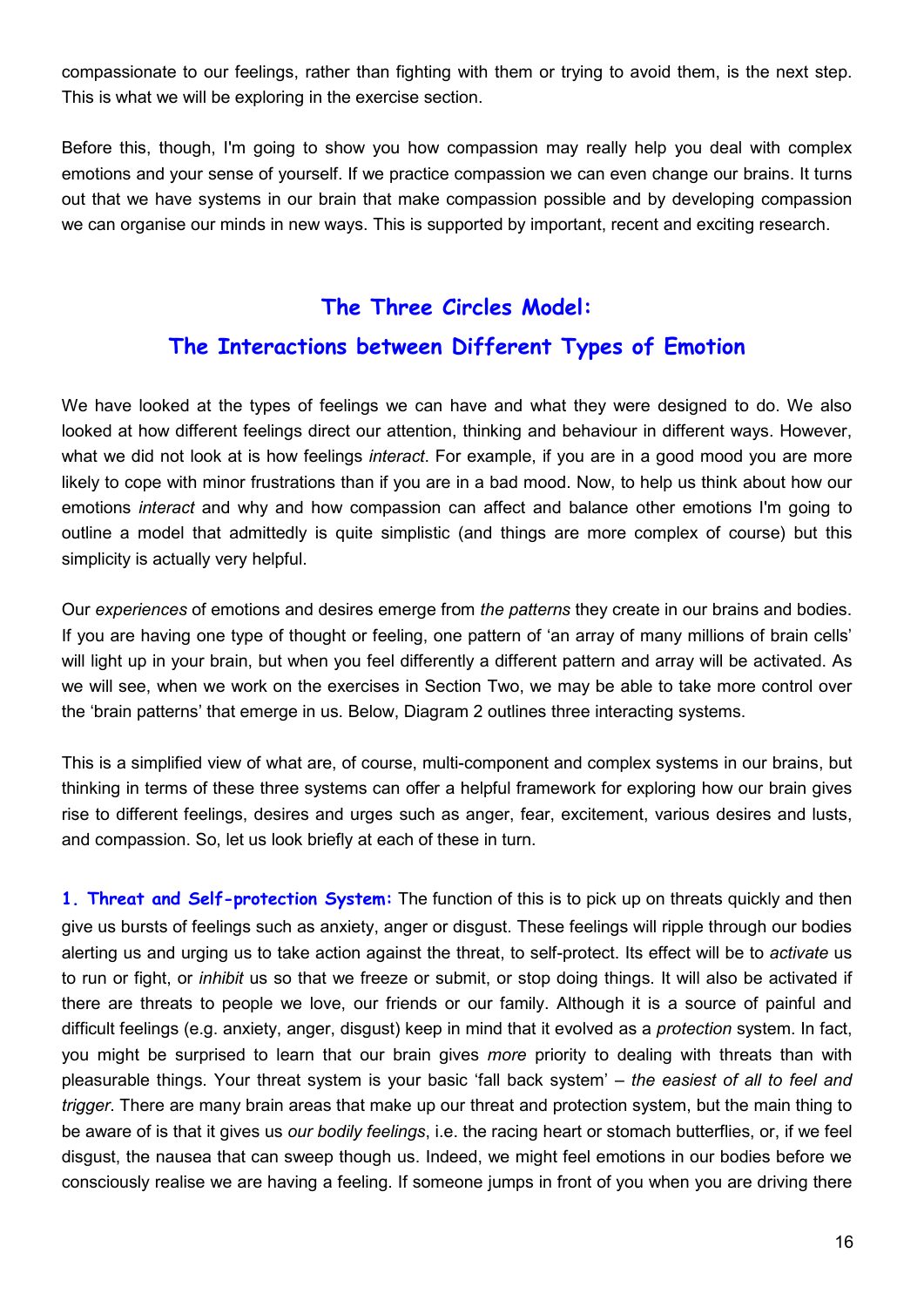is an immediate flush of anxiety through your body. This helps direct our thinking and behaviour. That's your threat-protection system kicking in.



Diagram 2: Interactions between different types of emotional regulation system

#### **Better safe than sorry**

Now, an important point is that the basic threat system does not think much, it simply reacts because it operates on a 'better safe that sorry' principle. That principle saved our ancestors. Imagine our ancestors leave their cave and go searching for food. They hear sounds behind them and decide to run away. Now, 9 times out of 10 those sounds could have been made by birds or a rabbit, and running was unnecessary, but it could have been a lion or a snake. Those ancestors who opted for the *better safe than sorry* approach survived; they may have felt anxious and run away when they didn't need to, but they survived. The main thing is we're all very sensitive to threats and our brains can over-estimate threats and dangers because that's how they are designed to work.

That's right - our brains are designed to protect us rather than to always be cool and rational. They are designed to make mistakes! This means that unless we work at being cool and rational we can go on to the defensive very quickly (getting anxious or angry) because of how our brains have been designed. The bottom line is that our threat protection emotions are easy to activate and can be difficult to soothe and that's because they were designed for protection. So, at times, we need to see them as over-eager or over-developed protection systems rather then 'something bad or wrong' with us. This is not say that they can't cause our serious difficulties.

**2. Incentive and Resource-seeking System** *(The drive-excitement system*): The function of this system is to give us positive feelings that guide, motivate and encourage us to seek out things and resources that we (and those we love and care about) will need in order to survive and prosper. We are motivated and pleased by seeking out, consuming and achieving nice things (e.g. food, places to live, comforts, friendships, and so on). If we win a competition, pass an exam, or get to go out with a desired person, we can have feelings of excitement and pleasure. If you win the lottery and become a millionaire you might feel so energised that it may be difficult to sleep, your mind will be racing and you may want to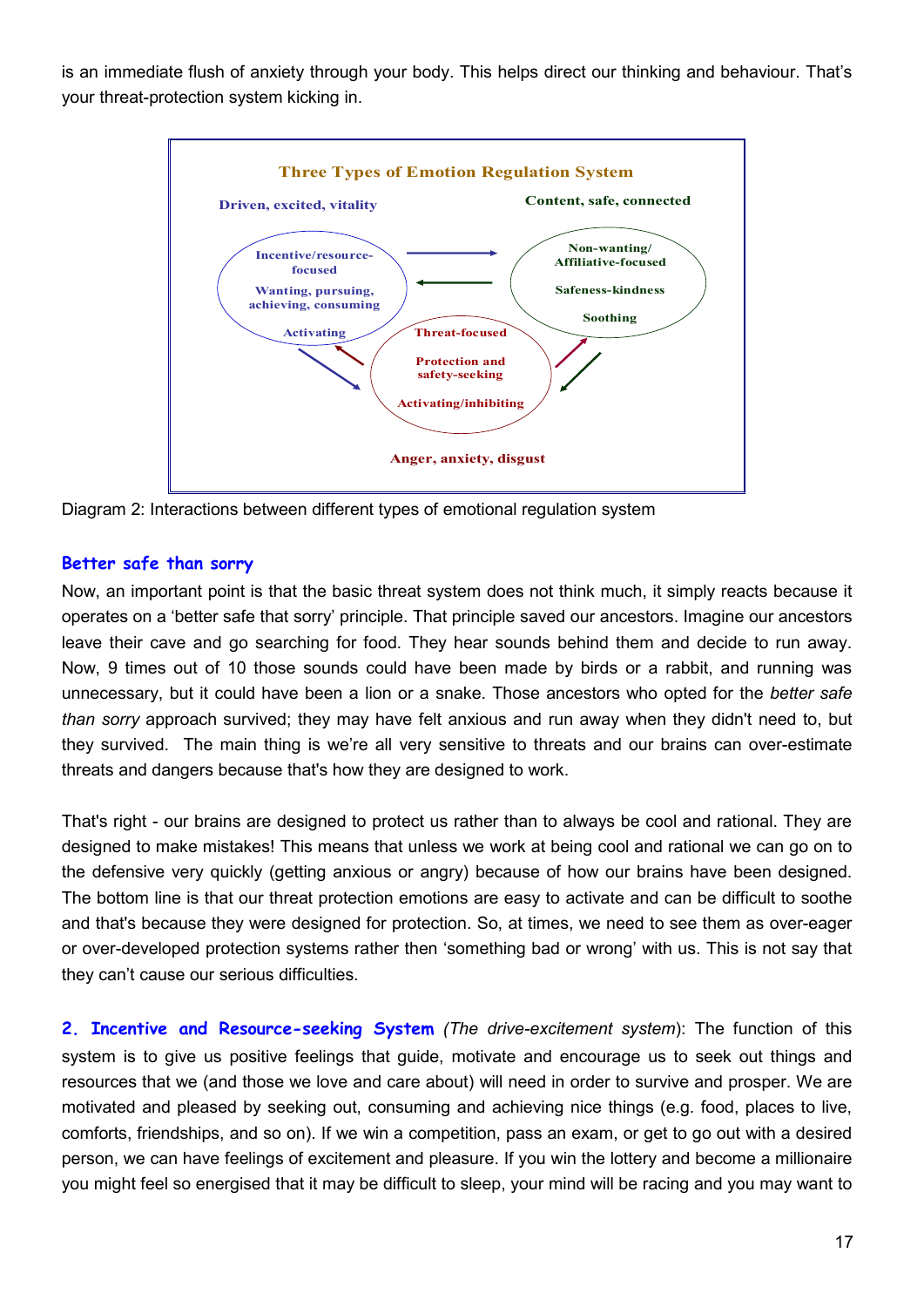party all the time: the drive-excitement system gets out of balance, kind of *over*-excited. People who take certain drugs can over stimulate this system and suffer bad come-downs later. People with manic depression can have problems with this system too, because the activation can shift between too high to too low. When balanced with the other two systems it guides us towards important life goals. Imagine what life might be like without it: you'd have little motivation, energy or desire. Indeed, in depression people can lose some of the feelings that this system provides. If over stimulated, though, it can also drive us to wanting 'more and more' and to 'frustration and disappointment'. When our desires and goals are blocked for some reason this can be seen as a 'threat', the threat system kicks in with anxiety, frustration or anger.

This system is primarily an activating and 'go get' system. A substance in our brain called *dopamine* is important for our drives. As I have noted, lots of things can give a flush of dopamine: falling in love, passing an exam, winning something you want, even your football team winning a game. These are cues to what we call 'social success' and from an evolutionary point of view such cues indicate things are going well and are good for you, so enjoy and keep seeking them, as they are pleasurable and we will seek these things out. We will refer to this as the 'drive-excitement system' for short and to help us keep in mind its focus on activated positive feelings and motives.

As for our basic emotions this system guides our attention, thinking and feeling, and behaviour. You can explore this for yourself by simply remembering what your body feels like when you're excited, what you attend to and think about, and how you behave when you're excited, even mildly so.

**3. Soothing and Contentment System:** This system enables us to bring a certain soothing, quiescence and peacefulness to the self, which helps to restore our balance. When animals aren't defending themselves against threats and problems, and don't need to achieve or do anything (they have sufficient or enough), they can be content. Contentment is a form of being happy with the way things are and feeling safe, not striving or wanting; an inner peacefulness. When people practice meditation and 'slowing down' these are the feelings they report; not wanting or striving, but feeling calmer inside and connected to others. This is quite a different positive feeling from the hyped-up, excitement or 'striving and succeeding' feeling of the drive-excitement system. It is also different from just low levels of threat, which can be associated with boredom or a kind of emptiness.

#### **Affection and kindness**

What complicates this system, but is of great importance for our exploration of compassion, is that it is also linked to affection and kindness. For example, when a baby or child is distressed the love of the parent soothes and calms the infant. Affection and kindness from others also helps soothe us adults too when we're distressed. When we feel soothed we have feelings of safeness in our everyday lives. These feelings of soothing from kindness and support help us feel safe and they work through brain systems similar to those that produce peaceful feelings associated with fulfilment and contentment. Substances in our brain called *endorphins* are important for the peaceful, calm sense of well-being. These are also released when we feel kindness. There is also a hormone called *oxytocin* which links to our feelings of social safeness and affiliation. This hormone (along with the endorphins) gives us feelings of well-being that flow from feeling loved, wanted and safe with others.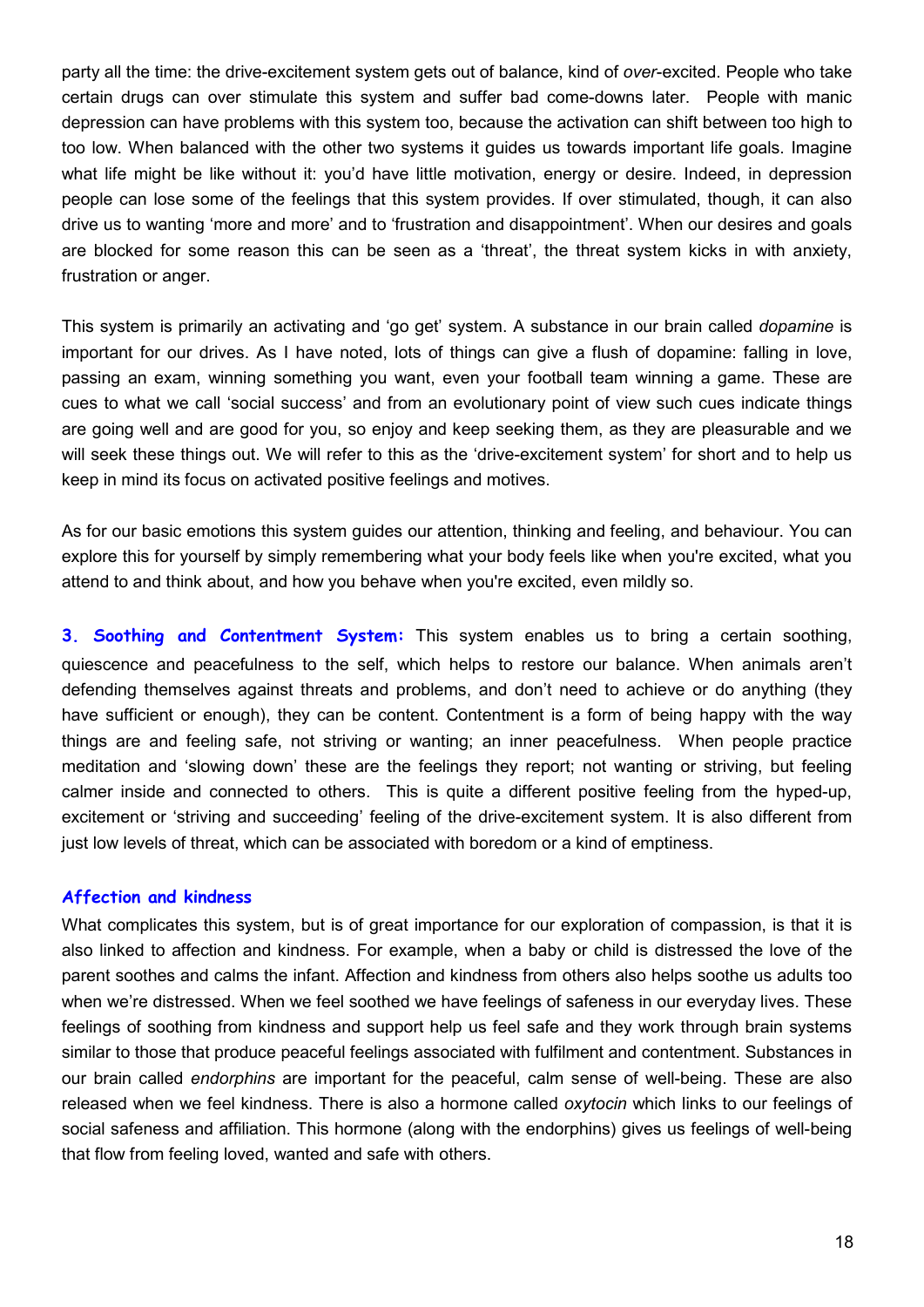You can explore for yourself what contentedness or kindness is like by simply remembering what your body feels like when you are content , or when others have been kind to you or when you feel kindness for yourself. When you feel safe and content, what do you attend to and think about? How do you behave when you're safe and content, even mildly? Okay, some of use might struggle here so we might need to use our imagination to guess how that might feel, but have a go.

This system is going to be a focus in our compassion training because it is helpful to our sense of wellbeing. I will refer to it as a *soothing and contentment system*.

Key point: For some people who have psychological difficulties, their threat and self-protection system is very highly developed, making anxiety and anger easy to feel, but their soothing and contentment system is less well developed because they've never had a chance to develop it. So, compassionate mind training is like physiotherapy for the mind. We will explore how to use certain exercises to try and help us develop that system.

#### **Mood states**

One last thing: Our moods are related to different patterns of brain chemicals, feelings and thoughts in our minds. Our moods can be affected by many things. For example, changes in hormones throughout a menstrual cycle; or being upset over the break up or loss of a relationship, or feeling exhausted and run down. In different moods different emotions can come to the fore – so sometimes we can just wake up feeling irritable or anxious. Moods are like patterns of our emotions. As we will see, trying to be understanding and compassionate about our moods can be helpful.

## **Emotions about Emotions**

Things can be even trickier because we can have emotions about our emotions! We might become anxious of getting angry, or angry if we get anxious, or ashamed of losing our temper; or anger or ashamed of giving into temptation. It is common to have many different emotions *at the same time*. As we will note later, we see these emotions like 'different parts of ourselves that come with different thoughts and ideas'. For example, if we have an argument with someone then we might feel angry (because of what they have done), anxious in case the argument escalates out of hand, and sad because we would really like to have a nice relationship and we feel a loss of the bond. Three different feelings all at the same time. Such mixed and conflicting emotions can be confusing. Learning to be kind and understanding of ourselves, and that our brains can be hard to fathom, can be helpful and stop the self-attacking that can make things even more difficult to sort out.

#### **Positive emotions can be difficult**

Sometimes people have various fears of positive emotions – as if they are letting themselves of the hook or moving into unfamiliar territory. As one person noted "when you have felt angry and anxious most of your life positive feelings just don't seem real, they don't seem part of you". So it can take quite a while to get used to what positive feelings might feel like, and we can even be frightened of them at times. For example, Sally would often look forward to things only to have her hopes dashed at the last moment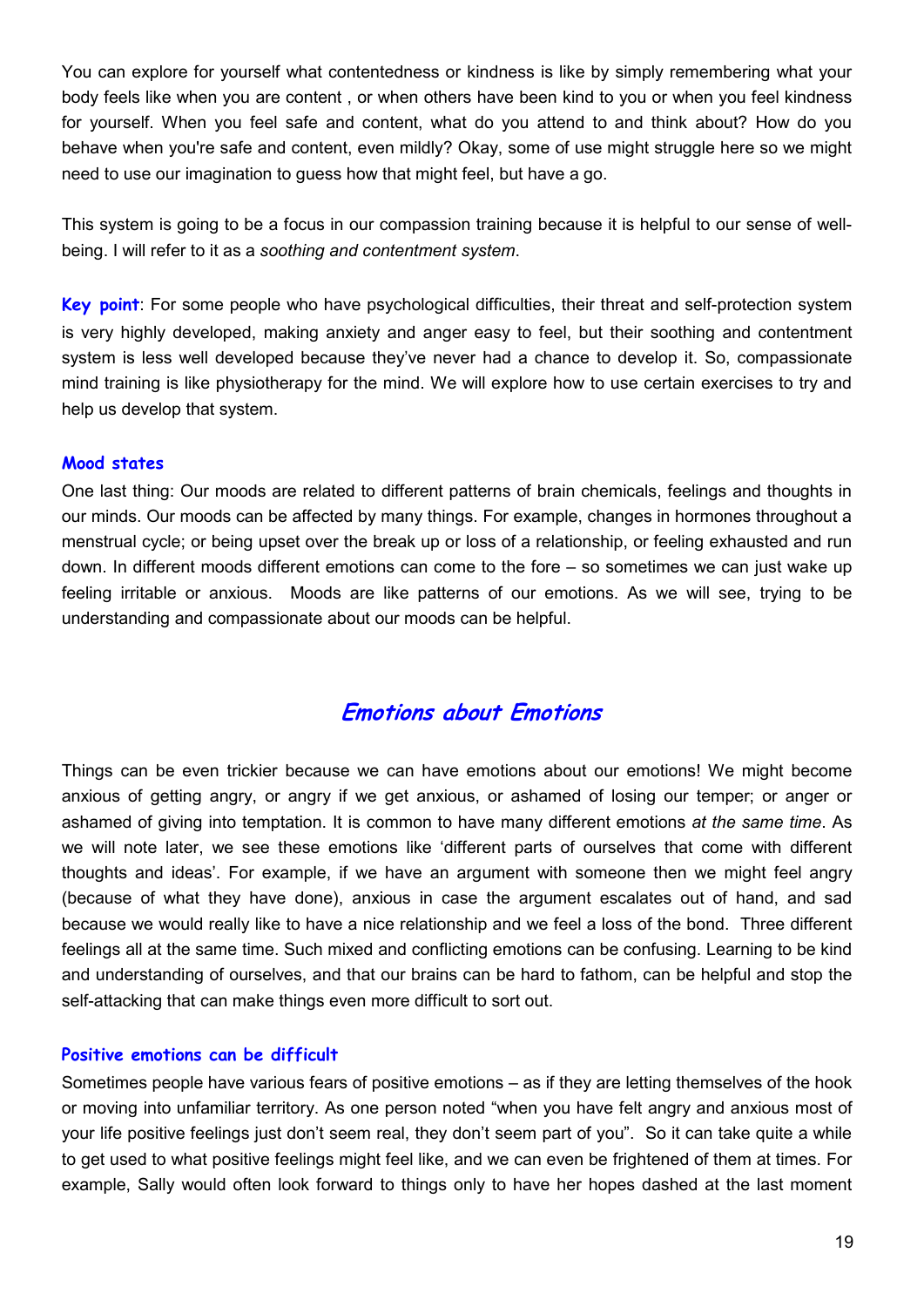because her mother became unwell or angry. John remembers that often when things seemed to be going well, this would be a time his parents became angry or aggressive. For both Sally and John positive emotions were associated with 'bad things happening'. Hence, quite understandably they had learnt not to allow themselves to have positive emotions. The problem is that you can imagine what happens in our brain if we don't 'exercise' our positive emotion systems. So, rather than just assuming that positive feelings are not for us, we can recognise why we are frightened of them and allow ourselves to focus on small positive feelings – like enjoying a cup of tea or a meal, or somebody's company, or sharing a joke – and build up step by step.

When we work on compassion and feelings of warmth and kindness some people can be very anxious about these feelings for exactly the same reasons; feelings of warmth and kindness can feel like a weakness or making you very vulnerable. Once again whatever reasons you might have for fearing these feelings keep in mind they are part of your basic brain systems and we can learn to exercise them and get them working again.

#### **Balancing our emotions**

When we discuss 'balancing our emotions' we talk about being able to be appropriately anxious or angry when we need to be, but not when we don't, appropriately excited when we want to be, and appropriately gentle and kind when we want to be. Balance not only means that these systems gently balance each other – but it also means that we have some control and can make choices about our feelings. We don't have to avoid certain feelings because we are frightened of them – or because they remind us of unpleasant things. Becoming compassionate is not about weakness or letting one's guard down, it's about developing a rich mixture of feelings.

## **The Many Parts of You**

If you have been following the above you will see that we are made up of *many different bits and pieces*. For example, there is an angry part that can think, feel and want to act a certain way; an anxious part that can think, feel and want to act a certain way; a 'falling in love' part that can think, feel and want to act a certain way; and a 'falling out of love' part that can think, feel and want to act a certain way.

Now you can imagine your brain, like a Christmas tree, lights up different patterns. When you're in an angry state your brain will be lighting up in *a particular pattern* but this would be quite different to (say) the *pattern of* anxiety or the *pattern of* affection or the *pattern of* relaxation. Although some patterns tend to get more regularly activated and can be more intense than others, it's helpful to think of all that goes in our minds as being linked to different parts of ourselves in different patterns, and not to over identify with any particular one. Why would you want to see *yourself* as a only one particular pattern e.g., as the angry pattern, or the anxious pattern, or the depressed pattern, or the food restricting pattern, or drug taking pattern. Sure these are patterns your mind can get locked into but you're much more than that. We will look at this again when we come to mindfulness.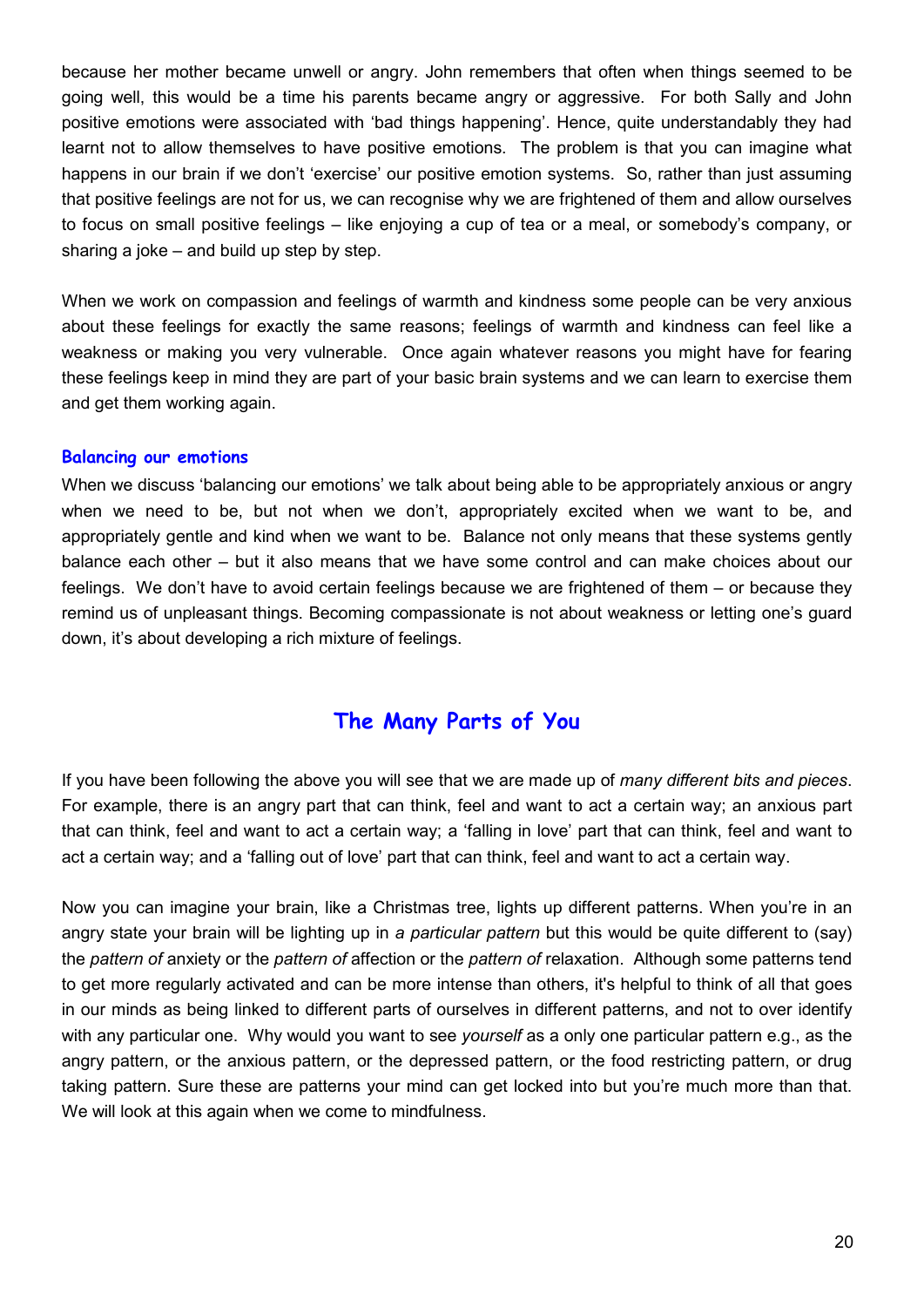This is important because we are going to be developing the compassionate part of you or the compassionate pattern within you. We can then use this part to look at other parts of you. For example, how might your compassionate self look at (and think about) your angry or anxious parts, or the part of you that is struggling to control your life and the way you'd like to be? In compassion-focused therapy we always try to develop, train, and then work with our compassionate self because that is the part that's likely to be most helpful. If we only listen to the angry part of ourselves, or the anxious part of ourselves, or the self-critical part of ourselves, then we tend to get quite a biased view. These parts can have quite strong voices which tend to be fairly dominant unless we learn to pay more attention to our compassionate self. This means practicing thinking about, imagining, and focusing on what it means to be a compassionate person in a non-judgmental away. For some people that's much easier said than done, as we will see.

Nonetheless we will see that sometimes, if our minds are in an anxious pattern or an angry pattern, we can try to deliberately focus on creating a compassionate pattern – rather than just letting the angry or anxious pattern run the show. So, your compassionate self is a part of you or a pattern within you that we want to try and develop through practice, which can then be useful for dealing with more difficult aspects of ourselves. You're compassionate self will think, feel and want to behave in specific ways that can counteract more angry or anxious patterns.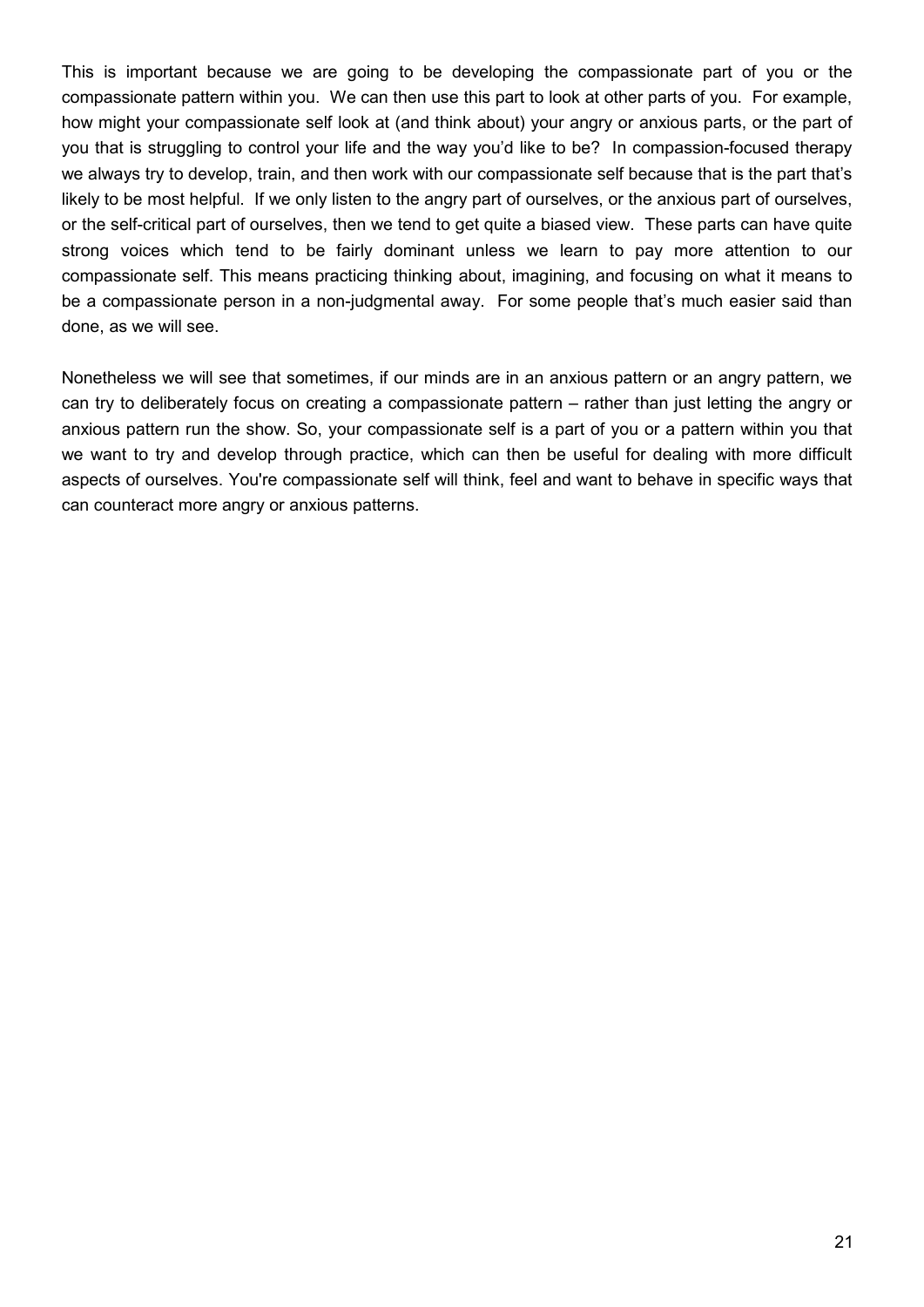## **What is Compassion?**

Developing compassion can be a way of bringing our emotions into a helpful balance that increases our sense of well-being. So we need to think about *what compassion is* because this is what's going to help us balance our systems and also stimulate that soothing system we mentioned above. Now, compassion can be defined in many ways. For example, the Dalai Lama, who is the head of Tibetan Buddhism, defines it as '**a sensitivity to the suffering of self and others with a deep wish and commitment to relieve the suffering**'. One way we can think about compassion (and there are various ways) is to see that it is made up of different aspects of our minds. I distinguish between attributes and skills.

#### **The attributes and qualities of compassion**

\* The first attribute and quality of compassion involves making a decision to try to be compassionate. In other words, we are *motivated* to (want to) have a go at becoming more compassionate, to see this as desirable. We can recognise that the compassionate self is a self worth 'feeding' and working to develop.

**\*** Second, we make an effort to train our minds to become *sensitive* to our feelings and thoughts. We also need to become sensitive to our needs. It's difficult to be self-compassionate if we are completely insensitive to our pain, upset, wants or needs. So we learn to notice our thoughts and feelings as they arise. However, sensitivity does not mean we just react to things. For example, if criticism upsets us we might say we're 'sensitive to criticism' but really we mean we are 'vulnerable to reacting in a certain way'. To be sensitive means 'openness and ability to notice and attend in certain ways'.

**\*** Third, compassion requires us to be emotionally open to ours and others' suffering. This means that we are emotionally touched, moved and *sympathetic* to suffering. Sympathy is an emotional reaction to our and other people's emotions and states – it is that immediate wince if we see someone fall over heavily or cut themselves. Sympathy can also operate when we are moved and take joy from the flourishing and well-being of others.

**\*** Fourth, we can only be truly open to feelings if we can *tolerate* them. We have a variety of feelings, sometimes sad, angry or anxious and sometimes joyful. However, sometimes we are critical of our feelings, or try to run away from them, hide from or suppress them, but when we are compassionate we can learn to be open, tolerant, accepting of and kind to our feelings. So a key aspect of compassion is learning how to tolerate and come to terms with, become familiar with, and less frightened of, our feelings. This doesn't mean, of course, that we don't wish to change our feelings for things, for other people or even ourselves. Indeed, we may well do, but we are unlikely to do that through criticism, running away or suppressing our feelings; rather, we have to face them openly and kindly. We can also find that when we are able to face our feelings we can be more reflective - and this helps us develop and show empathy.

**\*** The fifth aspect is called *empathy* and this is about how we come to *understand and think* about our feelings and our thoughts. We become openhearted, curious, explorative and wanting to know why we feel what we feel or why we think what we think, so that things can make sense to us. When we have empathy for others we make an effort to think about things from their point of view, to try to understand that they may think and feel differently from us. In showing empathy we have to do some work. For example, if somebody hurts you but you realise that they were under enormous stress then you don't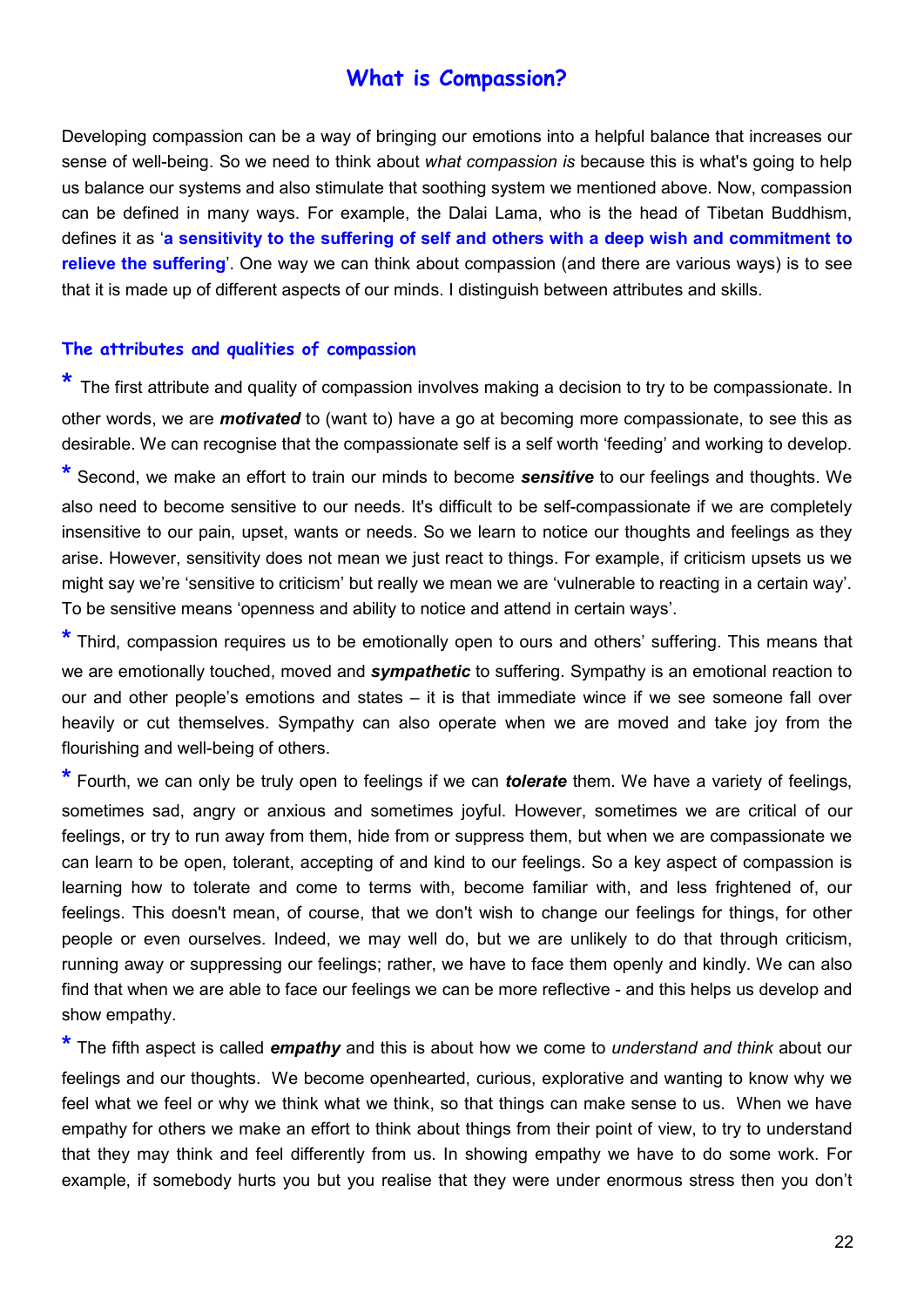take it personally and you forgive them: you are showing empathy.

**\*** Sixth is the important attribute of *non-condemning* and *non-judging*. The distressed mind, for example, can be filled with condemning and critical thoughts of our self or others. Giving this up is linked to becoming kind and mindful; we become more aware of thoughts and feelings but from an observational point of view. We don't judge them, nor try to suppress them or push them out of our minds, avoid or run away from them. Rather, we learn to notice but not act on our feelings.

Remember these abilities can be developed in small stages, step by step. All of these are engaged with the feelings of warmth and a genuine desire to relieve suffering and increase our growth and flourishing.

#### **The skills of compassion**

What about the *skills of* compassion? Well, they involve learning to direct our **attention** in a compassionate and helpful way; learning to *think and reason* in a compassionate and helpful way; and learning to *behave* in a rational and compassionate way. We do each of these with the *feelings of warmth, support and kindness*.

Consider attention: Attention is what we direct our focus towards, what we look at, what we listen to, what we remember and how we do those things. So, for example, with a glass of water that is half empty, we can ask and attend to the half empty part or the half full part. When something negative happens or you are unhappy with yourself, can you redirect your attention to something that is helpful? Compassionate *attention* is very important.

The next skill is compassionate *reasoning or thinking*. Can we train our minds to focus on reasoning and thinking about ourselves, our relationships and situations in a way that is compassionate and helpful? When we ruminate on our anxiety, disappointments, or anger, this will lock in these feelings. So can we practice deliberately choosing to refocus our reasoning helpfully, to really ask ourselves the question "What is a helpful way for me to think about this problem, situation, or difficulty?" Do not become confused with the idea that compassionate thinking is simply 'being nice'. Thinking things through compassionately is being honest, and at times thinking about difficult thoughts, or painful, difficult, or even aggressive, feelings and dilemmas.

Our third skill is learning how to *behave* compassionately, that is in ways which we identify will be helpful to us and help us with our suffering, moving us forward in our life's journey. Sometimes compassionate behaviour can mean being nice to yourself, recognising if you need a rest, or you need the support of others and to ask for help, or just treating yourself kindly with something relaxing or fun. When we behave compassionately to others we try to do things that will help them overcome suffering and/or to flourish. Of course, compassionate behaviour also links to openness and generosity, a preparedness to be giving to our self and others that which is conducive to our and their well-being.

Compassionate behaviour can also help us develop *courage* to do things that may be blocking us. Sometimes compassionate behaviour is about acting against anxiety or depression or basic prejudice and doing things even though we don't want to. It's compassionate because, although taking what might seem like an easier short term path (e.g. avoiding doing anything) might give us temporary relief, it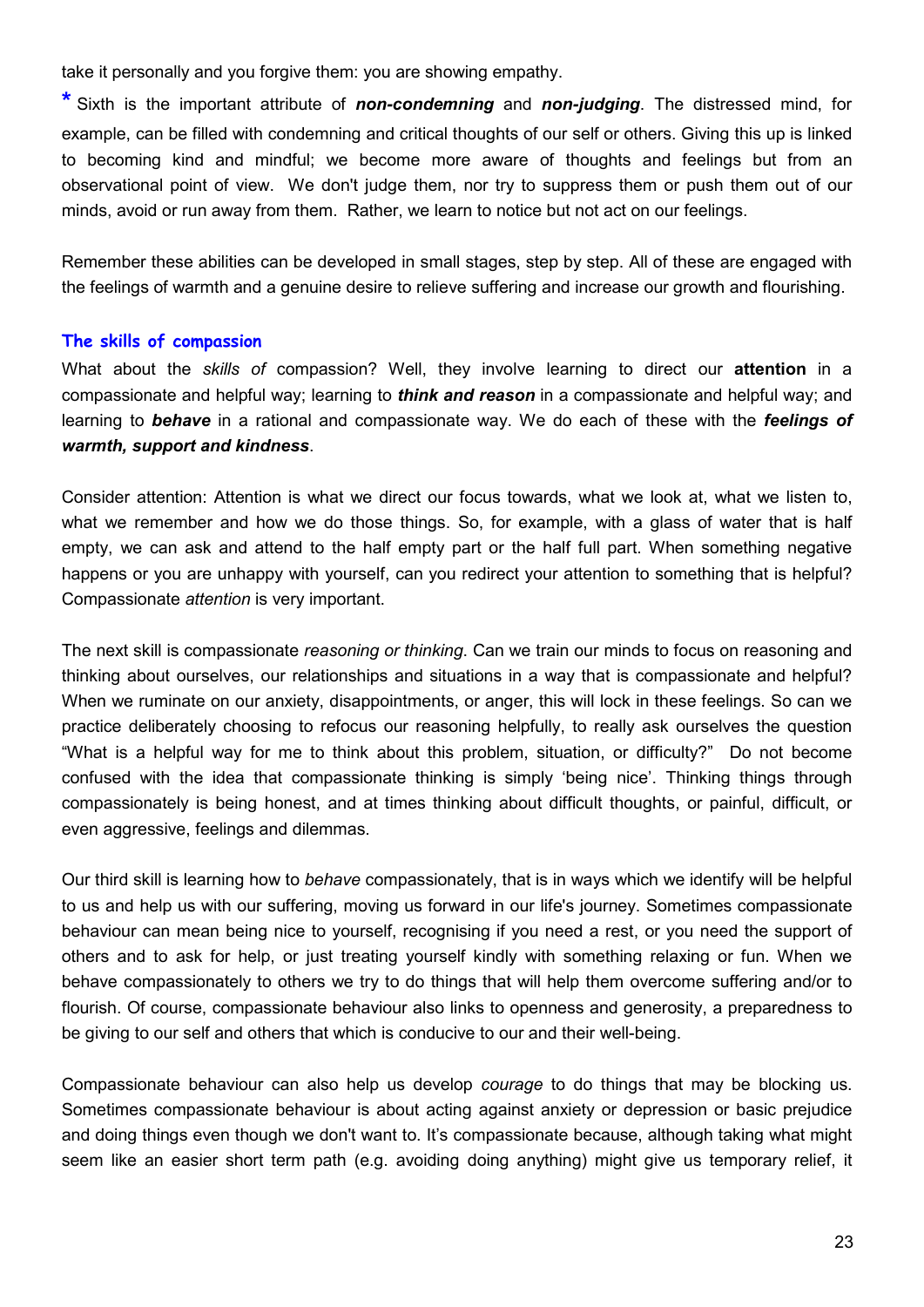doesn't take us anywhere. When we are compassionate to others it is sometimes being assertive and clear and helping them face something that is important for their development, but of course we do this kindly and without malice. So compassionate behaviour can be tough! Life is often not easy.

#### **Warmth and kindness**

Now, as we have repeatedly noted it is our intentions that are important – even if we do not have certain feelings. Sometimes warmth is hard to muster. So we can try to be kind and compassionate even if we do not feel it – feelings can come later with practice. We may try to be kind to our family even if we are in a bad mood and don't feel like it! Nonetheless an important element of all of the above, both attributes and skills, is to try to cultivate and generate *feelings of warmth and kindness.* This is where some people can begin to struggle. They may say they can feel kindness for others but cannot feel it for themselves. Don't worry too much about that as it is not uncommon. We know that when we are feeling distressed those feeling systems may not be working quite so well, so it's only natural if we struggle with the warmth feelings. We might have to wait for that system to get going a bit. The best steps here are to practice compassionate attention, thinking and behaviour aspects, and allow the feeling aspects to come with time.

The key issue for everything really is learning to focus on what is helpful for you and others; not in a selfish way, because you will find that is not helpful and other people will lose interest in you. Genuine compassionate helpfulness is about other people as well as us, however, is never submissive or simply gives in to what other people want and then leaves us feeling resentful or very needy for their approval. Learning to be assertive or to say 'no' can actually be very compassionate.

Compassionate attributes and compassionate skills are used to help balance and cope with and at times counteract feelings, styles of thinking and behaviour that arise when we are angry, anxious, depressed or distressed (see Table 2).

Don't worry if this seems a bit of a handful and too many things to think about. There is logic behind it and as we go through the exercises you will see how these attributes and skills can be used to help ourselves. So don't try and learn it all or remember it all. If you only have a very vague idea about the sorts of compassionate skills we are going to develop that's fine.

So, here are the ideas, but now they are put together in a circle for you. We show them like this to help us see that each skill in the outer circle can be used to help develop an attribute on the inner circle. Also, if we focus on trying to develop an attribute, for example, to become more sensitive or more tolerant to our emotions or those of others, then we can do this with training our attention, thinking and behaviour**.**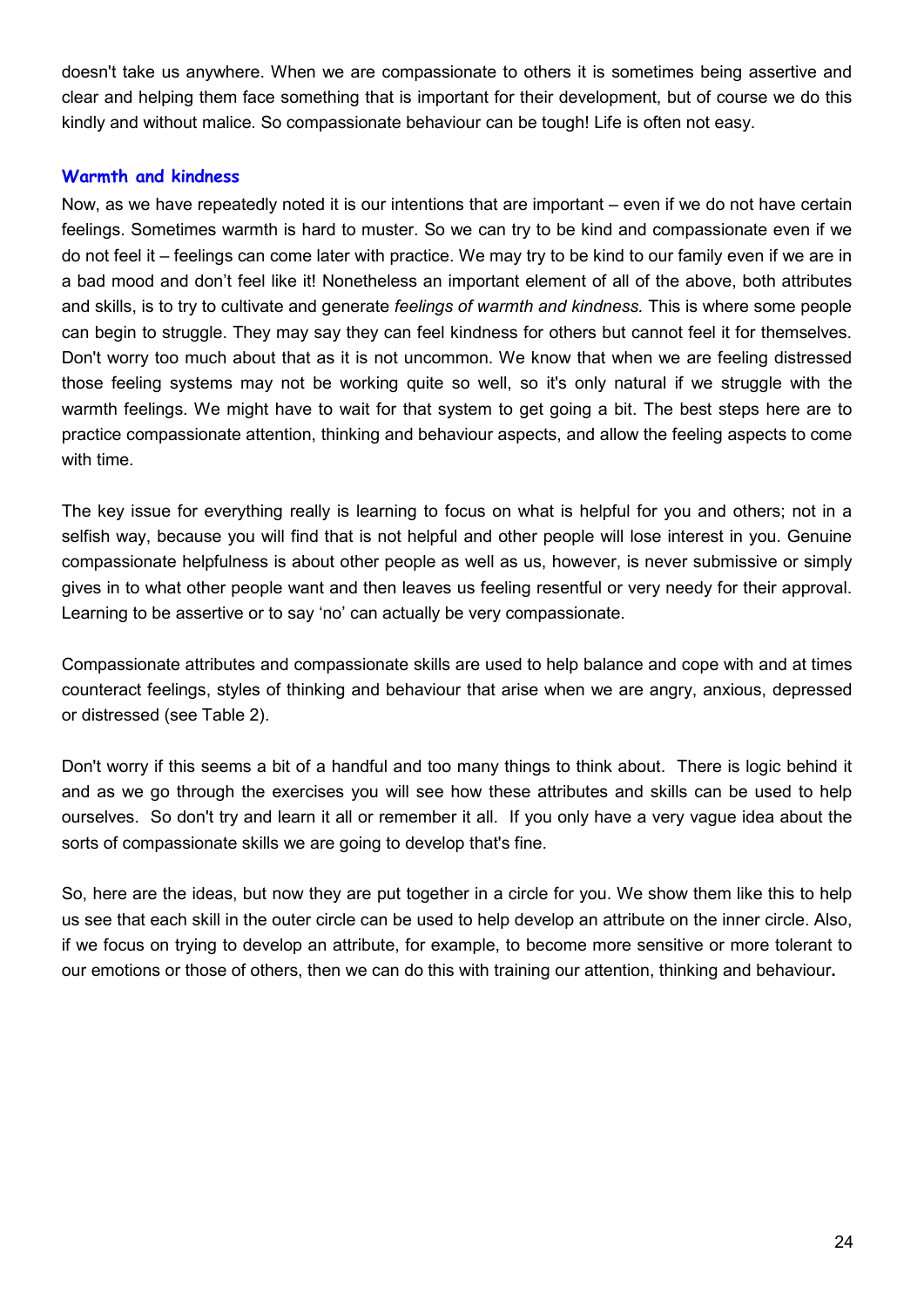| <b>Compassionate Attributes</b>                                                                                                                      | <b>Compassionate Skills</b>                                                                                                                                                                             |
|------------------------------------------------------------------------------------------------------------------------------------------------------|---------------------------------------------------------------------------------------------------------------------------------------------------------------------------------------------------------|
| 1. Developing a motivation to be caring<br>towards our self and others - reduce<br>suffering and help to flourish.                                   | 1. Learning to deliberately focus our<br>attention on things that are helpful and<br>bring a balanced perspective. Developing<br>mindful attention and using our attention                              |
| 2. Developing sensitivity to our feelings and<br>needs of our self and others (different from<br>vulnerability).                                     | to bring to mind helpful compassionate<br>images and/or a sense of self.                                                                                                                                |
| 3. Developing sympathy, being moved and<br>emotionally in tune with our feelings,<br>distresses and needs for growth.                                | 2. Learning to think and reason, using our<br>rational mind, looking at the evidence and<br>bringing a balanced perspective. Writing<br>down and reflecting on our styles of<br>thinking and reasoning. |
| 4. Developing abilities to tolerate, rather than<br>avoid,<br>difficult feelings, memories<br><b>or</b><br>situations (including positive emotions). | 3. Learning to plan and engage in<br>behaviours that act to relieve distress.<br>Reduce safety behaviours and move us                                                                                   |
| 5. Developing our insight and understanding<br>of how our mind works, why we feel what we<br>feel; why our thoughts are as they are.                 | (and others) forward to our (or their) life<br>goals – to flourish. Compassionate<br>behaviour often needs courage.                                                                                     |
| 6.<br>Developing an<br>accepting,<br>non-<br>condemning, and non-submissive orientation<br>to ourselves and others.                                  |                                                                                                                                                                                                         |

Table 2: Compassionate attributes and compassionate skills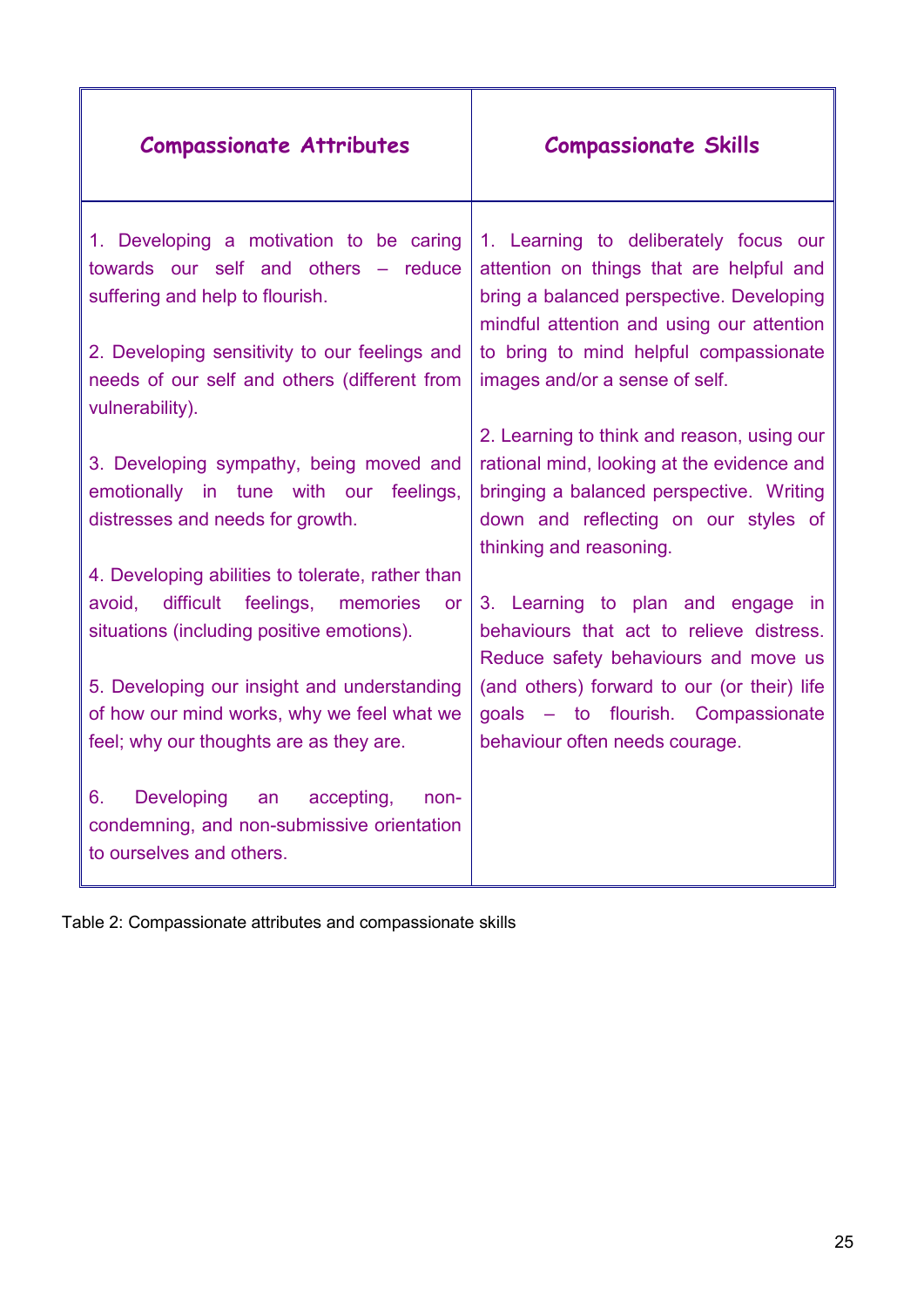

Diagram 3: A model for Compassionate Mind Training

## **How Will Teaching Myself to be Compassionate Help Me?**

Researchers all over the world are now looking into the important physical and mental health benefits of developing compassion and mindfulness.

- For over 2,500 years Buddhists have argued strongly that life has much pain and suffering in it and that developing compassion is a way to help us through difficulties.
- Studies of evolution have also shown that many animals, especially humans, are evolved to need and respond to the care of others. We are biologically made to be very receptive to care and kindness.
- Studies show that there are areas of our brain that light up when we are kind to ourselves or others, or when others are kind to us.

Increasingly, research is showing that if we focus on developing compassion and kindness for ourselves and others this really does help settle our feelings.

## **Fear of Compassion**

Research is also showing that some people find kindness and compassion difficult. They believe they don't deserve it, that it's weak and woolly, that it wouldn't help them, or are even frightened by it. It can feel so strange because they are not used to it. Sometimes, when we start to develop kindness, this puts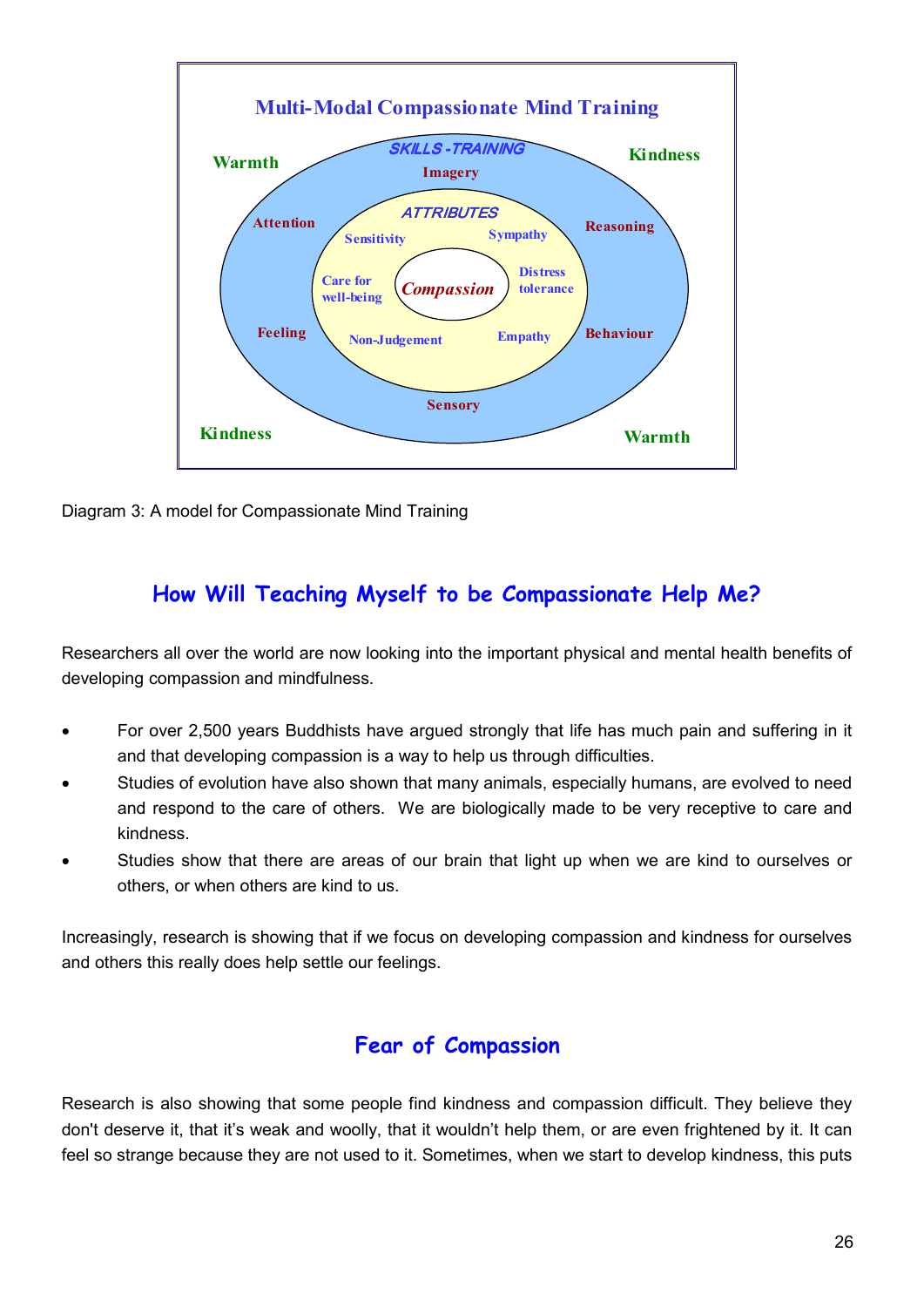us in touch with sadness, and that too can seem overwhelming or frightening. As we will see though, these fears and difficulties are not uncommon and we can work through these difficulties step-by-step.

## **How our Thoughts and Images Affect our Minds and Brains**

To help you explore how our thoughts, images and memories can have powerful effects on systems in our brains look at Diagram 4 below. This depicts a brain - okay it was drawn by me so it is not a great picture, but will hopefully do the job. It will show us how external things and *our imagination* of external things can work in a very similar way. Let's start with some examples that I commonly use.

Our thoughts and images can have very powerful effects on our brains and bodily systems. Imagine that you are very hungry and you see a lovely meal. What happens in your body? The sight of the meal will stimulate an area of your brain that will send messages to your body so that your mouth will start to water, your stomach acids get going and you get the tummy rumbles. Spend a moment really thinking about that. Okay, but now suppose that you're very hungry but maybe it is late at night and you can't get any food, so you just close your eyes and you just *imagine* a wonderful meal. What happens in your body then? Again, spend a moment really thinking about that. Well, those images *that you deliberately create in your mind* can also send messages to parts of your brain that send messages to your body so that your mouth will water and again your stomach acids will get going. Remember, though, this time there is no actual meal, it's only an image that you've created in your mind, yet that image is capable of stimulating those physiological systems in your body that make your saliva flow. Spend a moment and think about that.



Diagram 4: Interactions between our thoughts, images and our emotions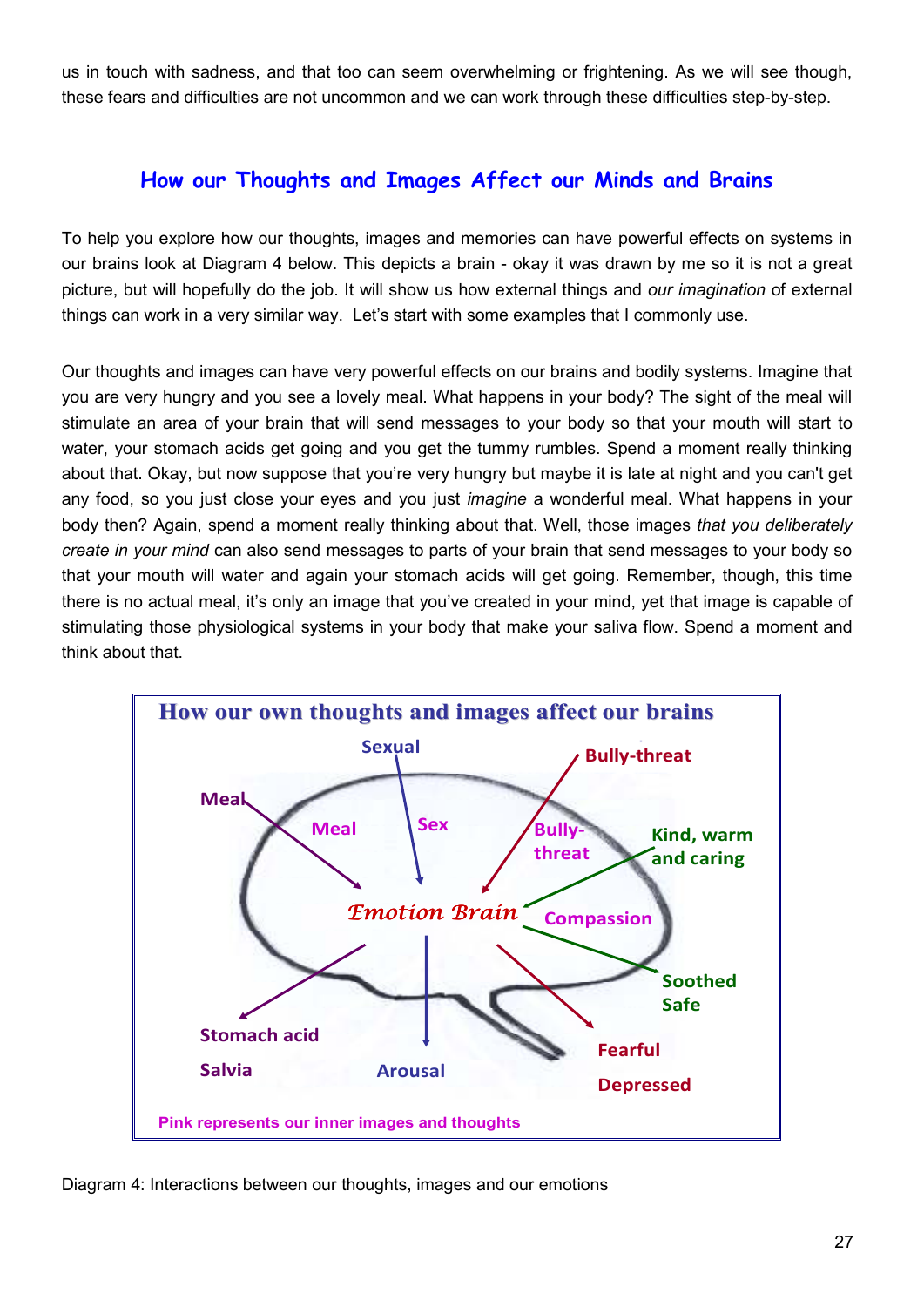Okay, let's look at another example, something that all of us have come across: You see something sexy on TV. Now, this may stimulate an area of your brain that affects your body, leading to arousal, but equally, of course, we know that even if you're in the house alone you can just imagine something sexy and that can affect your body. The reason for this is that the image alone can stimulate physiological systems in your brain in an area called the *pituitary*, which will release hormones into your body.

The point of this story is, then, that thoughts and images are very powerful ways of stimulating things in our brains and our body. Spend a moment and really think about that because this insight will link to other ideas to come. The images that you deliberately create in your mind, and your thinking, will stimulate your physiology and body systems. (Incidentally, be sure you don't get meals and sex mixed up as did Hannibal Lecter!).

#### **The power of self-criticism**

Let's turn this around and think of a more 'threat-focused' example. If someone is bullying you (always pointing out and dwelling on your mistakes or things you are unhappy with, or telling you that you are no good and there is no point in you trying anything), or if they're angry with you, this will affect your stress systems and your stress hormone, cortisol, will increase. How do you feel if people criticise you? How does it feel in your body? Spend a moment thinking about this. Their unpleasantness will make you feel anxious, upset and unhappy because those threat emotion systems in your brain have been triggered. If the criticism is harsh and constant it may make you feel distressed, unhappy or depressed. You wouldn't be surprised by that would you? However, as we have suggested, and here is the point, *our own thoughts and images can do the same*. If you are constantly putting yourself down this can also activate your stress systems and trigger the emotional systems in your brain that lead you to feeling anxious, angry and down. That's right, our own thoughts can affect parts of our brain that give rise to more *stressful and unpleasant feelings*. It can certainly tone down positive feelings. Whoever had a feeling of joy, happiness, contentment or well-being, from being criticised?! If we develop a self-critical style then we are constantly stimulating our threat system and will understandably feel constantly threatened. Selfcriticism then stimulates the threat system. This is no different from saying that sexual thoughts and feelings will stimulate your sexual system, or that the thought of a lovely meal will stimulate your eating system.

Now, there are many reasons for becoming self-critical. One common reason is that others have been critical of us in the past and we simply take their views as accurate. We don't stop to think whether they were genuinely interested in our welfare and really cared and wanted to help us – in fact they may just have been rather stressed and irritable people who were critical of everyone. We just go along with their criticisms of us, as one often does as a child, and never stop to think if they are accurate or reasonable. It may also be that we are trying very hard to reach a certain standard or achieve something or present ourselves in a certain way. When it does not work out as we would like this can frighten us because we might think we have let ourselves down or *others will be rejecting of us*. In our frustration we then criticise ourselves and take that frustration out on ourselves. All of this is very understandable, but not helpful, because we are giving ourselves threat signals that *affect our brains.* In fact, my colleagues and I, with researchers at the University of Aston, have just explored what happens in people's brains when they are self-critical. It really is the case that we stimulate threat systems in our brain. The more self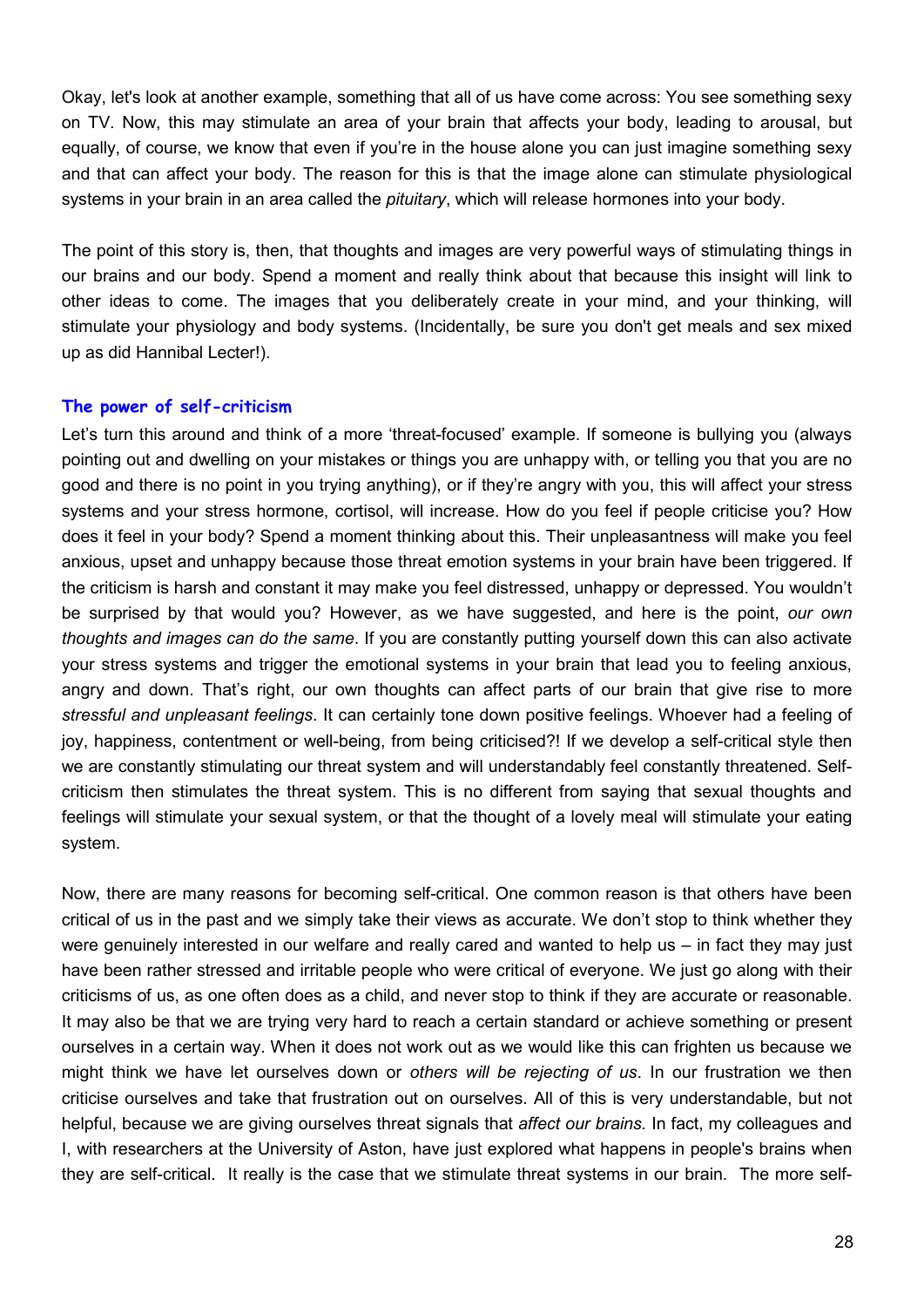critical we are, the more those systems are stimulated. Learning to spot self-criticism and learning what to do about it will be a key issue.

#### **The power of self-kindness**

We have spent some time looking at the three emotion requlation systems and we explored a system in the brain that helps to soothe and calm us when things are hard or when we are frightened – we called this a soothing and contentment system. In the normal course of events, we feel soothed when others are kind and understanding, supportive and encouraging. We have a system in our brains that can respond to those behaviours from others. Suppose that when things are hard for you and you are struggling, there is someone who cares about you, understands how hard it is, and encourages you with warmth and genuine care – how does that feel? Maybe you could spend some time thinking about this right now.

Using exactly the same idea of how imagining a meal can stimulate sensations and feelings in our bodies that are linked to eating, we can think about how our own thoughts and images might be able to stimulate the soothing and contentment system. If we can learn to be kind and supportive, to send ourselves helpful messages when things are hard for us, we are more likely to stimulate those parts of our brain that respond to kindness. This will help us cope with stress and set backs. This is one reason why it is helpful to learn how to engage with compassionate attention, compassionate thinking, compassionate behaviour, compassionate imagery and compassionate feeling. Bear in mind all the time that this is about helping you rebalance systems in your brain.

As we mentioned above, for people who are very self-critical, beginning to become self-compassionate can seem like a threat to them. Some people feel that self-kindness, wanting kindness or even making every effort to be kind and gentle to one self is a weakness or an indulgence. These people believe that either they or others simply don't deserve it. Our research indicates that when some people first start to be kind to their selves they can feel it as rather strange or threatening. They have to work through these 'fears' to start training their minds in self-kindness.

The key thing here is your *intention and desire to become more compassionate*. Your feelings may take a while follow. For example, you might want to learn to play the piano or guitar, but it might take some practice before you start to feel the music you're playing. We might have to behave compassionately before we start feeling much, so don't worry if your feelings rather drag behind your intentions. Your intention and efforts to become compassionate are what counts.

There is now a lot of evidence that self-compassion and self-kindness are associated with well-being and being able to cope with life's stresses. Dr Kristen Neff has been a leading researcher in this field and you can read more about her work and findings at www.self-compassion.org. Dr Neff's work, and my own, has shown that there are important differences between self-compassion and self-esteem. For example, self-compassion is important when things are difficult, going wrong and you are having a hard time. Self-esteem, on the other hand, tends to be associated with doing well and achieving. Self-esteem is more linked to our drive-achievement system. Self-esteem often focuses on how well we are doing in comparison to others and this is why low self-esteem is often linked to feeling inferior, and judging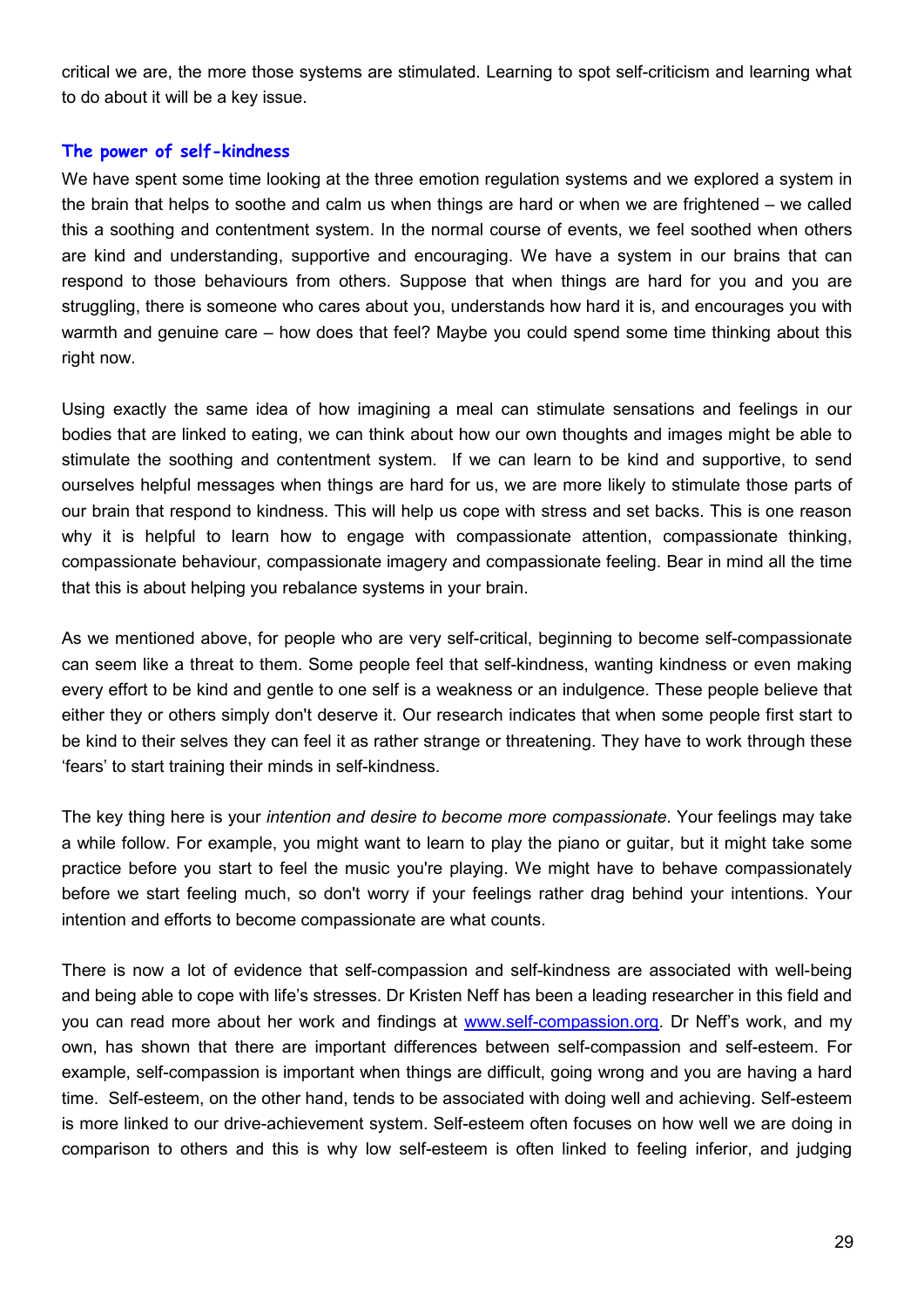ourselves in comparison to others. Self-compassion on the other hand is about focusing on our similarities and shared humanity with others, who also struggle as we do.

I hope you can see that by understanding that our brains have been designed by evolution to need and to respond positively to kindness, it is not a question of *deserve*. It is not a self-indulgence any more than training your body to be fit and healthy is self-indulgent. It is simply a question of treating our brain wisely and feeding it appropriately. This is no different really to, say, understanding that our body needs certain vitamins and a balanced diet. So then, it's not a question of whether you deserve to give your body vitamins or not, one simply does it because it's sensible. This is the same with kindness. It is not an issue of whether we deserve it; it's an issue of understanding how our mind works and then practicing how to feed it things to help it work optimally. We will be looking at this because some people find this a bit tricky; they can even be frightened to give up their sense of being inadequate or bad in some way. However, if you feel like this but keep an open mind you can practice switching to self-kindness each day and see how things go.

## **Key Messages**

- Our brains evolved over millions of years and have a range of complex desires, emotions and needs.
- All of us *just find ourselves here*, existing with our brains that have been designed and built *for*  us, trying as best we can to deal with complex emotions and desires.
- The kind of genes we inherit and the backgrounds we come from shape our brains, our beliefs and values.
- We did not choose these but just have to do the best we can as we discover them within ourselves. Much of what goes on in our mind and brains is not our fault.
- Many of the unpleasant emotions, especially the big two of anger and anxiety, are actually designed for dealing with threats and self-protection.
- Self-protection emotions are easy to develop and learn and can link to bodily and emotional memories and understandable safety strategies such as avoidance, aggressiveness, closing down or submission.
- Our basic self-protection and safety strategies, however, can stop us from learning, growing, developing and balancing our emotions. As we will see, becoming more aware of what 'arises' in our minds and leaning how to refocus on other emotions can help us notice, and not act out, these feelings – especially if we see that it will have harmful consequences to us and is not really conducive for our well being.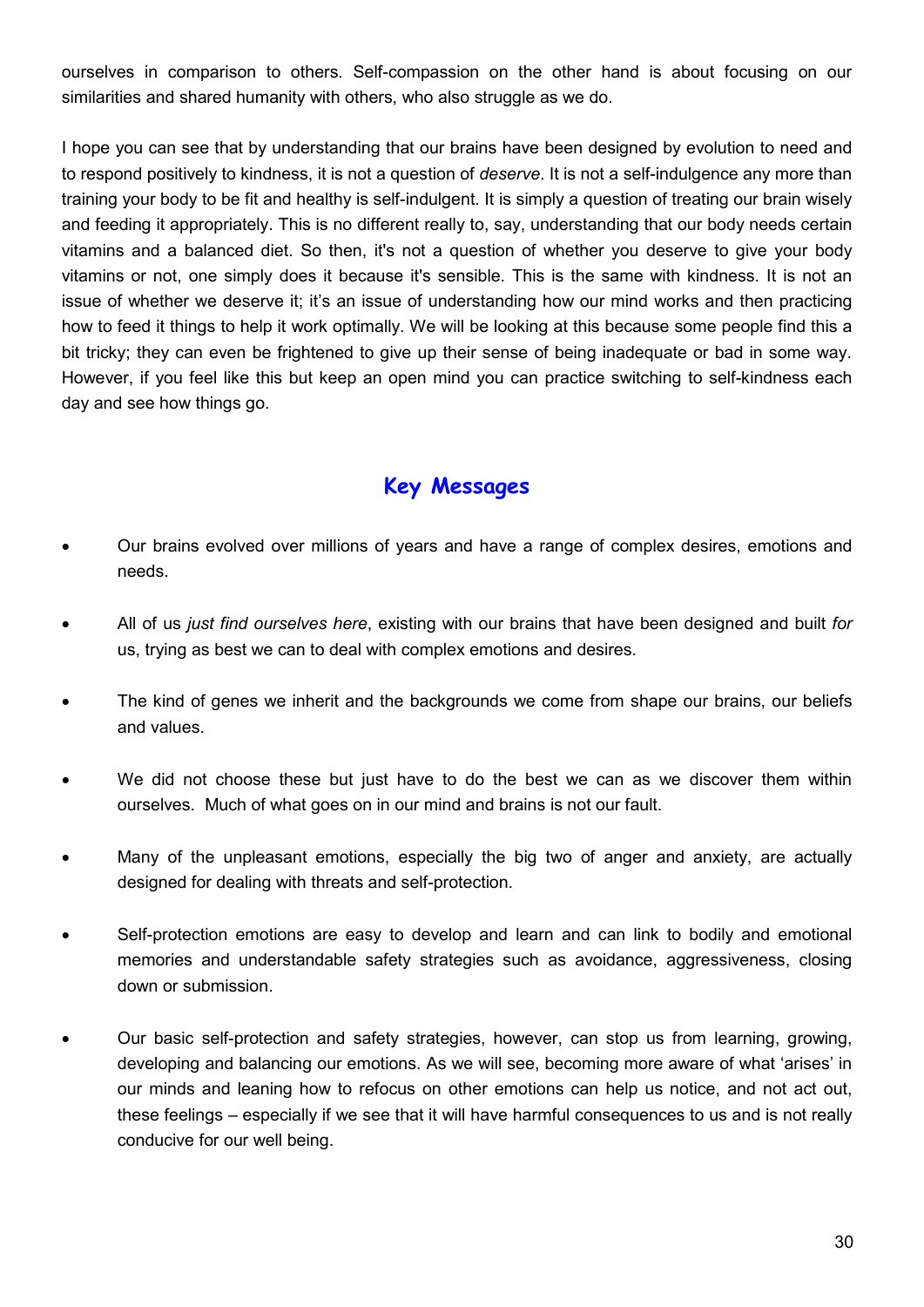- We have two types of positive emotion one is linked to achieving, doing and acquiring things; the other is linked to contentment, feeling safe, and kindness from people and ourselves. Being kind and supportive can help develop this system.
- Compassionate Mind Training helps us to understand how our threat and self-protection system is working and how to develop a kinder and more soothing approach to our minds.
- In Compassionate Mind Training we shift from blaming and criticising ourselves, or self-dislike, to being curious about how our minds work; understanding and *taking responsibility* to try as best we can to feel more in control and at peace with ourselves.
- Compassionate Mind Training involves a range of skills and attributes. We can train ourselves to attend to things that are helpful to us and others, to focus our thinking on things that are helpful to us and to others and to behave in ways that are helpful to us and to others. This develops a compassionate orientation, motivation and abilities to be open to and tolerant of distress. From here we can work on whatever problems we need to work on – from an understanding, kind and compassionate position.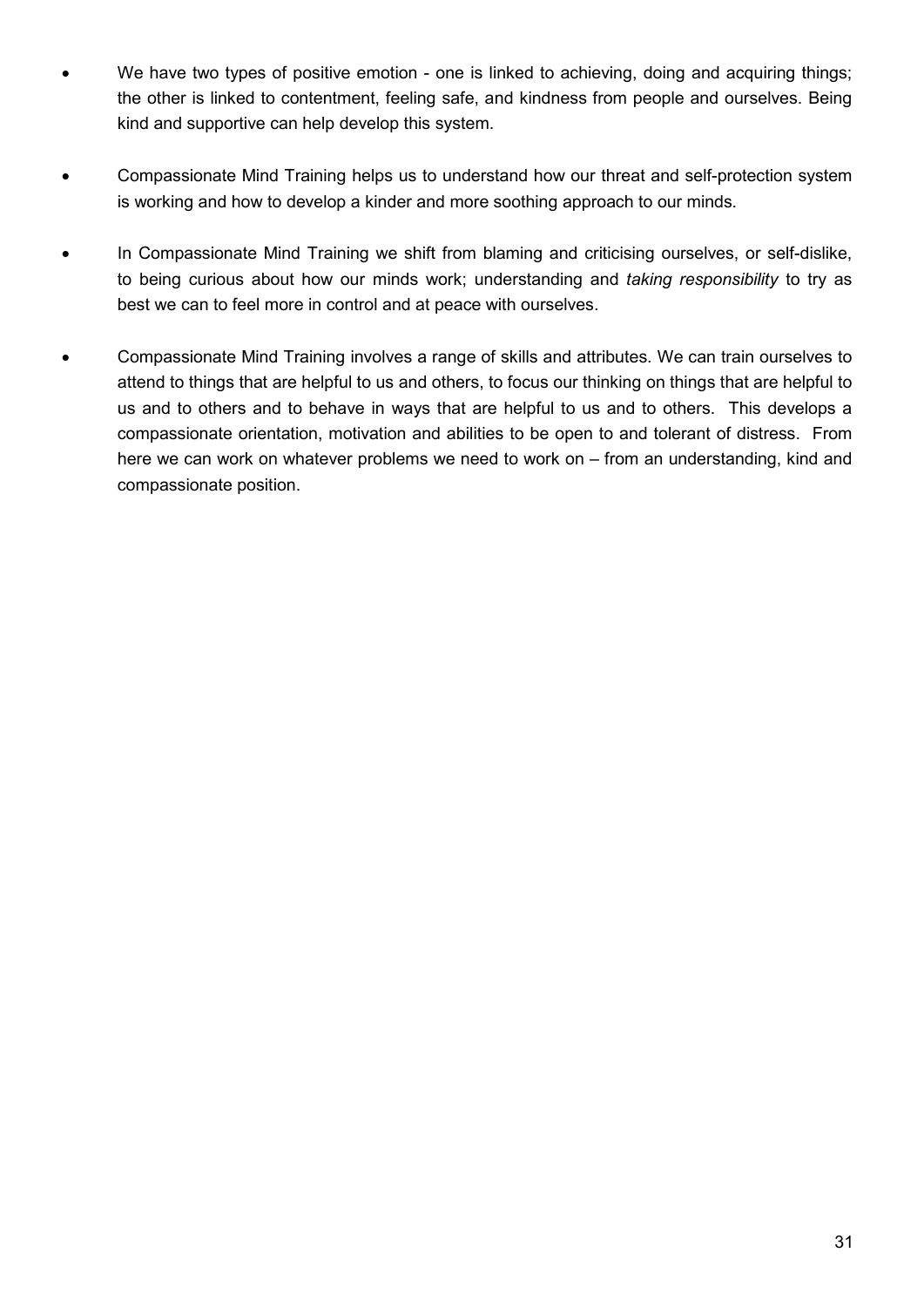

## **Preparing for Compassionate Exercises**

We have looked at our basic model and some ideas about compassion and the different elements of compassion. That might seem quite a lot to take in but don't worry, just take it a step at a time and practice. When you first come to learn to drive a car there are the gears to think about, and the pedals, and the steering wheel, and the indicators, and the handbrake, and the wing mirrors - gosh that is a lot isn't it! However, with practice you gently get the hang of it and it becomes smooth. So don't be put off at all if at first you think there's a bit too much here. Just go at your own pace, picking it up bit by bit and that's fine.

#### **Starting your practise**

If you think of anything that you would like to learn, such as swimming, playing the piano, playing golf or driving a car, it's always best to start off when things are easy. It's not a good idea to learn how to swim if you've fallen overboard in a storm rather in the shallow end of a warm swimming pool. It's best to learn to drive on the back streets and when the roads are empty of cars. All skills that we learn need to start from a place, and be practiced, where we find it relatively straightforward. The second aspect of practise is like getting physically fit. The more we do something the more we enable our *bodies* and *brains* to actually change. So again, practise can help to literally *change your mind* overtime. Sometimes people will try some of the exercises outlined below, but then feel disappointed when they do not work for them when they want them to, e.g. when they have got into an emotional state. Now, these exercises are not magic (of course), and there will be times, even for the most practiced of us, when our emotions get the better of us, still practice can helpful you. But have a go yourself and see how you go.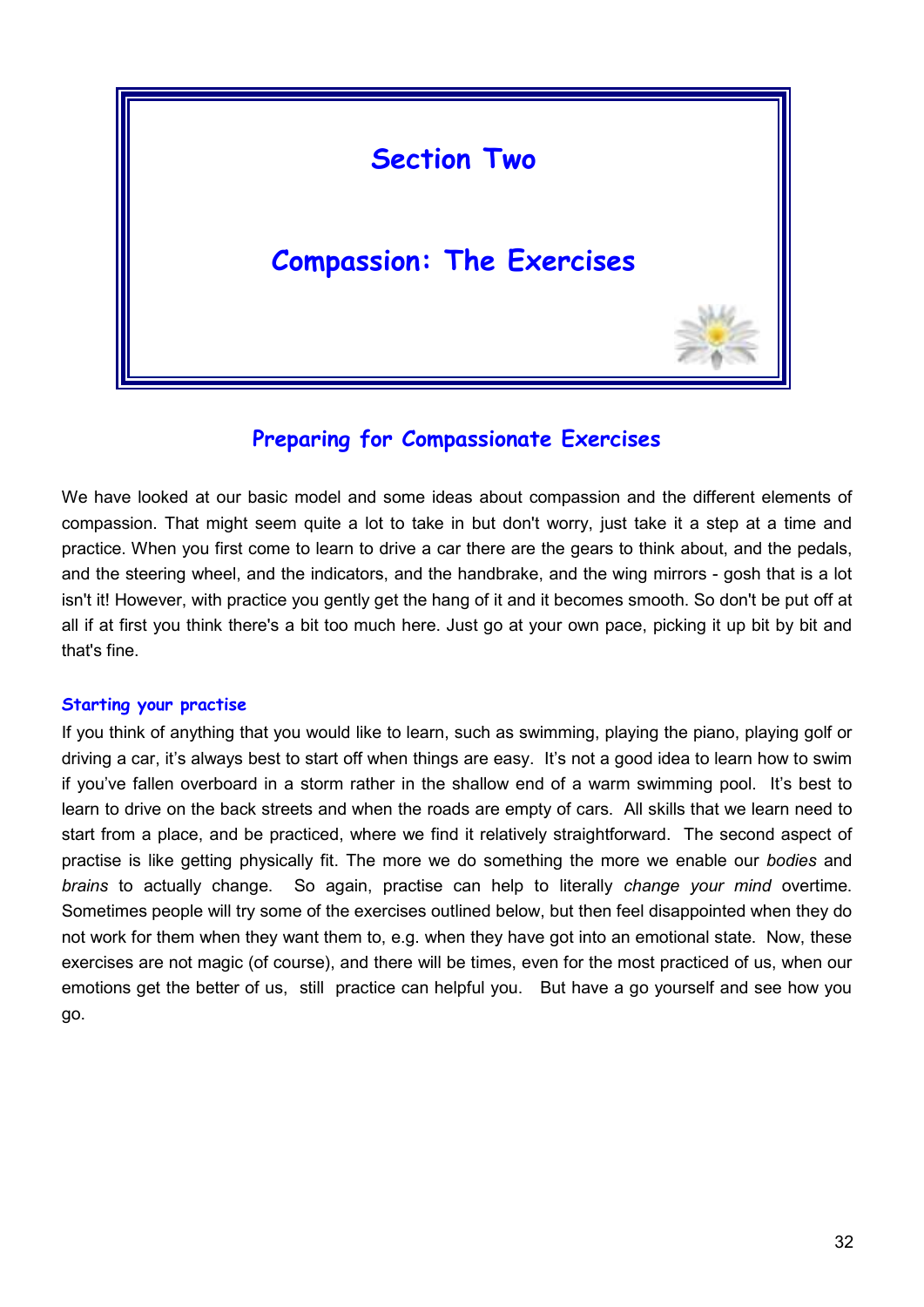## **Attention**

Shortly we'll be looking at some compassion exercises and bring compassion into our minds. To start with though it is useful to think about why we practise and the manner of our practise. Part of the reason is related to how our attention works - in terms of bringing things into consciousness – our abilities to use attention is like having *a zoom lens in our mind*.

Why should this be an issue for us? Well, because of what we looked at in Diagram 4, the way our thoughts and images can stimulate our emotions. You might want to go back to remind yourself of that. Keep in mind that where your attention goes to, and what your mind dwells on, will affect your emotions and body states. So let's do an experiment with our attention and explore this together.

Sit comfortably and when you are and focus on your right foot. Explore the feelings in your toes and then your heel and then your whole foot. Hold your attention there for about 30 seconds. Now switch your attention to your left foot. Again explore your feelings in your toes and then your heel and then your whole foot. Hold your attention there for 30 seconds or so. Now focus on your right hand. Notice the feelings and sensations in your fingers and your thumb. Again hold that attention for about 30 seconds. Next focus on your left foot. Hold your attention there for 30 seconds. Finally, focus your attention on your lips and the sensations around your mouth.

Now you have read the instructions, have a go at this.

Assuming that you have tried this – what you might have noticed is that when you *focus* on your left foot or your hand or your lips, *these expand in your field of awareness.* That is interesting and important to realise – but in addition, as they do so, the things you have previously been focusing on fade into the background. As you become more aware of your hand or your lips, your awareness of your feet fades into the background. You can see then that your attention is like a spotlight and it helps you to bring things into foreground of consciousness or you can imagine it like a zoom lens.

This raises the issue about what you want to attend to, what you want to zoom in on, what you want to bring into the forefront of your consciousness. It also raises the issue of whether you've learnt to control or choose how you direct that zoom lens – your attention – or whether it tends to zoom in on things simply because they have emotional urgency or power.

Let's look at this in terms of emotions and feelings. As you're sitting there bring to mind something that you enjoy doing, or maybe something you are looking forward to, or a happy memory. Break off from reading this manual and really bring this to mind. Notice what happens in your body when you bring something pleasant to mind. Maybe you'll remember something that made you laugh and you noticed that your face begins to smile a little. What you are bringing into mind, what your attention is pulling into the foreground and zooming in on, is affecting you in a variety of ways.

Okay now having noticed how you can bring into mind and focus on a happy, thought, image or memory, and how that helped you feel certain things. Let's refocus our attention and bring to mind something that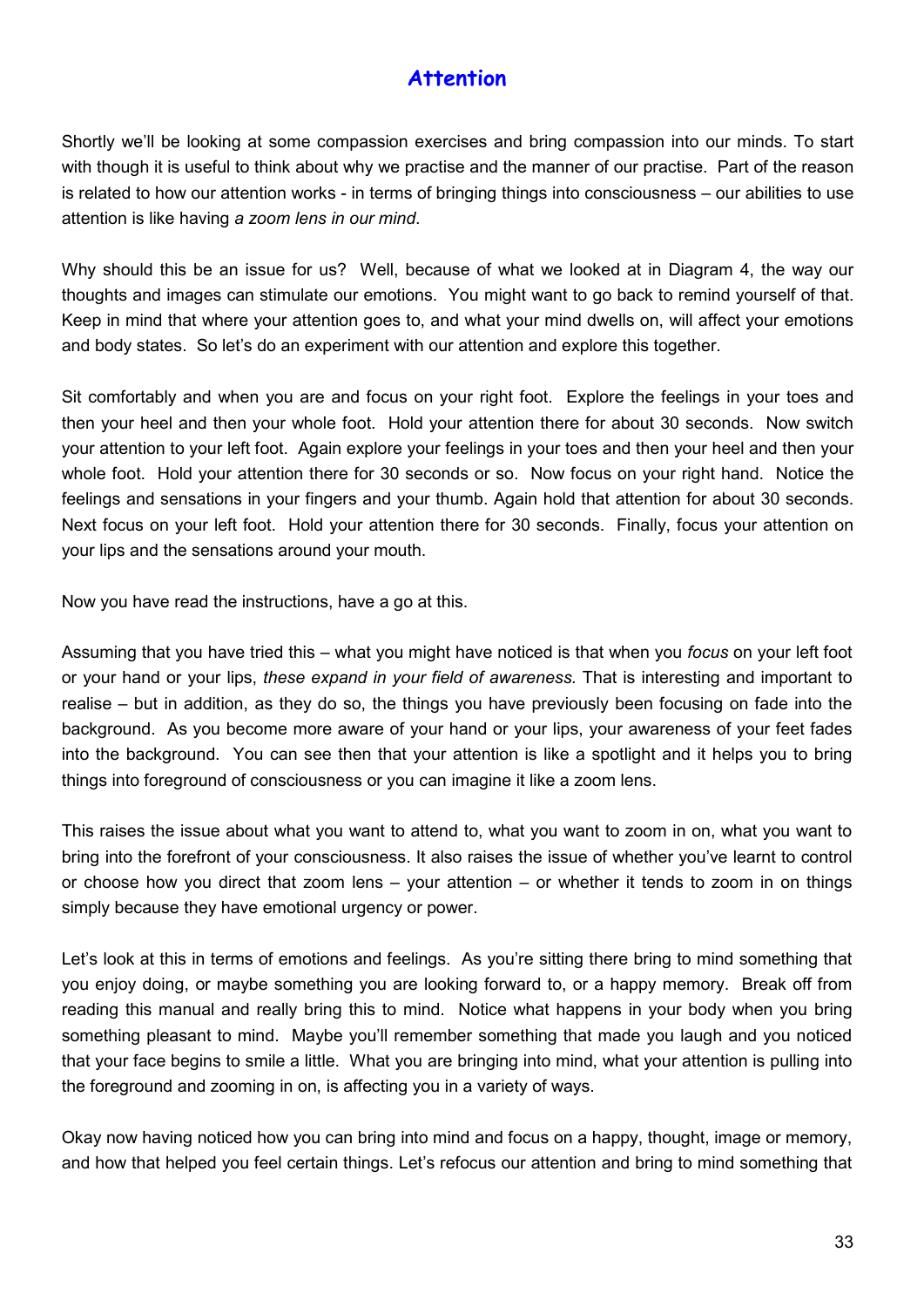you don't want to do, maybe you are a bit anxious about it, or think of something that has made you a little unhappy. Let your attention bring those thoughts or images into the foreground. Notice what happens to your feelings and in your body when your attention zooms in on these things and brings into the foreground of your mind.

You can probably see that when you bring this memory or thought into your attentional field, those good feelings you have just moments before fades away. This is not so different to noticing how your awareness of the feelings in your foot fade when you focus your attention on your hand or your lips.

The point about this exercise then is to help you to recognise that our attention can be directed by us once we realise that we can learn *to notice* our attention – where it is and what it is focusing on. We can then become aware that it can be captured by unpleasant emotions or ruminations that are not helpful to us. When we notice this, we can learn to redirect it if we wish. The trick really is to notice that very often are attention is *captured* by our emotions – or is *drawn into* rumination. We don't stop and think 'do I actually want to attend to this', 'do I actually want to think or focus on this feeling or memory or stream of thinking'?

Here we have learnt an important lesson - that we can learn how to train our minds so that our attention brings into the foreground ideas, images, or ways of thinking that are going to be helpful to us rather than let our attention drift around in a sea of anxiety or unhappy things. We simply need to pay attention. Well we say simply but actually training our minds like this does take practise!

Now this is not to teach you simply to avoid thinking about unhappy things, and always distract yourself by happy things, because it's also important to learn how to tolerate, accept and work with difficult emotions too. Difficult emotions are part of our being and often they can have important messages for us if we listen to them and pay attention to them carefully. We can do this by becoming curious, observant, watchful and interested in our emotions. However, it's also useful to recognise when we are *caught up in* emotions and ruminations that are not helpful, and we can learn to refocus our attention. Although the pull of emotions can be very powerful – simply being aware that we don't have focus on things in a ruminative, unhelpful way is important.

## **Mindfulness**

#### **Mindfulness, attention and distraction**

Learning to become attentive to our attention is also linked to 'mindfulness'. Mindfulness is about clarity of observation and attention. Mindfulness often means holding our attention in a particular moment on a particular thing or action, and slowing down tendencies for thinking, judging and doing lots of different things at the same time. Jon Kabat-Zinn, one of the world leaders in advocating mindfulness, suggests that mindfulness is a way of "paying attention to the present moment without judgment". So, for example, when walking down the street we are mindful when our mind is focused on our walking, where we are, enjoying the colours and feel of the day, and just being in that moment. In contrast, we could be walking and our head is full of other things, what we should have for dinner, how we could sort out financial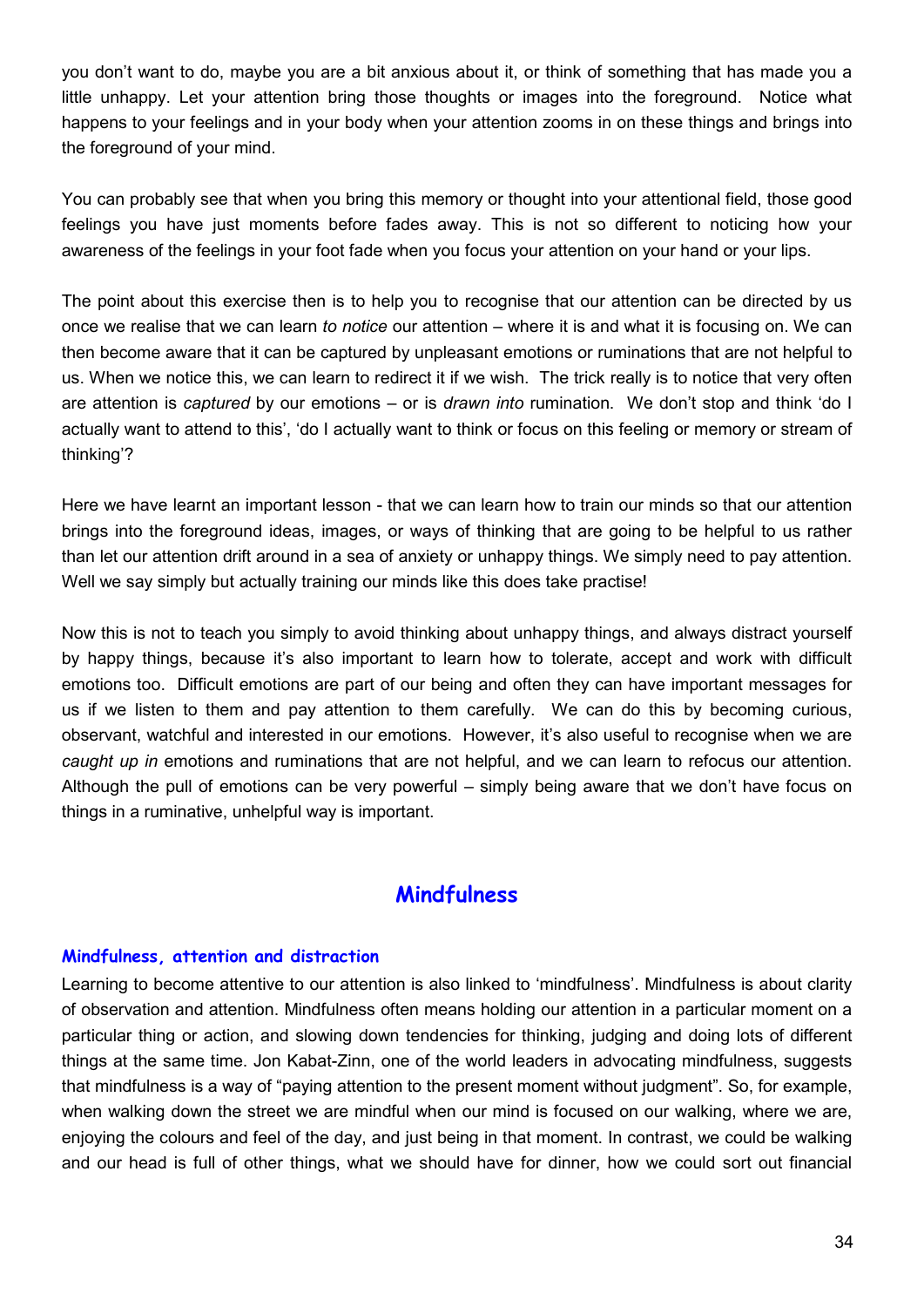problems, an argument we might have had. So we are living in our thoughts (or inner creations), not in the moment that is surrounding us.

For instance, suppose you're going to eat an apple. How would you do this mindfully? First, look at the apple and note all of its colours and textures and hold it in your hand and feel the quality of its skin. Don't rush, spend time just observing it. When your mind wanders from your focus on the apple (as it most likely will) gently bring your focus back to it. In this exploration, you're not judging the apple; you're simply exploring its properties. Then, take a knife and peel it or cut into it. Once again, notice the effect that you have on the apple, the colour and texture of the fruit beneath the skin. Take time to really observe it. Next, take a bite of the apple. Now focus on your sense of taste and what the apple feels like in your mouth. Next, chew slowly, feeling the texture in your mouth, noticing how the juice is stimulating your salivary glands and how the saliva feels in your mouth. Really focus on the taste. As you chew, notice how the apple becomes mushier. As you swallow, pay attention to the sensations of swallowing.

So, you have explored the apple visually, by touch and feel, by smell and texture and by taste. If you had dropped the apple, you would have been able to hear what it sounded like – but you don't need to do that today! In this interaction, there's *no judgement*; there's only *your experience of your interaction* with the apple in each moment. This is *mindful attention* – being in the activity rather than distracted from it by other thoughts, and exploring all aspects of the activity to the full. If you performed this activity, biting into an apple, *without* mindfulness, your mind would probably have wandered: while you were eating you might have been thinking about problems at work for what you can watch and television. Your mind is not fully on the activity before you don't notice the sensations and fall of eating the apple. You might also find your mind focused on the apple but in a very judgmental way "This isn't a good apple – where did I buy it? I ought to eat more fruit. Actually I don't like apples ... Oh, damn, I just cut my finger!"

In mindfulness we learn to notice the distraction (the 'wandering off' thoughts) and gently and kindly bring our minds back on task and focus. In fact, it is this issue of how the wandering mind hops about all over the place and can be so easily captured by desires and emotions that is the focus of Mindfulness training.

Mindfulness is important because most of our lives are spent doing one thing and thinking about something else, and we're never fully in the moment. Our minds are constantly distracted. Take driving, for example, we can get home and realise that we can't actually remember how we got there, because our minds were full of 101 other things. If something unexpected happened, maybe a group of naked motorbike riders flashed past us, our attention would have been awakened, or if the driver in front of us suddenly put on their brake lights, our attention would have been focused again. This is not an example of savouring the moment though; it's about being brought to alertness for a specific reason. Mindfulness is about being in the moment, about experiencing exactly what is happening *right now*.

Mindfulness is paying attention in a specific way and acknowledging the distractions. When our mind wanders we learn to notice the distractions and *gently and kindly* re-focus the attention. Clearly this is going to be very helpful when we start practicing some of our compassionate images and other aspects of work. This is because we will find our minds wander but we don't need to bother about that because we have a way of just bringing our attention back to the task. Now, mindfulness actually has benefits in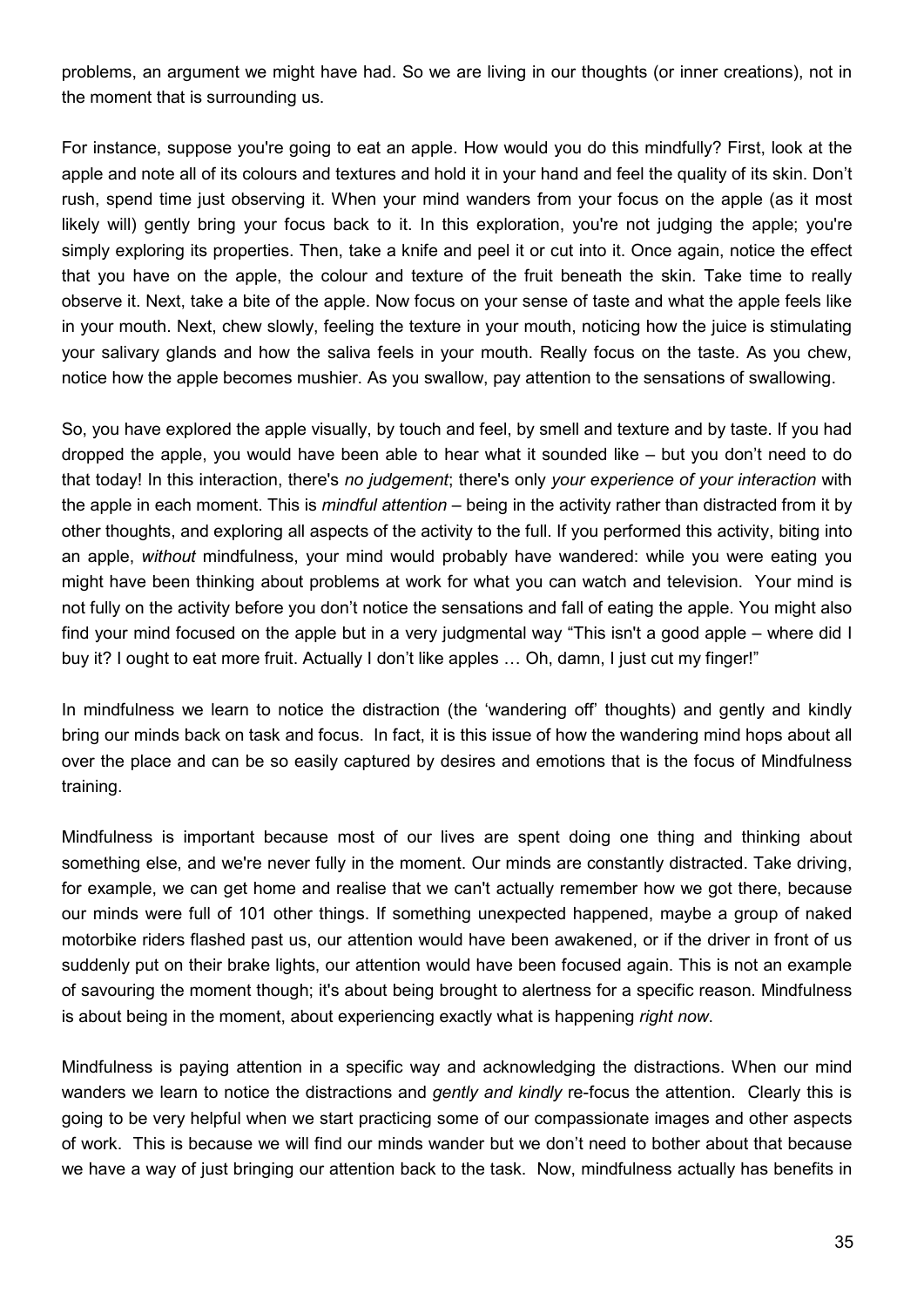its own right and there are many therapies which teach people mindfulness. At the end of this workbook you can find recommendations for various books and CDs where you can find out more.

#### **Mindfulness and practise**

As with all of the exercises we will be discussing, it is how we practise that's important. Sometimes people get discouraged when they begin practicing mindfulness exercises such as focusing on the breath, because their attention wanders so often. Many often think, "Oh, I just can't do this!" and may give up. This is based on a misunderstanding of what mindfulness is. One of the primary benefits of mindfulness is that we gain a greater awareness of the way our minds work, and that *requires* that our minds wander off, so that we can learn to notice it when it does. So instead of being discouraged when we notice that our mind has wandered or that we're off in thought, we can be pleased that we noticed this*. This noticing is a major point of mindfulness practice*, and when we do this, it's a sign that we're getting to know our minds better.

Commonly, people may think that mindfulness means sitting still, totally at peace, with completely focused attention. That again is a misunderstanding. In fact, mindfulness is simply observing and being with *whatever* is happening in this moment. We used an example of eating an apple above to illuminate mindfulness as being in the action as it unfolds. All our actions can be done mindfully.

Nonetheless, putting time aside to focus on specific tasks such as mindfully focusing on our breathing (see the soothing rhythm breathing exercise below) is extremely helpful to train our minds. When we first begin to practise mindfulness, putting it in action in everyday life, or putting time aside for specific tasks, the first thing we commonly notice is that our minds can't focus on what is happening in this moment. Rather, our thoughts and emotions are all over the place, but this noticing *is* actually the point – so if you notice that, if you become aware of how much your mind bounces about, you are practicing mindfulness! The nice thing is that with practice, noticing when our attention wanders and bringing it back to the object of mindfulness (the breath, the apple, or whatever) over and over, our minds will begin to calm down over time, and we'll be able to maintain our focus for longer and longer.

If you have thoughts of "I'm not doing this right" or "I should be able to focus better than this" or "My mind seems impossible to focus" just notice these thoughts and kindly and gently bring your mind back to the focus of your attention. It really does not matter if your mind wanders 100 or 1000 times because all you're trying to do is notice this and return your attention.

One last aspect on mindfulness, and indeed all the practices which we will be discussing, is that it's best to practise when things are easy and you are relaxed. It is difficult to try mindfulness for the first time when you are feeling stressed, it is like learning to swim in a choppy sea.

#### **Mindfulness and consciousness**

Before we leave the subject of how our attention works and the importance of mindfulness in our lives we must address another key issue, which is on the nature of consciousness itself, and of course our *sense of being* alive, being aware that we exist as 'a self'. A very important idea in mindfulness is the very nature of our consciousness. Consider that we are a point of consciousness moving through time. Your consciousness does not exist in the moment just gone or in the moment to come, only now. Think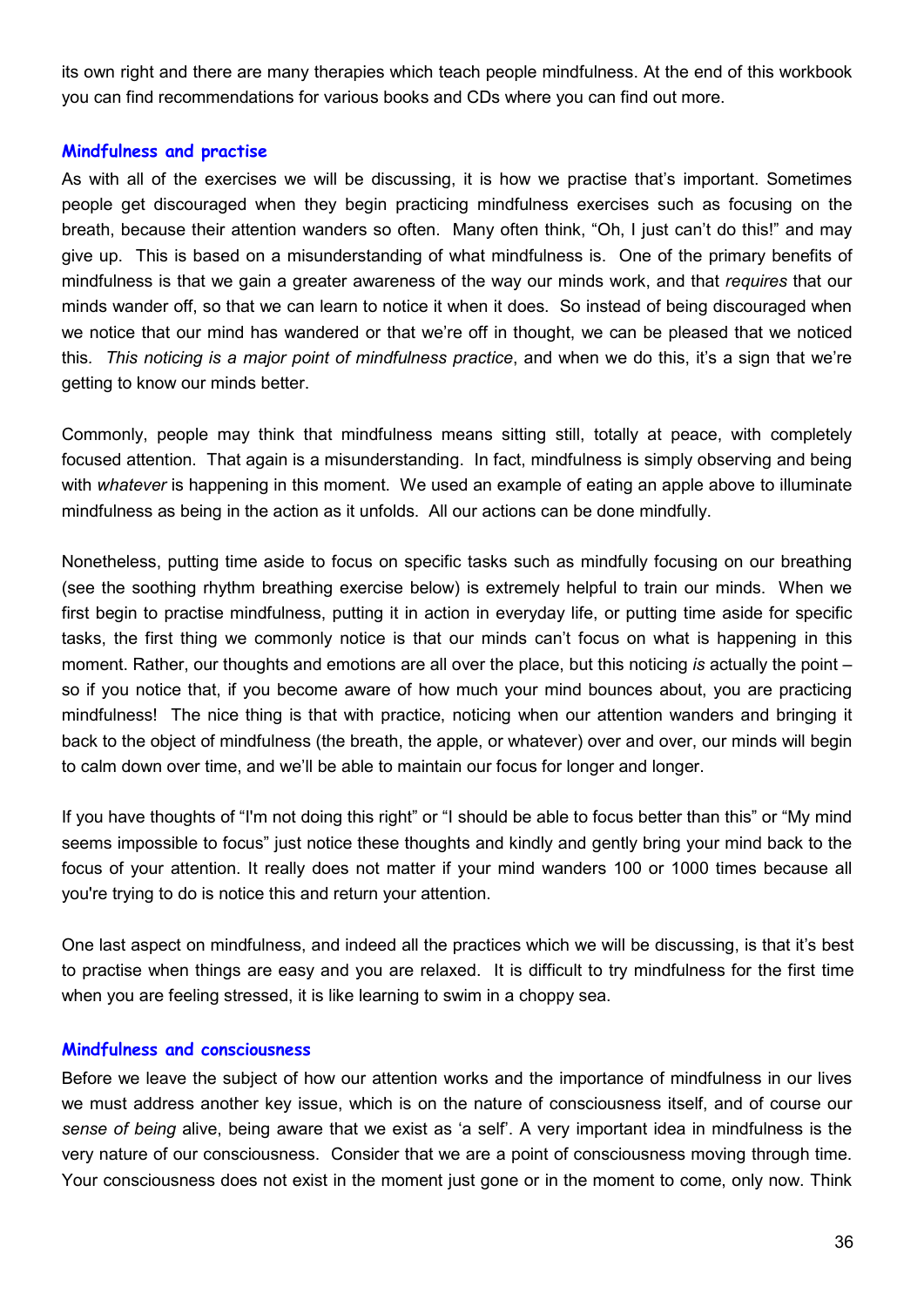about that for a moment. You exist right now and only now! Of course, *in* your imagination you can bring into your mind things from the past or you can imagine things in the future, but you don't actually exist there! We only exist right now in *this* moment. Mindfulness is a way of helping us to understand this and to live much more where we *actually exist*! It is to help our minds to be more fully *where we are*.

Consciousness is interesting to think about for a number of other reasons too. It is like a spotlight. The power of the spotlight can light up many different things: a book on the table, a plant, a picture on the wall, an area of dirty carpet, but the spotlight is not the thing it lights up. A mirror can reflect many things but the mirror is not the thing it reflects. Consciousness is like the mirror. Alternatively, consider water: It can contain poison or medicine but basically it is just water, not what it contains.

We can think of our minds like this and try to reside in the 'spotlight', in the nature of consciousness notice what the spotlight lights up (e.g., our emotions or a stream of thoughts or fantasies about the future or memories about the past) but we can also learn to distinguish this consciousness of, the nature of our minds from what it actually contains. If we use the water example again, just as water can be clouded and coloured by many different things – so our consciousness can also be filled with different feelings of anger or anxiety or with unpleasant memories. One of the aspects of mindfulness is learning to be attentive to the fact of *being conscious beings* rather than the content of our minds. Learning to pay attention to our consciousness in this moment is an element of mindfulness. Don't worry if this seems a little tricky because we will practice as we go.

# **Soothing Rhythm Breathing**

We're now going to use the same idea of mindfully peeling and eating an apple, but this time whilst concentrate on our breathing. This will become a focus around which we will do some compassionfocused exercises later. The most important thing here is simply to practise the breathing without worrying if you're doing it correctly. These thoughts are common and understandable, but are distractions. If they arise in your mind, simply notice them, call them your 'judging and evaluative thoughts', *smile compassionately* to yourself and bring your attention back to the task.

Now, some people find focusing on the breath not easy to begin with, it may actually make them feel more anxious. Only do things that are helpful for you, but you might find that if you spend just a few seconds having a go and seeing how you get on this could be helpful. You can also try some of the relaxation exercises without focusing on the breath and see if that helps you.

There are many aspects to resting the mind and body, I'm going to take you through a few simple relaxing exercises. The first one is called 'soothing rhythm breathing' and involves learning how to pay attention in a gentle and kind way. Once you are familiar with this you can do the exercise sitting down, lying down or even standing up and walking. It is, however, preferable to do it sitting down to begin with, so you get the idea of it. So find somewhere to sit comfortably.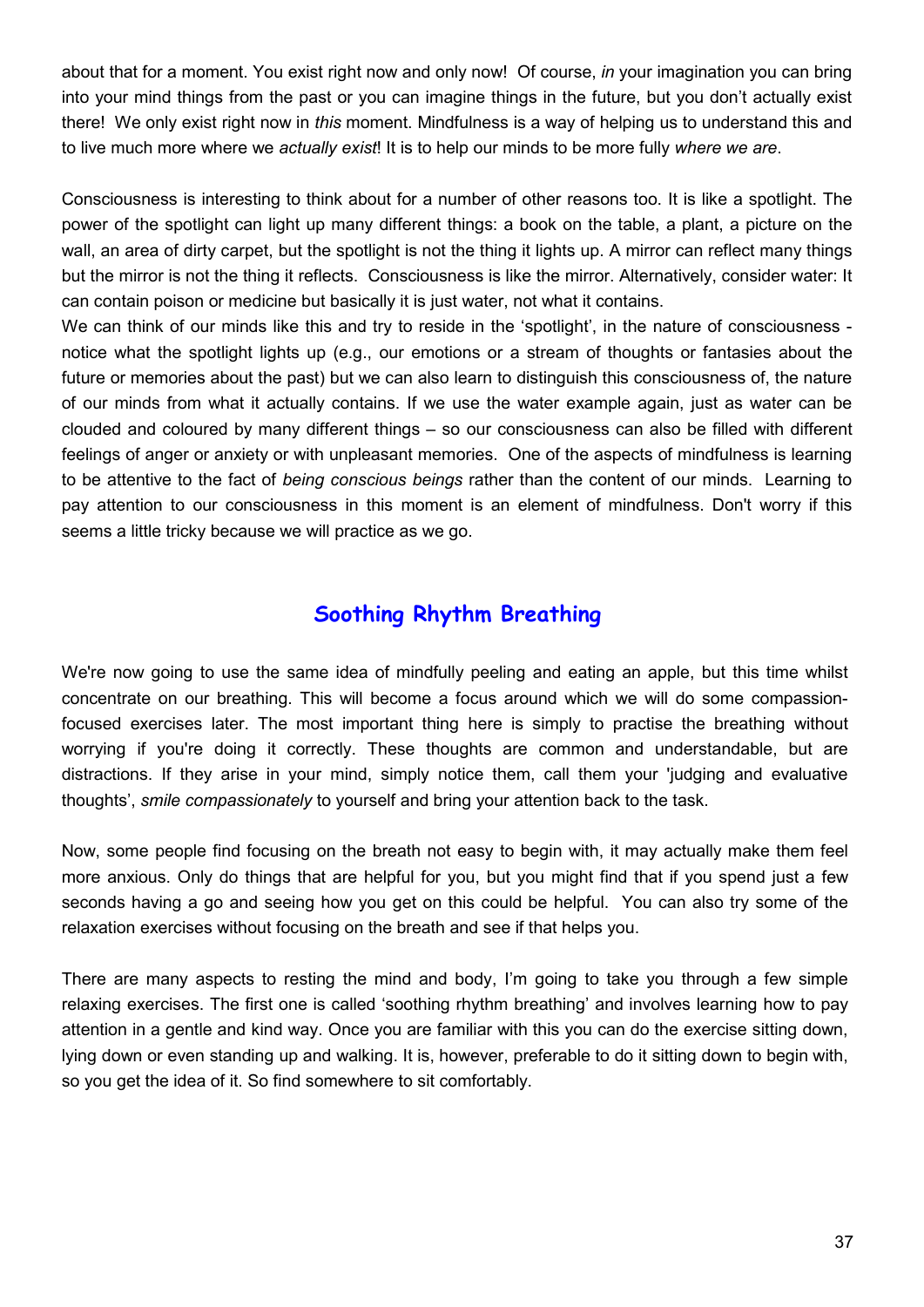# **Exercise 1: Soothing Rhythm Breathing**

Okay, now that you are sitting comfortably, place both feet flat on the floor about shoulder's width apart and rest your hands on your legs. Close your eyes, or look down at the floor if you prefer. Allow yourself to have a gentle facial expression may be a slight smile.

Now what we can do is just gently focus on our breathing. As you breathe try to allow the air to come down into your diaphragm (that's just at the bottom of your ribcage in the upside down 'V'). Feel your diaphragm, the area underneath your ribs, move as you breathe in and out. Just notice your breathing and play an experiment with your breathing. Breathe a little faster or a little slower until you find a breathing pattern that, for you, seems to be your own soothing, comforting rhythm. It is like you are checking in, linking up, with the rhythm within your body that is soothing and calming to you.

What you will usually find is that your breathing is slightly slower and deeper than normal. The inbreath is about 3 seconds … hold … and then take 3 seconds for the out-breath. Ensure that the breaths in and out are smooth and even. So, for example, notice if you're breathing in a bit too quickly or collapsing the out breath.

Now we can spend a little while – for as long as we wish - just focusing on our breathing, just noticing the breath coming down into the diaphragm, your diaphragm lifting and then the air moving out, through your nose. Sometimes it's useful to focus on the point just inside the nose where the air enters. So, in through your mouth and out from your nose, in through your mouth and out through your nose……... Just focus on that for a while…………………………

Now we can just 'ground ourselves for a moment'. So turn your attention to your body. Sensing the weight of your body resting on the chair and the floor underneath you…. Allowing yourself to feel held and supported…..coming to rest…in the present moment….

Remember that it is perfectly ok for your mind to wander. Simply notice it happening with curiosity about where your mind has gone and then gently guide your attention back to an awareness of your body as best as you can. Now just sense the flow of air coming in and out of your nostrils….just gently observing….no need to change anything…..just allowing things to be as they are.

If you find focusing on your breathing a bit difficult (and some people do) then allow your attention to rest on an object. Find something you might like to hold such as a smooth stone or a soft ball – something that gives you the feeling of gentleness and calmness. Now as you just focus on your breathing also focus on your object that you're holding noticing how it feels in your hand resting your gaze on your object as best as you can…. staying with the sensations of holding it in your hand.

When you feel ready, slowly open your eyes and bring yourself back to the present moment. Sometimes it helps if you just have a gentle stretch and a deep breath to prepare you to carry on with your day.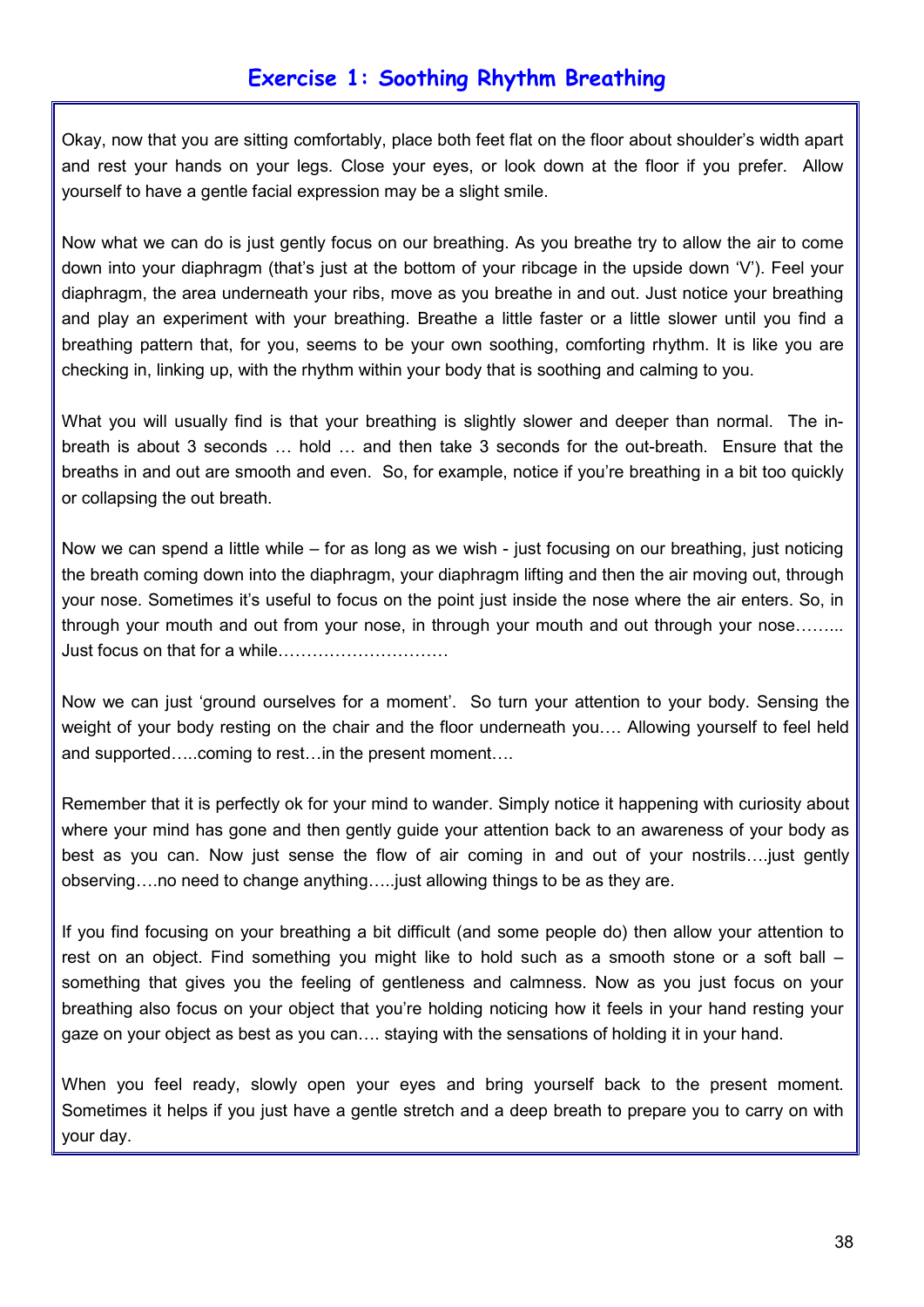What did you notice? You may have noticed that actually, although it may only have be a short time say 30 seconds, your mind might have wandered off. You may have had thoughts like "What's this about? Will this help me? Did I do my job correctly yesterday?" You may have heard various things outside the room; your attention may have been drawn to the postman pushing letters through the box, or whatever. The point about this is that our minds are indeed very unruly and the more you practise this short breathing exercise and the longer you can extend it, the more you will notice how much our minds simply bob about all over the place. When you first do this kind of breathing focusing, it can be quite surprising just how much your mind does shift from one thing to another. This is all very normal, natural, and to be expected. So we need to train the mind and the only thing that is important in this training is not to try to create anything. You are not trying to create a state of relaxation. You are not trying to force your mind to clear itself of thoughts. All you are doing is allowing yourself to notice when your mind wanders and then, kindly and gently, you bring your attention back to focus on your breathing. That's it! Notice and return. Notice the distractions and return your attention to your breathing. In other words, the exercise is simply an exercise where we learn to focus our attention. You are not trying to achieve anything. If you have 100 thoughts, or 1000 thoughts, that doesn't matter at all. All that matters is that you notice and then, to the best of your ability, gently and kindly bring your attention back to the breathing. Now, if you practise that 'attention and return', 'attention and return', gently and kindly you may find that your mind will bounce around less and less. It may become easier, but some days it will be easier than others. Remember, you are not trying to relax as such. All you are doing in this exercise is noticing that your mind wanders, and then returning to the focus on your breathing. So it is 'notice and return' and each time it wanders that's fine, don't get angry with it, just kindly bring it back to the focus of your breathing.

You can do these exercises at any time and in any place, such as sitting on a bus, or you can do them standing up. Just allow yourself a moment where you focus on your breathing and for your mind to come back to that single focus. You may take an interest in how much of a grasshopper mind you have, but at all times try, to the best of your ability, not to condemn your wandering mind, always be gentle, always kind. Just notice and return. If you have thoughts that you are not doing it right or that it cannot work for you then note these thoughts as typical intrusions and return your attention to your breathing.

The key thing is the mindful attention to the process rather than the result. We can explain that this is a bit like sleeping, where we try to create the conditions that will help us sleep but if we focus too much on whether we are asleep or going to sleep this makes sleep more difficult.

### **Simple body scan and relaxation**

When we are stressed, the body speeds up because usually stress means that the body has detected a threat and is preparing for action. We are now going to explore ways to try and relax, unwind, and soothe ourselves - to give our brain a chance to recuperate. In fact, there are many different ways of relaxing and different types of relaxation. For example, some people like to relax through activity such as pottering around in the garden, swimming, walking in the hills or parks, painting, playing a musical instrument, or socialising. These can help because they take our minds to different non-stressful places.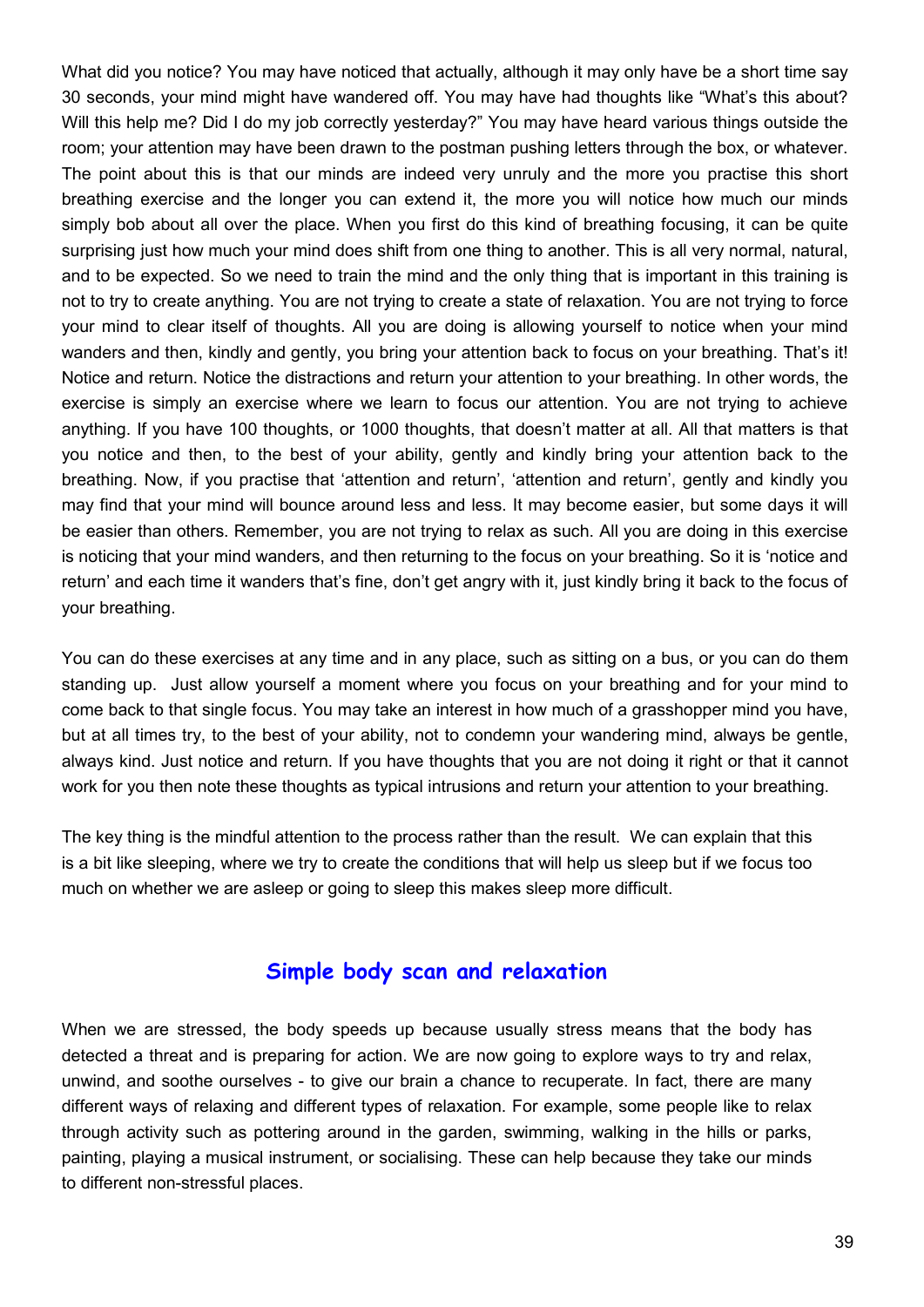We can now move on to another exercise using 'notice and return', but this time we're going to focus on allowing ourselves to relax. We are going to look at letting tension go, by this I mean trying not to see tension as a bad thing or our enemy that we have to get rid of but rather as an understandable way that our body tries to protect us (by making your body tense and ready for action). We need to be gentle and help the body understand that it does not need to be like this right now. As we let go of our tension it is like giving the body permission to relax – for which it is grateful!

### **Exercise 2: Simple body scan and relaxation**

Now try once again to focus on your breathing until you click into, find, sense, or feel that rhythm that is most comfortable and soothing for you. If that seems hard, do not worry, just breathe in as comfortable a way as you are able. When you have done that, focus on your legs. Notice how they feel for a moment. Now imagine that all the tension in your legs is flowing down through your legs and down into the floor and away. Let it go on its way. So, as you breathe in, just note any tension and then, as you breathe out, imagine the tension flowing down through your legs and out through the floor. Imagine your legs feeling grateful that they can let go. Sometimes people find that if they slightly tense their muscles as they breathe in, and then relax as they breathe out, this can be helpful. Just spend as much time as you find is helpful to you exploring the idea of letting that tension go with kindness ................................

Now let's focus on our bodies and imagine the tension in our bodies from our shoulders down to our stomach and again, as you breathe out just imagine the tension leaving this part of your body, going down through your legs, down through the floor and away. Again, if it helps, just gently tense your stomach and back muscles as you breathe in and then relax them as you breathe out. In a way it can be like imagining emptying a vessel of the tension that's now running through your legs and down through the floor………………………………. Your body is grateful and you feel kind to it.

Now focus on the tips of your fingers, through your wrists, your arms and elbows and shoulders. Imagine that the tension that was there can be released - can be let go of. So, gently let the tension go so that it can run off down through your body, down through your legs and out through the floor and away…..

Now imagine the tension that sits in your head, neck and forehead. The tension has been your alert system in action and it would like to be released now - to take a rest. So again, as you breathe out, just imagine it running down through your body, down through your legs and out down through the floor………………………………..

Now we can focus on your whole body. Each time you breathe out, focus on the keyword RELAX. Just imagine your body becoming more relaxed……………………………….. Okay, Just spend a minute or so doing this.

We will now end this exercise by taking a deeper breath, moving the body around a little and noting how it feels and how grateful it is to you for spending time to try to let go of the tension. When you are ready, get up and carry on with your day.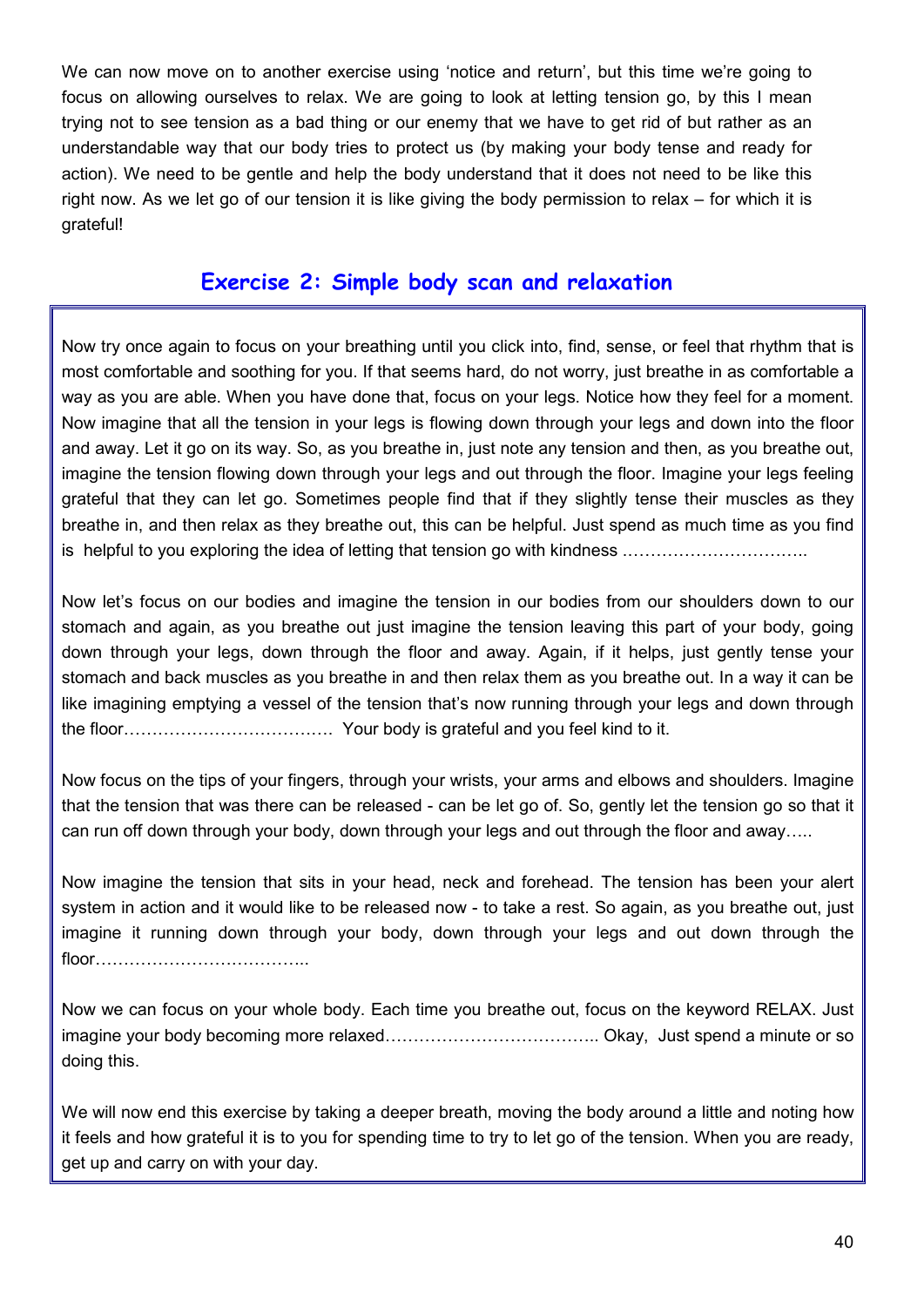You can practice this exercise as often as you find it helpful. It can help with sleep too. Keep in mind that if your mind wanders when you do it  $-$  just gently bring it back to the task at hand. There are many variations on this basic exercise. It's up to you how you go about exploring different relaxation exercises and finding one that works for you. The one that I've given you is a very basic one and helps some people. The idea is to practise and see what happens for you. When you are trying to relax just 'notice and return' when your mind wanders from focusing and relaxing. As you sit there, allowing yourself to focus on your breathing, you may become more relaxed as you become more familiar with your body, you may become more aware of where tension sits in your body. Gradually you can come to think of your body as a friend, or that you can become a friend to your body, and take an interest in your body and how you can nurture it, care for it and help it relax. Tension is not your enemy to be got rid off because it only came as a form of protection and readying your body for action – so it is grateful for its release from you body. Focus on the feeling of gratitude in your body for doing these exercises.

These ways of *being with our bodies* can also be used when we are engaging in activities. Suppose you have to do the washing up or ironing, we can practice these ways by relaxing while doing these activities rather than being on automatic pilot and ruminating on our difficulties. Developing a relaxed body is a way of being kind and gentle with it and nurturing it.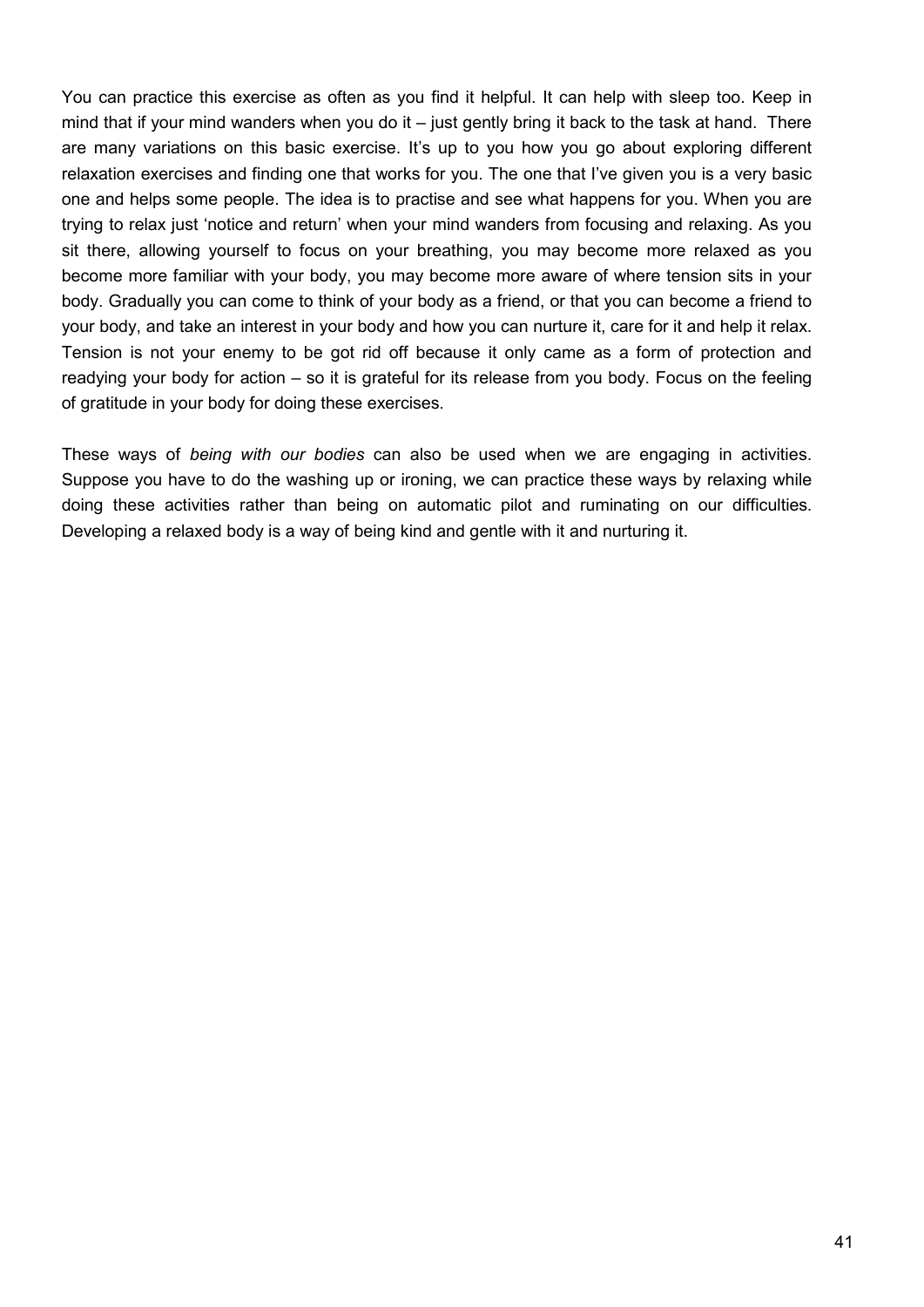# **Compassion Focused Imagery Work**

# **Introducing Imagery**

#### **Some key exercises**

Compassion focused exercises and imagery are designed to try and create feelings to stimulate a particular kind of brain system through your imagery. You can revisit the section about how our thought and images affect our minds and brains and remind yourself of the examples we used to highlight the power of imagery (e.g. the meal). We can try to stimulate our soothing systems in a number of ways and compassion focused exercises are focused in four main ways:

- **Developing the inner compassionate self:** In these exercises we will be focusing on creating a sense of a compassionate self, just like actors do if they are trying to get into a role.
- **Compassion flowing out from you to others**: In these exercises we focus on the feelings in our body when we fill our minds with compassionate feelings for other people.
- **Compassion flowing into you**: In these exercises we focus our minds on opening up to the kindness of others. This is to open the mind and stimulate areas of our brain that are responsive to the kindness of others.
- **Compassion to yourself**: This is linked to developing feelings, thoughts and experiences that are focused on compassion to your self. Life is often very difficult and learning how to generate selfcompassion can be very helpful during these times, particularly to help us with our emotions.

### **Wandering mind**

Whenever we try to do certain tasks using our mind a very common difficulty is that our mind wanders all over the place, particularly if we're agitated or restless. Remember that when you begin to do this work, your mind is likely to wander and indeed you might not be able to hold it on task for more than a couple of seconds. As discussed above, not only is that normal but the fact that you notice how much it wanders is part of the training. Also key here is that your intention is simply to try - that's the important thing. Some days you may find it easier than others. The thing is not to worry about that, but just to notice when your mind has wandered and to bring it back to the task at hand.

#### **No clear pictures**

Another common concern is that people often don't have clear pictures in their mind when they do imagery. Again this is perfectly normal as we very rarely have clear pictures in our minds; they tend to be more like fleeting impressions, a touch of colour here, or a sense of something there. Imagining hearing things can be easier sometimes, especially imagining people speaking to us. The key focus of this imagery work is on the feelings that we try to generate and that is linked to our intention.

Keep these things in mind when we get to the practice. Now, our first exercise is going to be creating a safe place then we will try to create a compassionate colour.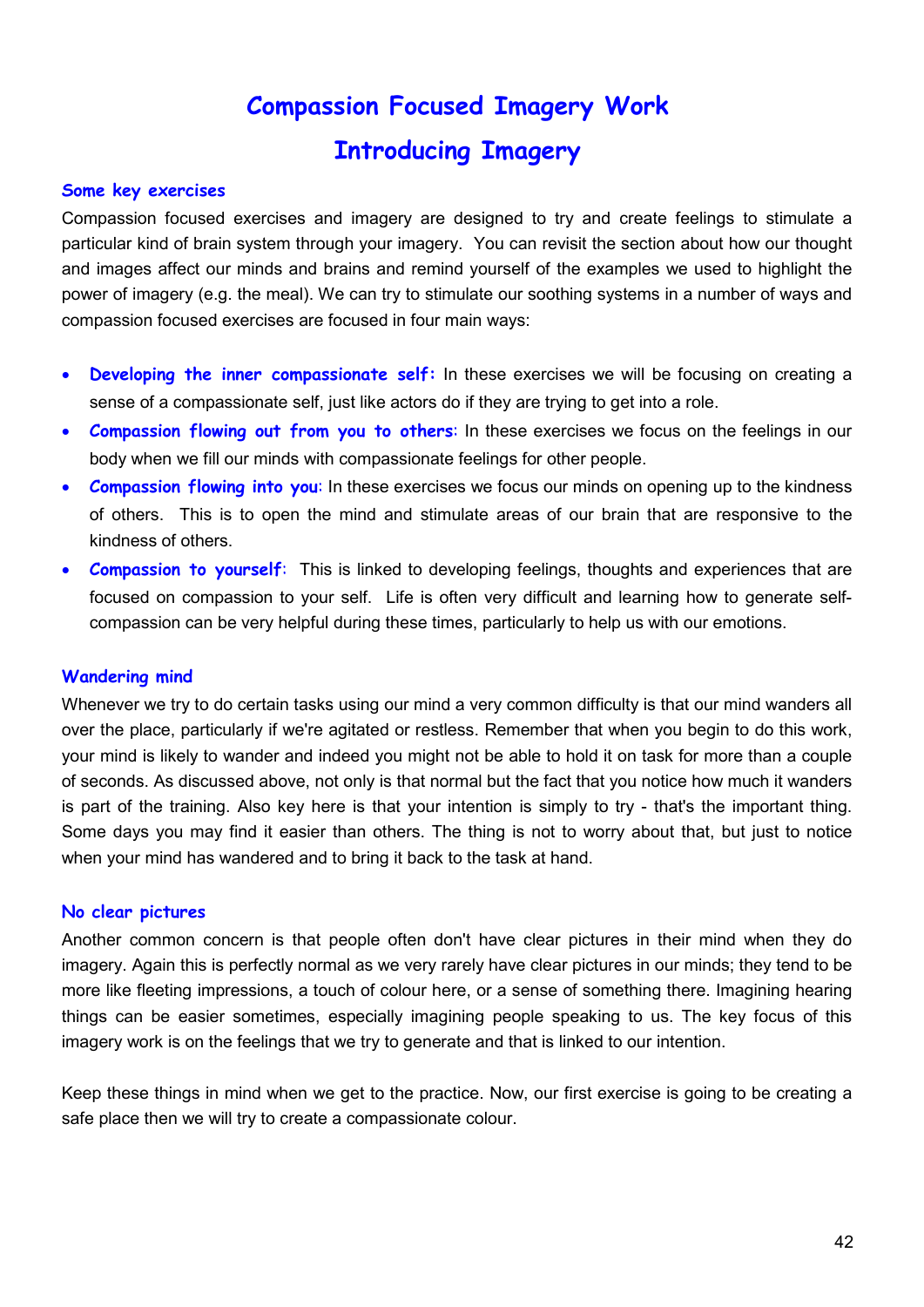### **Safe place and compassionate colour imagery**

In this imagery we are going to try to *create a place* in our mind – a place that could give you the *feeling of safeness and calmness.* If you are depressed or distressed those might be difficult feelings to generate, but the act of trying, and the sense of it being the sort of place you would like to be, is the important thing. So remember, it is the act of trying the exercise that is important, feelings may follow later.

The place may be a beautiful wood where the leaves of the trees dance gently in the breeze. Powerful shafts of light caress the ground with brightness. Imagine a wind gently on your face and a sense of the light dancing in front of you. Hear the rustle of the leaves on the trees; imagine a smell of woodiness or a sweetness of the air. Your place may be a beautiful beach with a crystal blue sea stretching out to the horizon where it meets the ice blue sky. Under foot is soft, white, fine sand which is silky to the touch. You can hear the gentle hushing of the waves on the sand. Imagine the sun on your face, sense the light dancing in diamond spectacles on the water, imagine the soft sand under your feet as your toes dig into it and feel a light breeze gently touch your face. Your safe place may be by a log fire where you can hear the crackle of the logs burning and the smell of wood smoke. These are examples of possible pleasant places that will bring a sense of pleasure to you, which is good, but the key focus is on a feeling of *safeness* for you. These examples are only suggestions and yours might be different to these.

## **Exercise 3: Creating a Safe Place**

Engage in your soothing rhythm breathing and when you're ready try to create a place in your mind – a place that could give you the feeling of safeness and calmness*.*

- Imagine looking around you, what can you see? It might be a beautiful wood where the leaves of the trees dance gently in the breeze. Powerful shafts of light caress the ground with brightness. Or it may be a beautiful beach with a crystal blue sea stretching out to the horizon where it meets the ice blue sky. Or relaxing next to a log fire.
- Now focus on what you can feel, like the sensation of the sun on your face or a breeze caressing your hair. Or can you feel soft, white fine sand underfoot, which is silky to the touch.
- Next think about what you can hear. Can you hear the rustle of the leaves on the trees, or birds, or crackling fire or the gentle hushing of the waves on the sand.
- Now think about whether you can smell anything such as the salty smell of the sea or the smell of wood smoke or a sweetness of the air.
- When you bring your safe place to mind allow your body to relax. Think about your facial expression; allow it to have a soft smile of pleasure at being there.
- Imagine that, *the place itself takes joy in you being here*. Allow yourself *to feel* how your safe place has pleasure in you being here. Explore your feelings when you imagine this place is happy with you being there. Even if it is just a fleeting sense of where the image might be, try to create an emotional connection to this place.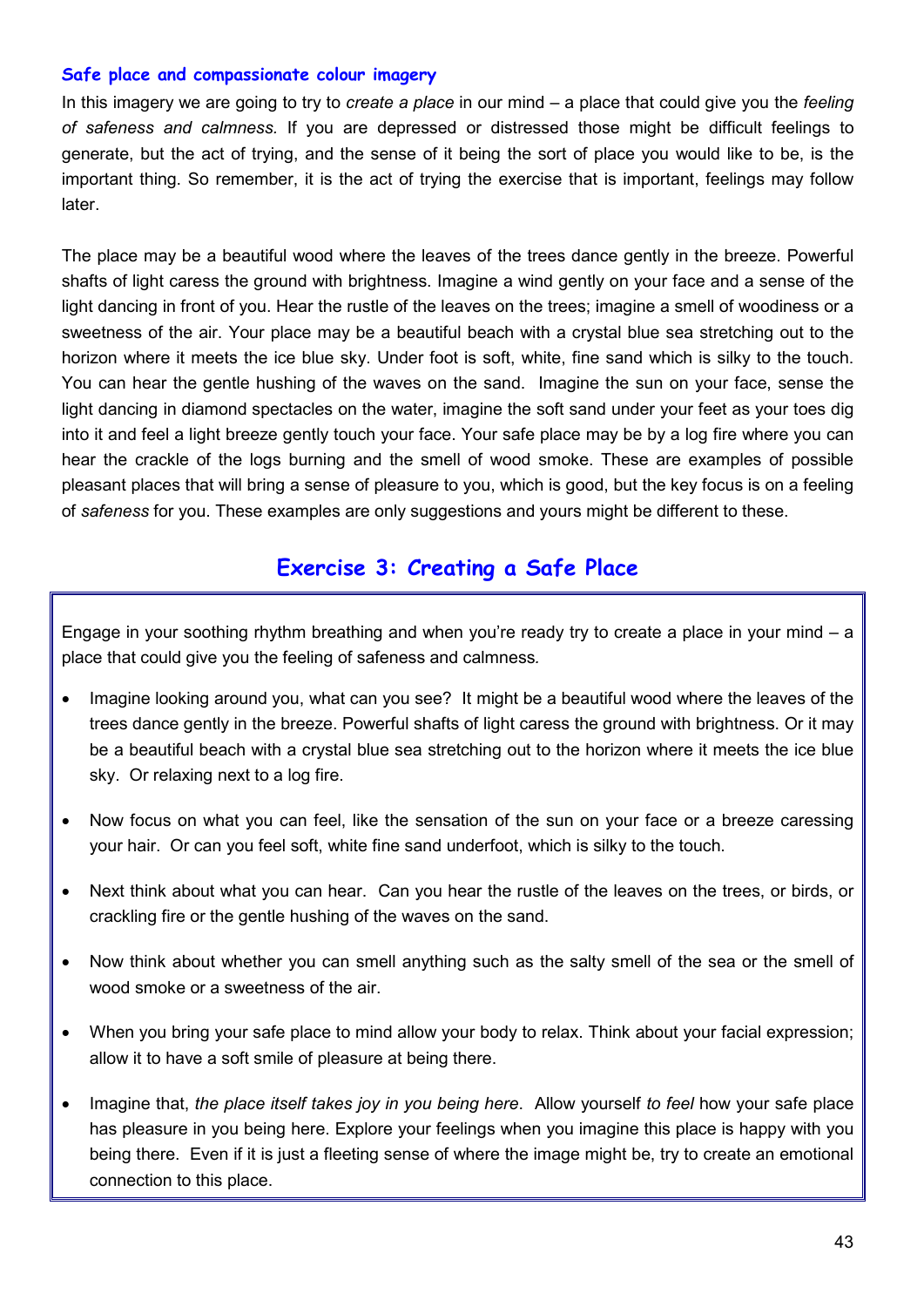### **Exercise 4: Compassionate Colour(s)**

Engage in your soothing rhythm breathing and, when you're ready, imagine a colour that you associate with compassion, or a colour that conveys some sense of warmth and kindness. Again, it might only be a fleeting sense of colour but when you are ready, imagine your compassionate colour surrounding you. Then, imagine this entering through your heart area and slowly through your body. Or you might prefer to think of colour like a mist or light that just flows though you. As this happens try to focus on this colour as having wisdom, strength and warmth, with a key quality of total kindness. Create a facial expression of kindness on your own face as you do this exercise.

Now, as you imagine the colour flowing through you focus on the feeling that the sole purpose of this colour is to help you, to strengthen you and support you.

Learning to focus on these experiences can be very helpful. If blocks and barriers arise (especially those linked to ideas that you don't deserve it in some way) just recognise these 'distractions' and go back to focusing on your safe place or compassionate colour. Remember that we are trying to stimulate certain brain areas for you in these exercises – that is the point of the exercise. Don't worry if your 'distractions' seem overwhelming at times, just gently smile to yourself, go back to soothing rhythm breathing, and try to stay with the exercise as best you can.

### **Developing the Compassionate Self**

#### **Recognising the different parts of you**

You might remember that earlier we talked about there being different parts of you (see page 20). There is an angry part that thinks, feels and wants to act in a certain way; an anxious part; a 'being in love' and a 'falling out of love' part or pattern. We have many hundreds, perhaps thousands, of different potential patterns within ourselves. Developing the compassionate self and the compassionate pattern within ourselves can be key to helping us deal with some of the other feelings and patterns that arise in us that are unpleasant or difficult. Compassion can have a soothing quality on our anger and anxiety, but it can also help us develop courage to face these, and then tolerate them and deal with them. Harnessing your compassionate pattern is about harnessing your wisdom, maturity and genuine desire to be helpful, within yourself. These might be just small seeds or glimmers of a possible self but by working with them they can grow.

There are many different exercises which can be used to develop the compassionate self and for any one person it's not always clear as to which are the best exercises to start with. So, to some extent, we have to experiment. However, a helpful place to start is to focus on developing the sense of compassion within oneself. There are many ways in which this can be done and there are many traditions that use these kinds of techniques. For example, certain schools of Buddhism suggest that the seeds of many types of self exist within 'one self' and it is how we nurture and focus on them that is important. For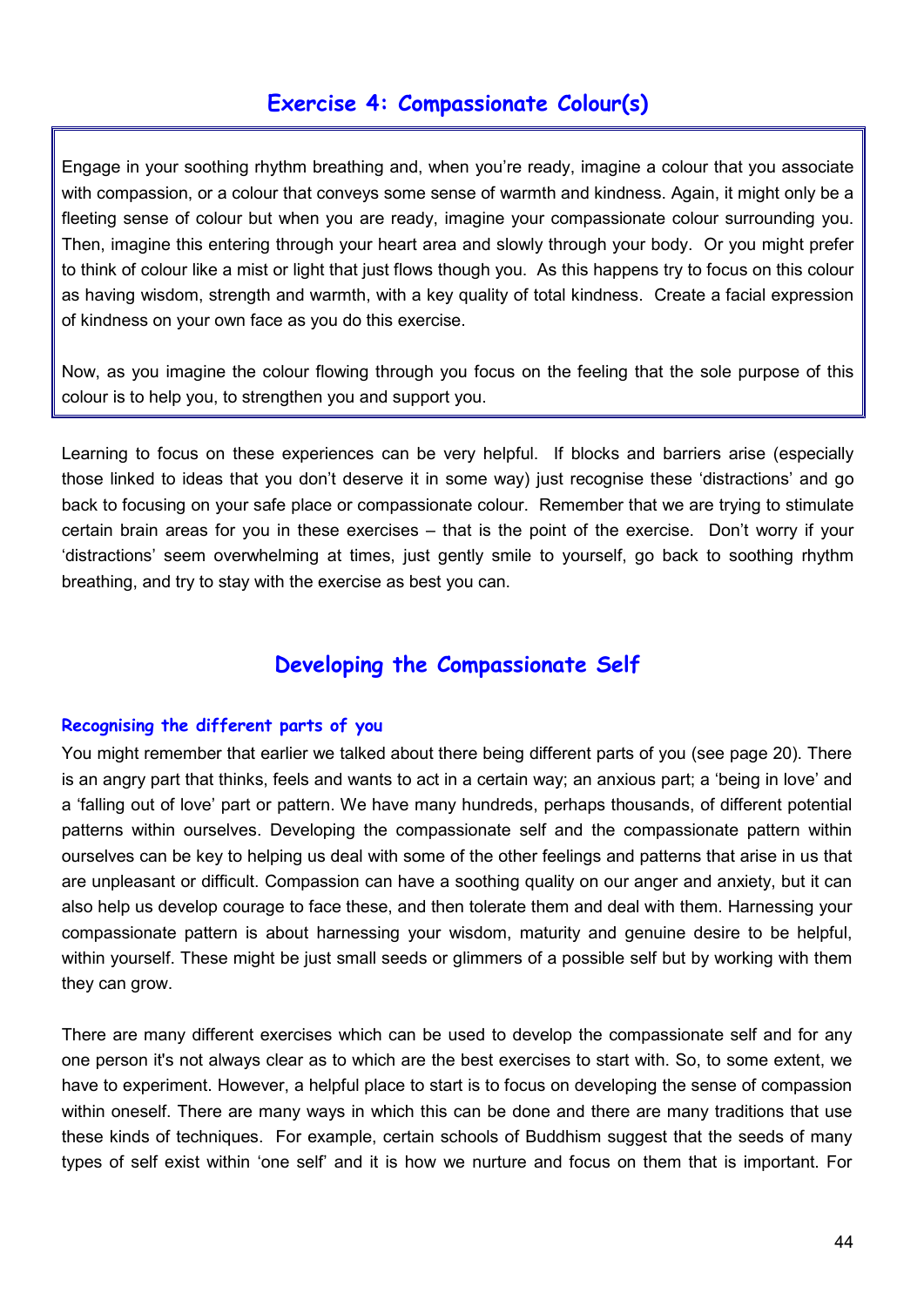example, if you want to be a musician, practice playing an instrument; or if you want to be a good driver, practice driving; or if you want to become a good gardener you would practice gardening. Each is a potential within us until we choose to cultivate this aspect of ourselves. The key then is to think about what we want to practice, what do we want to become within ourselves? You see, throughout much of life we never stop and think about this, we don't think that we can deliberately practice becoming a certain type of person, but we can, we just have to decide to, and then put in the time to practice.

Here we are suggesting that if you choose to develop your inner compassionate self this can help you in many ways. Because of the way our brains are built it will help us to become kinder and have a greater sense of well-being; it may help us to become calmer and more at peace with our feelings. So, the first compassionate imagery exercise can be practiced playfully but also with intent - learning to practice being a compassionate person.

### **Acting**

A very useful way to think about and approach this practice is using *acting* techniques. If you were an actor learning to act, you would pay attention to key elements of a character. This might be a character that is angry, depressed, anxious, happy, joyful, or, of course, compassionate. As a keen actor, what you would try and do would *be to create those experiences within yourself*, try *to be* or become that character – live it from the inside – for a short while. To do this you might pay attention to the way this character thinks and sees the world, the tone of voice of the character, the postures and the general bearing of the character, the kinds of things they say and the way they say them. The character we are going to become here is a compassionate one; this is the part of us we want to feed, nurture and develop. So to do this we are going to imagine that we are a compassionate person and imagine having certain qualities and characteristic. In our minds we are going to imagine that we have these qualities.

### **The Compassionate Self**

Now if we consider some of the key qualities that make up a compassionate person – there are four key qualities: wisdom, strength, warmth and responsibility.

Wisdom is derived from two aspects, First, if you have been following this workbook you know that all of us *just find ourselves here*, with a 'set of genes' and a very complicated brain that evolved over many millions of years – neither of which we designed or chose. Our sense of self and memories comes from how we have experienced life – the relationships we were born into – again ones we did not choose. Working with some of what goes on in our minds – those powerful emotions, mood shifts, unwanted thoughts or images and painful memories can, through no fault of our own, be difficult. Our wisdom understands this in a deep way - that these things (we did not choose) can be at the root of our suffering.

The second aspect of wisdom is based upon our abilities to be motivated to learn, grow and change. We can spend time thinking and reflecting and recognise that our feelings, and those of others, are often complex, variable, and changeable. We recognise that our emotions can be in conflict – and so it is also the case for other people's emotions. Wisdom enables us to emerge from a limited black and white world into the world of multiple colours, but also greater complexities and uncertainties. Wisdom allows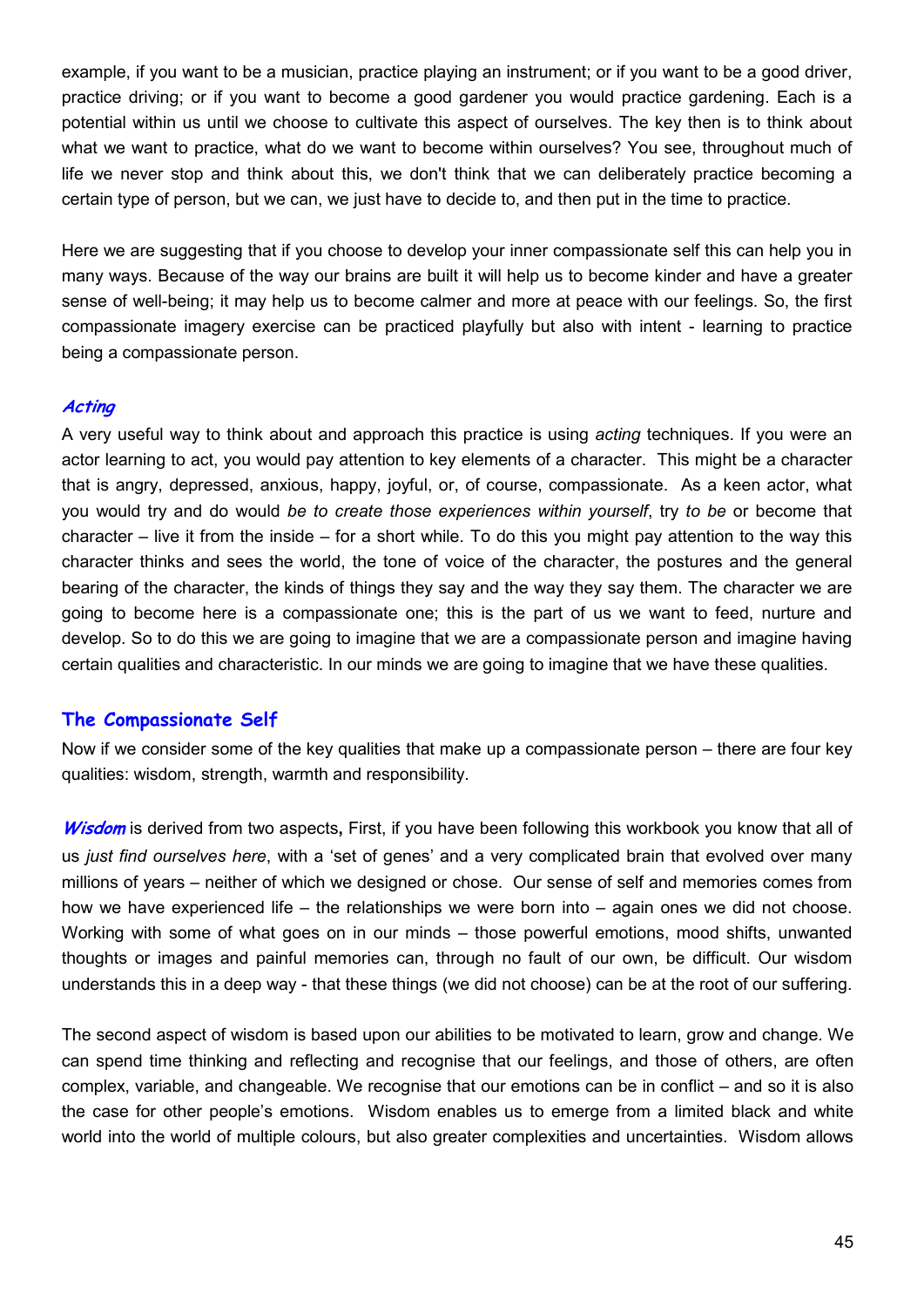us to understand the unhelpfulness of self-criticism and to make choices to become more self compassionate.

**Strength** is related to fortitude and courage. It can offer us an inner sense of confidence and authority that comes from wisdom. Strength helps to give us a commitment and determination to try to face and to heal suffering. When we imagine our inner strength we might imagine ourselves as older or bigger than we are; we can imagine ourselves coming through our difficulties We might breath in a certain way or take a posture that helps us feel confident.

**Warmth** is related to the feeling and tone of this work. Here we focus on our intention to relieve suffering in a gentle but firm way. Warmth is like an open friendliness, it is not (just) about being nice but having a real desire to be helpful. Creating a compassionate expression and imagining speaking in a warm, friendly and open voice can help us to sense this quality.

**Responsibility** is related to 'not turning away' from problems but recognising that, although something is 'not our fault', we can make commitment to ourselves and others to do our best to work on it; even small steps at a time. So responsibility taking is not about blaming or criticising (because that is usually focused on things in the past) but is about genuinely wanting to act in ways the are helpful and based on our wisdom, strength and warmth.

Now it can be helpful to practice focusing on each of these and imagine having each of these qualities, in turn, noting what they feel like and any effect this has on your body.

# **Exercise 5: The Compassionate Self**

Find somewhere you can sit quietly and will not be disturbed and focus on your soothing rhythm breathing. When you feel that your body has slowed down (even slightly) and you are ready for your practice, imagine that *you are* a very deeply compassionate person. Think of all the qualities that you would ideally have as that compassionate person. First focus on your desires to become a compassionate person and to be able to think, act and feel compassionately. Next, imagine yourself with each of the qualities noted above. You may find an order you prefer. We will start with wisdom here because this helps to support the other compassionate qualities - but you may prefer to start with warmth.

Imagine being wise and having wisdom – a wisdom that comes from your understanding about the nature of our lives, of our minds and bodies and that there's so much that goes on inside of us which is not our fault (spend time just on this).

Then when you are ready and have a sense of your wisdom (because of your understanding about the nature of suffering), switch to imagining having strength, maturity, authority. Explore your body posture (sitting or standing confidently and assertively) your facial expressions – remember you are *imagining* yourself as a person that understands one's difficulties and those of others, in a non judgmental way, and has confidence to be sensitive, with an ability to tolerate difficulties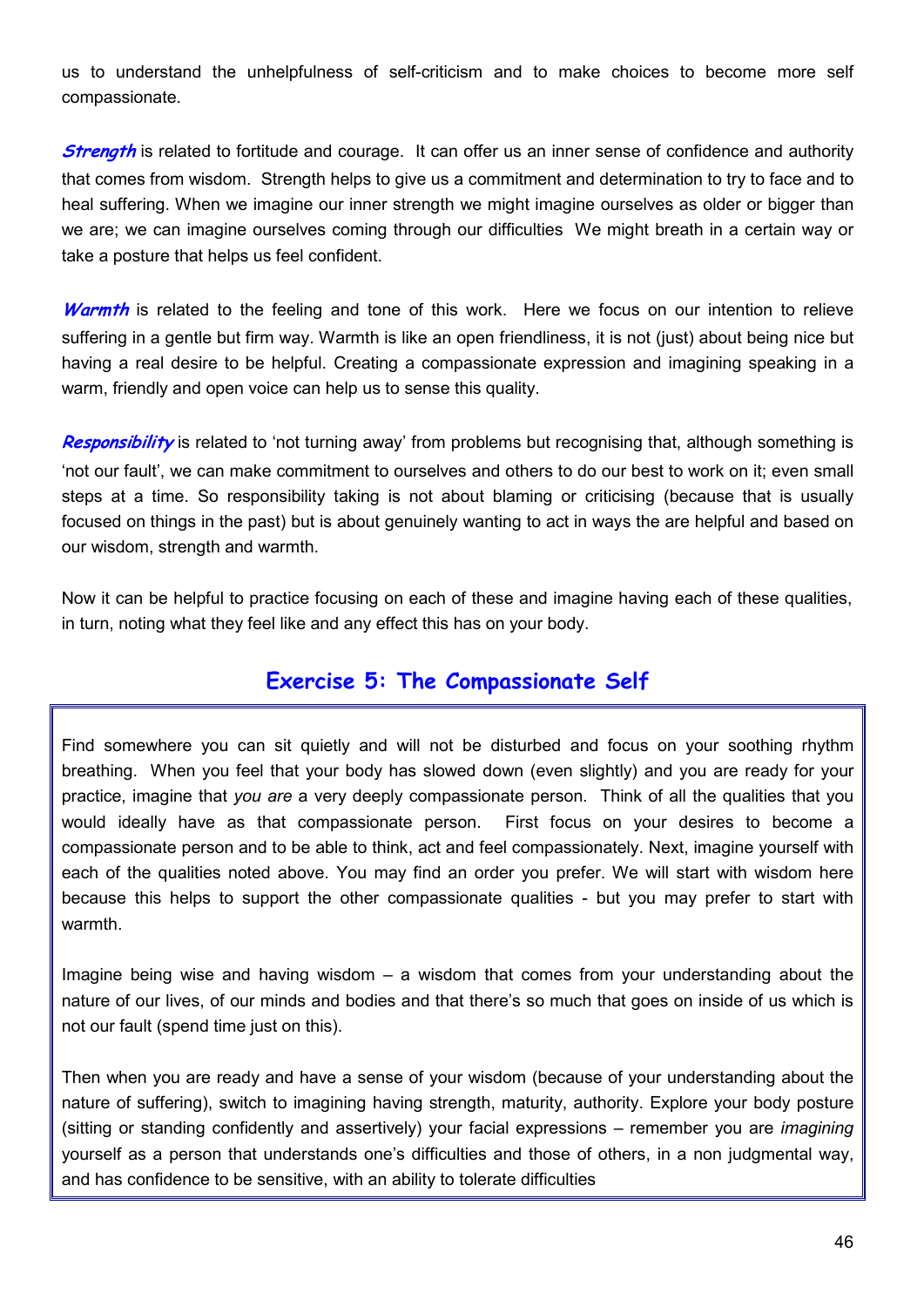When you are ready, move on to focusing on qualities of warmth – a gentle friendliness. Imagine being warm and kind. Create a compassionate facial expression. Imagine yourself speaking to someone and hear the tone of your voice; imagine reaching out to someone with warmth and know what that might be like.

Then when you are ready switch to imagining a feeling of responsibility. Imagine that you have lost interest in condemning or blaming and are now wanting to do the best you can to help yourself and others move forward in what is often a difficult situation. Hold on to your compassionate facial expression and warmth, focus on this experience of committing yourself to a compassionate path and self development.

Remember, *it doesn't matter if you feel you have these qualities or not*, just *imagine* that you have them. See in your mind yourself having them, and work through them steadily, playfully and slowly. Sometimes we notice how each quality can affect our bodies differently. Remember that you may just get glimmers of things because your mind wanders or you can't really focus. This is very typical of what happens, just like if we were trying to learn to play a piano - we'd be all fingers and thumbs to start with. Regular practice will help.

#### **Compassion under the duvet**

Ideally try to practice 'becoming the compassionate self' each day. If our lives are busy we can start by learning what can be called 'compassion under the duvet'. When you wake up in the morning, try to spend a few minutes practicing becoming your compassionate self. As you lay in bed, bring a compassionate expression to your face; focus on your *real desire* to be wise and compassionate. Remember, inside you, you have the capacity for wisdom and strength, but you have to create space for it. Even two minutes a day, if practiced every day, may have an effect. You can also practice when you stand at the bus stop or when you're just lying in the bath. After all, how often do we lie in the warmth of a bath and not really notice because our mind is wandering over all kinds of things – mostly worries or things we need to do. This is not very relaxing! You may then find you'll want to practice for longer periods of time or even perhaps find places where you can train more. Whenever you are aware of it, even sitting in a meeting, you can use soothing breathing and focus on becoming the wisest, compassionate, calm, mature self.

#### **You at your best**

Another way you can access and practice your compassionate self is by spending a moment and reminding yourself of a time when you felt compassionate; that is, calm and wise and wanting to help. You can think of your compassionate self as "you at your best", imagining that inner sense of calm and the supportive voice. Use a compassionate expression when you recall this. Don't focus on a time when someone was very distressed because that might focus you on the distress. The aim is to focus on your feelings of *wanting to help* and your kindness. This is called focusing the compassionate self and we are going to explore this in more detail in the next section.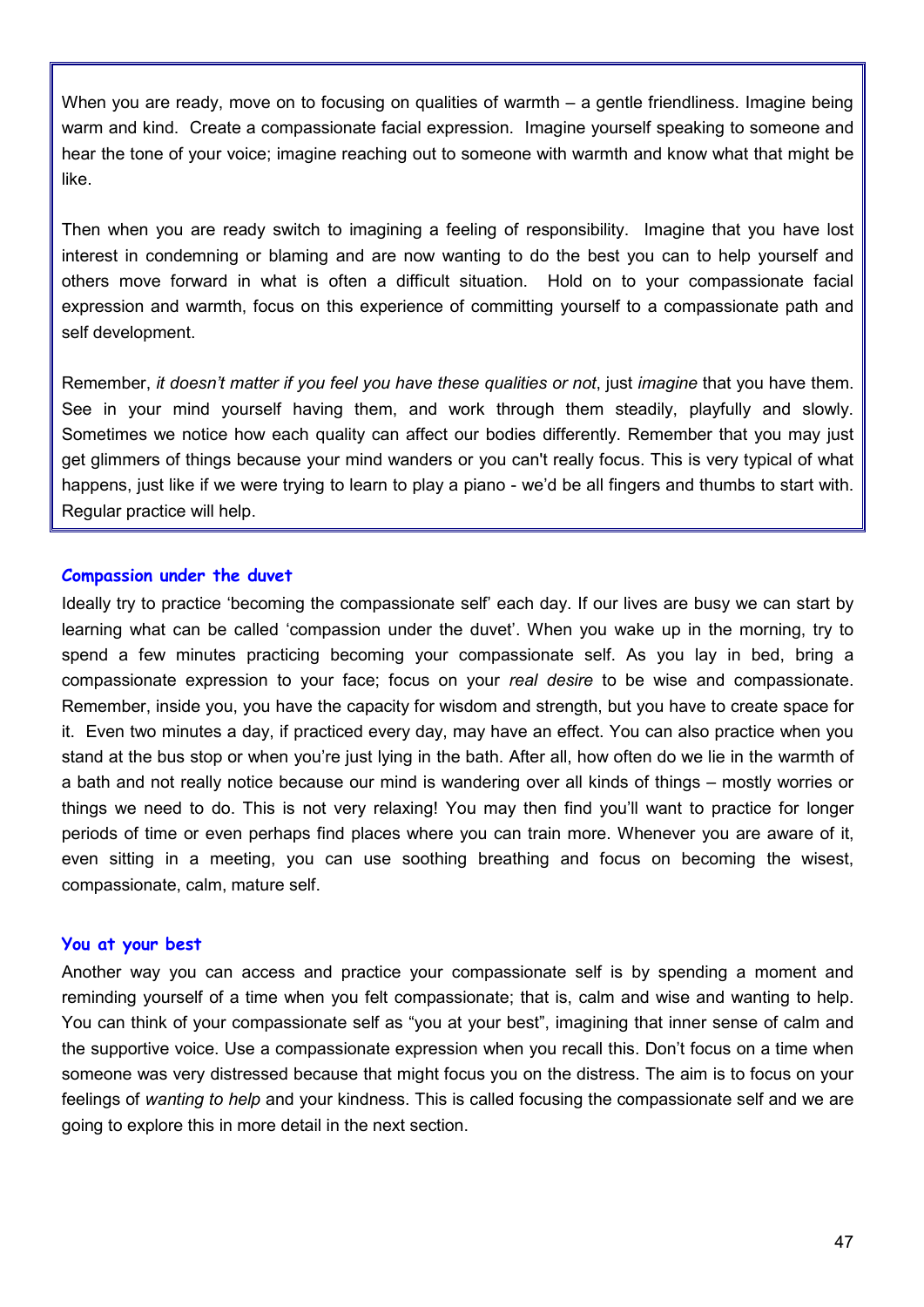# **Exercise 6: Compassion Flowing Out**

In this exercise we are going to imagine kindness and compassion flowing from you to others. Sit quietly where you won't be disturbed and focus on your breathing. When that's okay for you, try and recall a time when you felt very kind and caring towards someone (or, if you prefer, an animal).

Try not to choose a time when that person (or animal) was very distressed because then you are likely to focus on that distress.

The idea is to focus on the desire to help and feelings of kindness. Keep in mind that it is your behaviour and intentions that are important - and the feelings may follow on behind. Now bring to mind a time when you felt compassionate towards the person (or animal) you have in mind.

- Imagine yourself expanding as if you are becoming calmer, wiser, stronger and more mature, and able to help that person.
- Pay attention to your body as you remember your feelings of kindness.
- Spend a moment expanding with warmth in your body. Note a real genuine desire for this other person to be free of suffering and to flourish.
- Spend one minute, more if you are able, thinking about your tone of voice and the kind of things you said or the kind of things you did or wanted to do.
- Spend one minute, more if you are able, thinking about your pleasure in being able to be kind.
- Now just focus on your desire to be helpful and kind; the sense of warmth; feelings of expansion; your tone of voice; the wisdom in your voice and in your behaviour. When you have finished the exercise you might want to make some notes about how this felt for you.

# **Focusing the Compassionate Self**

We are now going to look at four exercises where we will practice focusing and directing our *compassionate self* and use that to look at, and work with, some of our more difficult feelings and selfexperiences. The idea here is to first try to create an inner experience of being the compassionate self (using your breathing, compassionate expression, feelings of strength, sitting up straight etc.) and then, from that position, through the eyes of your compassionate self, look out at the part of you that you want to work with.

# **Exercise 7: Focusing the Compassionate Self on Others**

Find a time and place when you can sit quietly without being disturbed. Now try to create a sense of being a compassionate person, as best you can. Some days this will be easier than others – even just the slightest glimmer can be a start. Now focus and bring to mind someone you care about (e.g. a partner, friend, parent or child, or an animal, or even a plant). When you have them in mind focus on directing towards them three basic feelings and thoughts: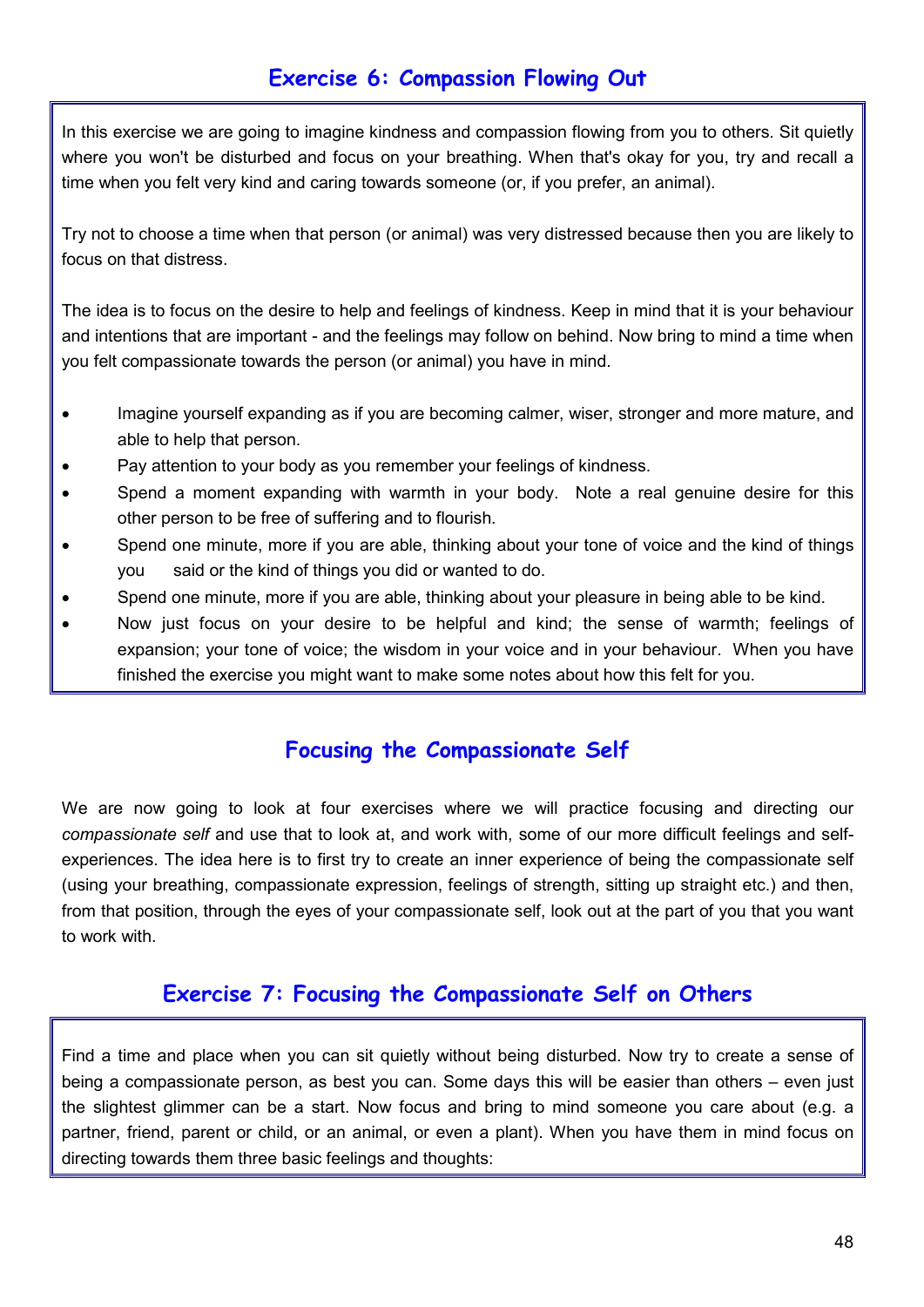- May you be well
- May you be happy
- May you be free of suffering

Keep in mind that it is your behaviour and intentions that are important - and the feelings may follow on behind. Be gentle, take time and allow yourself to focus on desires and wishes you create in yourself for the other person/animal/plant. Maybe picture them smiling at you and sharing these feelings. Okay, that's tricky if you are thinking of a plant, but imagine the plant as 'happy' to receive your compassionate wishes. Spend time focusing on this genuine desire of yours for 'the other'.

Remember to try to be mindful in the sense that if your mind wanders that is *not* a problem; just gently and kindly bring it back to the task. Try to notice any feelings you have in yourself and your body that emerge from this focusing exercise. Don't worry if nothing much happens at a conscious level, the act of having a go is the important thing. It's like getting fit – it may take some visits to the gym or training before you consciously notice feeling different, but your body will be responding straight away.

## **Exercise 8: Compassion Flowing into Oneself: Using Memory**

Engage in your soothing rhythm breathing for a minute or so or until you can just feel your body slowing down. As you feel your body slowing down, prepare for your compassionate imagery by allowing your body posture to become compassionate. Create your compassionate facial expression. This might involve a slight smile or relaxed posture, but it is a gentle facial expression. You may want to 'play around' with facial expressions and see which one fits for you. When you feel ready, bring to mind a memory of a time when someone was kind to you.

This memory shouldn't be of a time when you were very distressed, because you will then focus on the distress. The point of the exercise is to focus on a desire to help and be kind. Create a compassionate expression on your face and a body posture which gives you the sense of kindness as you recall.

Spend one minute exploring the facial expressions of the person who was kind to you. Sometimes it helps if you see them moving towards you, or see their face breaking into a smile, or their head on one side. Focus on important sensory qualities of your memory in the following way:

- Just focus on the kinds of things this person said and the *tone* of their voice. Spend one minute on that.
- Then focus on the feeling of the emotion in the person, what they really felt for you at that moment. Focus on that for one minute (longer if you wish/can).
- Now focus on the whole experience, maybe whether they touched you or helped you in other ways, and notice your sense of gratitude and pleasure at being helped. Allow that experience of *gratitude* and *joy* in being helped to grow. Remember to keep your facial expression as compassionate as you can. Spend a few minutes with that memory. When you are ready, gently let the memory fade, come out of the exercise, and make some notes on how you felt.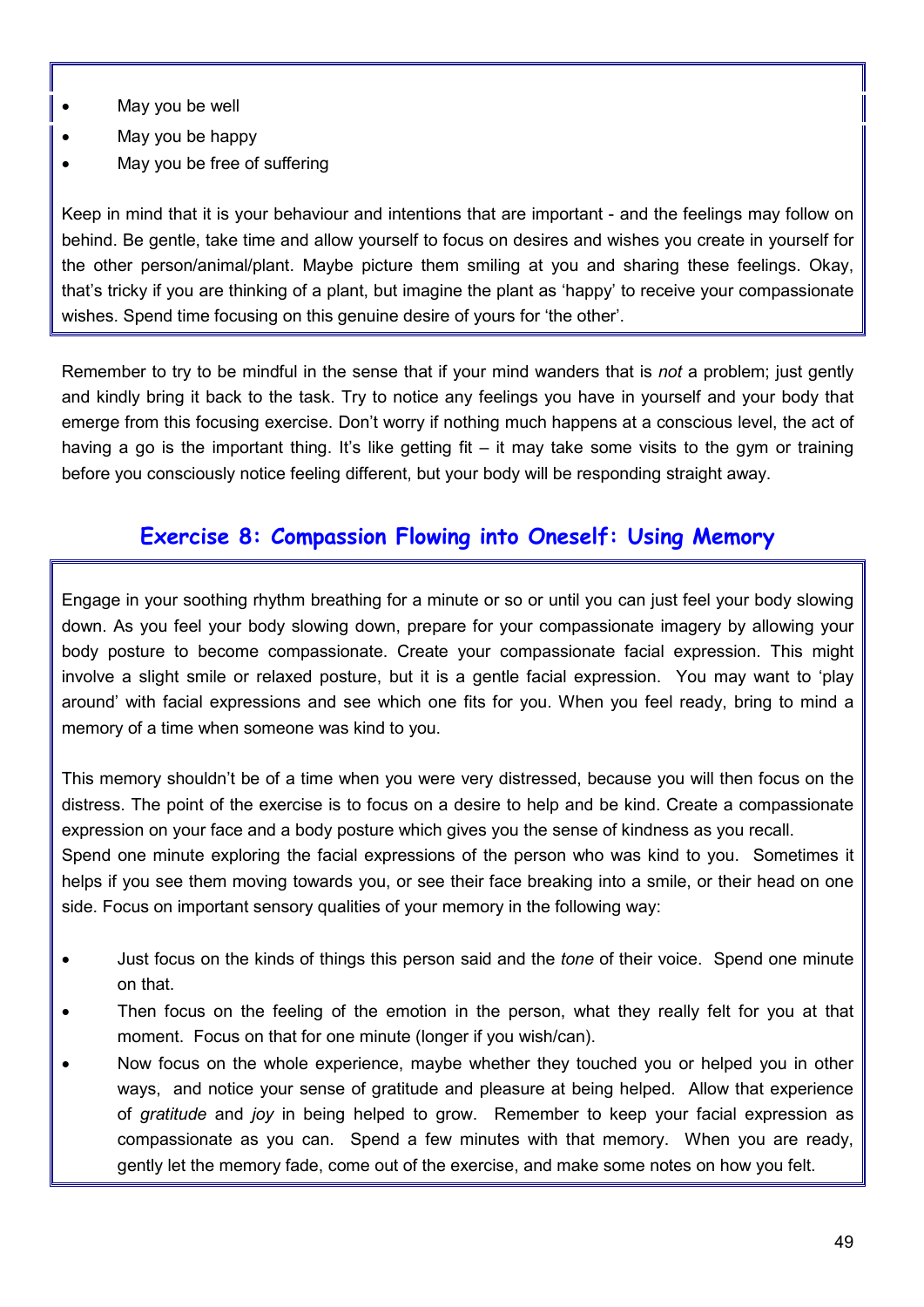#### **Contrasting memories**

You may note that bringing these memories to mind may create feelings inside you, even if they are just glimmers. To demonstrate this, consider what would happen if you focused on how other people have been *un*kind to you? You would clearly create very different feelings inside yourself. The funny thing is that because we don't really pay attention to what goes on in our minds we can allow ourselves to exist (ruminate and dwell) in places where we recall (or anticipate) other people being unkind or threatening to us. That means we spend time stimulating our threat system. When we do that we block out more helpful memories and brain patterns. The questions are: What do we want to train our minds for? Where do we want to exist in the patterns we can create in our minds? Where do we want to shine the spotlight of our consciousness?

### **Exercise 9: Focusing the Compassionate Self on Yourself**

### **Working with our troubled self**

In this exercise we will again spend a few moments engaging the compassionate self - feeling a sense of strength, wisdom and kindness. Remember, it's the intention and desire to be kind and helpful that is important. Notice how your body feels, remember to focus on your facial expressions. When you feel that you have engaged with that part of you to some degree try the following:

Imagine that you are watching a video of yourself, like watching a film. So you see yourself get up in the morning. Holding your position of kindness and compassion, watch your self moving around in your room and then slowly getting on with your day. Notice how the person that you're watching (i.e. you) is troubled by self-critical feelings or thoughts about themselves, perhaps fears of their relationships with others or of being criticised, or their feelings. Be in touch with the struggle of the person you're watching but just hold your position of inner calmness and wisdom looking out through the eyes of your compassionate self with the intention of being kind and helpful. If that sense of the compassionate self wanders, or you lose it in any way; just let the imagery fade, go back to your soothing breathing rhythm, your compassionate expression, sitting up straight in a confident posture, and begin again.

This exercise will help you take a more objective view of your difficulties and also begin to develop your own intuitive wisdom and abilities to heal. Once we no-longer fight with ourselves but become more accepting, and recognise the struggle that we can have in life (through no fault of our own), we might find it easier to gradually learn how to change.

### **Working with anxious self**

There are many things in life that can make us anxious and one of the ways of working with these things is to do exactly the same as above. Spend some time engaging the compassionate self, feeling yourself slowing down, creating a compassionate facial expression. Now imagine yourself in a situation where you become anxious. Remember to stay in the position of the compassionate self, looking out through the eyes of the compassionate self as it were. Feel compassion for the anxiety that the person in your minds eye (i.e. you) is feeling. Imagine now how you might like to help, what you might like to say to them to help them through this anxiety, to normalise and validate their feelings, to help them recognise they can come through it, and how not to fight with their anxiety.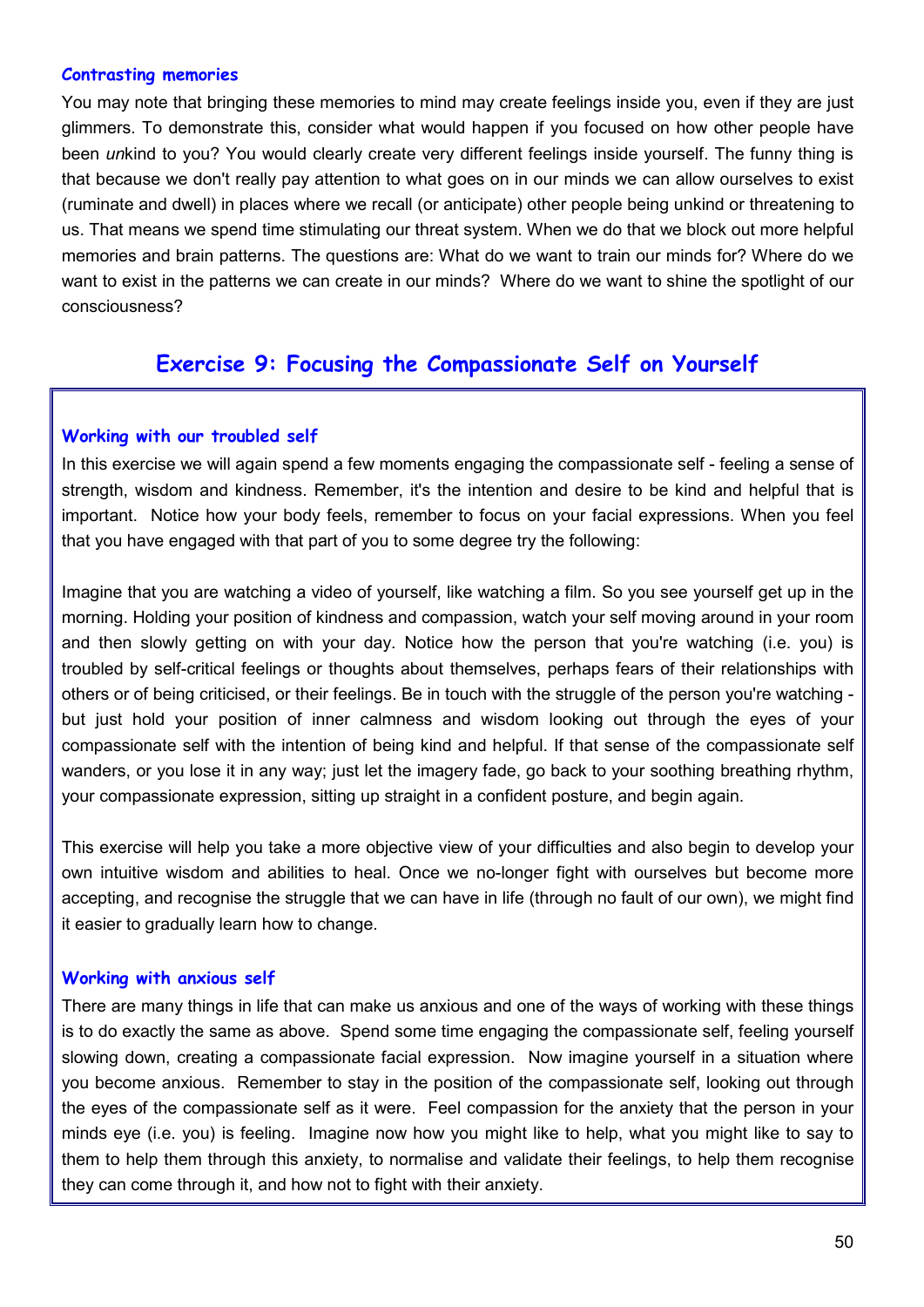Now, imagine gradually time moving and you can see yourself gradually reducing your anxiety until eventually time's moved on and the anxiety is gone. Have a sense of compassion for that view you can see in your mind's eye, of how you have come through the anxiety episode. Have a sense of encouragement and understanding that that self has some courage.

Later on, if you're in situations that seem to be making you anxious and are causing you problems, practice switching to your soothing rhythm breathing and spend a few seconds slowing down, reminding yourself of the compassionate self, and looking at the situation through the eyes the compassionate self.

You can practice this in mildly anxiety provoking situations. For example, ending up in queues you don't like, having feelings that are linked to your unhealthy eating, or being in a meeting that's a bit difficult. Again, practise with the easy things first and build up.

The aim of this next exercise is to help you *build up* a compassionate image, for you to work with and develop (you can have more than one if you wish, and they can change over time). Whatever image comes to mind or you choose to work with, note that it is *your* creation and therefore your own personal ideal - what you would really like from feeling cared for or about. However, in this practice it is important that you try to give your image certain qualities. These are superhuman – complete and perfect compassionate qualities that are there for you to practice creating and bringing to mind. They include:

- **A deep commitment to you:** A desire to help you cope with and relieve your suffering, and take joy in your happiness.
- **Strength of mind:** It is not overwhelmed by your pain or distress, but remains present, enduring it with you.
- **Wisdom:** Gained through experience. It truly understands the struggles we go through in life. We all 'just find ourselves here', doing the best we can.
- **Warmth:** Conveyed by kindness, gentleness, caring and openness.
- **Acceptance:** It is never judgemental or critical; it understands your struggles and accepts you as you are. However, remember too that it is deeply committed to help you and support you.

Please don't worry about remembering all of these qualities and emotions because you will be guided through them again when we do the imagery.

### **Exercise 10: Creating a Compassionate Ideal**

First, engage with your soothing rhythm breathing and compassionate expression; bring to mind your safe place, the sounds, the feel, and the sights. Remind yourself that this is your place and it delights in you being here. This may now be the place where you wish to create and meet your compassionate image. You can imagine your image being created out of a mist in front of you, for example. The image may be walking towards you.

Here are some questions that might help you build an image: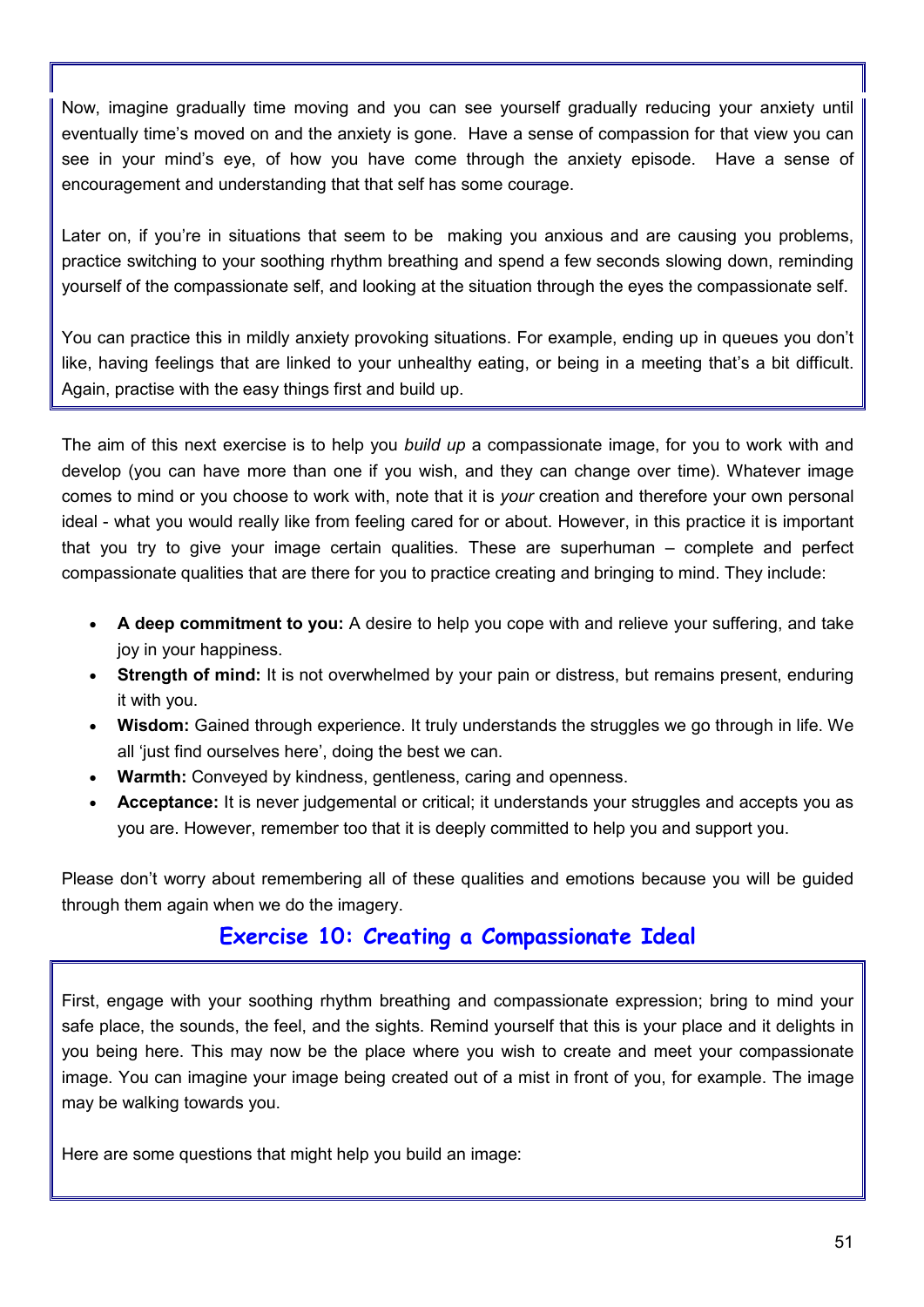- How would you like your ideal caring, compassionate image to look or appear? Would you want your ideal compassionate image to feel/look/seem old or young; to be male or female (or non human looking, e.g. an animal, sea or light)?
- How would you like your compassionate image to sound? What would be a compassionate voice tone for you?
- Are there any other sensory qualities that would come with your image? Such as colours and sounds?
- How would you like your ideal compassionate image to relate to you? What would help you sense their commitment and kindness for you?
- How would you like to relate to your compassionate image?

Remember your image *really wants* for you to be free of suffering, to be able to deal with the difficulties, and to flourish. It knows that we all just find ourselves here, living as we do, trying to make the best of our minds and lives. It understands that our minds are difficult, that emotions can run riot in us and that this is not our fault.

Practice experiencing what it is like to focus on the feeling that another mind really values you and cares about you unconditionally. Now focus on the idea that your compassionate ideal is looking at you with great warmth. Imagine that they have the following deep desires for you:

- That you be well
- That you be happy
- That you be free of suffering

The key to the exercise *is not* the visual clarity. Indeed some people don't really see their images in any clear way at all. The key to the exercise is the focus, and practice, on the compassionate desires coming into you, imagining another mind wishing for you to flourish. It might help if you use the worksheet in the Appendix to develop your compassionate image.

Now, you might have thought 'yes but this is not real, I want somebody real to care for me'. That is, of course, very understandable and even doing this exercise could make you feel sad. That is because your intuitive wisdom recognises that you are seeking connectedness. The point to remember is that what we are trying to tackle is your own attitudes towards yourself, particularly feelings of shame or self-criticism. While it may indeed be desirable to find people who are caring, it's also very desirable that you create these feelings within you - so that you gradually learn to focus on compassion for yourself, rather than self-criticism. So try not to see it as an 'either or', but as quite different processes between the compassion you give to yourself, and the compassion you'd like other people to give to you.

# **The Skills of Compassion**

**Compassionate Attention, Thinking, Behaviour and Feeling**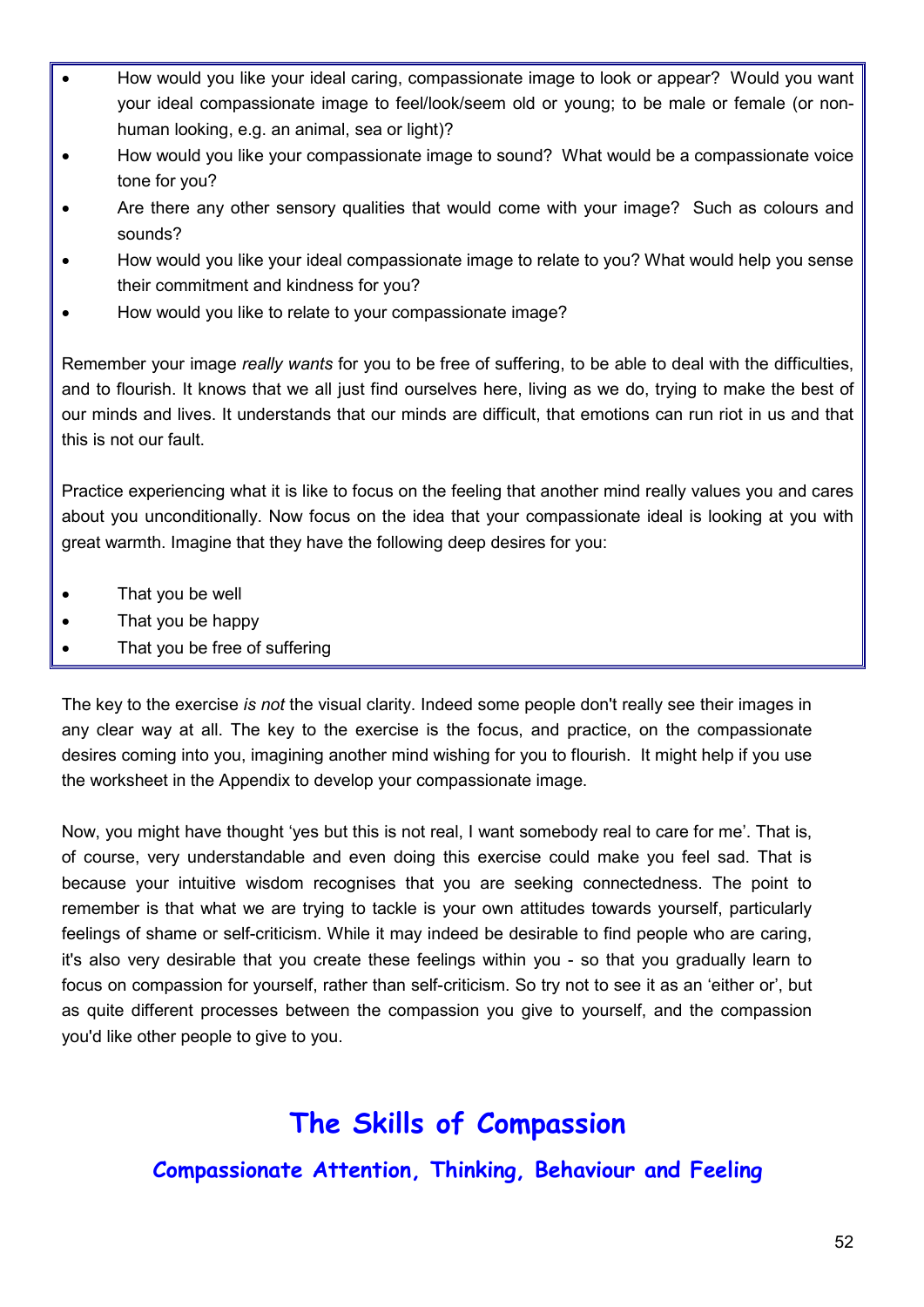In our groups we will be exploring the use of imagery to develop feelings and ideas of compassion. If you look back to the section on 'what is compassion' you will see that we talked about the skills of compassion in terms of learning how to pay attention compassionately, learning how to think compassionately, learning how to behave compassionately (which will help ourselves and others flourish and improve) and, of course, learning how to create feelings of compassion. So, we can see compassion as directing many of the ways in which we think and react, and we can contrast this with what happens if the threat system takes control. Then our attention, thoughts, behavioural urges and feelings will be linked to anger or anxiety etc. You can see this in Diagram 5 below.



Diagram 5: Compassionate and threatened minds

Our emotions can direct our thinking in many ways. When we're angry we think in angry ways, and when we're anxious we'll think in anxious ways. Compassionate thinking invites us to think in a balanced way so that we are not too biased or emotionally controlled in our thinking.

To help us we can ask ourselves some questions:

- Is this thinking helpful to me?
- Would I think like this if I weren't upset?
- Would I teach a child or friend to think like this?
- If not, how would I like to teach them to think about these things?
- How might I think about this when I am at my compassionate best?

The key point is to try to be mindful of your thoughts and see how they can be pulled in certain ways, according to your feelings, but if you stand back and observe your thoughts with the intention of trying to find a compassionate, fair and balanced approach, with practice you may find this will come for you. There's nothing magic in this and we will do various exercises together using your own wisdom and understanding of compassionate thinking.

### **Compassionate Thinking**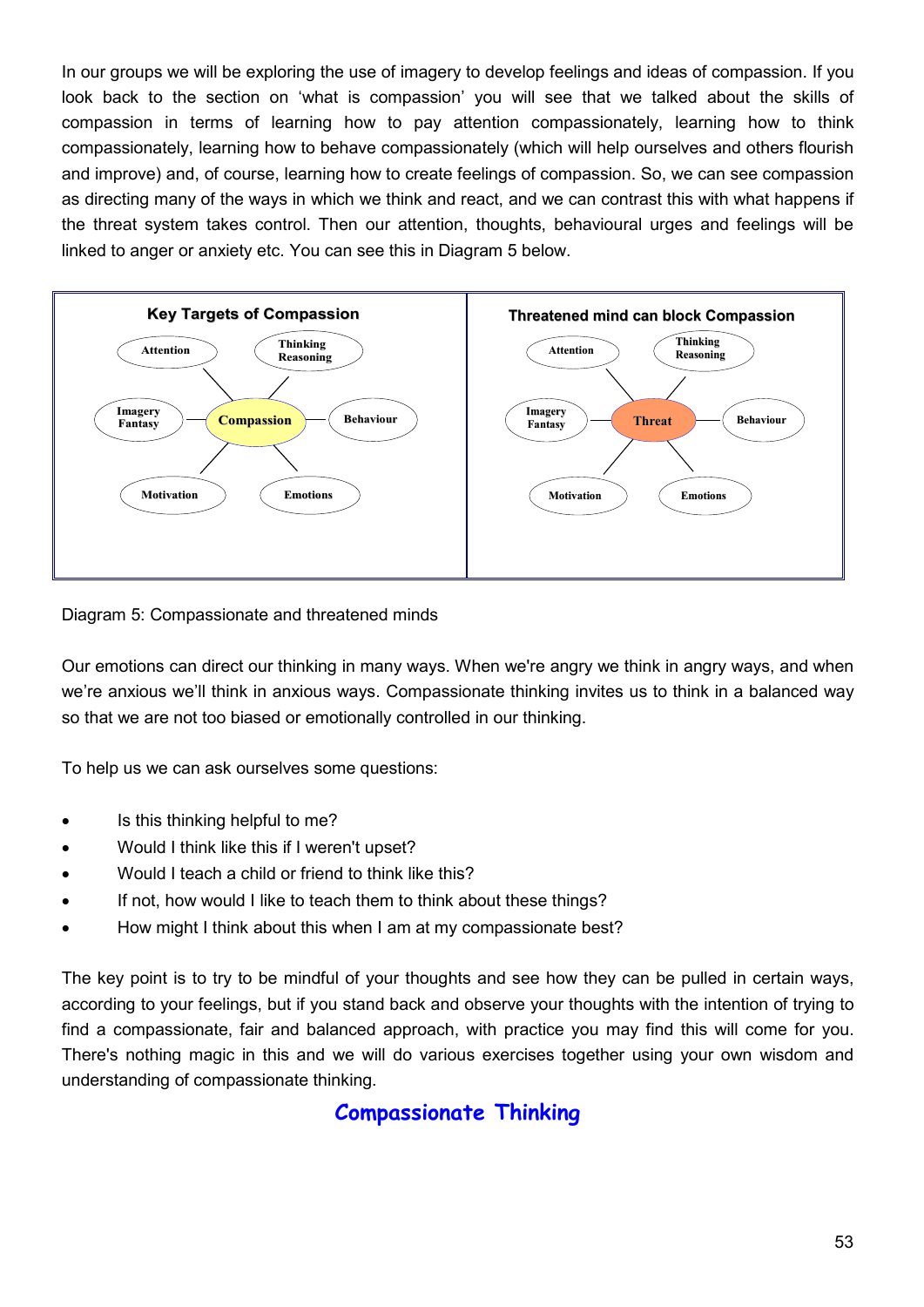Some people have difficulty reflecting on their feelings and inner experiences. Indeed, for some people this is not a pleasant thing to do and they avoid thinking too much about what goes on in their minds - or the minds of other people. Sometimes this is because they're worried about 'what they might discover' or are worried about 'lifting the lid on things'; sometimes people just feel very sad and overwhelmed and so they don't want to think too much about their feelings – but just change or get rid of them; sometimes there are difficult memories that come up, and sometimes people were never taught 'how' to discuss their feelings or think about them. For example, Sharon who had a weight problem was always given chocolate bars and crisps when she was upset. No-one ever talked to her about her upset or what might be helpful. She rarely remembers having any cuddles when she was upset. Not surprisingly then whenever she had certain emotions she would automatically reach for the biscuits - often unaware of the emotions that were causing her distress. For Sharon her main focus was always to "shut out painful things". Well you can see the problem with this - although it's very understandable it's also going to cut you off from developing your wisdom and learning how to deal with difficulties and emotions, as well as learning about and understanding other people better.

So our first compassion steps might be to recognise that maybe we haven't really had much of an opportunity to think about what goes on in our minds, our emotions can be confusing and, at times, frightening for us, but that if we go step by step, taking a very compassionate approach – not going further than we want to – we can begin to think about our feelings and the kinds of thoughts that go through our minds.

Let's look at some typical ways our minds' can work and how we can recognise that. When we are stressed, harassed and worried, and things go wrong, it is easy for our threat system to take control. Thoughts are then focused on anxiety, anger, or sadness. These can be important and helpful emotions to listen to but also, sometimes as cognitive therapists have noted, they can push our thinking into unhelpful extremes so we lose perspective and balance, and they drive our negative feelings more powerfully. Clearly that is not helpful and so we want to try to keep some balance and not let our emotions or the memories they trigger in us steer us out of balance. Compassionate thinking involves slowing down, learning to become more aware of how our threat emotions, like anxiety or anger, are directing our thoughts. We then choose to intervene by standing back from those emotionally driven thoughts and, as kindly as we can, think about what is helpful. For example, we might think about what we would say or do to help a friend in the same situation. This learning to *stand back from our emotional reactions*, rather than let them dictate our thoughts and ruminations is the key to training our minds.

Some people find it very helpful *to write down the things* that have triggered difficult emotions and to note what thoughts are associated with those difficult emotions. One can then take a few soothing breaths and imagine one's compassionate self or compassionate image and try to come up with some alternatives that help with our feelings and thoughts. You can see some examples of this in the worksheet in the appendices called 'compassion focused thought balancing'. Now the most helpful thing here is not so much focusing on the logic, trying to convince yourself or telling yourself that you're being silly to think as you're thinking. The most helpful thing is to create *an emotional tone of kindness and helpfulness*. Keep in mind all the time that you didn't choose to have a brain that gives you these feelings – your capacity to feel these things *is absolutely not your fault* – there is no "I should feel". However, given that we have this difficult brain it can be very helpful to kindly, gently deep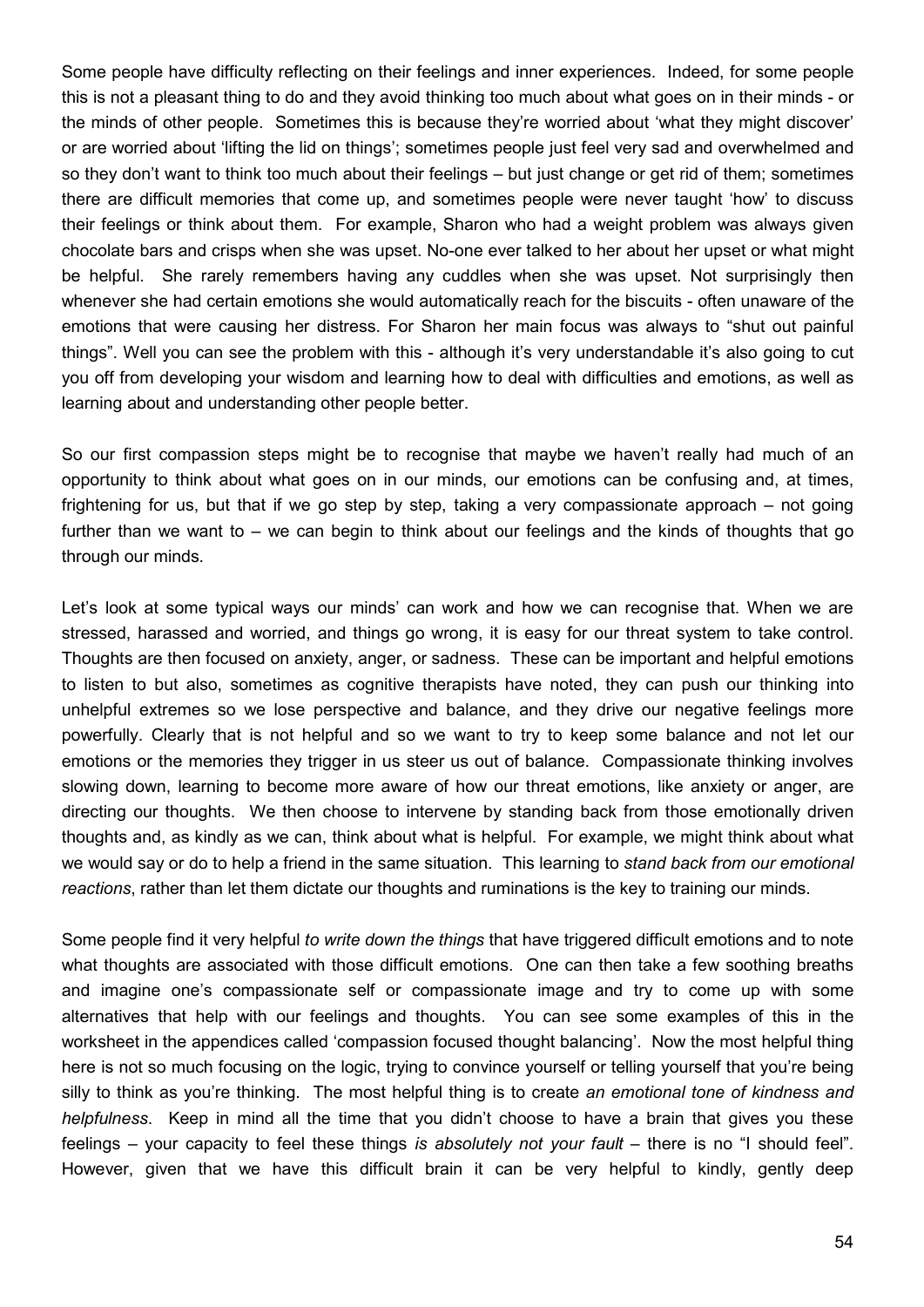understanding, stand back from our feelings and the rushing or distress feelings and thoughts' and tried to become more objective.

### **Changing self-criticism to compassionate self correction**

Basically we're trying to shift ourselves from threat based thinking to compassion based thinking. This means our thinking is being driven by a different emotional system to that of the threat system. We can see a good example of this when we distinguish between *shame-based self-criticism* and *compassionate self-correction*. As we mentioned in the first part of this document, we all 'just find ourselves here', equipped with certain emotions that our genes have built for us, and our life experiences have shaped for us. Much of what goes on in our minds is not our fault. However, people sometimes get the wrong idea about this and believe that nothing matters; if it's not my fault then it doesn't matter how we treat ourselves or other. This is *not* the compassionate way. It actually matters greatly because only we can take responsibility and choose our actions to deal with this very tricky brain ours – so that we try as best we can not to cause suffering to our self or others and to promote ours and their welfare. It turns out that if we take that orientation we actually create states of mind within ourselves that help us feel good! So the compassionate way is to take responsibility and try to improve things as best we can by learning from, and building on, our mistakes. If we just get lost in self-criticism and feelings of anger and frustration or disappointment this is not going to be helpful. That is why it is important to distinguish shame-based self-criticism from compassionate self-correction.

Some people believe that self-criticism is the only way to make them do things, to succeed or be good. For example, a person might say, "If I didn't kick myself, I'd never do anything". Or they might believe that unless they are critical and keep themselves on their toes, they will become arrogant, selfish and lazy. They use their self-bullying and self-criticism to drive them on – sometimes in rather unkind ways. In some cases, this view goes back to childhood where parents and teachers over-focused on the child's errors and not on their positives. As a result, the child becomes good at self-criticism and selfpunishment but poor at seeing their good points, self-rewarding and valuing.

| <b>Compassionate Self-Correction is Focused</b><br><b>Shame Based Self-Attacking is Focused</b> |                                                  |
|-------------------------------------------------------------------------------------------------|--------------------------------------------------|
| on:                                                                                             | on:                                              |
| The desire to improve<br>$\bullet$                                                              | The desire to condemn and punish<br>$\bullet$    |
| Growth and enhancement                                                                          | Punishing past errors and often<br>$\bullet$     |
| Forward-looking<br>$\bullet$                                                                    | backward looking                                 |
| Giving with encouragement, support<br>$\bullet$                                                 | Giving with anger, frustration,<br>$\bullet$     |
| and kindness                                                                                    | contempt and disappointment                      |
| Building on positives (e.g. seeing what<br>$\bullet$                                            | Focusing on deficits and fear of<br>$\bullet$    |
| one did well and then considering                                                               | exposure                                         |
| learning points)                                                                                | Focusing on self as a global<br>$\bullet$        |
| Focusing on attributes and specific<br>$\bullet$                                                | sense of self                                    |
| qualities of self                                                                               | Focusing on high fear of failure<br>$\bullet$    |
| Focusing and hope for success                                                                   | Increasing chances of avoidance and<br>$\bullet$ |

These distinctions are outlined in more detail in Table 3 below: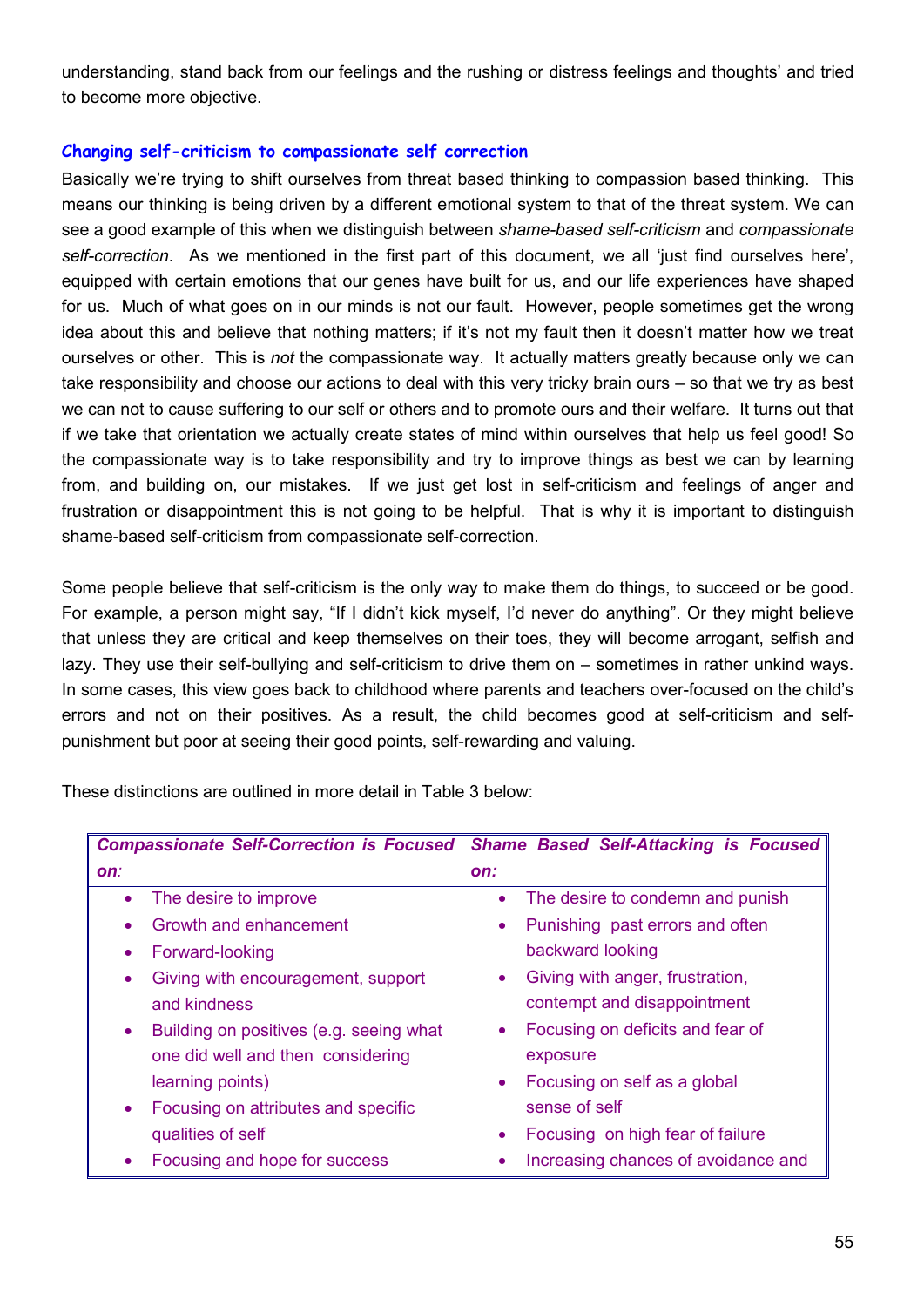| Increasing the chances of engage<br>$\bullet$                                                                                                                                                       | withdrawal |
|-----------------------------------------------------------------------------------------------------------------------------------------------------------------------------------------------------|------------|
| Note the example of an encouraging, $\vert$ Note the example of a critical teacher with a $\vert$<br>supportive teacher with a child who is child who is struggling (below).<br>struggling (below). |            |

Table 3: Distinguishing between compassionate self-correction and shame based self-attacking

You can see that self-criticism is associated with threat-based emotions. Letting go of this type of selfcriticism will help you, especially if you focus on *compassionate* self correction; your real desires to do your best and improve. For example, consider two teachers teaching a young child. One focuses on their deficits and picks on them when they make mistakes. The other teacher focuses on what the child does well and encourages the child to improve and learn from their mistakes and offers clear guidance. Which one will help the child's confidence? Which one do you really prefer? Compassionate self-correction is about being open to all our weaknesses, limitations and fallibilities (remember, we did not design our brains) but with a genuine wish to improve. Hostile self-criticism is just unhelpful and can make us hide away. So practice *compassionate* self-correction when things go wrong for you or that frustration with yourself starts up.

Compassionate self-correction is based on being open-hearted and honest about our mistakes with a genuine wish to improve and learn from them. No one wakes up in the morning and thinks to themselves, "Oh, I think I will make a real cock-up of things today, just for the hell of it". Most of us would like to do well, most of us would like to avoid mistakes, most of us would like to avoid being out of control with our temper. We need to recognize that our genuine wish is to improve. Self-criticism, on the other hand, comes from a 'fear-and-anger based place'. It is concerned with punishment and is usually backwards-looking, related to things we have done in the past. The problem is that you cannot change a single moment of the past, you can only change the future.

### **Distancing and Wise Observing**

Another approach for working towards compassionate attention and compassionate thinking involves distancing, standing back and wise observing. As we have seen in our work with imagery, when we think about or imagine something, our bodies and minds can respond as though that mental image were a real thing in the outside world. For example, if I imagine a fresh bowl of pasta has been set down on the table before me, with the wonderful aroma of fine Italian cooking, I might salivate or notice that I'm getting hungry. Similarly, if I tell myself "I am a loser", or "I know my life is hopeless", I might feel sad or depressed. We often have habitual patterns of responding to negative thoughts that aren't very helpful. If I engage in harsh self-criticism, I may see the world "from inside these thoughts". I may take these thoughts to be literally true. At the same time our bodies can go into different patterns and states which then direct our thinking. While it can be helpful to not take our thoughts at face value, to stand back and imagine ourselves as a compassionate and wise person, and bring kindness and balance to our thoughts, sometimes it can be useful to try to simply stop ourselves from over identifying with our thoughts and feelings.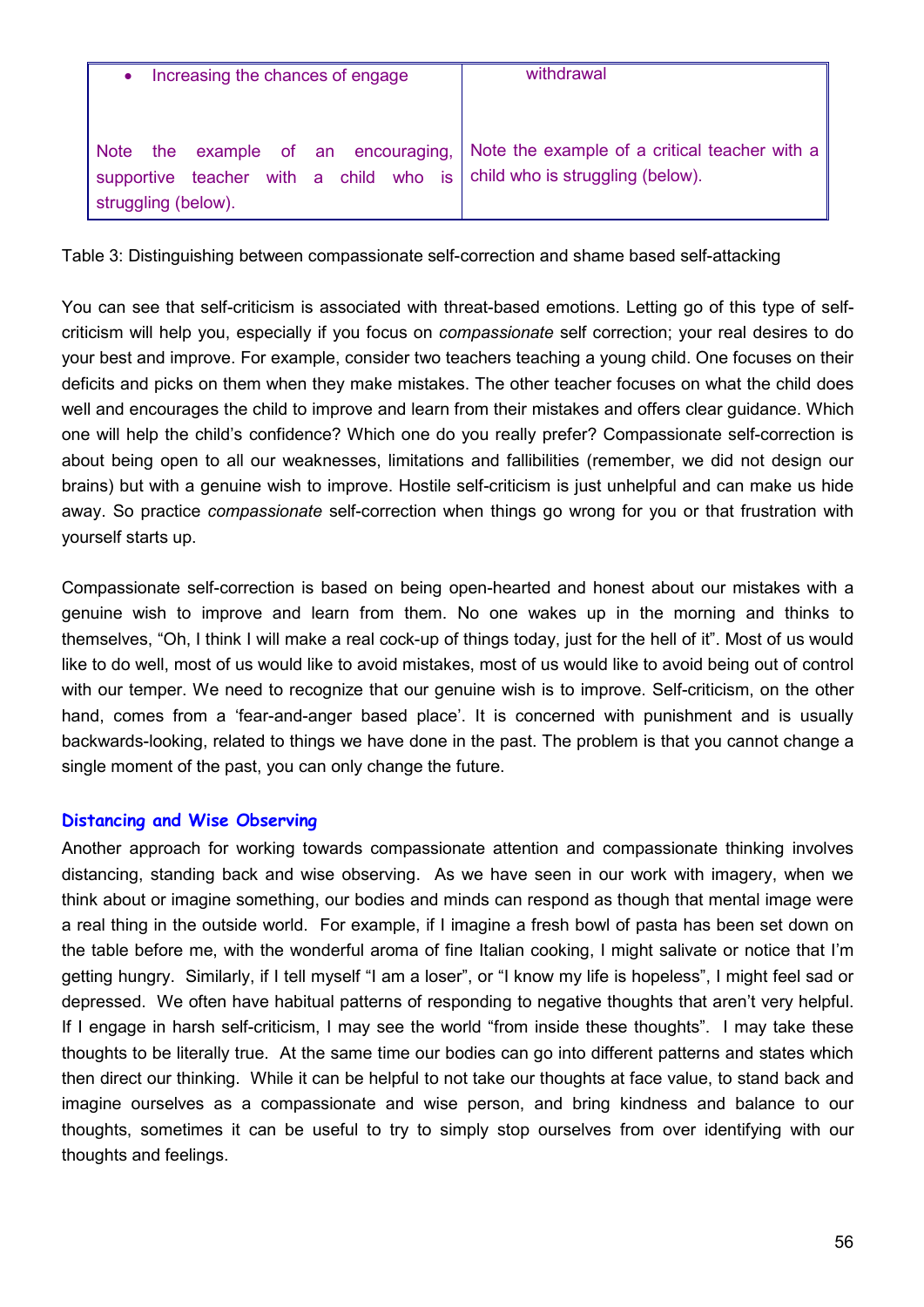What this means is to be very clear that our thoughts and feelings are not to be over-identified. We can also learn to view our thoughts as *events in the mind*, rather than experiencing them as literal. 'Wise observing' means watching our thoughts as a stream of verbal thinking, rather than looking out at the world from our thoughts. So we see that there are thoughts or emotions that flow thought us and then there is the part of us that can notice and become aware and think about those thoughts or feelings flowing through us. Distancing and *wise* observations are based on this idea. Our wisdom comes from being aware that our emotions and motives can flow through us, they have been designed by nature and we don't need to identify with them – but become more observant or them. Recall Diagram 1.

### **Breaking identification with ones thoughts**

In our work with mindfulness, we have already had some experience in gently observing the flow of our experiences, moment by moment. Defusion, a term coined by behavioural psychologist Steve Hayes, is similar to mindfulness, but is design to help you break the link between thinking something and being taken in by it. When you have a dream, that dream unfolds in your mind, it can be pleasant, scary or odd - but it isn't "you." Similarly, our thinking, verbal minds can generate a whole range of thoughts and verbal ideas in us that come and go, rise and fall, but they aren't who we are.

To have a go at defusion, and separating the nature of yourself from the contents of your mind (e.g., anger, anxiety), try imaging that your mind has it's you own internal thought and feeling generator. Similar to when we have a stomach ache we think 'it is our stomach that is aching' - we don't think we are an ache. For example, try looking at your mind as producing its own thoughts and feelings: "My mind is telling me that I need to stay inside today"; or "oh, my mind is doing it's old familiar pattern of regretting my last break-up and blaming me or them"; or "my anxiety generator is telling me not to eat and is flushing my body with anxiety or stubborn determination". It can also be helpful to verbally speak out loud your feelings. "I am having a flush of anxiety which means that my body has picked up a threat and is now feeding adrenalin into me. I can see how this is working to make my stomach have butterflies – this is exactly how the threat system was designed to work out – so it is not my fault. I can notice how the feelings are pulling my thoughts to try to focus on…….. This is typical of anxiety". By learning to stand back and become more descriptive and talking about your experiences you're learning to defuse the feelings and not over-identify with them.

### **Taking your keys with you**

Grab your key-ring and match each challenging thought and feeling to one of the keys. As you go about your day, recognize that you are carrying these sometimes troubling mental events with you, just like you are carrying your keys. You need to carry your keys in order to function in your day, just like you need to carry these thoughts. Notice the thoughts, and your ability to carry them, whenever you notice the keys.

### **Singing**

Sometimes to help to break up a particular flow of thinking and to change your focus, you can sing your thoughts. "I am having thoughts that I did not do that so well. I should not have had that extra chocolate cake in the restaurant. I'm feeling fat". Try different tunes. Again the idea is to help you recognize that the flow of thoughts and feelings can be broken up and you do not need to over identity with them, get stuck with them, go with them, or simply act them out. That part of you that can observe your thought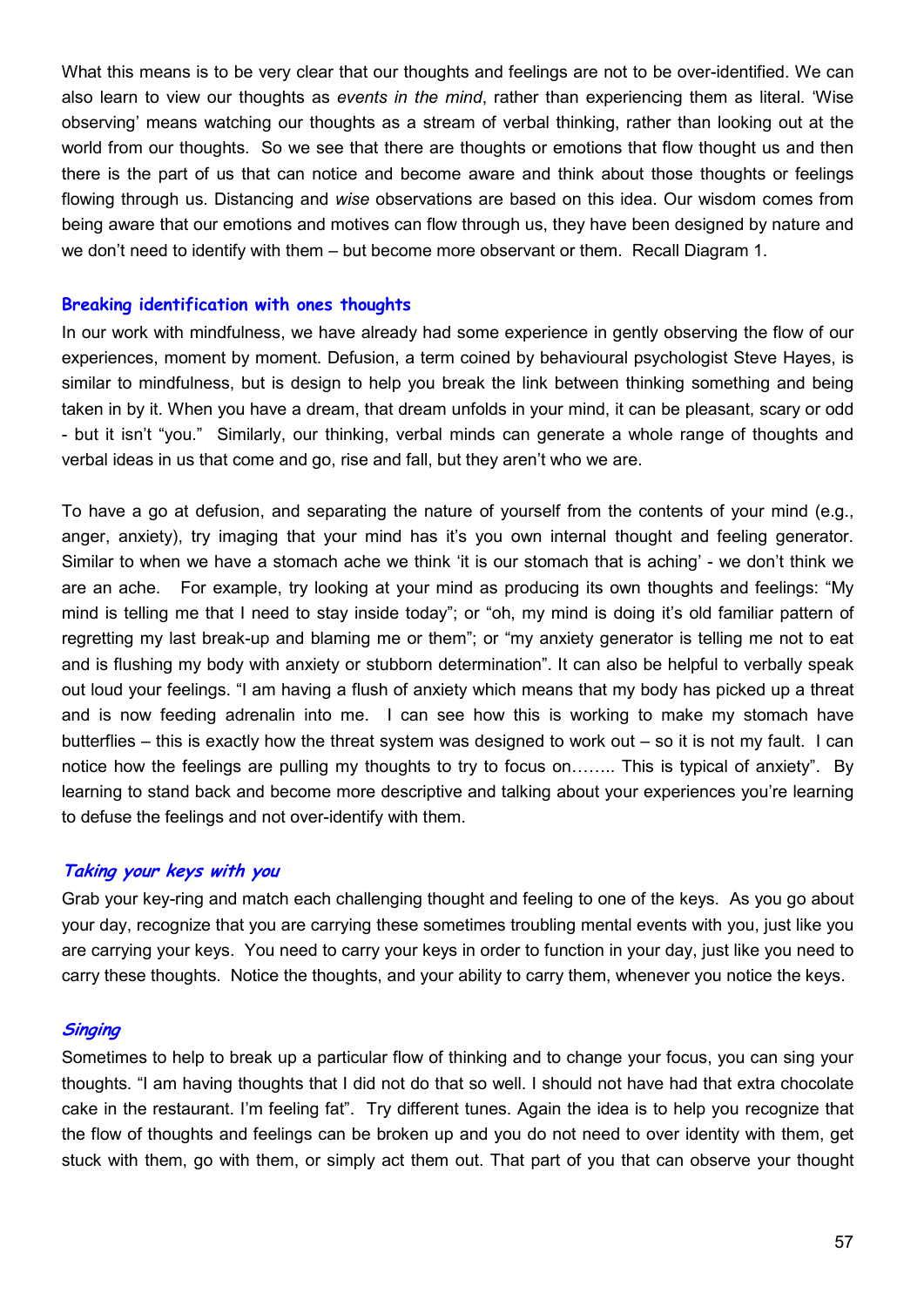might have ideas of what might be helpful and in your compassionate best interests – once you stand back and listen for it.

### **Facial expressions**

Facial expressions can be very helpful because the muscles of your face are connected to your brain. It's always helpful to try to create a compassionate facial expression and hold that for a few minutes at least. One patient also noted that if they made very exaggerated facial expressions, almost like a clown, this helped them to break up the difficult emotions.

### **Experiment**

These are just some ideas but it is useful if you always keep in mind that the flow of your emotions and your thoughts are partly linked to brain design and you don't have to over-identify with them or stay locked into them. The thing here is to not take your thoughts at face value, get trapped in them and to lose balance. Key is to try things for yourself, experiment, and take an open, curious and playful, but not devaluing, approach to it and find your own way with these ideas.

In general there are a number of ways we can compassionately work with our thoughts and feelings. We can learn to notice them and how they roll in on us – then stand back and refocus on our compassionate mind to bring more balance to our thinking. However, can also simply notice the arising of our thoughts and feelings and learn how to become more of a wise observer, and separate our selves from the flow of thoughts and feelings – not be taken in by any 'felt reality' to them.

### **Compassionate Letter Writing**

Here is another example of a practice that can help you orientate yourself to a compassionate way of thinking and help you balance your three main emotion systems. Keep in mind that all the exercises and work that we are doing is to develop a compassionate mind - that pattern within ourselves that will help us understand ourselves better, be more accepting and, when necessary, find the courage to face up to and tackle the difficult things in our lives. Everything is orientated for that – developing the compassionate part of us (think of that green circle - see Diagram 2) in the way we think, our behaviours and our intentions. We are training our minds.

There is now good research showing that expressive writing can be very helpful to people. Indeed, many of us write diaries from time to time – noting our thoughts and feelings. Writing about experiences can help us to come to terms with them. The question is how to write? We could just write all the negatives and then not feel so good. You could also write about things that you feel good about - and that can be extremely helpful to help us get more balance in our lives. For example, we might write a gratitude letter or an appreciation letter – even if we don't intend to send it. We need to learn to write from a particular perspective - and of course here it is learning to write to ourselves from a compassionate perspective that really helps. We deliberately try to create that frame of mind. There are different ways you can write this letter, here we will explore writing as your compassionate self and as your compassionate image.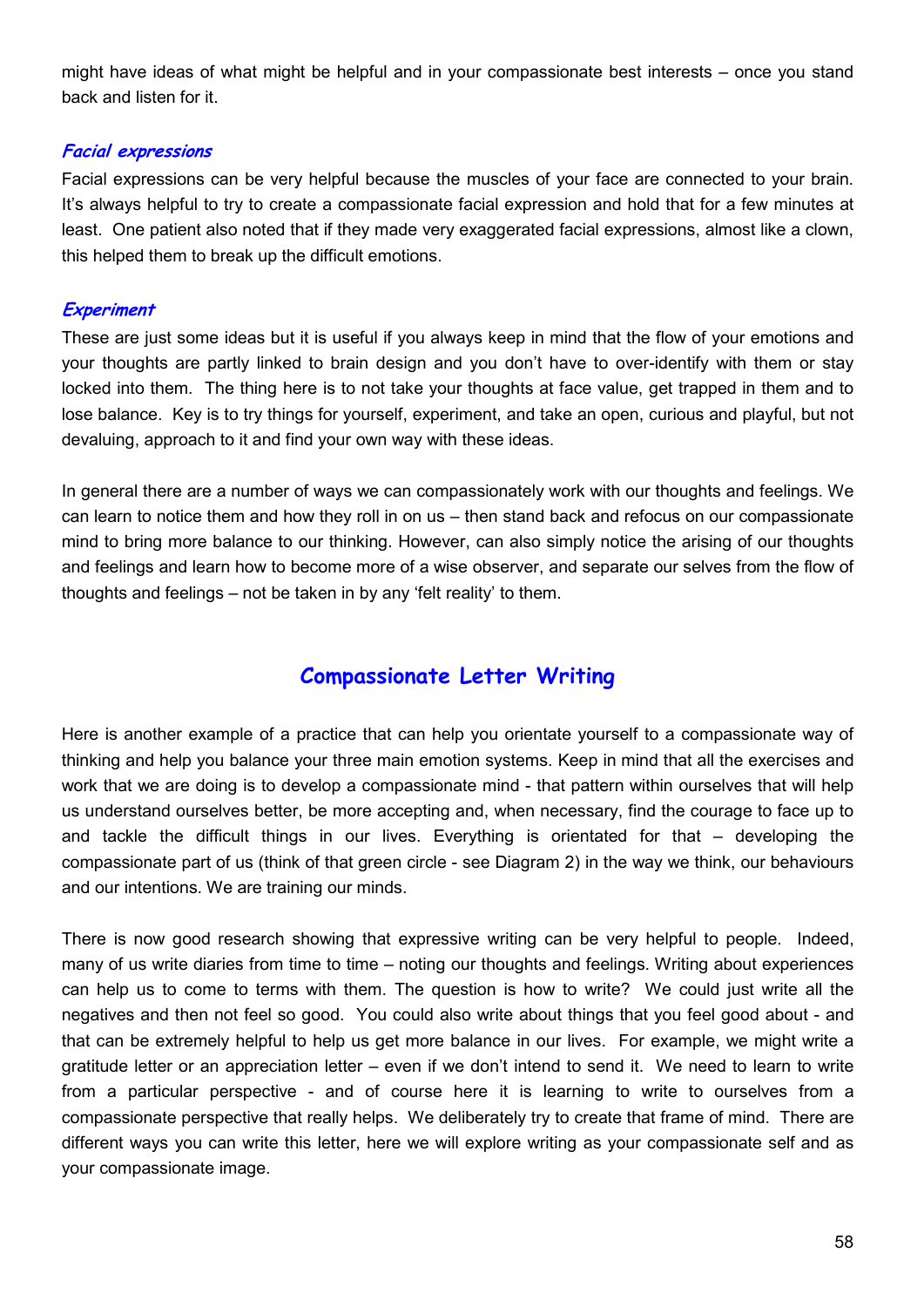#### **Compassionate self**

Take your pen and paper and then spend some moments engaged with your soothing rhythm breathing. Next, move into your compassionate self; remembering you at your best, at your calmest, at your wisest, at your *most caring*. Imagine yourself as you would *ideally* like to be in terms of being mature and powerfully compassionate. Now try to feel your compassionate self. As you focus on it, feel yourself expanding slightly and feeling stronger. Imagine you *are* a compassionate person who is wise, kind, warm and understanding. Consider your general manner, warm tone of voice, and the feelings that come with your 'caring compassionate self'. Adopt a kind facial expression. Try to feel the kindness in your face before moving on. Think about the qualities you would like your compassionate self to have. Spend time feeling and gently exploring what those qualities are like when you focus on them. Remember, it does not matter if you actually feel you are like this, but focus on the *ideal* you would like to be. Remember it's our focus – what we bring to mind - that affects our brain – just like when actors act as if they're angry or anxious or happy – they are stimulating their brains. It is your intentions that are important – feelings may follow with practice. Spend as long as you feel able and comfortable, thinking about those parts of yourself. Don't worry if this is difficult, just do the best you can – have a go.

When we are in a compassionate frame of mind (even just slightly) or in a pattern of trying to help a friend or someone we care for, we try to use our personal experiences of life wisely. We know that life can be hard; we offer our strength and support; we try to be warm and not judgemental or condemning. Now, just take a few breaths and try to sense and feel that wise, understanding compassionate part arise in you. This is the part of you that will write the letter. We try to write this kind of letter from a compassionate point of view. If thoughts of 'am I doing it right?' or 'I can't get much feeling here' arise, just note or observe these thoughts as normal comments our minds like to make, but re-focus your attention and simply observe what happens as you write, as best you can. There is no right or wrong, only the effort of trying – it is the practice that helps. As you write, try to create as much emotional warmth and understanding as you can. You are practising writing these letters from your compassionate side.

As you write your letter, try to allow yourself to *understand and accept* your distress. For example, your letter might start with:

'I am sad. I feel distressed; my distress is understandable because…..' Note the reasons. Realising your distress makes sense. Then, perhaps you could continue with:

'I would like me to know that……'

For example, your letter might point out that as we become stressed or depressed, this can come with a powerful set of thoughts and feelings – so how you see things right now may be the depression view on things. Given this, we can try and step to the side of the distress and focus on how best to cope. So we can write: 'It might be helpful to consider. . .' We can then focus on the things that would be helpful. For example, Clare had suffered a real setback when her partner of three years sadly walked out on her unexpectedly and she discovered he had been having an affair at work. On top of this, having never voiced dissatisfaction before, he blamed her completely. She felt devastated and also began to feel that maybe it was her fault, she should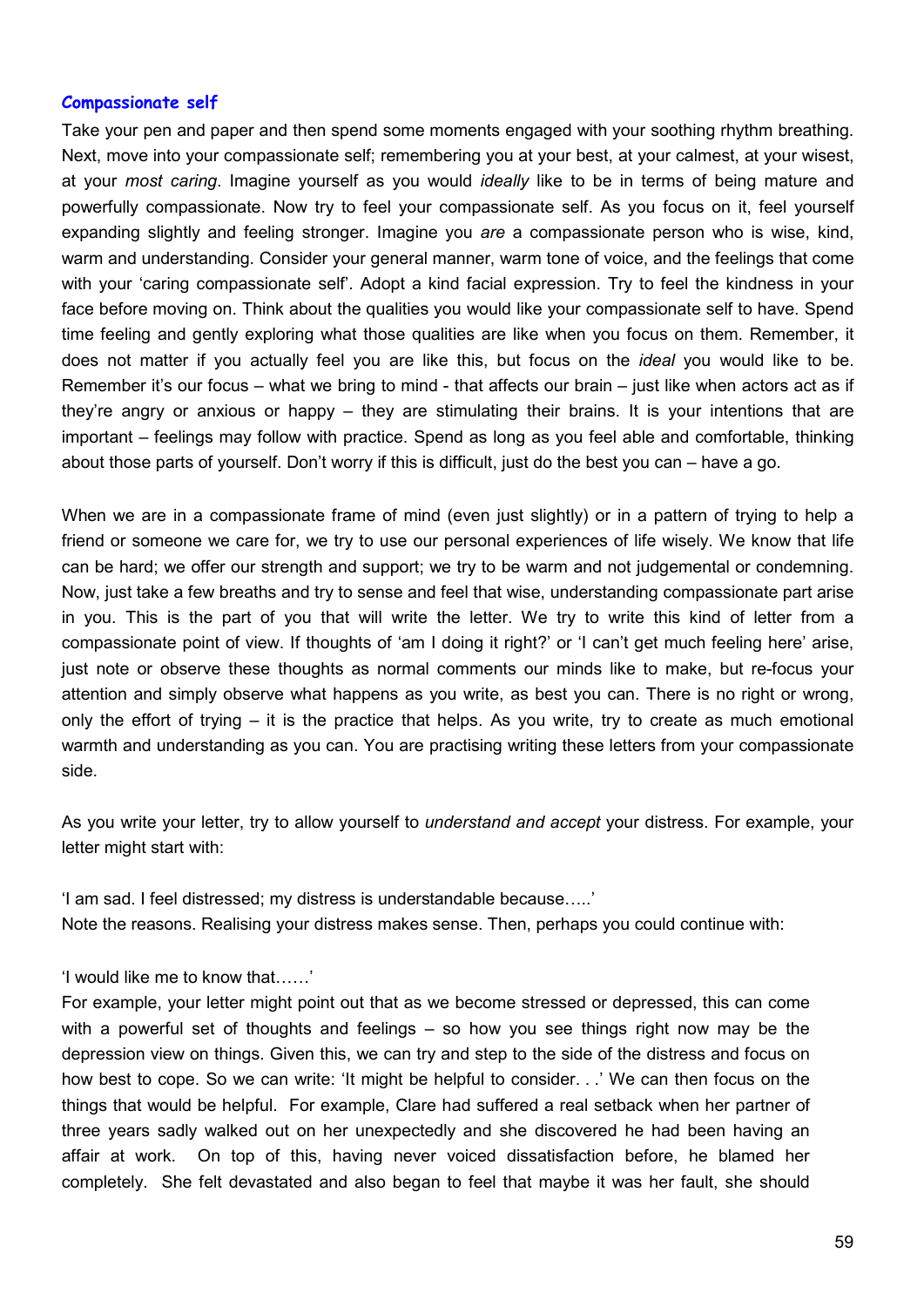have seen it coming, maybe she was unlovable, and then when she became mildly depressed and very tearful she felt she wasn't coping and other people went through these things without falling apart as she was. When Clare had to take time off work she beat herself up even more for letting people at work down. However, Clare was able write to herself from a compassionate point of view. At first she imagined she was writing to somebody else – maybe a friend who had gone through exactly the same difficulty. Later she began to think about writing for herself. Here are some of the themes that she wrote about (remember the details are always changed to protect the identity of people, this is just to give you ideas).

#### 'Dear me

What I've been through is terrible and would be terrible for any one. It's very understandable why I feel like I feel - it's going to take me time to adjust to this shock –that's it - I'm in shock actually. It affects my whole body – all my emotions are just have thrown in the air - my thoughts never stop. But that's not because there's anything wrong with me, that's what happens in situations like this – painful and difficult because it is compassionate if I learn to accept this rather than fight with myself about my feelings and what I should and shouldn't feel. This is hard because this *is* hard. (R*emember that Clare needs to hear this with a kind, understanding, gentle tone in her mind)*

When I think about it, people at work have been genuinely understanding and very kind. They realise that I need time to sort my head out and, sure it's inconvenient for them, but I know I would do the same for somebody else. It would help me if I allow myself to experience *their kindness* rather than keep focusing on my guilt.

The more I think about it I can understand why Richard blamed me because he was one of those people that always blame somebody else if things went wrong for him. I'm not really doing him any favours or me if I simply go along with that. There may be things to learn from this – maybe I was a little gullible and dependent, and that's not my fault and its not my fault somebody exploited that. However, I have an opportunity now to work through this and think about how I would like to be in the future. '

Also of course it would help for Clare to be 'mindful' noticing how the body responds with these emotions and thoughts when in shock. This can help the tendency to be self blaming or try to over regulate what the body is trying to do.

#### **Compassionate image**

A second way of writing compassionate letters to yourself is to imagine your compassionate image writing to you, imagining a dialogue with them, and what they will say to you. Remember, sometimes people don't have much of an image so it's just sensing your image with you, focused on your well-being and recognising the nature of the difficulty you are struggling with. Imagine the sound of the voice or any communication that comes from them as wise, strong, with great warmth and kindness, never judgment, always understanding and looking for the helpful way forward. For example, my compassionate image might say something like: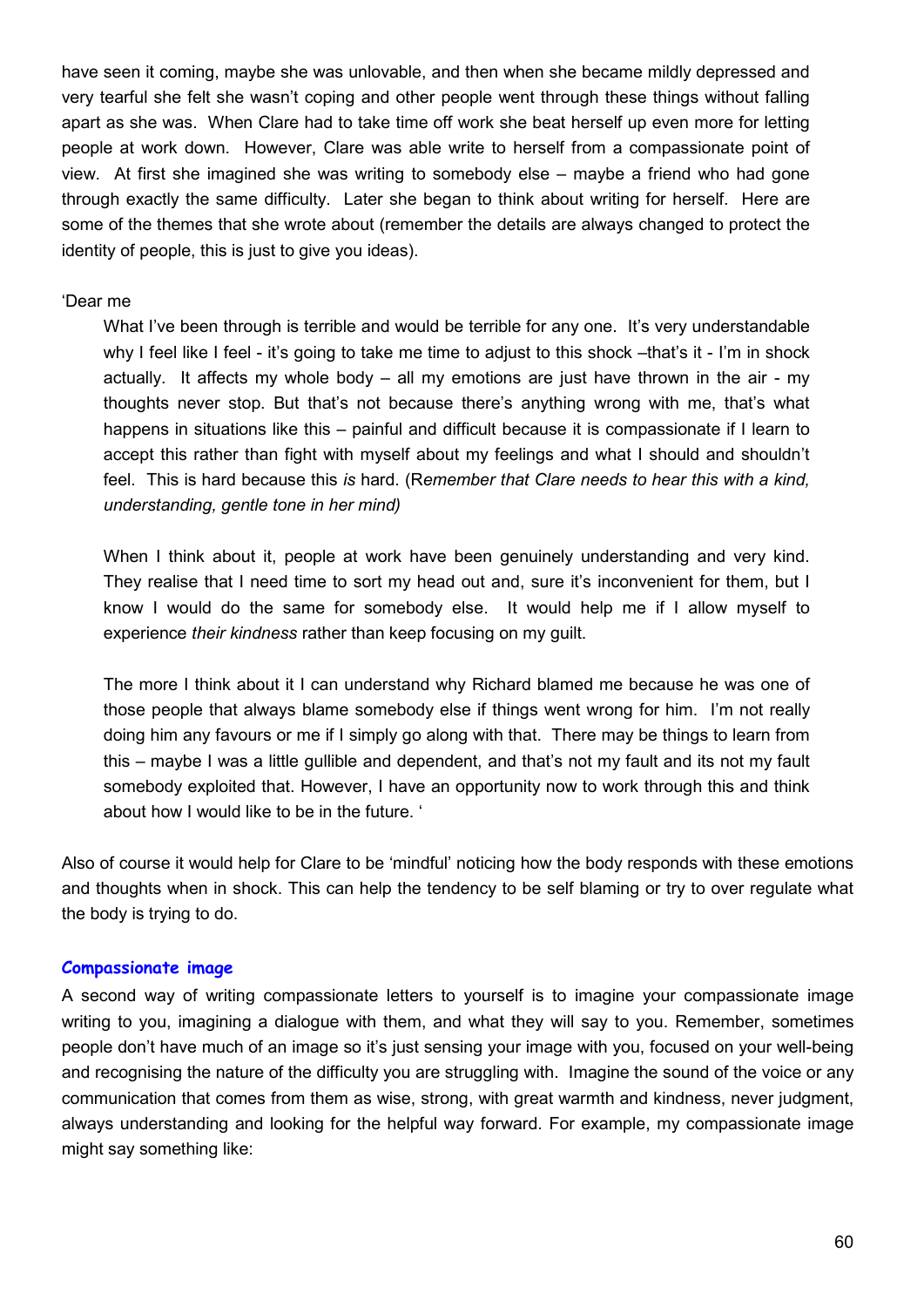### 'Hi Paul,

Gosh, the last few days have been tough. Isn't it typical of life that problems seem to arrive all at once rather than one at a time? It's understandable why you're feeling down because.... Hang in there because you are good at seeing these as the ups and downs of life. There have been times before when things have seemed dark but they pass and you have shown a lot of courage in dealing with this very tricky brain that is so tough at times. You have developed abilities for getting through this and tolerating the painful things.'

You will note that the letter points to *my* strengths and *my* abilities. It doesn't issue instructions such as: '*You must* see these things as the ups and downs of life'. This is important in compassionate writing. You don't want your compassionate letters to seem as if they are written by some smart bod who is giving you lots of advice! There has to be a real appreciation of your suffering, a real appreciation of your struggle and a real appreciation of your efforts at getting through. The compassion is a kind arm round your shoulders, as well as re-focusing your attention on what is helpful for you. Keep in mind all the time that the emotional tone that you hear the words in should be warm, kind, gentle, understanding and wise – that is compassionate – keep a focus on the emotion all the time.

### **An example**

Here's a letter from someone we'll call Sally, about lying in bed feeling depressed. Before looking at this letter let's note an important point. In this letter we are going to refer to '*you'* rather than '*I'*. Some people like to write their letters like that, as if writing to someone else. See what works for you, but over time try to use 'I'.

'Good morning Sally,

Last few days have been tough for you so no wonder you want to hide away in bed. Sometimes we just get to the point of shutdown, don't we, and the thought of taking on things is overwhelming. You know you have been trying real hard but have felt exhausted through no fault of your own, I mean you haven't put your feet up with a gin and tonic and the daily paper. I guess the thing now is to work out what helps you. You've shown a lot of courage in the past in pushing yourself to do things that you find difficult. Lie in bed if you think that it can help you, of course, but watch out for critical Sally who could be critical about this. Also you often feel better if you get up, tough as it is. What about a cup of tea? You often like that first cup of tea. Okay, so let's get up, move around a bit and get going and then see how we feel. Tough, but let's try. . .'

So you see the point here: It's about understanding, being helpful, having a really caring focus, but at the same time working on what we need to do to help ourselves. You might write this one in your head – imagine a really kind and understanding part talking with you. At other times it is useful to actually use a pen and paper and write to yourself.

### **Guide to your letter writing**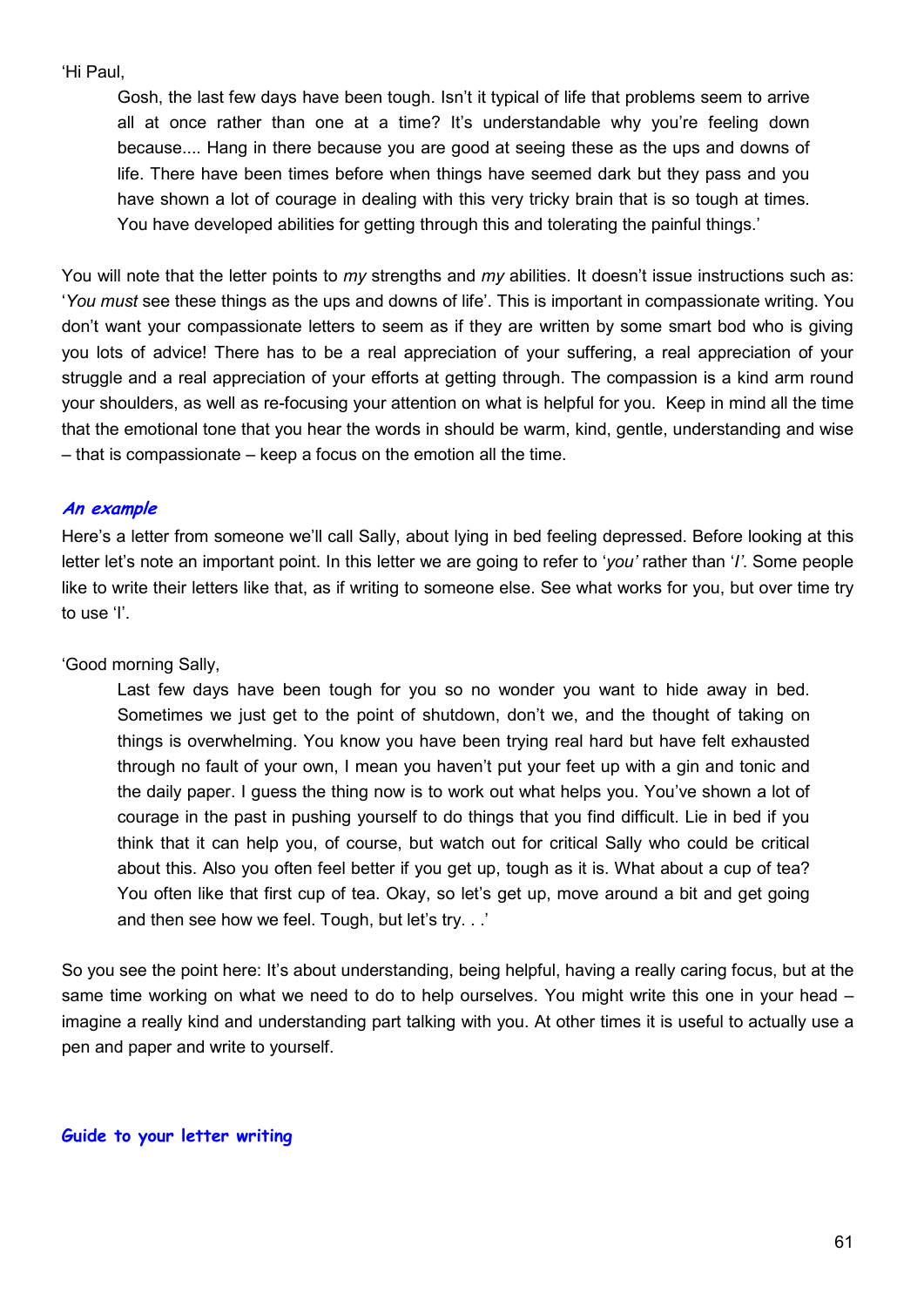When you have written your first few compassionate letters, go through them with an open mind and think whether they actually capture compassion for you. If they do, then see if you can spot the following qualities in your letter.

- It expresses concern and genuine caring.
- It is sensitive to your distress and needs.
- It is sympathetic and responds emotionally to your distress.
- It helps you to face your feelings and become more tolerant of them.
- It helps you become more understanding and reflective of your feelings, difficulties and dilemmas.
- It is non-judgemental/non-condemning.
- A genuine sense of warmth, understanding and caring permeates the whole letter.
- It helps you think about the behaviour you may need to adopt in order to get better.

Self-critical people can struggle with this to begin with, and are not very good at writing compassionate letters. Their letters tend to be rather full of finger-wagging advice. We have to work at this and practise. The point of these letters is not just to focus on difficult feelings but to help you reflect on your feelings and thoughts, be open with them, and develop a compassionate and balanced way of working with them. The letters should not offer advice or tell you what you should or shouldn't do. It is not the advice you need, but the support to act on it.

### **Getting started**

There is nothing rushed in letter writing – just take your time. We find that sometimes people sit staring at a blank page not sure what to write because they're 'over thinking' in their heads of 'what to write'; how to write or worried about spelling – or telling themselves they can't write. This is the evaluative mind trying to work it all out in advance. There is no right or wrong here and you might have a number of starts before you get into flow. So it is useful to start with: "Dear (your name), I know you have been feeling….." and then almost let the pen right itself. Just write what you would really like somebody who's really kind and understanding to say to you.

If you're struggling with flow just write whatever comes into your mind. The key here will be to try to work around a tendency to self monitor and judge if you doing it right or not – that judging can make it more difficult for you. Just write –you can always throw it away if you don't like it and you can have as many go's as you want. It's useful to just start writing regardless of whether or not you know what you're going to write – in fact, in many ways, it's a good idea not to work it out in advance.

Getting into the flow is like allowing your writing hand to do the work rather than your head; so you will be writing as you think. As I say the biggest block to this is people trying to have too much clarity before they start. So just writing regardless of whether it seems sensible or makes much sense, and then slowly the flow may come

# **Recognising Emotions**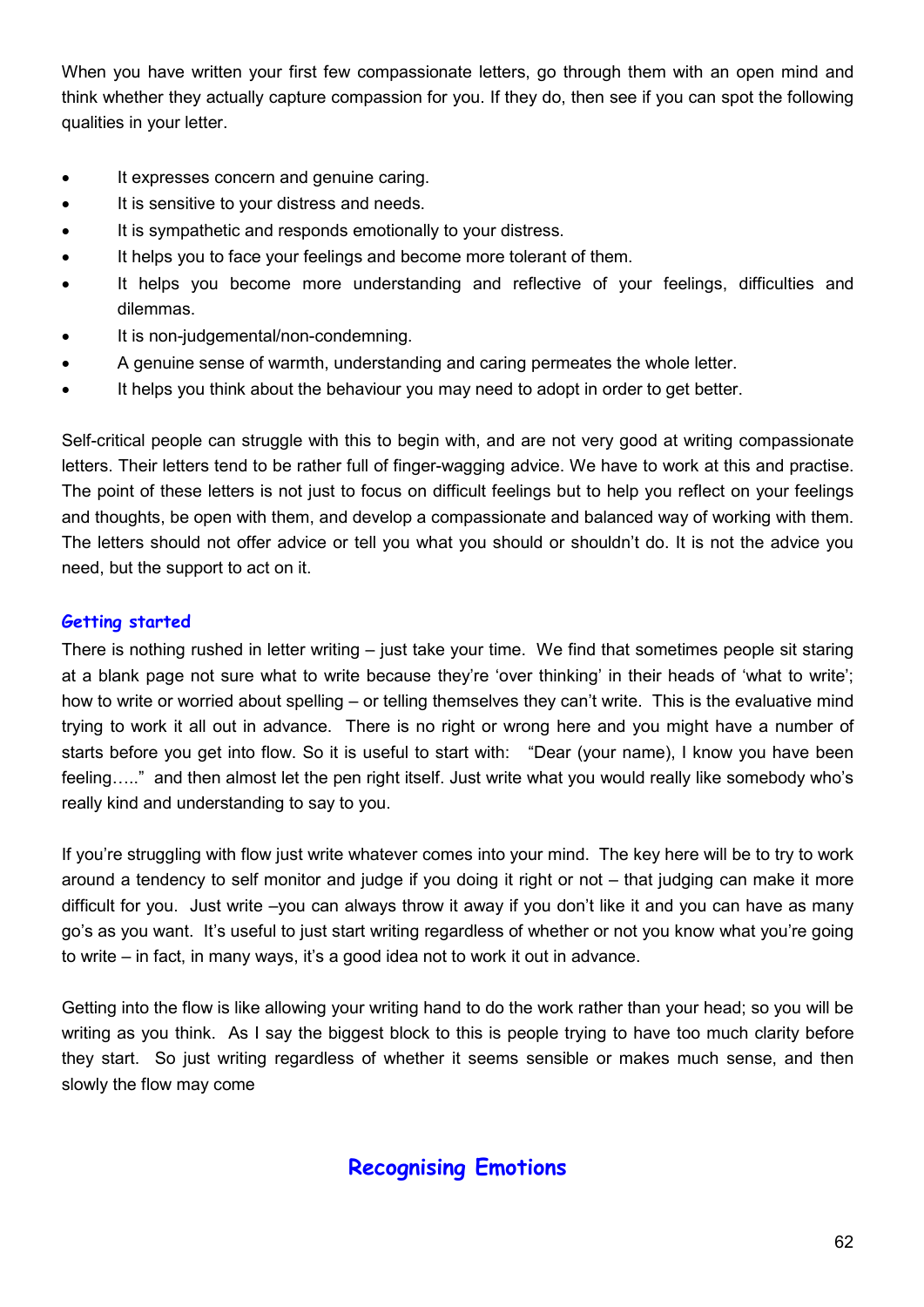Do you remember that in Section One we noted that there are many different parts to ourselves and we can feel lots of different things to the same events? We are not simple creatures! Let's do some work on this now. We are generally used to thinking about single emotions to particular events – e.g., that this event made us angry or anxious or sad but also it is not uncommon that we could actually have all three! Our emotions can be more complex than only having one emotion at a time. Imagine that you have an argument with a partner or someone you like. Your dominant emotion may well be anger or irritation but do you think there might be other emotions in you mind too - somewhere! Let's stand back for a moment and think about this. Bring to mind a situation that caused you an upset - maybe a conflict with somebody. Now ask yourself 'was there an angry part of me present at the time and what does/did that angry part think and want me to do?' Now put that to one side and think to yourself 'was there an anxious part of me present and what does or did that anxious part want me to think and do?' Then put that to one side. Next ask yourself 'was there a sad part of me present and what does or did that part want me to think or do? Was there a part to me that thought I was being unfair, or the other person was being unfair?'

We can show that we can have different emotions by drawing them out as a circle to show that to any particular event or upset we can have multiple feelings and thoughts (see Diagram 6).



Diagram 6: Multiple feelings to an event

Here is an example from somebody we can call Carol. She had a minor argument with her twenty year daughter whom she had a close relationship with about feeling let down about a lunch date. Her daughter cancelled at the last moment because she chose to go and see someone else linked to her work. Carol's first flush of feelings were anger and disappointment, but very quickly other feelings emerged. The cancellation brought home to her that she been feeling lonely, and now was sad at not being able to see her daughter. She was also feeling anxious that her daughter might find her a bit of a burden. She was doubtful as to how much she should express her feelings to her daughter. There was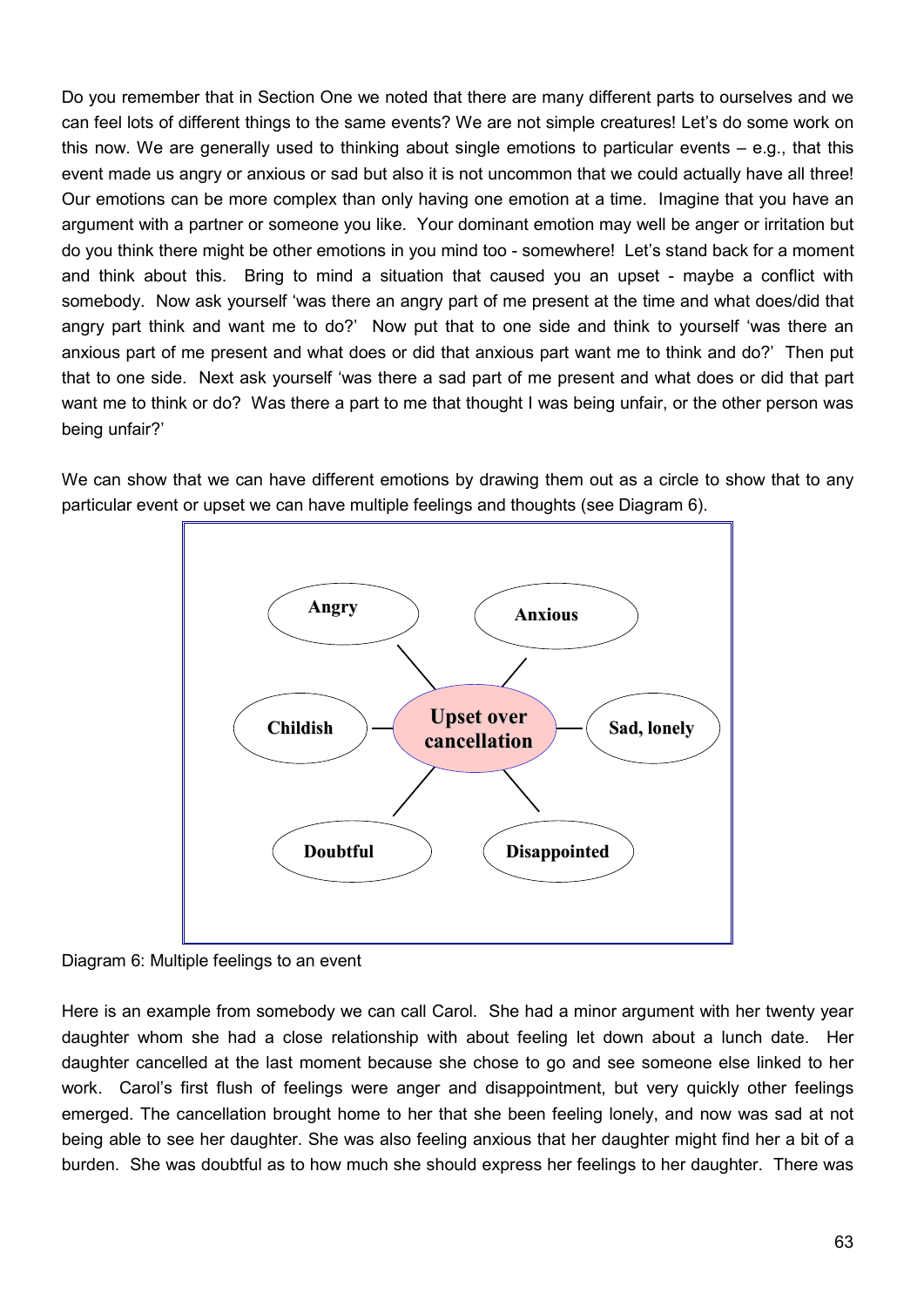another part of her that thought she was being very childish because clearly her daughter has her own life to live.

From this simple example we can see that sometimes our minds can be full of very different feelings and conflicting thoughts. Learning to recognise that we are more technicoloured and complex can be helpful to us because sometimes one emotions can drown out the others. This is why it's important is to spend time with our minds, becoming more mindful and aware that we can have these different multi-thoughts and feelings.

Learning to pay attention to the many thoughts, feelings and ideas that go on in our minds can be helpful because if we are (say) angry we can miss the fact that we're also sad or anxious. Sometimes if we are very anxious with somebody we miss the fact that we also feel very angry with them and want to be assertive. Indeed we might be anxious because in the background we feel angry! So as a rule of thumb always assume that your emotions are more complex than they may at first seem. Learning to recognise these different feelings, that can be in conflict, can be helpful.

It's very common for us to have a conflict of feelings. For example, you've broken up with partner and part of you is angry and feels they weren't actually that helpful to you but another part is lonely, you miss them and maybe want to get back with them. Part of you wonders if you were the cause in some way and part of you is clear - it was them – yet another part may recognize it's not really anyone's fault it's just that you weren't well suited for one reason or another. We can also be in conflict over positive things too. You are excited by the prospect of a new job but anxious of leaving the old one; or maybe you have the choice of jobs and can't decide which to go for. In fact, we can often have various conflicts between different feelings or between the advantages and disadvantages of doing certain things. This is very common. We also know that these kinds of conflicts and dilemmas can be very stressful and people can ruminate about them – again this is all very normal and typical of being human.

The point is learning to be compassionate to the many different emotions we can feel for the same thing and for our conflicts; to recognise them as normal, to recognise them as being stressful and difficult. The way to help ourselves with them is not to be self-critical for getting stuck with them, to be open and talk to others about them, to look at the advantages and disadvantages and so recognize that sometimes change does involve cost and that's where compassionate courage can come in. It can also help if we imagine what life would be like if we resolved the conflict, or learn to live with it in a different way. Use your compassionate self and compassionate image, be mindful to explore and observe the conflict – in a non critical and open minded way.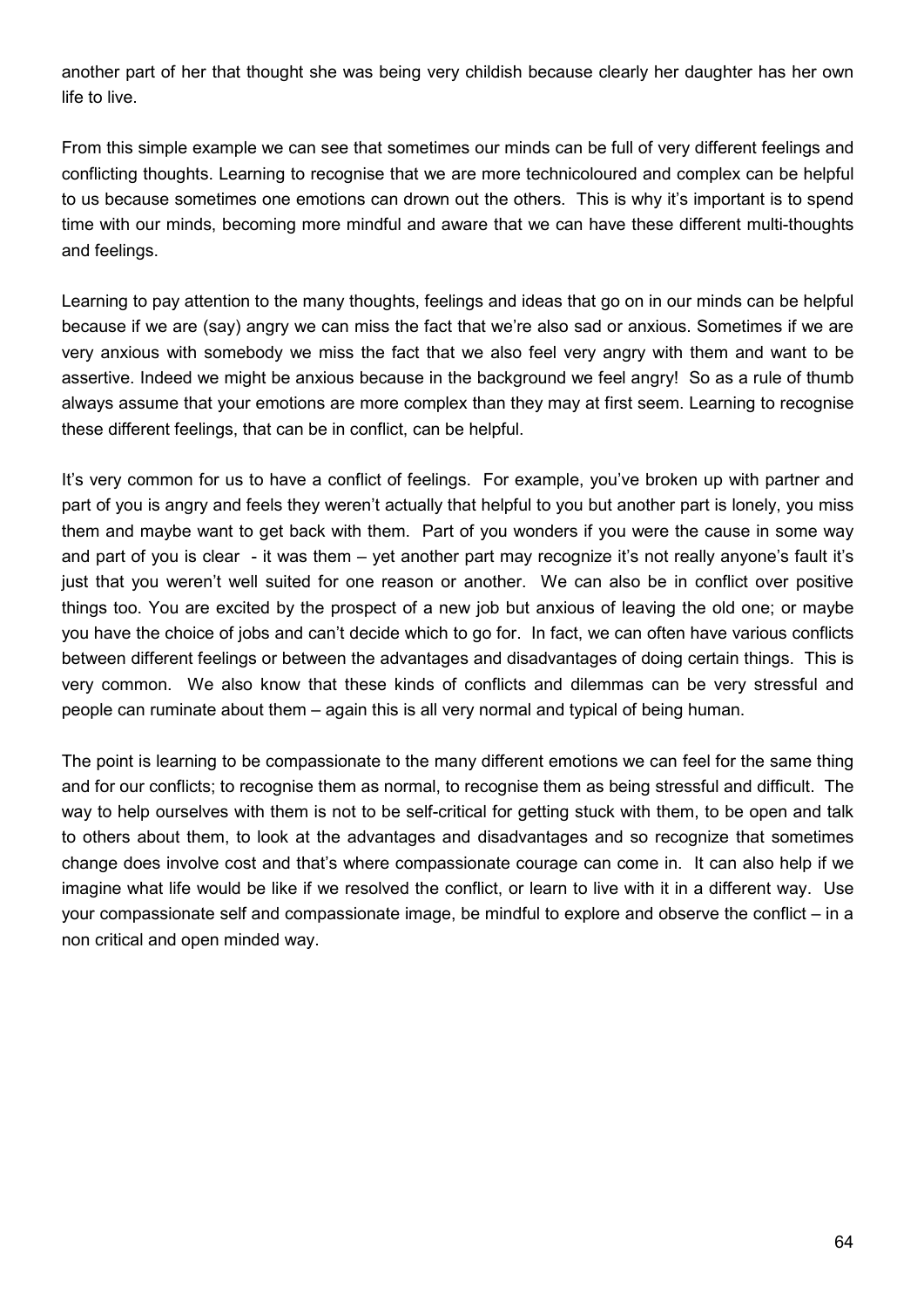### **Compassionate Behaviour**

Okay, so we have been looking at our thoughts, how we can use imagery and how we can write to ourselves. What about behaviour? How can we develop compassionate behaviour? As we have frequently mentioned, it is our intentions and our behaviours that matter, even if we don't always have the feelings to go with them. Compassionate behaviour is about doing things to help ourselves and/or others to deal with suffering or develop, flourish and improve.

Remember that there will be times when you're angry or frustrated and don't want to carry through on your commitment to looking after yourself properly. This is understandable of course, but, to the best of your ability, notice and be compassionate to your anger and frustration. Sometimes we just need to have some time to let things settle down; like sailing in a storm, we just have to wait for it to blow over. If the feeling is to give up on any commitment you've made, allow yourself to settle and then rekindle your commitment.

It can also help if we think about our *values* and deciding on what it is we really want to work for sometimes we are not clear - so it can be helpful to think about this over the long term. How would you like to be in six months or a year? Remember to keep a lightness of touch, to be playful and hopeful.

### **Here are some specific things that you could try:**

- Each day do one spontaneous act of kindness to yourself and others be clear that it is kindness though and not just self-indulgence.
- Each day, where possible, speak to someone find out a little bit about them.
- Do one thing, no matter how small, that you think will help you to reach a longer term goal.
- Practise one act of forgiveness to yourself or others each day, no matter how small, especially if you tried and you weren't as successful as you wanted to be or if you had a relapse of some kind.
- Do one thing, no matter how small, which is specifically designed by you to be enjoyable.
- Set time aside to practise some of your exercises.
- Spend five minutes remembering kindnesses that occurred in the day that went well.

### **Practice and Practice Diaries**

The most important and helpful way to begin to train your mind is to change your behaviour. For example, you might want to try to do one compassionate thing for yourself and somebody else each day - even if you don't feel like it. It actually doesn't matter! For example, if you regularly exercise - even on those days you don't want to – you will still get fit because you're stimulating certain systems in your body. Now you might say 'but if I don't feel compassionate then my behaviour is not genuine'. Well it is often behaving compassionately even when we don't really want to that makes it even more compassionate! The point is until you have developed the systems in yourself how could you feel them? So there is something of a chicken and egg argument here.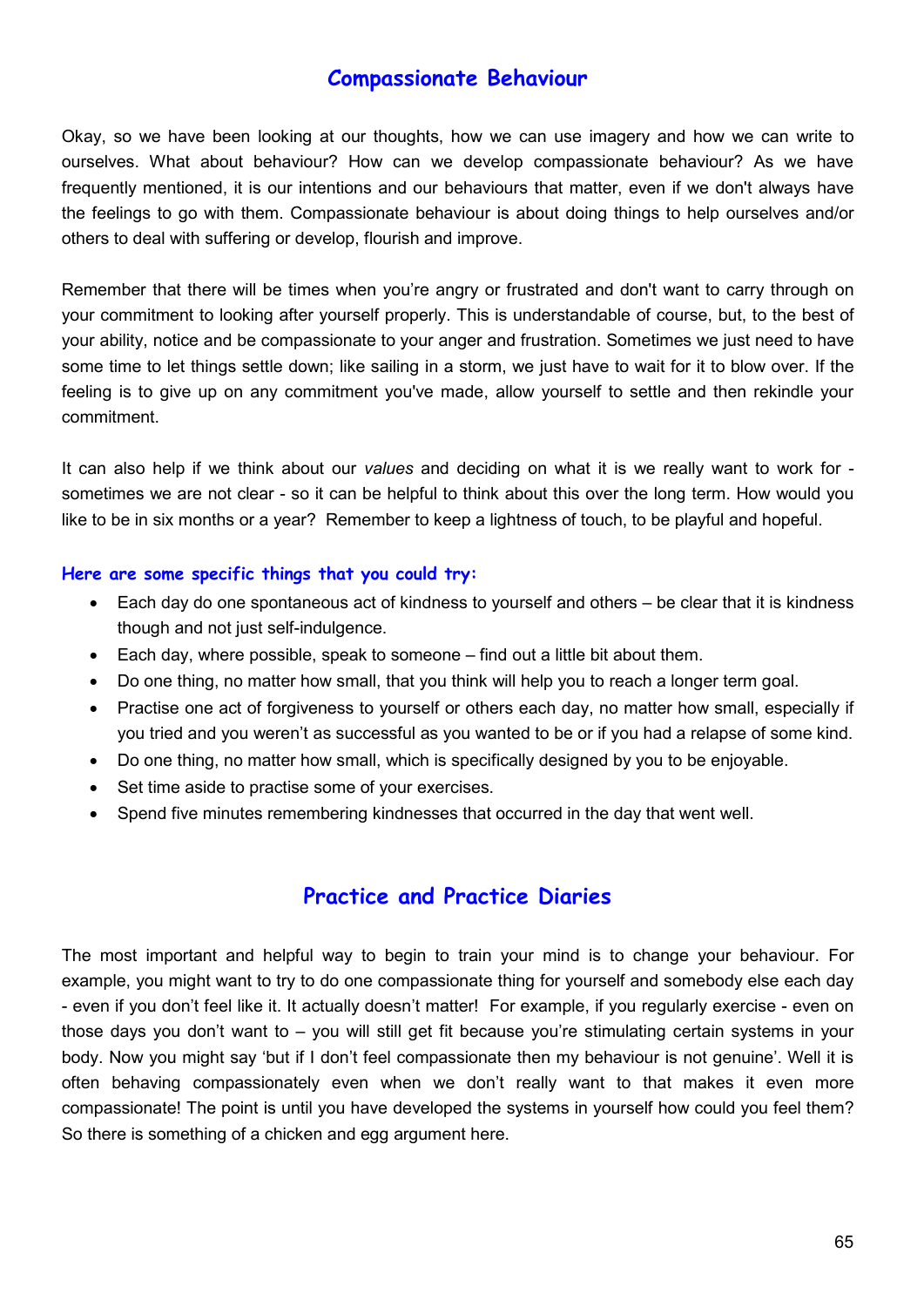You can become more of what you would like to be *when what you practice*. You can consider how are you are going to 'feed' the different systems in your brain. You can practise paying attention to what goes through your mind rather than letting it start one of its anxious or angry whirlpools. Keep in mind at all times the need to practice and getting caught up in these whirlpools of feelings and moods is not your fault – it is the way the brain is designed –so you're learning how to deal with a not particularly well designed brain! Using your attention and desire to become wise and compassionate will guide you in this endeavour.

 Practice diaries are a way to keep notes about some of the exercises you will try, and they can help you see how you are getting on. People often keep diaries to think and write about their thoughts, especially if they're down. It can also be useful, however, to keep notes of your practice, your personal observations, what you're compassionate, wise mind says, and your successes, no matter how small.

### **Fear of, and Blocks to, Compassion**

Some people recognise that they are simply not used to a compassionate way of thinking and it seems odd to them, but they can understand its value and the importance of practice. However, other people can be much more resistant. For example, they may feel they do not deserve to be compassionate, they may see it as a weakness, or a self-indulgence, or even selfishness. If these beliefs are strongly held they can get in the way of practice.

One way around this is to simply note these beliefs as common, but to practice anyway. Think about it like physiotherapy. If you had a weak muscle in your leg, perhaps as a result of injury, you wouldn't tell yourself that you don't deserve to have a stronger muscle. So let's build these qualities, and then if you decide you don't want to use them, that's up to you. However, you cannot *make a choice* of being nonself-compassionate unless you also have the *ability* to be self-compassionate.

For some people kindness begins to touch them in a deep way and can make them sad and even tearful. This is because it touches an inner wisdom, which is that many of us wish to be cared for, cared about and want to feel connected to others. When we feel distressed, depressed, anxious or lonely, being kind to ourselves can open us up to that loneliness and yearning inside of us for reconnection. If possible, just stay with these feelings and mindfully allow them to come through. If you find them a bit much for you then you may prefer to work first with the safe place imagery in 'becoming the compassionate self'. However, always trying to create 'kindness and helpfulness in our thinking' is key.

Some people are unsure about kindness because when they were children their parents could be kind one day but horrible the next. So feelings of kindness and horribleness are kind of mixed up together. This means that as they begin to feel kindness they can also experience the feelings of horribleness coming back as well. Here you need to just keep your focus on the feelings of kindness, notice other feelings creeping in, smile compassionately and bring the attention back to exactly what it is *you want* to focus on. Again, if this seems like it could be a problem for you, then stay with the processes that you find tolerable and build up from there. *Only go with things you feel comfortable with*.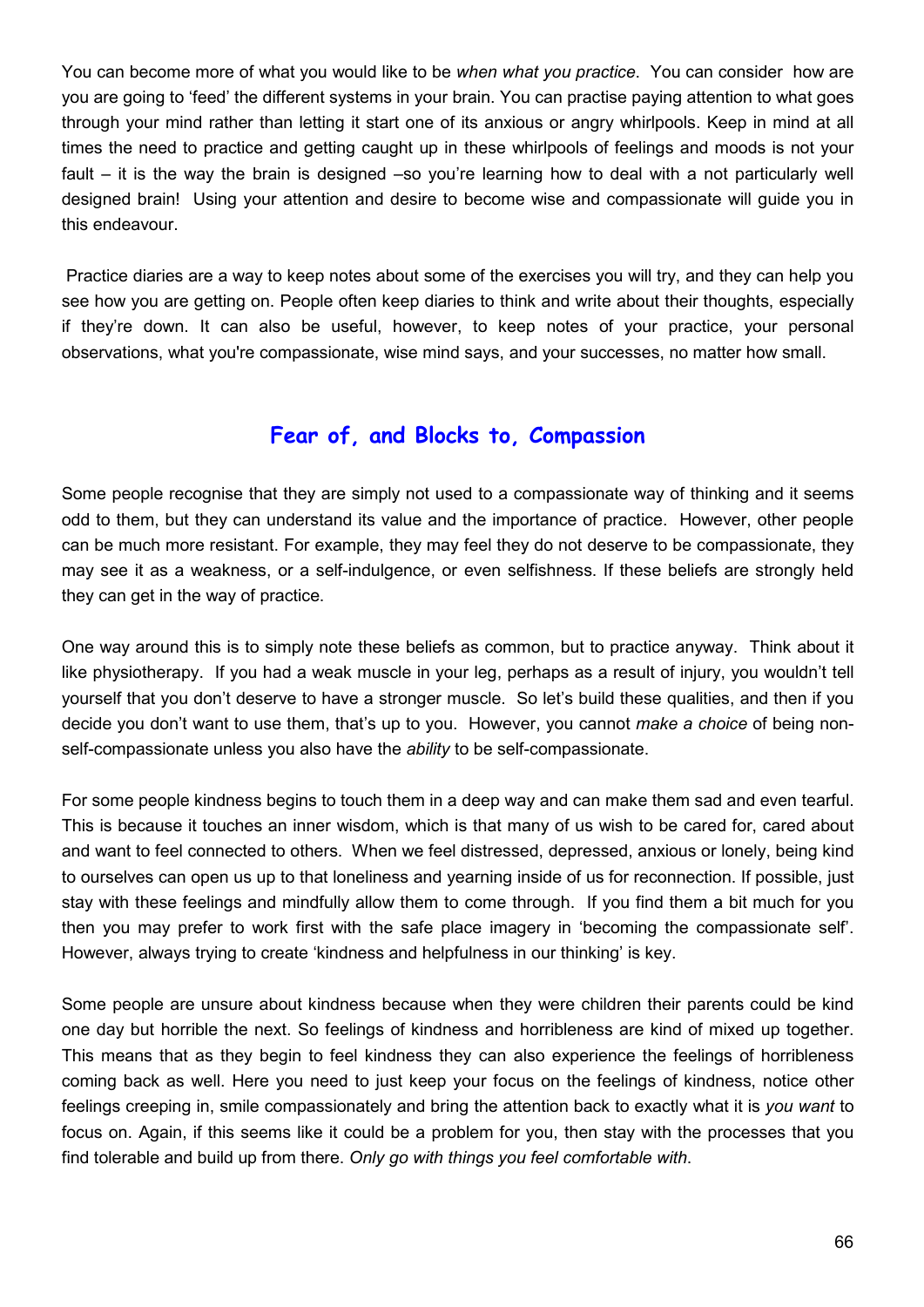Another major block to compassion can be *anger*. Self-critical, depressed and anxious people can sometimes struggle with anger, and even struggle with admitting that they feel angry about things. I have certainly met many people who have thoughts that it's not compassion they want to develop, but to find a way to fight back, to stand up for themselves or even get their own back on people who have hurt them! Sometimes this anger is just a desire to be acknowledged and appreciated, and sometimes people are frightened of their anger, and that too can sometimes block compassion. So, for such folk, doing compassion exercises can actually make them feel a bit ashamed of their anger because they feel that if they are compassionate they shouldn't feel angry. This is a misunderstanding of compassion.

Some people believe that in order to be compassionate they have to be 'nice people' and nice people shouldn't feel angry, or irritable or unreasonable. They come to compassion training thinking that they have got to practice being nice people and get rid of their anger. However, compassion is actually about being honest and open to our anger, without self-judgement, but at the same time taking responsibility for what we do with that anger.

The ability to acknowledge that we have great anger or rage can itself be a compassionate thing to do because it's taking ourselves seriously and with honesty. The Dalai Lama (the head of the Buddhist community who is renowned for his compassion) tells a story of how he used to like to fix watches. One day, after working on a watch that he was struggling with, he found his frustration mounting, until he picked up a hammer and smashed the watch to pieces! You see it's not so much whether or not we have frustration, anger or rage, it's how we acknowledge it, our attitudes to it and how we express it that's important. Recognising how painful rage can be *is* compassionate. Coming to terms with the fact that anger rumination is harmful to us *is* compassionate; learning what to do about our anger *is*  compassionate. Compassion *is not* about trying to soothe everything away or sweep things under the carpet! We have a difficult brain and anger can be powerful, which is why we need compassion for it.

Sometimes people think that the compassionate approach is letting them off the hook, that it's a soft and easy option. It's far from it. If you suffer from agoraphobia the compassionate approach is not to give up and sit in front of the television eating chocolate, as nice as that might be for a short time. The compassionate approach is to acknowledge that you are going to have to work with your anxiety and to practice getting out more and more each day. *Compassion helps us to develop the courage we need to develop in order to confront and work with things we might be avoiding*. So, whoever told you compassion was a weakness or a simple option has misled you I'm afraid. Compassion is about honesty and developing courage, which is not always easy.

Rather than think of compassion as something fluffy, easy or soft, see it as how, through kindness, we can learn to face our powerful anxieties and rages, the difficulties and tragedies of our lives and gradually find some peace within. There is nothing soft or weak about this journey and sometimes it can move us in deep ways.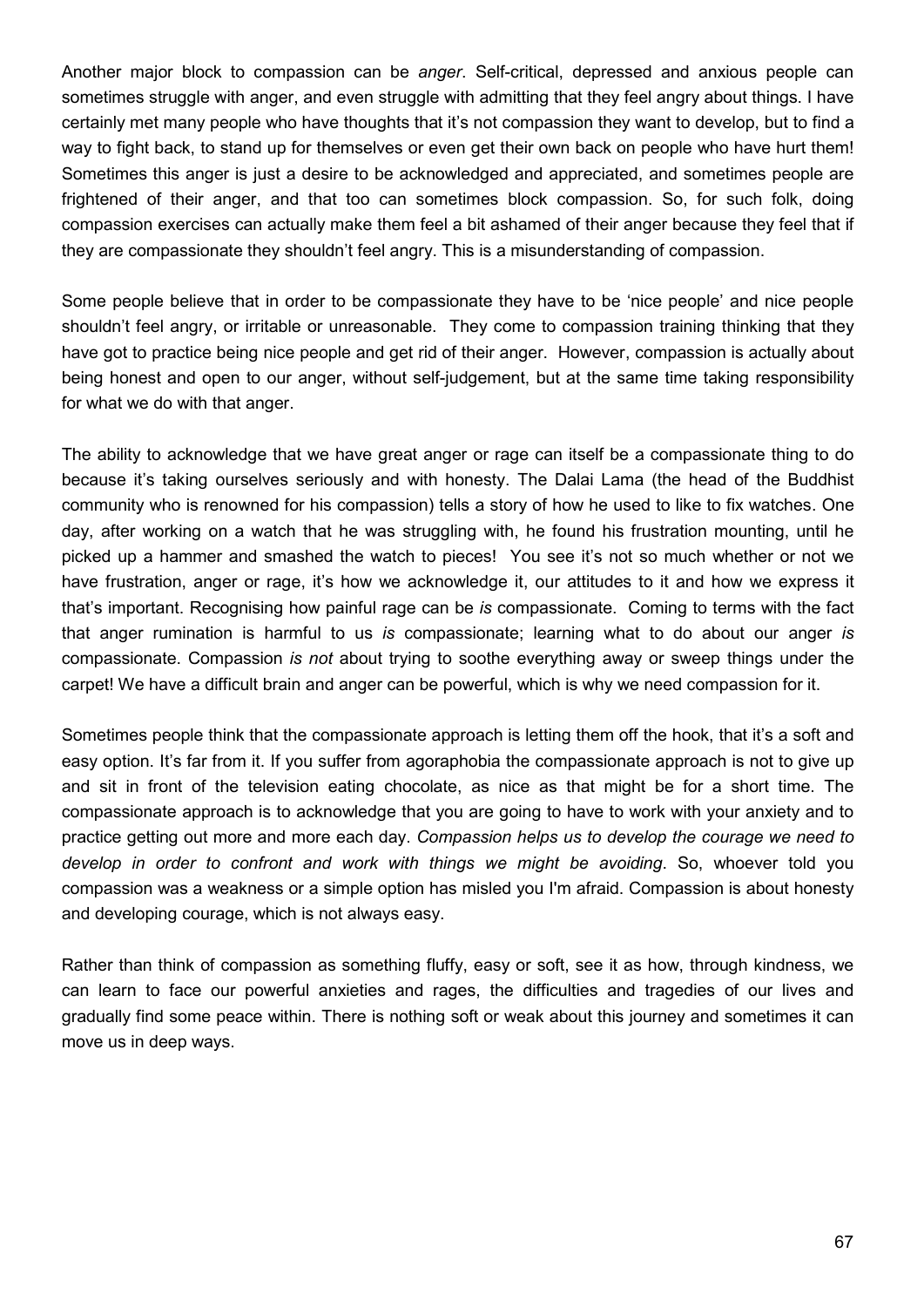### **Summary**

We have seen that we have a very difficult brain because of the way it has evolved over many millions of years. Within us are different patterns and potential states of mind. There is the angry self, the anxious self, the 'wanting to be loved self', the excited self, the proud self, the ashamed self - all of which come with slightly different emotions, ways of thinking and desires to behave. These can also be affected by our background bodily states - whether we're exhausted or have a physical problem. Powerful emotional memories can also be triggered in us that affect our bodies and emotions. If we come from difficult backgrounds, some of the states of mind we typically experience are rooted in anxiety and anger, because we haven't had the chance to develop other patterns and we've always been 'on the defensive'.

#### **Noticing the process of change**

As people begin to work on the psychological difficulties they often realise that they go through a series of steps and stages on the way to changing.

**Stage one** People realise that their emotions or behaviours are a problem. At first we may simply justify our feelings and act out whatever we feel. Sometimes people are in denial and sometimes people just genuinely lack insight. These individuals rarely come to therapy because they don't think they have a problem or they think everybody else has the problem.

**Stage two** Begins when we realise that *we are suffering* in some way, that our emotions are difficult for us and we get caught up in them like a fast flowing river. So if somebody upsets us we simply become angry without really thinking about whether our reactions are helpful or unhelpful. We may reach for the biscuit tin, cigarette, glass of wine, or ruminate on our anger. However, even though we feel we can't do much to stop our rumination regulator emotions we are aware *that we want* to try to feel better because we suffer from these reactions. We recognise that we need to work on oursleves

**Stage three:** Arises when we start to notice the typical triggers of our reactions; maybe our *feeling states,* maybe things that people say to us, or stresses in our life. We recognise these are reactions arising within *our own mind* and we know to give ourselves some space not to act them out. We gradually become able to feel things strongly but not necessarily act on those feelings. This doesn't mean simply not doing anything or holding on to things that are upsetting – rather, it means finding ways of helpfully and assertively dealing with the issue. In this way our we're making decisions about our actions rather than letting our emotions making those decisions. It's as if part of our mind becomes more observant and slightly above the reactions going on in our mind. So, we have made the transition from lack of awareness - to awareness of suffering -to awareness of it arising in our mind to - an awareness that we don't have to act on our emotions - to giving ourselves training in our observing our minds.

**Stage four:** Arises when we begin to see that in developing a compassionate sense of self we gain ways of working with troublesome emotions so that they settle more quickly. Then, overtime, we start to notice that we don't react in quite the same urgent ways that we used to. We begin to practise compassionate attention, compassionate thinking, and compassionate behaviour - opening ourselves up to sensitively think about the minds of other people and our own in new ways.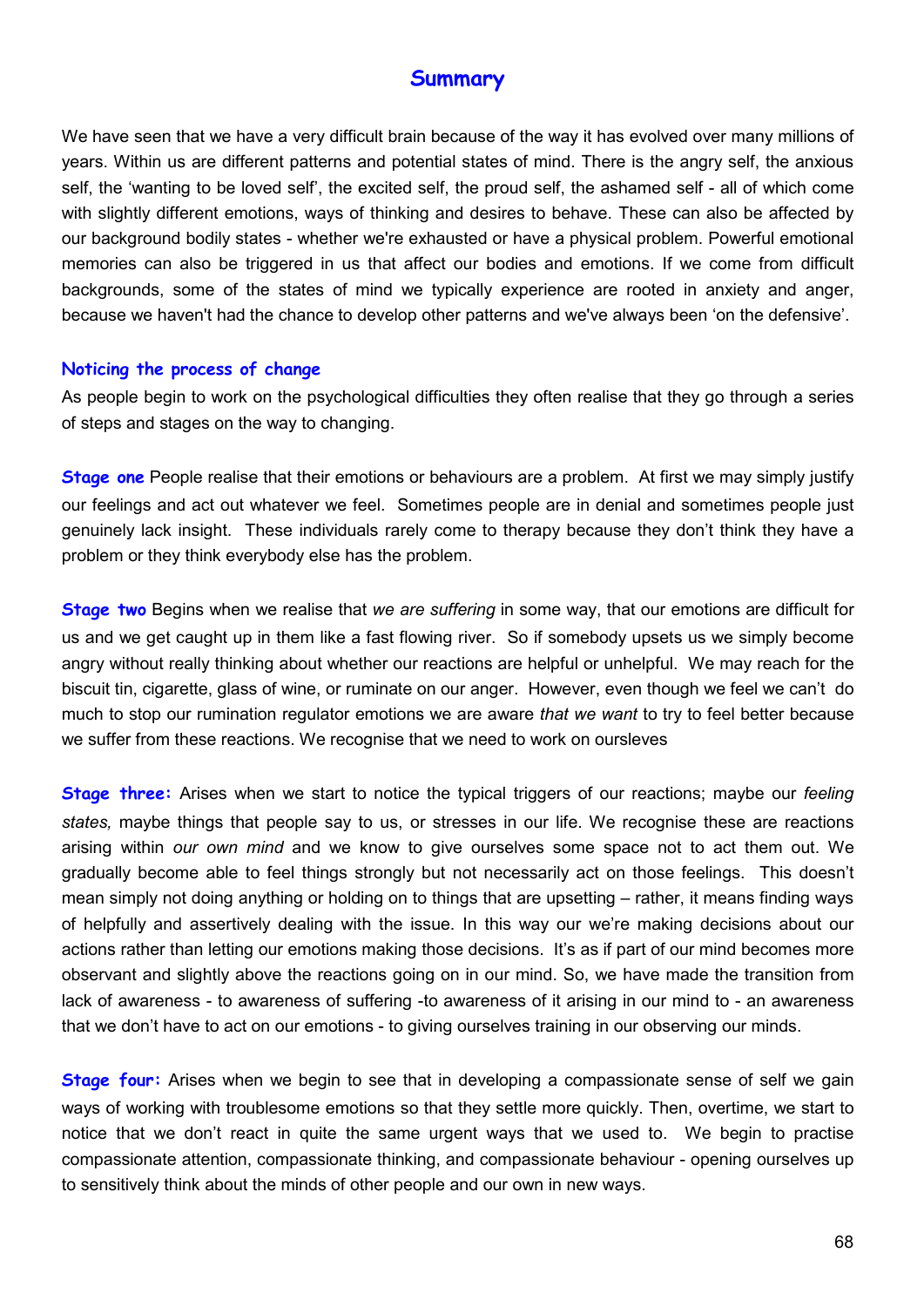**Stage five:** We recognise this is a developmental journey that we are on and that some days it goes better than others; all of us can get blown off course from time to time. However we have learnt that selfcriticism serves little purpose in comparison to compassionate self-improvement. We increasingly make our home in a sense of compassion. After all, remember you did not design your brain, it's a tricky, difficult mind at the best times; you did not choose to have the early life experiences you had that have shaped your memories and feelings. However today you can choose to set sail to develop you compassionate mind.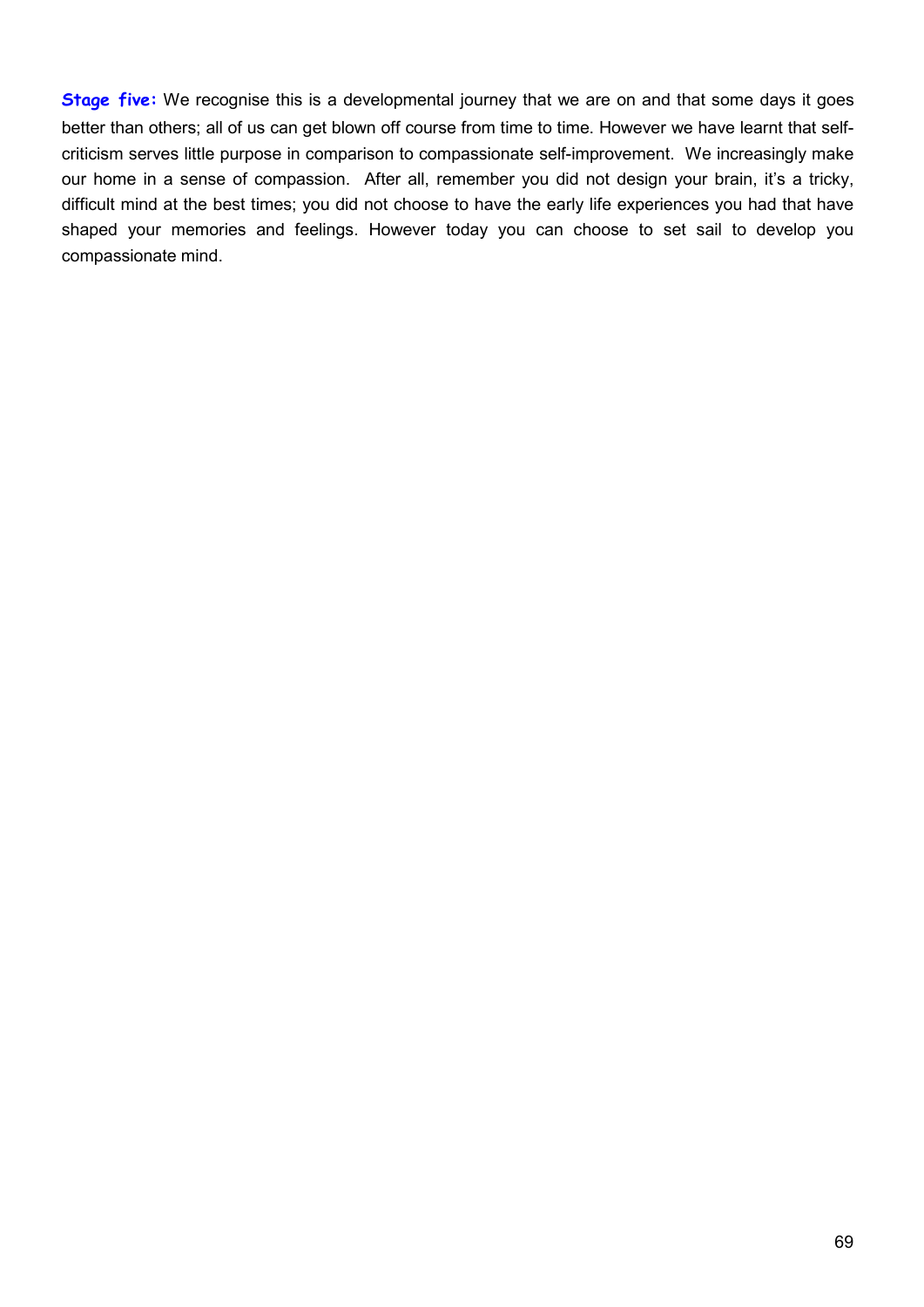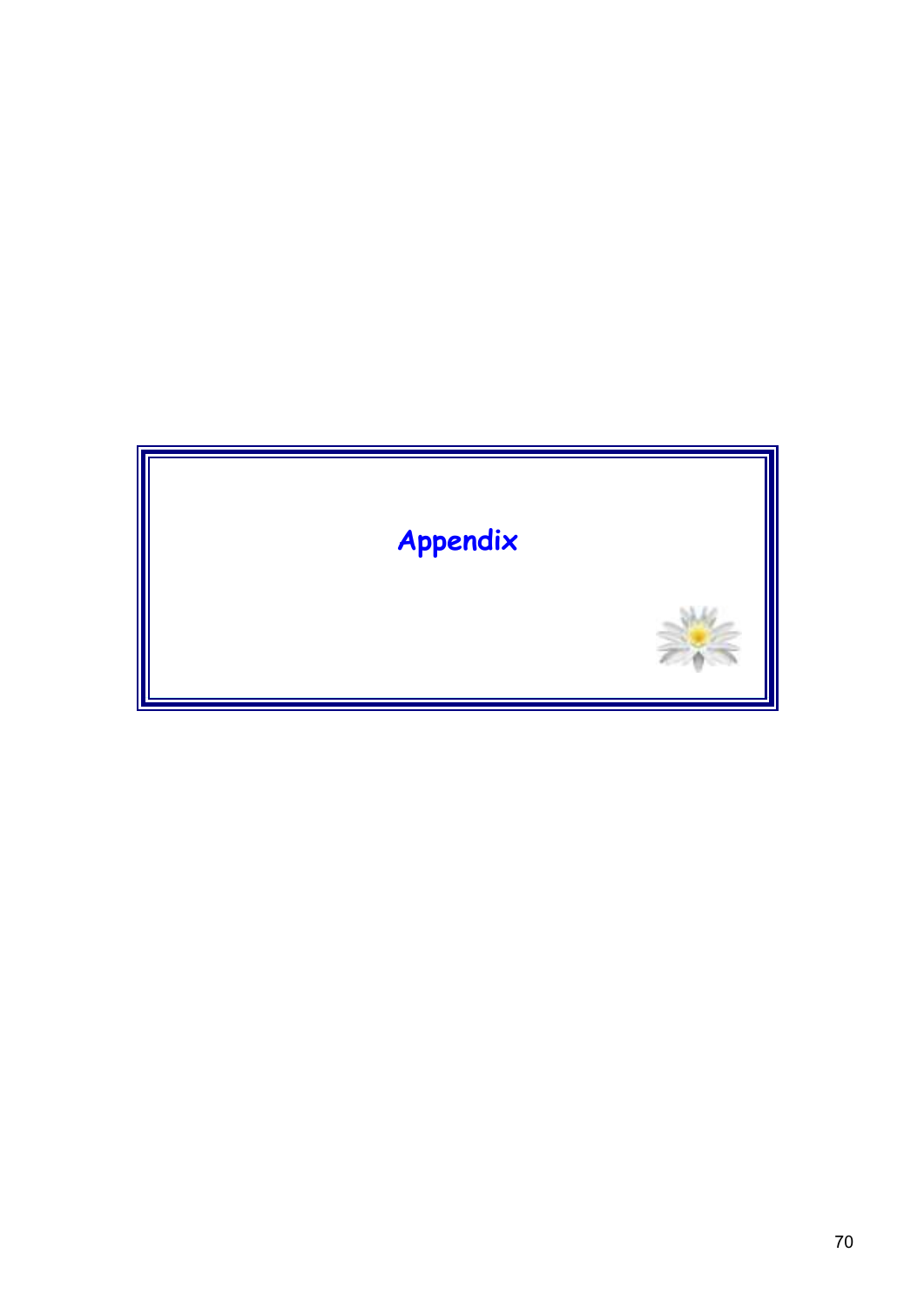| Worksheet for building your compassionate image                                              |  |  |
|----------------------------------------------------------------------------------------------|--|--|
| How would you like your ideal caring, compassionate image to look/appear - visual qualities? |  |  |
| How would you like your ideal caring, compassionate image to sound, e.g. tone of voice?      |  |  |
| What other sensory qualities can you give to it?                                             |  |  |
| How would you like your ideal caring, compassionate image to relate to you?                  |  |  |
| How would like to relate to your ideal caring, compassionate image?                          |  |  |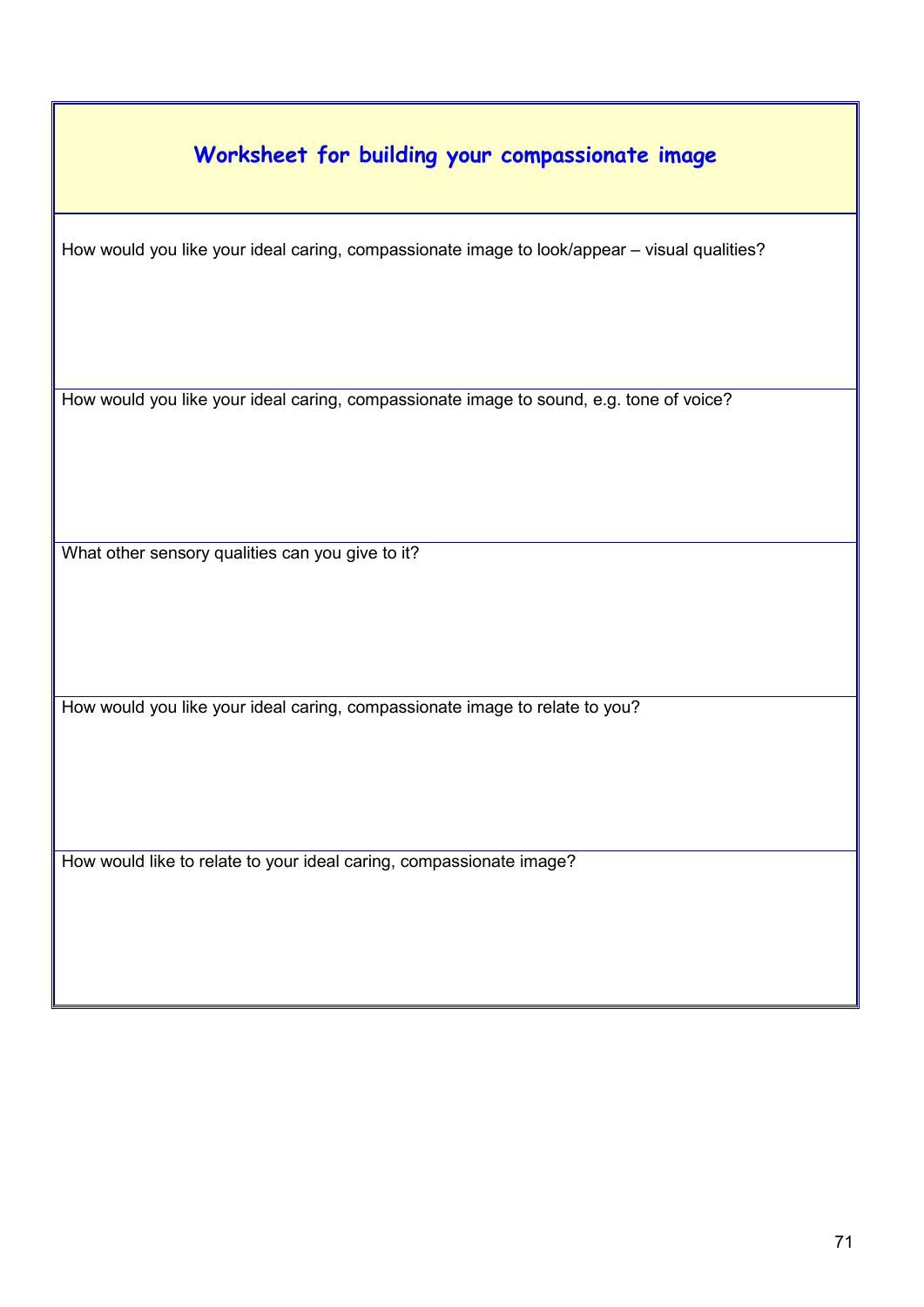

# **Compassion Focused Thought Balancing – An Example**

**These are examples of how to identify difficult thoughts and then think of some compassionate alternatives. You may well think of others. We have two examples here. One related to doing the imagery work and another to eating too much** 

| <b>Trigger</b>                                                                | Unhelpful / distressing thoughts                                 | Helpful / kind thoughts (try to create warm tone)                                                                                                                                                                                                                                                                             |
|-------------------------------------------------------------------------------|------------------------------------------------------------------|-------------------------------------------------------------------------------------------------------------------------------------------------------------------------------------------------------------------------------------------------------------------------------------------------------------------------------|
| Trying to engage with<br><b>Compassionate Self</b><br>Imagery and struggling. | I don't feel anything.                                           | This is distressing - to be trying so hard and having these fears. Commonly<br>when we start this sort of practice we can over-worry and check on whether<br>it's going well or not or whether we are doing it correctly or not, and this can<br>cause problems. At least I'm having a go.                                    |
|                                                                               | I've missed something.                                           | These difficulties are common so it's not just me, in fact they are normal and<br>even expected experiences – so it is not that I have 'missed something'.                                                                                                                                                                    |
|                                                                               | What am I supposed to feel?                                      | There is no 'supposed to', it's more 'playing and exploring and seeing' what<br>feelings and images come to mind. 'Supposed to' means that I am looking for<br>something particular rather than exploring. Each person is different. I can just<br>encourage myself to stay with the exercise and practice as often as I can. |
|                                                                               | I'm not engaging with it properly,<br>therefore I will be stuck. | It is the practice that is important and to see what happens – it is still early<br>days – it is not about being stuck.                                                                                                                                                                                                       |
|                                                                               | I'm not in touch with my feelings.                               | am very in touch with some feelings (e.g. irritability with struggling with this)<br>but am learning how to be more in touch with my compassion side and it will<br>take time.                                                                                                                                                |
|                                                                               | Does it work for others?                                         | This approach has worked for others can (caution: this can be helpful but<br>may provoke counter response "but I bet it won't work for me")                                                                                                                                                                                   |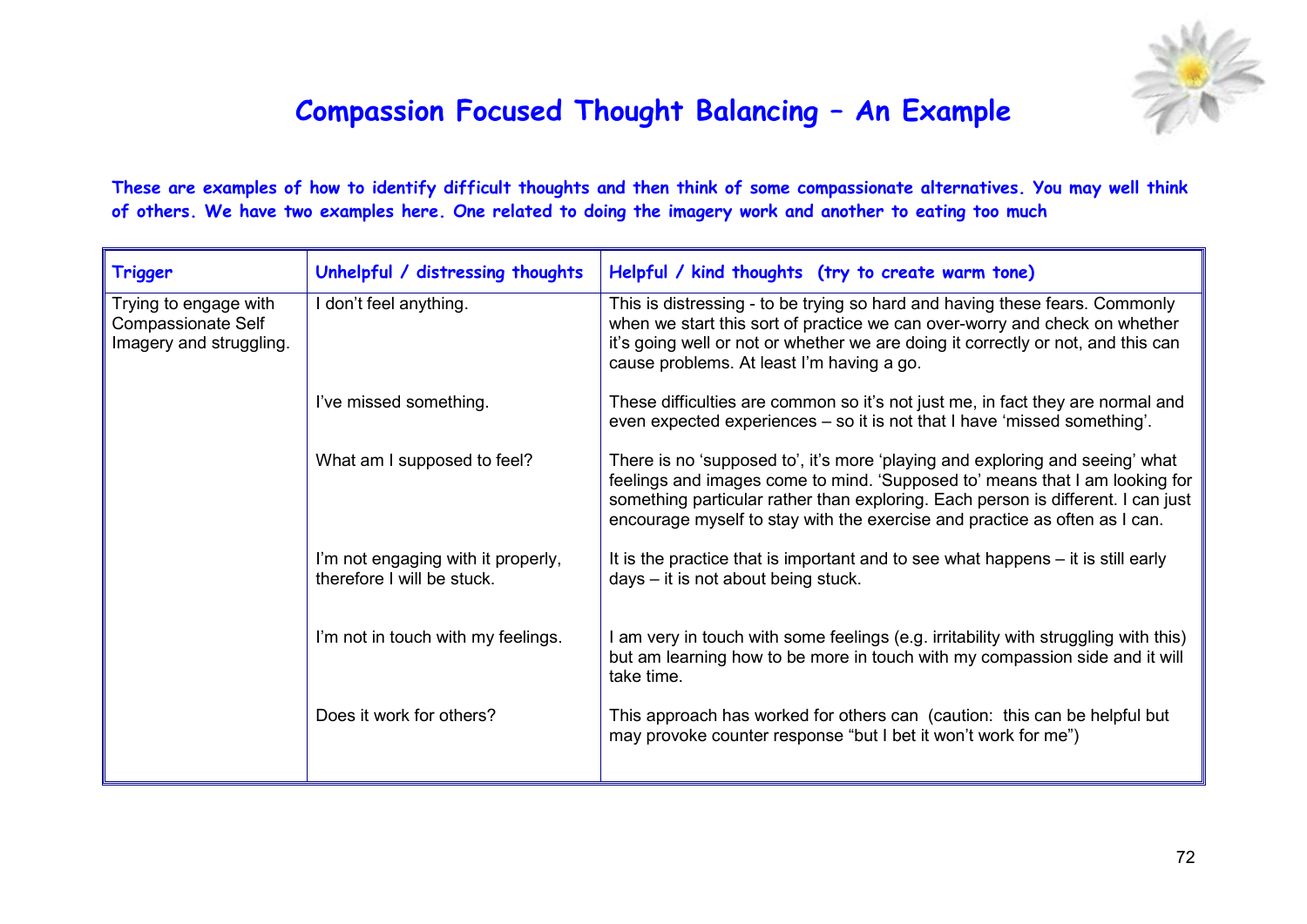| <b>Trigger</b>                                                              | Unhelpful / distressing thoughts                             | Helpful / kind thoughts (try to create warm tone)                                                                                                                                                                                                                                                                                                                                                                                                                                                                                                                                                                                                                                 |
|-----------------------------------------------------------------------------|--------------------------------------------------------------|-----------------------------------------------------------------------------------------------------------------------------------------------------------------------------------------------------------------------------------------------------------------------------------------------------------------------------------------------------------------------------------------------------------------------------------------------------------------------------------------------------------------------------------------------------------------------------------------------------------------------------------------------------------------------------------|
| Eating too much and<br>having weight problems<br>(common to many of<br>US!) | I'm useless<br>I've got no willpower, no self-control        | It is distressing to feel like this - but I have a brain that's designed to enjoy<br>eating a variety of foods in all kinds of situations - the food industry has spent<br>billions of pounds enticing all of us to eat unhealthy foods that put on weight<br>very easily! - whereas my brain was designed millions of years ago with food<br>shortages really. This is why so many people today have this problem -it<br>really is not my fault. It would be help me to be gentle with myself and work<br>as best I can - step by step way to find what will help my eating to become<br>more healthy -blaming myself like this is really because and disappointed<br>and angry. |
|                                                                             | I'm always going to be like this, I<br>might as well give up | I have felt like this before and come though it so have more courage than I<br>am giving myself credit for. This feeling is a reflection of my disappointment -<br>so I can be mindful and think would help friend who felt like this -sometimes<br>we do just have bad days and have to ride!                                                                                                                                                                                                                                                                                                                                                                                    |
|                                                                             | I'm different to other people and feel<br>very alone.        | I learned to hide my feelings in the past to protect myself but now I am<br>learning new ways. When we feel down it is very common to feel alone -in<br>that I am not alone! I am becoming more compassionate and caring of myself<br>and feelings. That's what I want to be like                                                                                                                                                                                                                                                                                                                                                                                                 |
|                                                                             |                                                              | This is a very understandable feeling. maybe it also a reflection or a memory<br>of how I have felt in the past –even as a child maybe. So I can see how I feel<br>like this. But it helps if I reach out to other people as best I can – not hide<br>away – become mindful and kind with these feelings but not see them as the<br>a major truth                                                                                                                                                                                                                                                                                                                                 |

Now remember, the key thing with this approach is *the emotional tone*: so when you read through your thoughts don't worry too much about whether you believe them or not (not that we're trying to create inaccurate thoughts of course). The key thing is the kindness, understanding and support you can feel in your helpful thoughts – sometimes life is just very difficult – and it's not about controlling our thoughts, but doing things that are helpful to us; finding the compassionate path to cope with life's difficulties.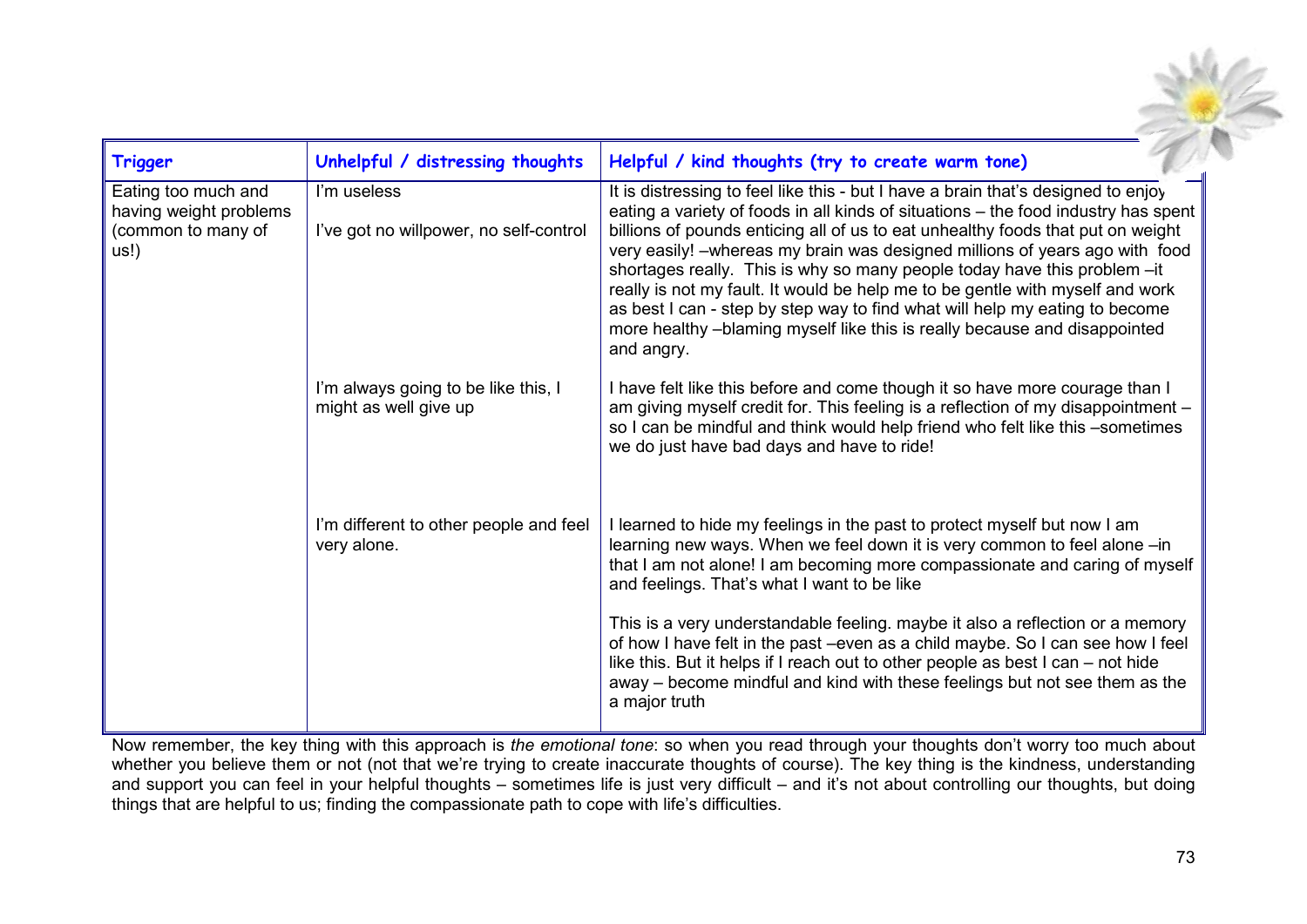

## **Compassion Focused Thought Balancing**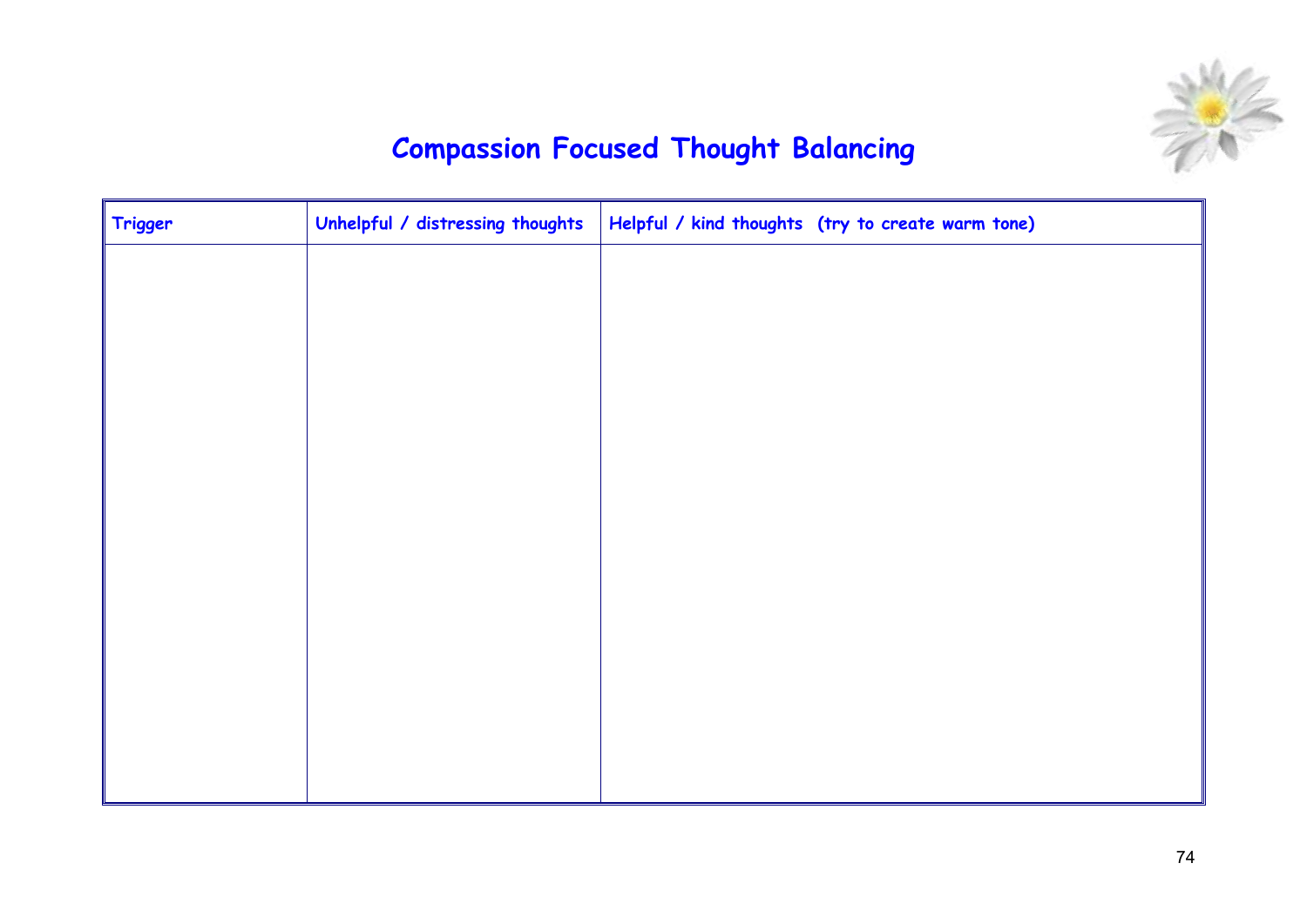## **Compassion Practice Diary – Example Sheet**

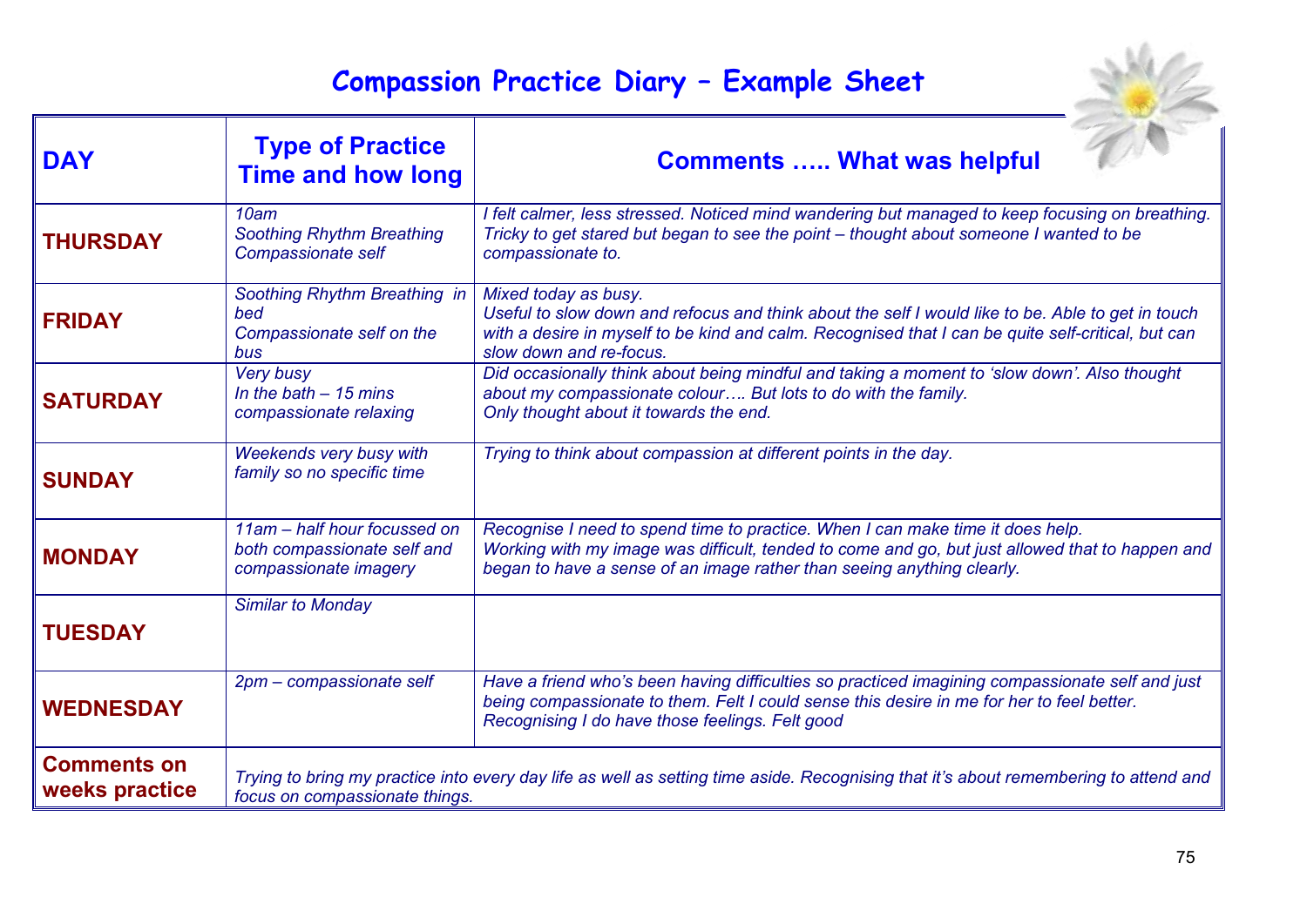

## **Compassion Practice Diary**

| <b>DAY</b>                           | <b>Type of Practice</b><br><b>Time and how long</b> | <b>Comments  What was helpful</b> |
|--------------------------------------|-----------------------------------------------------|-----------------------------------|
| <b>THURSDAY</b>                      |                                                     |                                   |
| <b>FRIDAY</b>                        |                                                     |                                   |
| <b>SATURDAY</b>                      |                                                     |                                   |
| <b>SUNDAY</b>                        |                                                     |                                   |
| <b>MONDAY</b>                        |                                                     |                                   |
| <b>TUESDAY</b>                       |                                                     |                                   |
| <b>WEDNESDAY</b>                     |                                                     |                                   |
| <b>Comments on</b><br>weeks practice |                                                     |                                   |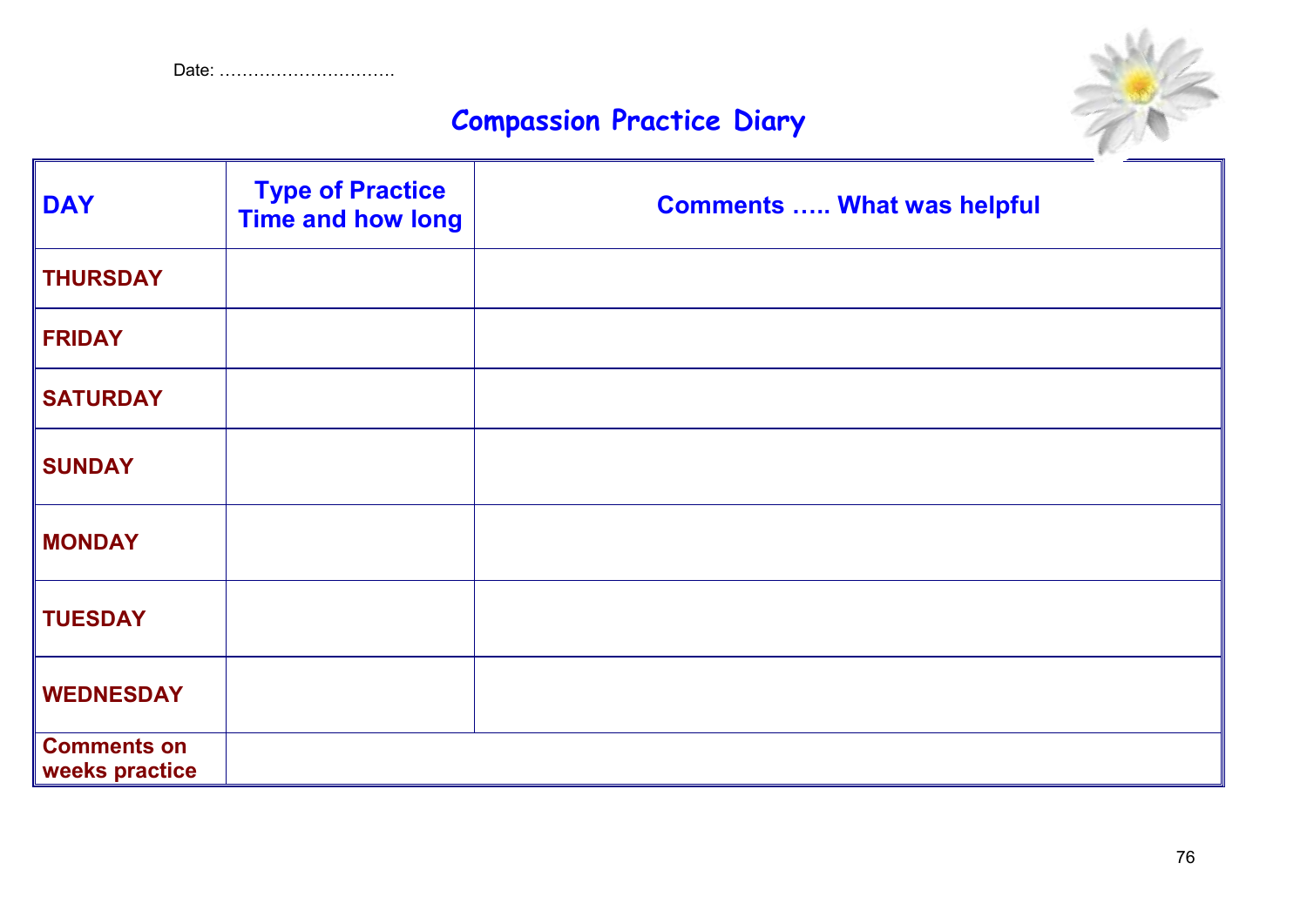## **Recommended Reading and Further Information**

## **Books**

## **Mindfulness**

There are lots of books on mindfulness. Some classics are:

- Thich Nhat Hanh (1991). *The Miracle of Mindfulness*. London: Rider.
- Jon Kabit-Zinn (2005). *Coming to Our Senses: Healing ourselves and the world through mindfulness.* New York: Piatkus.
- Ronald Siegel (2010). *The Mindful Solution*. New York: Guilford.
- Don Siegel (2007). *The Mindful Brain*. New York: Norton.

## **The Dalai Lama**

The Dalai Lama is the spiritual head of Buddhism, which can be seen as both a spiritual approach and a basic psychology. It's particularly useful for its psychology and insights built up over thousands of years of meditation and introspective observation.

- Dalai Lama (1995). *The Power of Compassion*. London: Thorsons.
- Dalai Lama (ed. N. Vreeland) (2001). *An Open Heart: Practising compassion in everyday life*. London: Hodder & Stoughton.

## **The importance of affection in our lives**

- Sue Gerhardt (2004). *Why Love Matters*. *How Affection Shapes a Baby's Brain*. London: Bruner-Routledge.
- Louis Cozolino (2007). *The Neuroscience of Human Relationships: Attachment and the Developing Brain*. New York: Norton

Although technical these are written for a non academic audience and are easy reads.

## **Compassion**

Some books that I've found particularly inspiring and beautifully written are:

- Bikshu Sangharakshita (2008). *Living with Kindness: The Buddha's teaching on metta*. London: Windhorse Publications.
- Jeffrey Hopkins (2001). *Cultivating Compassion: A Buddhist perspective*. New York: Doubleday.
- Christopher Germer (2009). *The Mindful Path to Self-Compassion: Freeing your self from Destructive Thoughts and Emotions*. New York: Guilford.

If you want a more about evolutionary approach have a look at:

- Paul Gilbert (2005). *Compassion: Conceptualisations, research and use in psychotherapy.* London: Routledge.
- Paul Gilbert (2009/10). *The Compassionate Mind.* London: Constable Robinson and USA: New Harbinger.
- Paul Gilbert (2010). *Compassion Focused Therapy*. London: Routledge
- Richard J. Davidson and Anne Harrington (eds) (2002). *Visions of Compassion: Western scientists and Tibetan Buddhists examine human nature.* New York: Oxford University Press.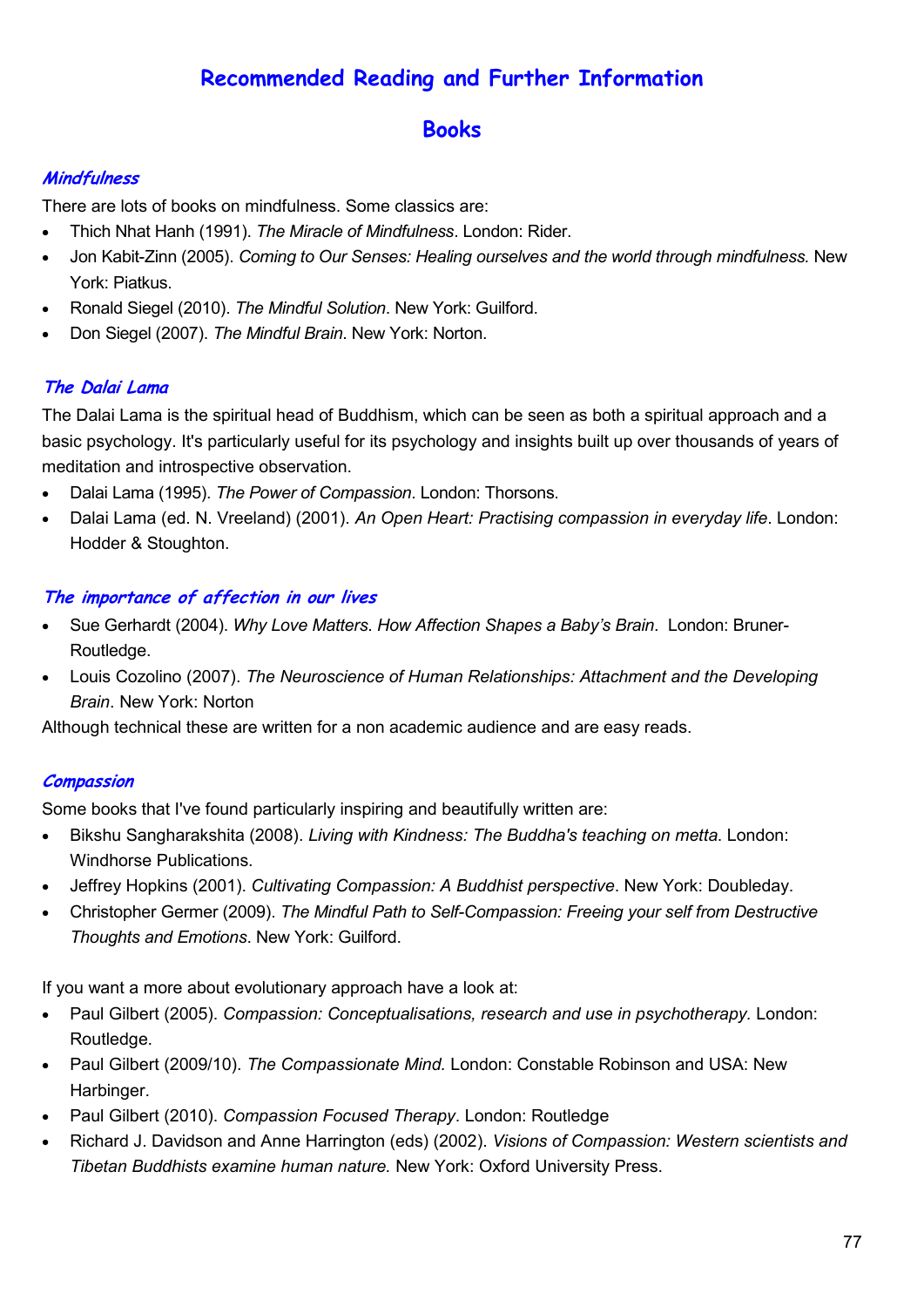## **CDs for Meditation**

Two useful book/CD combinations:

- Jack Kornfield (2004). *Meditation for Beginners*. New York: Bantam Books. A nice introduction.
- Dagsay Tulku Rinpoche (2002). *The Practice of Tibetan Meditation: Exercises, visualisations, and mantras for health and well being*. Rochester, VT: Inner Traditions. This book offers a very useful set of postures and exercises, along with a CD of mantras and instructions.

Some useful CDs that will guide you:

- Jeffrey Brantley (2003). *Calming Your Anxious Mind: How mindfulness and compassion can free you from anxiety, fear and panic.* New York: Harbinger
- Pema Chodron (2007*). How to Meditate: A practical guide to making friends with your mind*. Boulder, CO: Sounds True.

She offers a very comprehensive programme based on mindfulness.

- Paul Gilbert (2008). *Overcoming Depression: Talks with Your Therapist* Two 2CDs with a range of exercises, some of which like soothing rhythm breathing and compassionate images we have covered here and you can follow on the CD.
- Mark Williams, John Teasdale, Zindel Segal and Jon Kabat-Zinn (2007). *The Mindful Way through Depression: Freeing yourself from chronic unhappiness*. Boulder, CO: Sounds True.
- Jon Kabat-Zinn has also issued his own set of CDs called *Guided Mindfulness Mediation* (Boulder, CO: Sounds True, 2005). You can find more of his work by typing his name into a search engine.

## **Websites**

#### **Compassionate Mind Foundation (www.compassionatemind.co.uk)**

In 2007, a number of colleagues and I set up a charity called the Compassionate Mind Foundation. On this website, you'll find various essays and details of other sites that look at different aspects of compassion. You'll also find a lot of material that you can use for meditation on compassion.

### **Mind & Life Institute (www.mindandlife.org)**

The Dalai Lama has formed relationships with Western scientists to develop a more compassionate way of living. More information on this can be found on this website.

### **Centre for Compassion and Altruism Research (http://ccare.stanford.edu/)**

Set up by Prof James Doty for International compassion work and advancement

### **Self-Compassion www.self-compassion.org)**

Dr Kristin Neff is one of the leading researchers into self-compassion.

There are also many websites you can explore if you go to the website section on the Compassionate Mind Foundation site.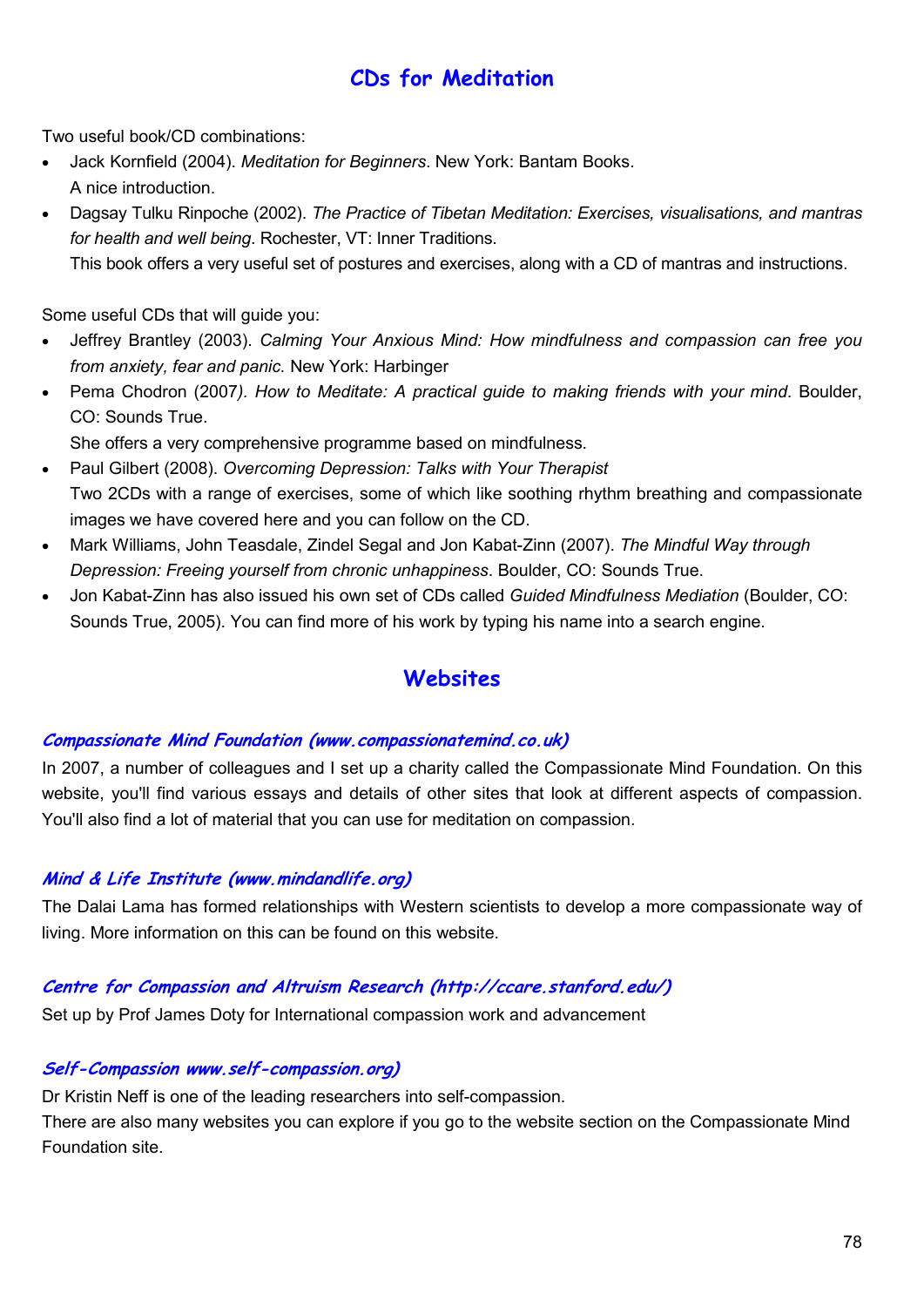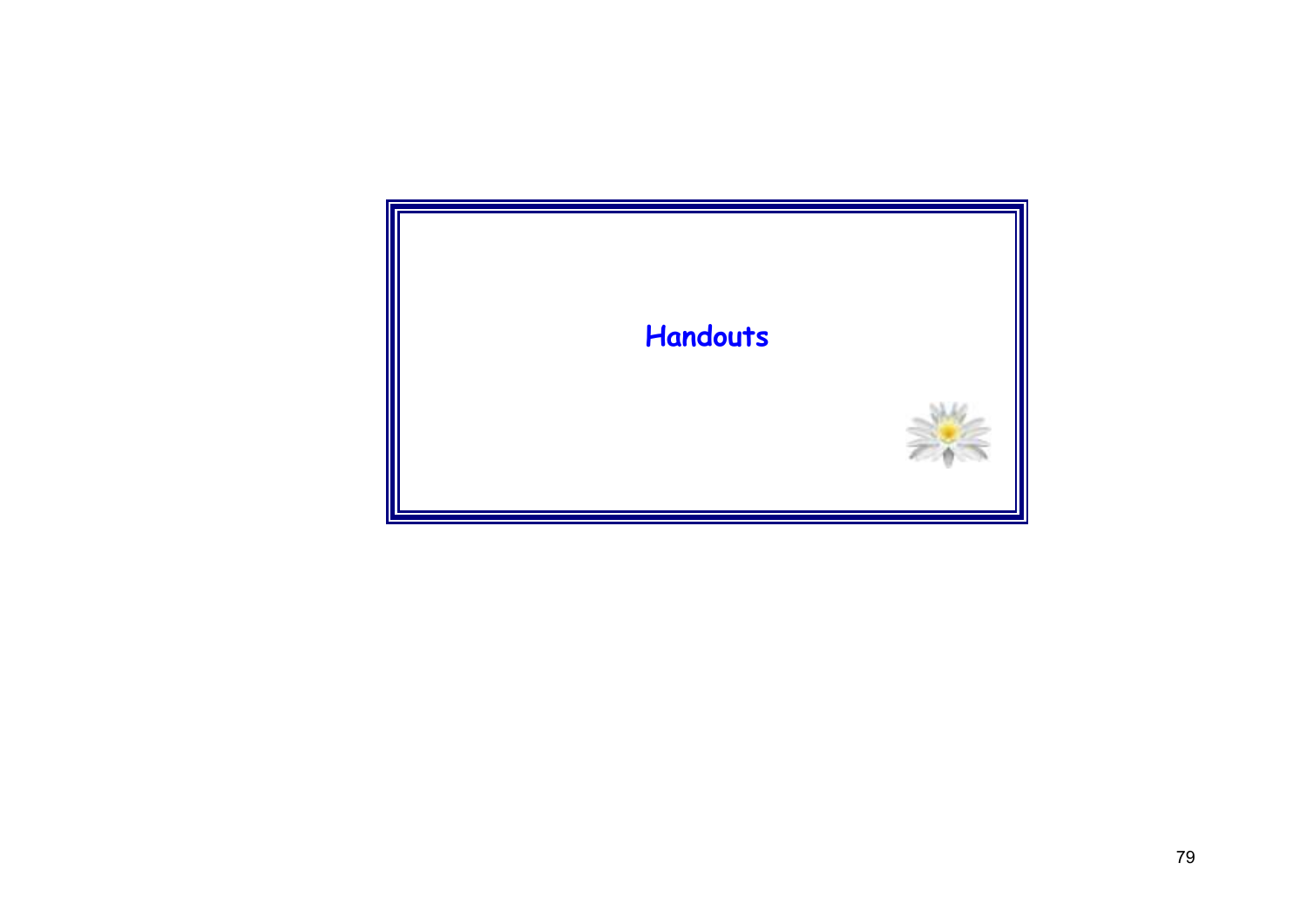# **Three Types of Emotion Regulator Systems Systems**

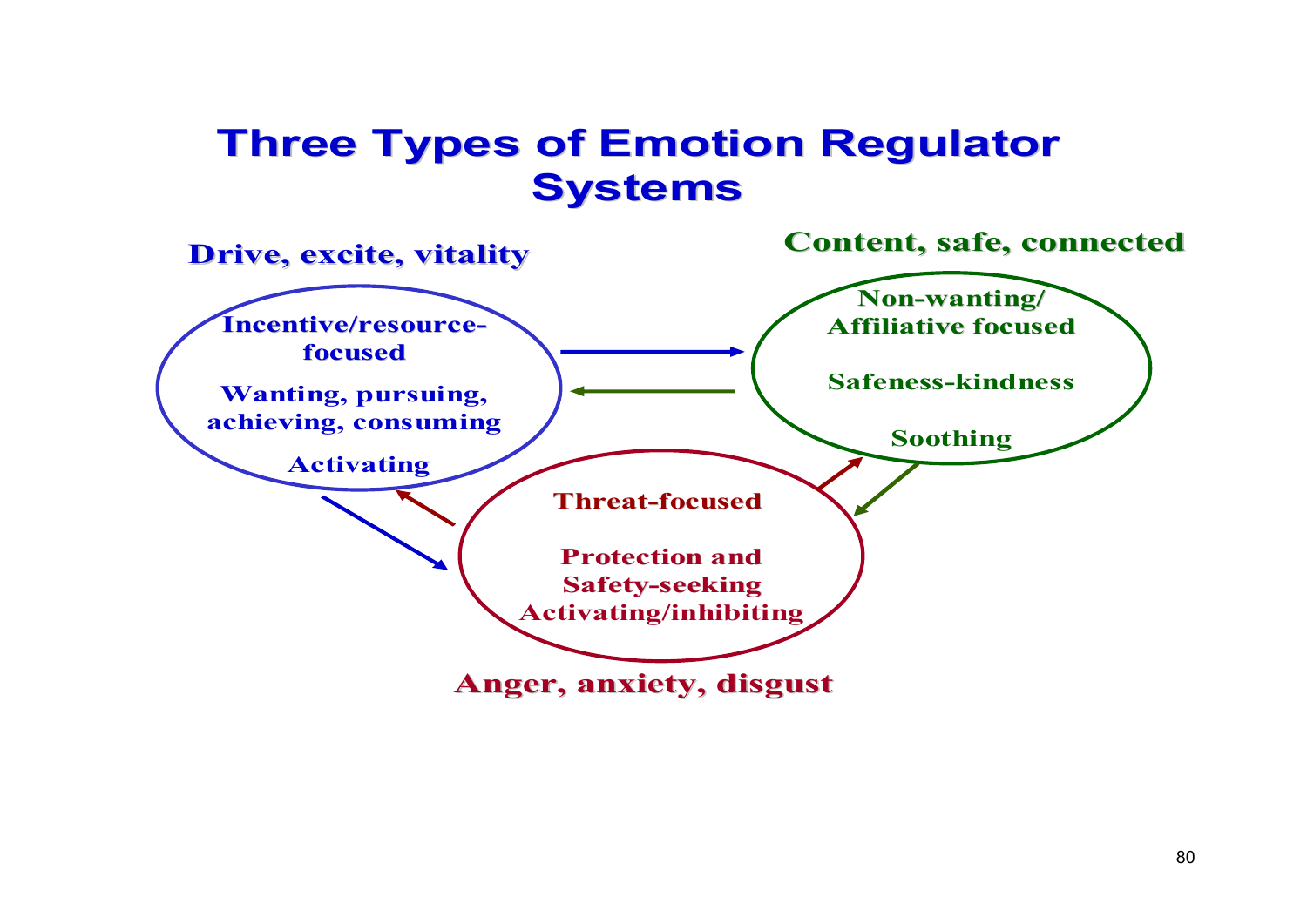

**Pink represents our inner images and thoughts**